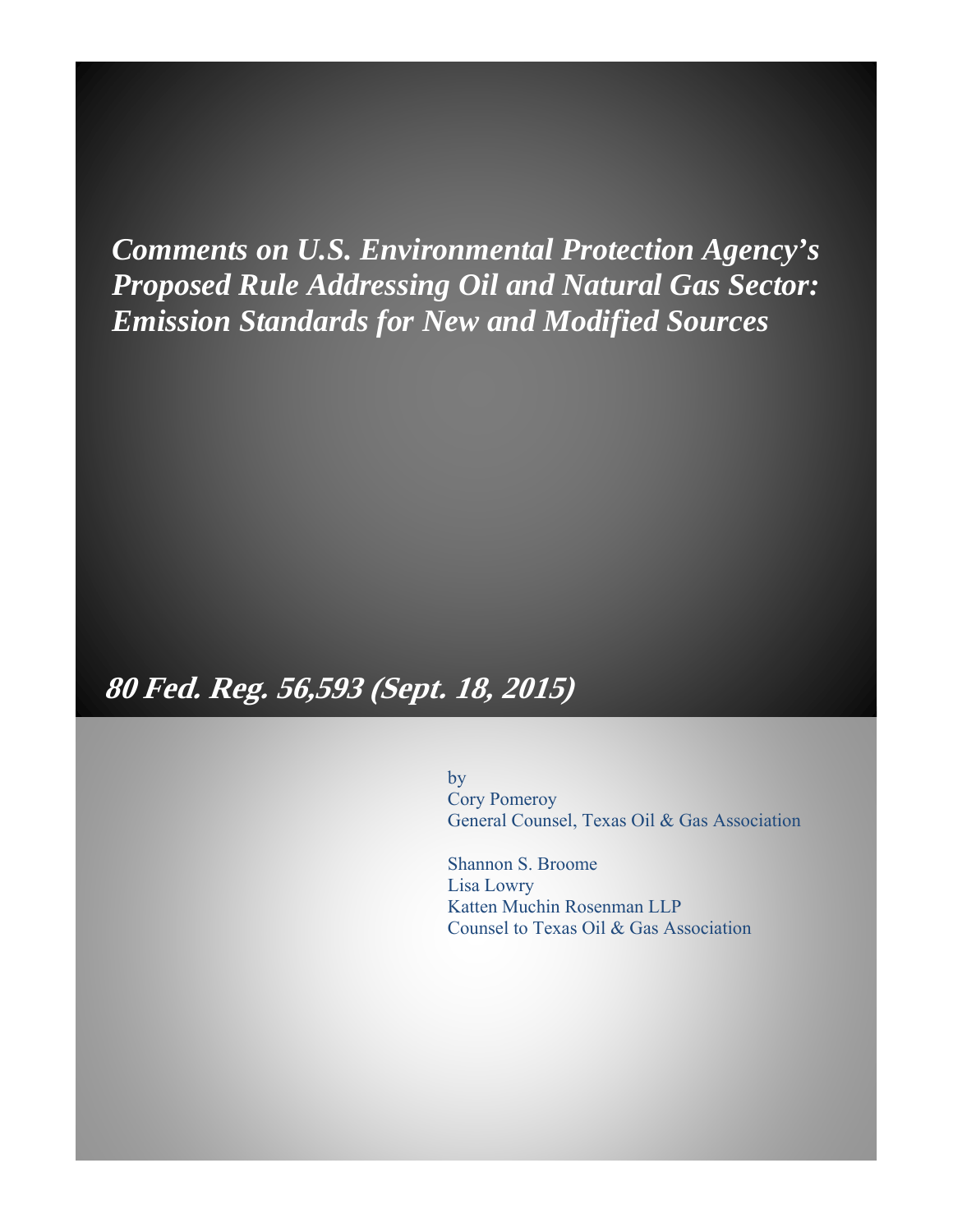## **Table of Contents**

|    |                     |                                                                                                                                                                                                                                                                                                                                  | Page                         |
|----|---------------------|----------------------------------------------------------------------------------------------------------------------------------------------------------------------------------------------------------------------------------------------------------------------------------------------------------------------------------|------------------------------|
|    | <b>INTRODUCTION</b> | <b>OVERVIEW OF COMMENTS</b>                                                                                                                                                                                                                                                                                                      | $\mathbf{1}$<br>$\mathbf{1}$ |
|    |                     | <b>DETAILED COMMENTS</b>                                                                                                                                                                                                                                                                                                         |                              |
| I. |                     | EPA Should Clarify That the Regulatory Actions in This New Source<br>Performance Standard Related to Methane Do Not Trigger Prevention of<br>Significant Deterioration (PSD) and Title V Permitting Applicability and<br>That the Tailoring Rule Significance Levels for Greenhouse Gases (GHGs)<br>as a Group Apply to Methane. | $\frac{3}{3}$                |
|    | А.                  | This Regulatory Action Does Not (and Cannot) Cause Otherwise<br>Minor Sources to Become Major Sources for Purposes of PSD and<br>Title V Based on Methane Emissions or to Cause Existing Major<br>Sources to Trigger PSD Modification Provisions Based Solely on<br>Methane Emissions.                                           | $\overline{4}$               |
|    | <b>B.</b>           | To the Extent EPA Proceeds with Issuance of this NSPS, the<br>Significance Threshold for GHGs as a Group Should Apply to<br>Methane for Anyway Sources.                                                                                                                                                                          | 6                            |
| П. | of the Act.         | EPA Should Revise Its Approach to the Extent Necessary to Ensure that It<br>Will Not Be Forced to Issue Existing Source Standards Under Section 111(d)                                                                                                                                                                           | 8                            |
| Ш. |                     | The Proposed Rule's Benefit and Cost Estimates are Highly Uncertain and<br>Conflict With the Administration's Guidelines on Estimating Benefits and<br>Costs; EPA Cannot Rely on These Estimates in Making a Reasoned Decision<br>Under Section 111.                                                                             | 9                            |
|    | A.                  | The Benefit and Cost Estimates are Based on Highly Uncertain<br>Projections of the Number of Fractured and Re-fractured Oil Well<br>Completions, Well Pads, Pneumatic Pumps, Compressors and<br>Pneumatic Controllers that Will be in Place in 2020 and 2025.                                                                    | 10                           |
|    |                     | The Projections are Based on Outdated Information Included<br>1.<br>in the U.S. Energy Information Agency's 2014 Annual Energy<br>Outlook.                                                                                                                                                                                       | 10                           |
|    |                     | The Number of Facilities Impacted in 2020 and 2025 Will<br>2.<br>Vary Significantly Based on Oil and Gas Prices, Technology<br>Development and Changes in Federal and State Policies.                                                                                                                                            | 10                           |
|    | <b>B.</b>           | While EPA Correctly Notes the Significant Changes in the 2015<br>Annual Energy Outlook, EPA Incorrectly Assumes that the Costs Per<br>Facility and Broader U.S. Energy Market Impacts Would Remain the<br>Same.                                                                                                                  | 11                           |
|    | $\mathcal{C}$ .     | The Benefit and Cost Analysis is Also Based on Equally Uncertain<br>Estimates of the Before and After-Control Emission Rates From<br>These Sources.                                                                                                                                                                              | 11                           |
|    |                     | EPA Admits a Critical Lack of Information on the Number of<br>1.<br>Leaks at Uncontrolled Facilities.                                                                                                                                                                                                                            | 12                           |
|    |                     | More Recent Data Show That the Actual Number of Leaks At<br>2.                                                                                                                                                                                                                                                                   | 12                           |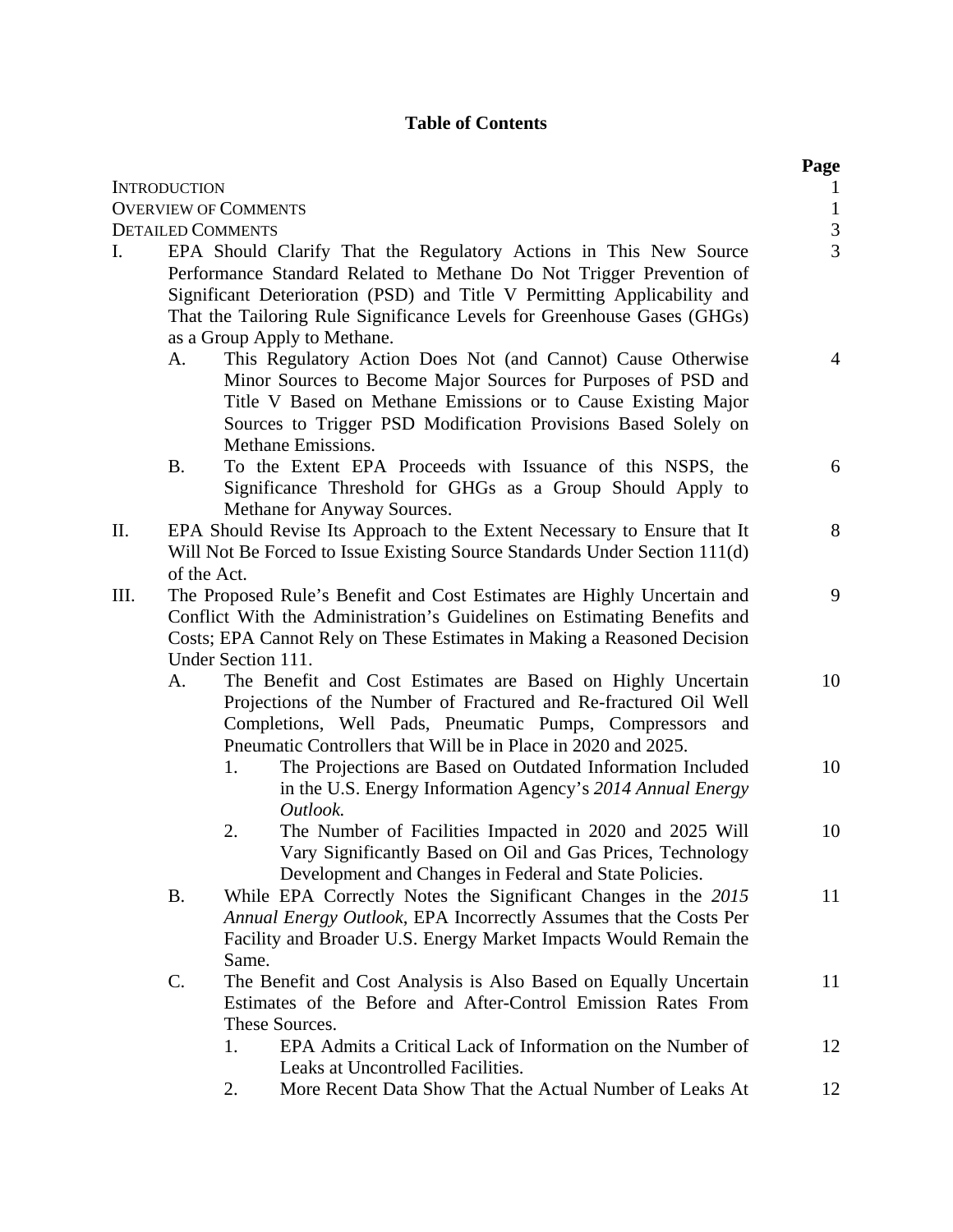Uncontrolled Facilities is Likely to be an Order of Magnitude Lower Than EPA Estimates.

|     | D. | EPA's Analysis Also Fails to Address the Regulatory Conflicts and<br>Expected "Double Counting" of Reduced Emissions From the                                                                                                                   | 13       |
|-----|----|-------------------------------------------------------------------------------------------------------------------------------------------------------------------------------------------------------------------------------------------------|----------|
|     |    | Department of Interior's Upcoming Rule to Address Venting, Flaring,<br>and Leaks From Wells on Federal Lands.                                                                                                                                   |          |
|     | Е. | EPA's Monetized Benefit Estimates Rely on a Flawed Social Cost of<br>Methane (SC-CH <sub>4</sub> ) Estimate at Odds With the Administration's                                                                                                   | 13       |
|     |    | Guidance on Benefit-Cost Analysis.                                                                                                                                                                                                              |          |
|     |    | EPA's Estimate of the SC-CH <sub>4</sub> Contains Many of the Same<br>1.<br>Flaws as the SCC.                                                                                                                                                   | 14       |
|     |    | 2.<br>Contrary to Administration Guidance, EPA Incorrectly<br>Provides Only a Global Estimate of SC-CH <sub>4</sub> .                                                                                                                           | 14       |
|     |    | 3.<br>Relying on a Global Benefit Estimate Conflicts With the<br>History of Section 111 and the Act's Requirements in                                                                                                                           | 15       |
|     |    | Addressing International Air Pollution.<br>EPA's Benefit-Cost Analysis Also Conflicts With OMB<br>4.<br>Guidance by Failing to Include Benefit Estimates that are                                                                               | 15       |
|     | F. | Based on a 7 Percent Discount Rate.<br>Many of the Uncertainties and Problems Raised by EPA's Benefit<br>Analysis Could be Reduced by Relying on VOC a Surrogate for<br>Methane.                                                                | 16       |
|     | G. | The Cost Analysis to Support BSER Is Inadequate if EPA Adopts the<br>Suggested "Next Generation" (Next-Gen) Compliance Options                                                                                                                  | 17       |
|     | Η. | Described Conceptually in the Preamble.<br>Given the Significant Flaws in the Agency's Cost and Benefit<br>Estimates, EPA Cannot Rely on These Estimates to Support a Final<br>Rule and Doing So Would Constitute Both Arbitrary and Capricious | 18       |
|     |    | Action and a Failure of Reasoned Decisionmaking.                                                                                                                                                                                                |          |
| IV. | А. | Comments on Specific Aspects of the Proposed Regulations<br>The "Best System of Emission Reduction" Controls the NSPS                                                                                                                           | 19<br>19 |
|     |    | Analysis.<br>The Technology on Which the NSPS Is Based Must Be<br>1.                                                                                                                                                                            | 20       |
|     |    | "Adequately Demonstrated."<br>The Numerical Standards Must be "Achievable" Based on<br>2.                                                                                                                                                       | 21       |
|     |    | Use of the "Adequately Demonstrated" Technology.<br>3.<br>BSER Requires Consideration of Environmental, Energy, and                                                                                                                             | 22       |
|     | Β. | Economic Concerns.<br>EPA Should Issue A Supplemental Proposal in Order to Fulfill the<br>Agency's Statutory Obligation to Provide an Adequate Opportunity<br>for Notice and Comment.                                                           | 23       |
|     | C. | <b>Fugitive Emissions From Well Sites and Compressor Stations</b>                                                                                                                                                                               | 24       |
|     |    | The Affected Facility Definition is Overly Broad and Exceeds<br>1.<br>EPA's Authority under Section 111 of the Act.                                                                                                                             | 24       |
|     |    | The Definitions of "Modification" for Purposes of Existing<br>2.<br>Well Sites and Compressor Stations Should be Revised to be                                                                                                                  | 28       |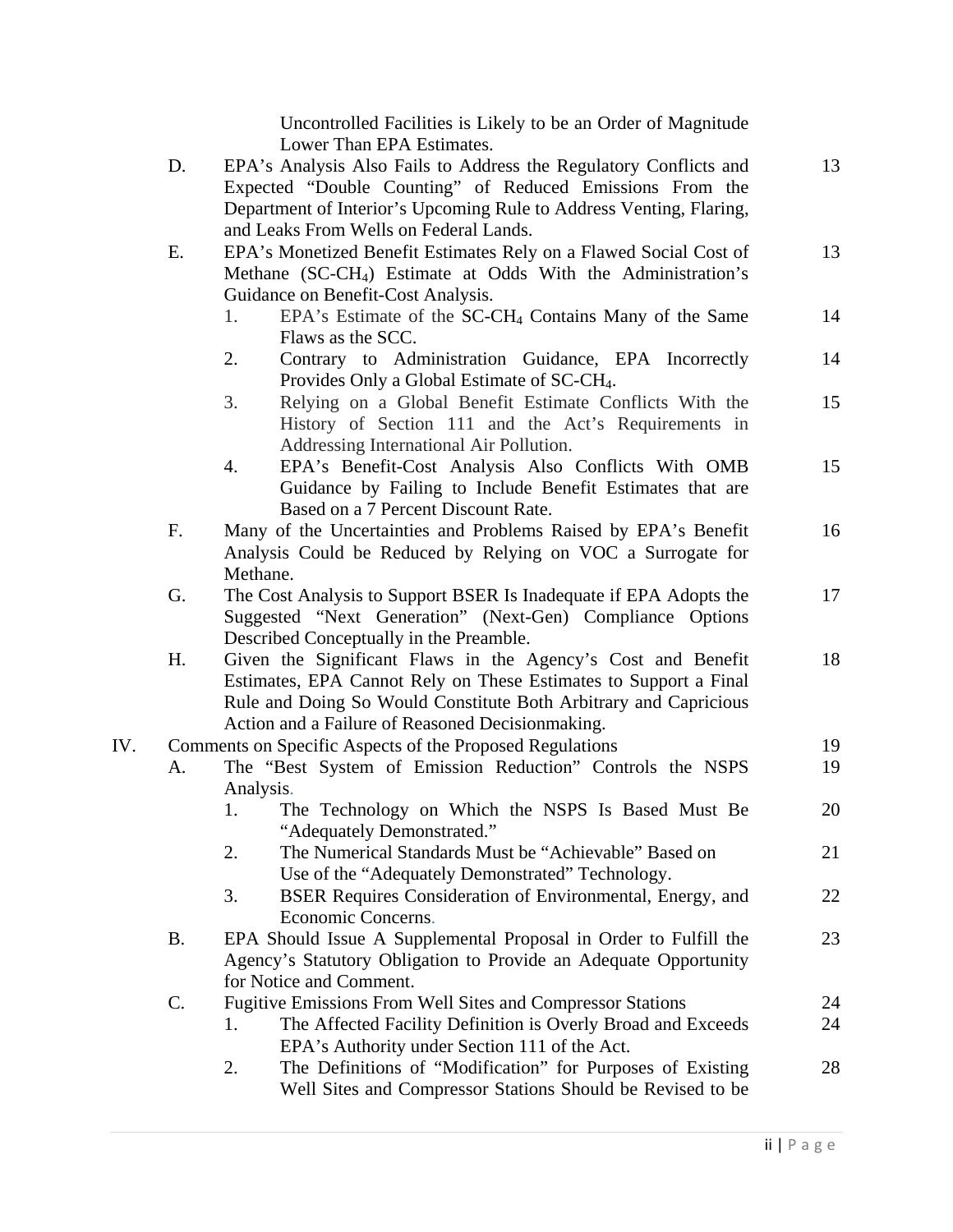Consistent with Equipment Leak Provisions in Other NSPS and to Account for Refracturing a Well Site to Maintain Production. 3. The Proposed Definition of "Fugitive Emissions Component" Needs to be Revised Because It Is Overbroad and Ambiguous. 31 4. Any Fugitive Emissions Monitoring Program Should be Limited to "Gross Emitters." 34 5. TXOGA Supports the Concept on Which EPA Solicits Comment Regarding Providing an Alternative Compliance Approach for Sources Complying with State or Corporate LDAR Programs. 35 a. EPA Should Include an Alternative Standard Relying on State and Voluntary Programs Per CAA Section 111(h)(1) or an Alternative Compliance Option Under the Rule. 37 b. EPA Should Provide for Alternative Compliance Relying on State and Corporate Programs Under CAA Section 111(h)(3). 39 c. EPA Should Also Create Applicability Criteria Relying on Requirements Under CAA Section  $111(h)(1)$ . 39 6. TXOGA Agrees that Low-Production Well Sites Should be Excluded from the Standards for Fugitive Emissions. 40 7. The Schedule and Frequency of Initial and Periodic OGI Surveys, Fugitive Emissions Monitoring, and Repair Requirements for Well Sites and Compressor Stations is Overly Burdensome. 41 a. There Should Be a One-Year Phase Upon Initial Issuance of the Regulation. 41 b. Initial Surveys and Commencement of Fugitive Emissions Monitoring Should Be Required Within 180 Days After the Date of Startup Or the Date a Modified Affected Facility Begins Operation. 41 c. Any Fugitive Emissions Monitoring Requirement Should Be On a Fixed Annual Basis. 43 d. Method 21 Should Be Allowed As an Alternative to OGI and the Method 21 Leak Threshold Should Be 10,000 ppm Or Indication of a Leak as Determined Using the Alternative "Bubble Check" Procedure in Method 21 (see section 8.3.3 of Method 21). 44 e. EPA Should Require Only a Corporate Monitoring Plan and Not Site-Specific Monitoring Plans. 44 f. Repair and Re-Monitoring Schedules Need to be Longer Than 15 Days. 45 8. Digital Photograph Logs and Other Records Should Not Be Required. 46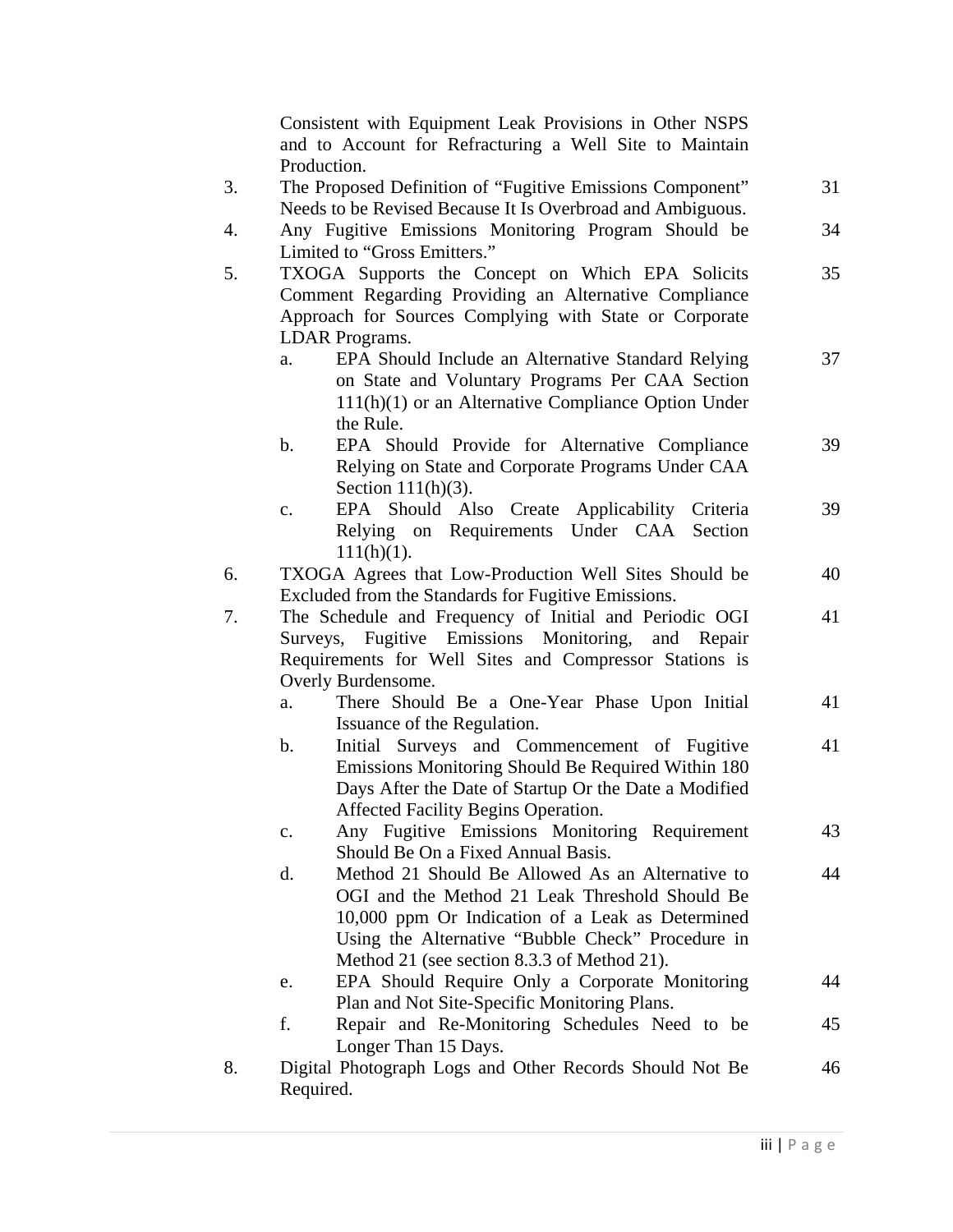|            | 9.<br>Audit Programs and Independent Third-Party Verifications   | 48 |
|------------|------------------------------------------------------------------|----|
|            | There Is No Need for an Expensive Third-Party Audit<br>a.        | 48 |
|            | Program and it Will Not Achieve the Ends EPA Seeks.              |    |
|            | b.<br><b>Auditor Competence</b>                                  | 49 |
|            | <b>Auditor Independence</b><br>$\mathbf{c}$ .                    | 49 |
| D.         | Hydraulically Fractured Oil Well Completions                     | 51 |
|            | EPA Should Not Prescribe Threshold Criteria to Define<br>1.      | 51 |
|            | Technologies That Are "Technically Feasible" for Reduced         |    |
|            | Emission Completion (REC).                                       |    |
|            | EPA Should Clarify That if There Is No Separator Phase,<br>2.    | 53 |
|            | Corresponding Requirements Are Inapplicable.                     |    |
|            | 3.<br>TXOGA Supports the Proposed GOR Threshold<br>and           | 54 |
|            | Recommends a Definition of GOR Be Included in Any Final          |    |
|            | Rule.                                                            |    |
|            | EPA Should Provide a New Low-Pressure Well Definition.<br>4.     | 55 |
| Ε.         | Storage Vessels, Covers, Closed Vent System and Controls         | 56 |
|            | The Approach to Thief Hatches and Closed Vent Systems<br>1.      | 56 |
|            | Should Be Revised.                                               |    |
|            | 2.<br>Third-Party Engineering Evaluation of Storage Vessel Vapor | 58 |
|            | Collection and Control Systems Should Not Be Required.           |    |
|            | 3.<br>EPA Should Revise Its Approach to the Requirement for      | 59 |
|            | Closed Vent Systems to be Operational at Least 95% of the        |    |
|            | Year.                                                            |    |
|            | 4.<br>EPA Should Not Include a Pressure Continuous Monitoring    | 59 |
|            | System (CMS) Requirement in the Rule.                            |    |
|            | 5.<br>EPA Should Revise Certain of the Compliance Requirements   | 60 |
|            | for Storage Vessels.                                             |    |
|            | EPA Should Add Certain Definitions for Storage Vessel<br>6.      | 61 |
|            | Affected Facilities Routing Emissions to a Process.              |    |
|            | 7.<br>EPA Should Exclude Certain Produced Water Recycling        | 61 |
|            | Tanks and Other Process Tanks.                                   |    |
| F.         | TXOGA Supports and Requests Revisions of Certain Provisions      | 62 |
|            | Related to Natural Gas-Driven Chemical/Methanol Pumps or         |    |
|            | Diaphragm Pumps.                                                 |    |
|            | TXOGA Supports EPA's Proposal Placing No Control<br>1.           | 63 |
|            | Requirements On Pneumatic Pumps if Regulated Alone.              |    |
|            | EPA Should Not Regulate "Gas Assisted" or "Energy<br>2.          | 64 |
|            | Exchange" Glycol Pumps Via Subpart OOOOa.                        |    |
|            | EPA Should Not Impose Tagging<br>3.<br>and Certification         | 65 |
|            | Requirements for Uncontrolled Pumps.                             |    |
| G.         | Companies Should Not Be Required to Provide Records to EPA       | 65 |
|            | Electronically for Review Remotely.                              |    |
| Η.         | EPA Should Not Require Reporting "Quantitative Environmental     | 66 |
|            | Results" Via Corporate Web Sites.                                |    |
| CONCLUSION |                                                                  | 67 |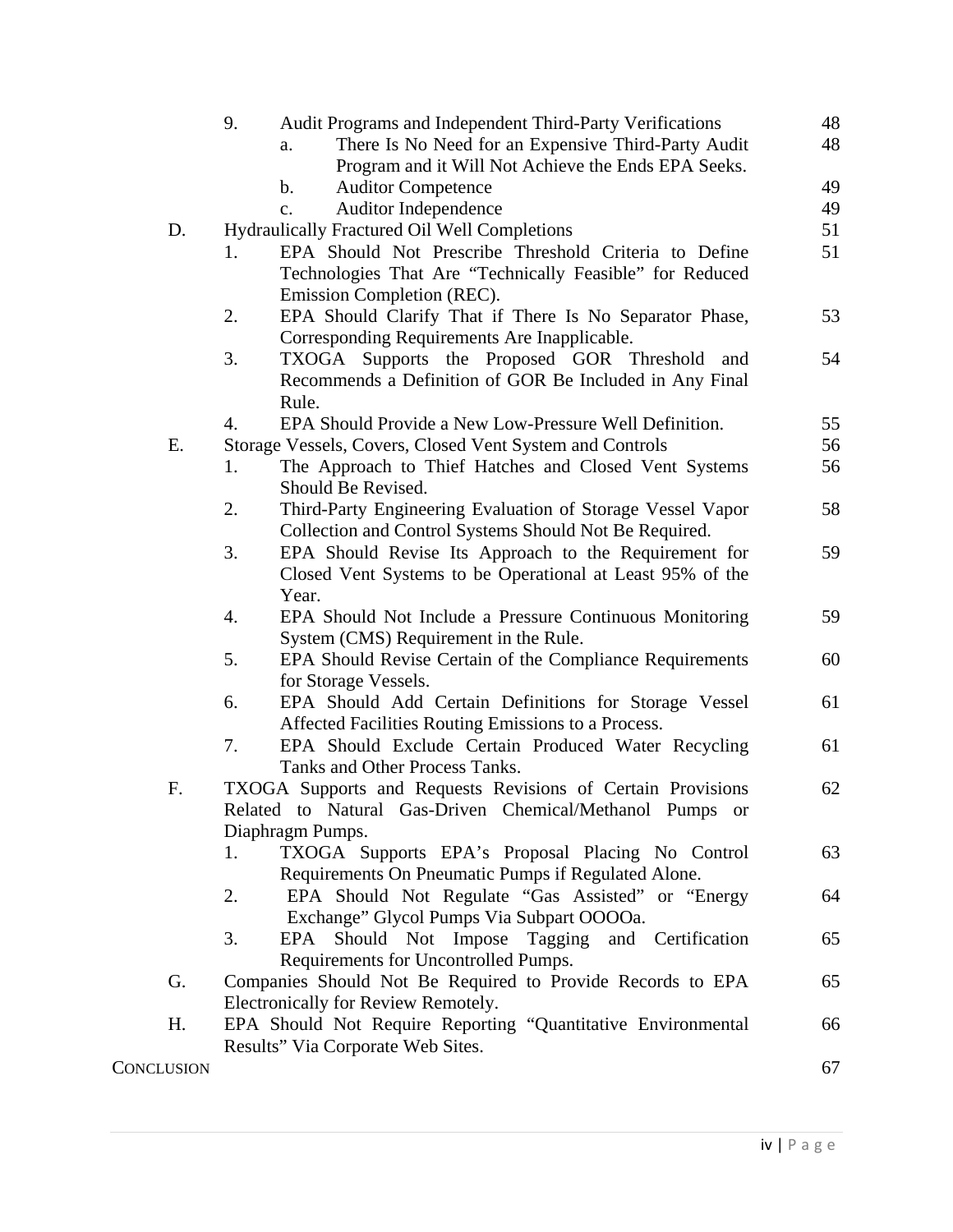# **INTRODUCTION**

 The Texas Oil & Gas Association (TXOGA) submits the following comments on EPA's *Oil and Natural Gas Sector: Emission Standards for New and Modified Sources; Proposed Rule,*  80 Fed. Reg. 56,593 (Sept. 18, 2015) (Proposed Rule).

 Founded in 1919, TXOGA is the largest and oldest petroleum organization in Texas, representing more than 5,000 members. The membership of TXOGA accounts for over 90 percent of all crude oil and natural gas produced in Texas and is responsible for a preponderance of the State's refining capacity. TXOGA member companies produce a quarter of the nation's oil, a third of its natural gas and account for one-fourth of the U.S. refining capacity.

 TXOGA first became involved in the rulemakings related to upstream and midstream oil and gas production in 2012 when EPA finalized Subpart OOOO's requirements and TXOGA petitioned for judicial review and also for reconsideration. Throughout the rulemakings that followed to implement the requested reconsideration, TXOGA endeavored to provide meaningful technical, policy, and legal input to EPA's process. We hope to provide similarly helpful information to EPA in this rulemaking process and appreciate the number of issues on which EPA has solicited comment. Because of the breadth of the issues being addressed by the proposal, and as discussed in our October 26, 2015, request for a comment period extension, TXOGA believes that longer than 75 days is necessary to provide an opportunity for complete input on the proposed regulations. We urge EPA to reopen the comment period to allow for additional input on the proposal.

# **OVERVIEW OF COMMENTS**

TXOGA highlights the following key points from our detailed comments:

- EPA should withdraw its proposal for several reasons, including:
	- That it failed to make an endangerment finding and significant contribution finding for methane and for methane from this source category;
	- The flaws in the cost/benefit analysis. As discussed in detail below, there are several critical inadequacies and omissions in the Agency's cost/benefit analysis that must be corrected.
- If EPA nonetheless proceeds:
	- It is critical to clarify and adopt appropriate regulatory provisions so that it is apparent that methane will not cause a source to become subject to PSD or Title V permitting solely by virtue of its methane emissions and to ensure that methane is not subject to a PSD significance level of zero. Even though EPA should have made a separate endangerment finding and significant contribution finding for methane and for methane from this source category, the issue of permitting still must be clarified.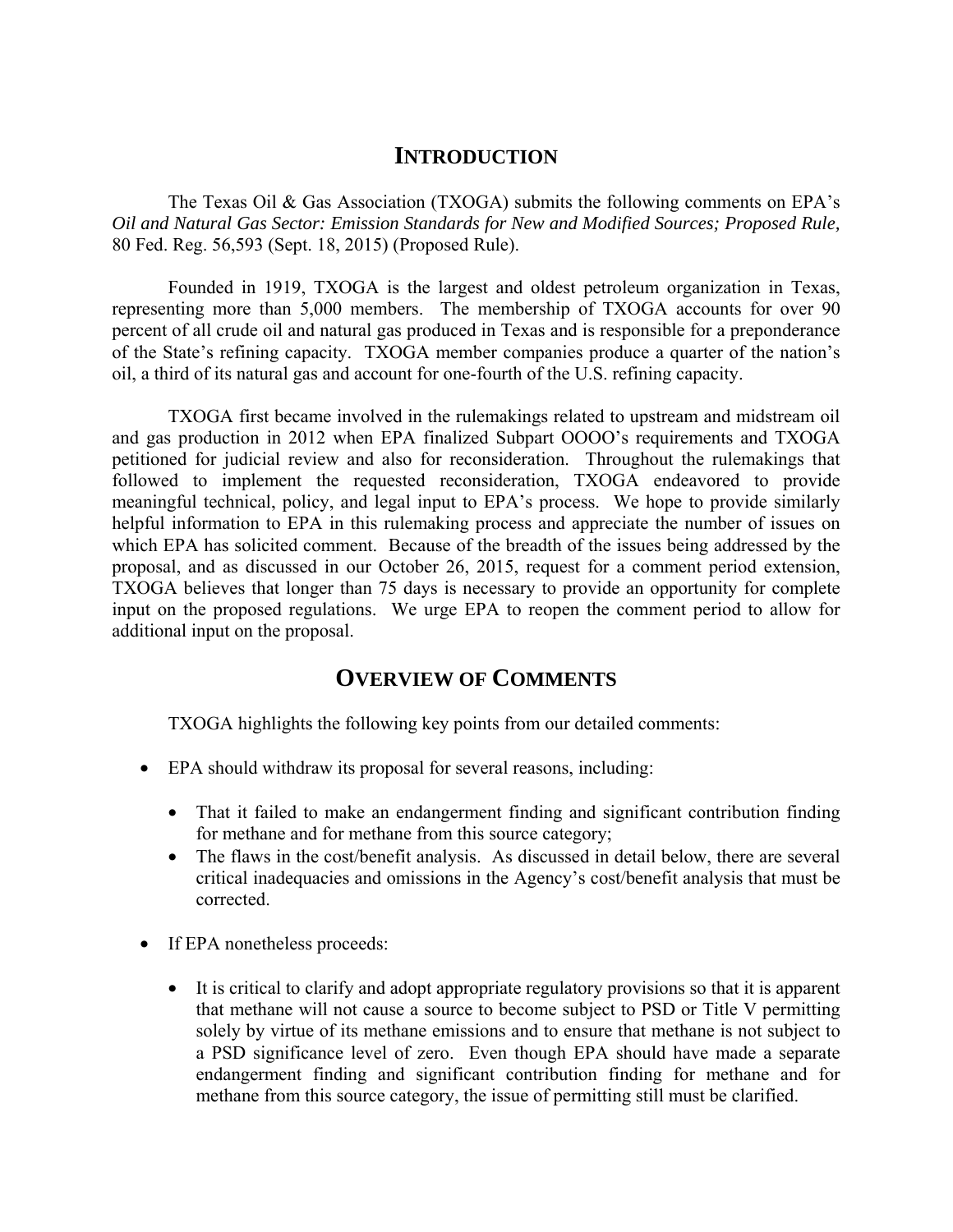- The rule should provide options for crediting corporate and state/local LDAR programs as alternative compliance approaches. Owners and operators have made substantial investments in highly effective LDAR programs, which perform as well as or better than would be required under the proposed rule. Allowing these programs to be used to demonstrate compliance or act as an off-ramp is consistent with Clean Air Act mandates as well as numerous prior rulemaking actions in which EPA sought to avoid duplication of requirements and streamline regulatory implementation.
- There should be a one-year phase-in of compliance and the time frame for conducting initial surveys and commencing LDAR should be 180 days after the date production begins or the date a modification begins operations. The proposed rule does not take into account the many practical circumstances under which the start of production may be delayed or ramped up, or a well site temporarily shut in, all of which would result in an inaccurate emission profile under the proposed 30-day requirement. Moreover, as proposed, facilities ramping up production will be required to complete expensive, and more importantly, duplicative surveys.
- The "next gen" compliance options discussed in the preamble should not be adopted. These options would be extremely expensive and the associated costs have not been considered in the cost-benefit analysis for this proposal.
- The digital photography option should be rejected. In addition to posing a security risk and even First Amendment concerns, digital photographs are not the most effective means for assuring compliance and instead will prove to be an unnecessarily costly and burdensome requirement.
- Reporting of "quantitative environmental results" on corporate websites should not be required because EPA is without authority to issue such a requirement. Moreover, requiring companies to include compliance information on their web sites is unnecessarily duplicative and overly burdensome.
- The definition of well site needs to be revised to eliminate non-contiguous centralized tank batteries and should be modeled on 40 C.F.R. Part 63, Subpart HH. As proposed, the definition is overly broad and potentially conflicts with the agency's source determination proposal.
- The definition of modification needs to be narrowed to be more consistent with the statutory definition of modification. The definition should also be revised to exclude refracturing of a well to maintain production, as refracturing does not necessarily result in an increase in emissions and fugitive emissions are determined using emission factors based on component numbers and the type of service, not pressure or volume flow rates of the fluids within those components.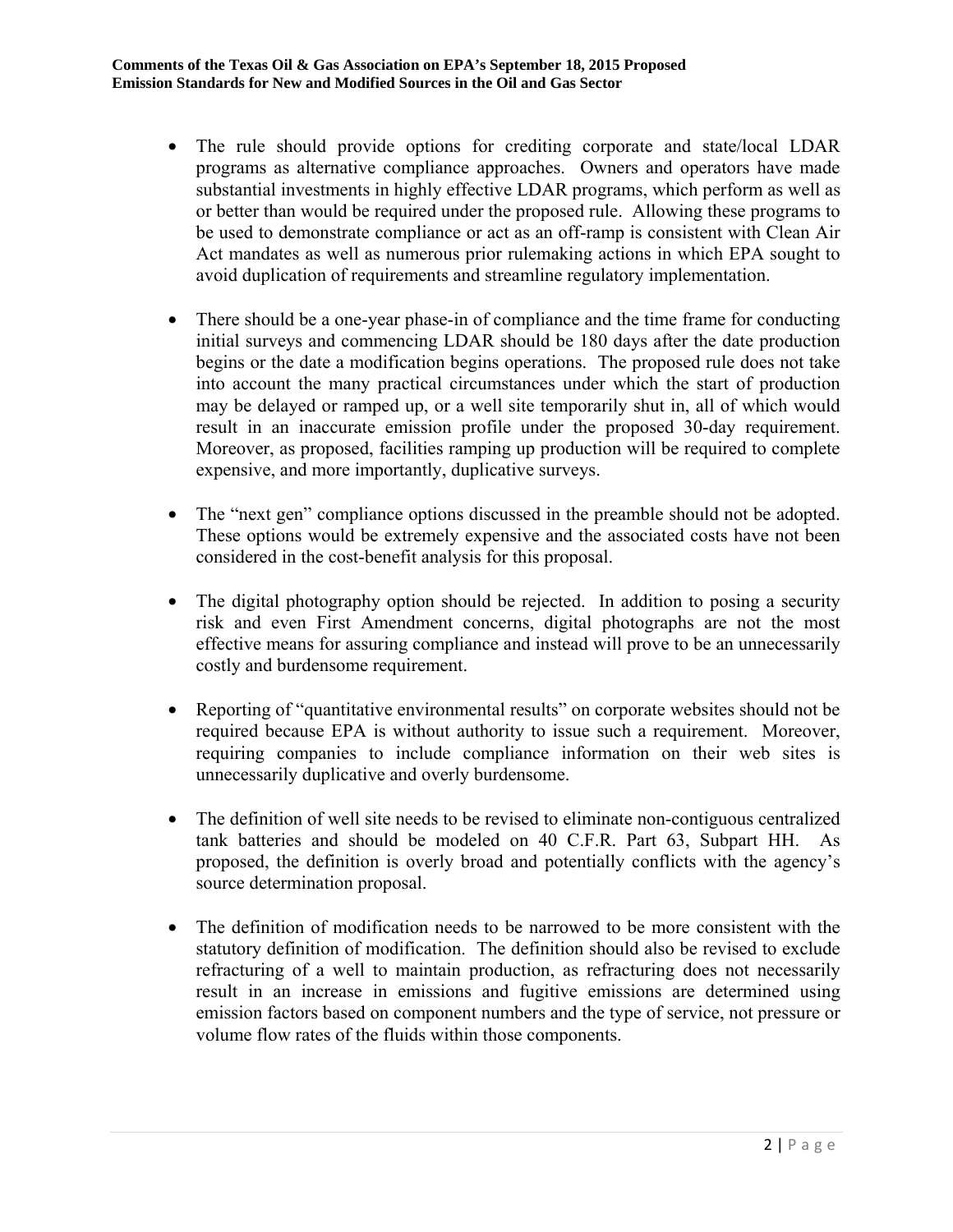An affected facility exemption should be included for pneumatic pumps emitting less than the 53 mscf/yr allowed for a low bleed pneumatic controller because most pneumatic pumps emit less than EPA allows for a low bleed pneumatic controller.

# **DETAILED COMMENTS\***

**I. EPA Should Clarify That the Regulatory Actions in This New Source Performance Standard Related to Methane Do Not Trigger Prevention of Significant Deterioration (PSD) and Title V Permitting Applicability and That the Tailoring Rule Significance Levels for Greenhouse Gases (GHGs) as a Group Apply to Methane.1**

 It is TXOGA's understanding that EPA does not intend for the direct regulation of methane under NSPS to:

(1) cause sources that would be "major" for methane alone to be considered major stationary sources under the PSD program or major sources under the Title V permitting program;

(2) cause sources that are already major stationary sources for purposes of PSD program to require a PSD permit if a modification causes emissions of only methane to increase by the significance level; or

(3) require a new significance level to be set solely for methane.

Unfortunately, the preamble language and regulatory language do not make these intended results explicit,<sup>2</sup> and they must, as the regulation of methane in this rule has the potential for implications not only for the oil and gas sector but also for all industrial operations.

<sup>\*</sup> TXOGA's indication of support for any particular concept (e.g., agreeing with EPA that it is better to target gross emitters in the fugitive emissions monitoring program) should not be interpreted as indicating TXOGA support for this rulemaking or in any way waiving arguments to challenge this rulemaking as a threshold matter in court. 1

<sup>&</sup>lt;sup>1</sup> TXOGA notes that EPA is required to make an endangerment and significant contribution finding for methane and for this source category's emissions of methane before proceeding with this regulatory action. TXOGA adopts the comments of other oil industry trade associations on this issue and nothing in this document should be interpreted as waiving that argument.

<sup>2</sup> EPA states in the preamble:

In this action, the EPA is proposing to further regulate VOC emissions as well as proposing performance standards for methane emissions from this industry. With respect to the latter, the EPA identifies the air pollutant that it proposes to regulate as the pollutant GHGs (which consist of the six wellmixed gases, consistent with other actions the EPA has taken under the CAA), although only methane will be reduced directly by the proposed standards.

<sup>80</sup> Fed. Reg. at 56,600-01 (emphasis added).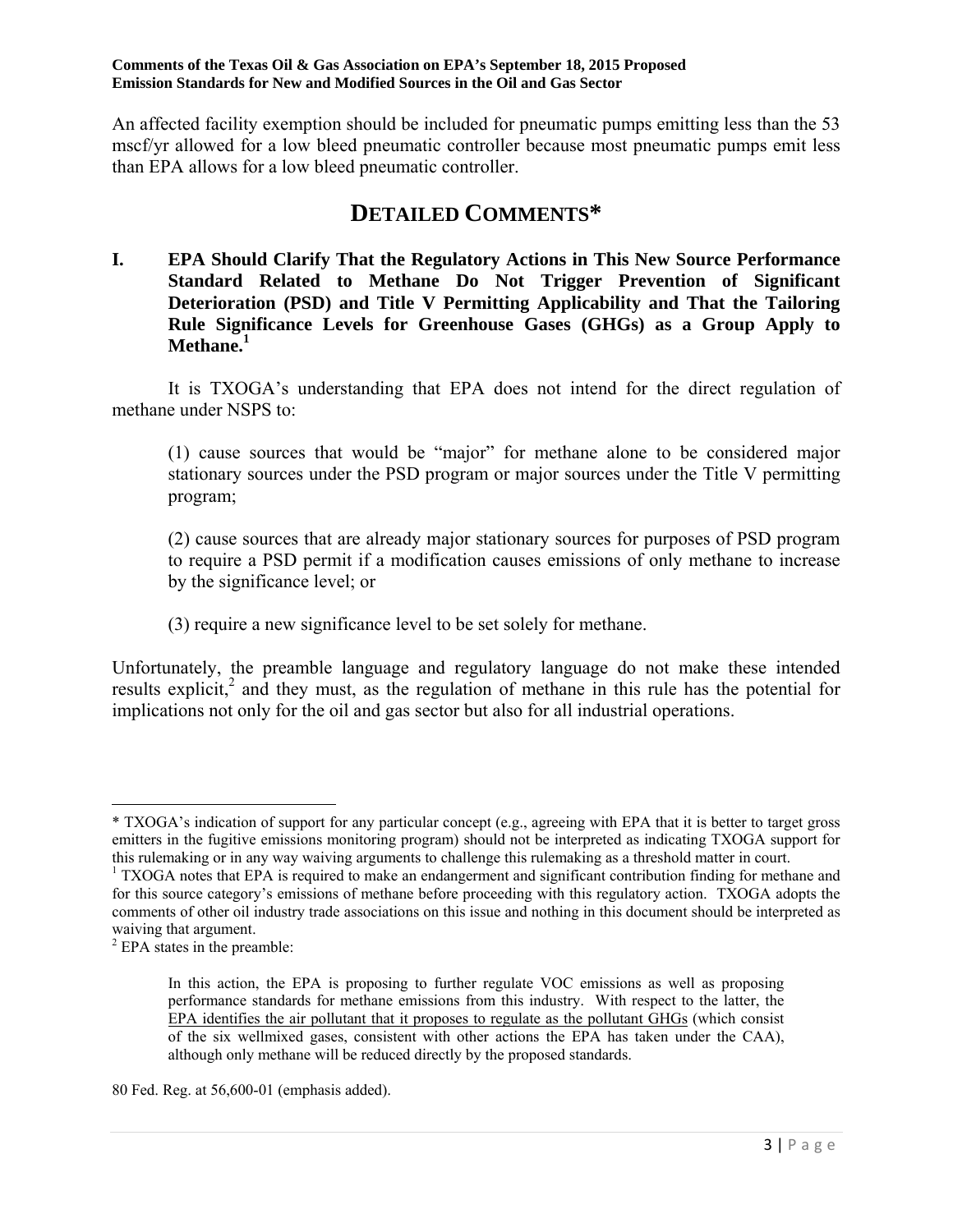#### **A. This Regulatory Action Does Not (and Cannot) Cause Otherwise Minor Sources to Become Major Sources for Purposes of PSD and Title V Based on Methane Emissions or to Cause Existing Major Sources to Trigger PSD Modification Provisions Based Solely on Methane Emissions.**

 As indicated above, because the proposed preamble and regulatory language (or other docketed materials) do not speak comprehensively to the implications of the direct regulation of methane, it appears that the Agency believes its regulation of methane in the NSPS will not result in methane triggering PSD or Title V permitting requirements. TXOGA agrees that regulation of methane under the NSPS should not cause sources that would otherwise be minor sources for purposes of PSD and Title V to become major sources or that otherwise major sources could trigger PSD solely because of a physical or operational change that increases methane emissions.

 In *Utility Air Regulatory Group v. EPA*, 134 S. Ct. 2427 (2014) (*UARG*), the U.S. Supreme Court rejected EPA's interpretation of the Clean Air Act (CAA or the Act) that would have caused GHGs on their own to cause a source to be subject to PSD and Title V permitting.<sup>3</sup> The Court further found that EPA's authority did not extend to rewriting statutory provisions that were clear on their face as to the major source levels, even if well motivated as an attempt to account for the ubiquitous nature of GHG emissions compared with pollutants that traditionally have been regulated under PSD and Title V.

Whether or not EPA uses this rulemaking to establish a permissible statutory interpretation as to why GHGs do not *on their own* cause a source to trigger PSD or Title V permitting, it is important for EPA to make clear to states and regulated entities that EPA's action of directly regulating methane does not mean that methane on its own can cause a source to be considered major for PSD and Title V purposes or that a PSD major modification can be caused solely due to an increase in methane emissions following a physical operational change.

 Even though EPA should have made a separate endangerment finding for methane and a significant contribution finding for methane from this source category, the issue of permitting still must be clarified. EPA could clarify that methane should be treated as part of the group of GHGs by adopting an approach similar to the one it took in the CAA Section 111(b) rulemaking for carbon dioxide emissions from Electric Generating Units (EGUs).<sup>4</sup> There, EPA added a regulatory provision clarifying that the pollutant regulated is GHGs, which was simply taking the

 $\overline{\phantom{a}}$ <sup>3</sup> The Court recognized the "'fundamental canon of statutory construction that the words of a statute must be read in their context and with a view to their place in the overall statutory scheme.'" 134 S. Ct. at 2441 (quoting *FDA v. Brown & Williamson Tobacco Corp.*, 529 U.S. 120, 133 (2000)). In doing so, the Court stated: "In sum, there is no insuperable textual barrier to EPA's interpreting 'any air pollutant' in the permitting triggers of PSD and Title V to encompass only pollutants emitted in quantities that enable them to be sensibly regulated at the statutory thresholds, and to exclude those atypical pollutants that, like greenhouse gases, are emitted in such vast quantities that their inclusion would radically transform those programs and render them unworkable as written**.**" *Id.* at 2442 (emphasis added).

<sup>4</sup> *See* EPA, *Standards of Performance for Greenhouse Gas Emissions From New, Modified, and Reconstructed Stationary Sources: Electric Utility Generating Units; Final Rule*, 80 Fed. Reg. 64,510 (Oct. 23, 2015).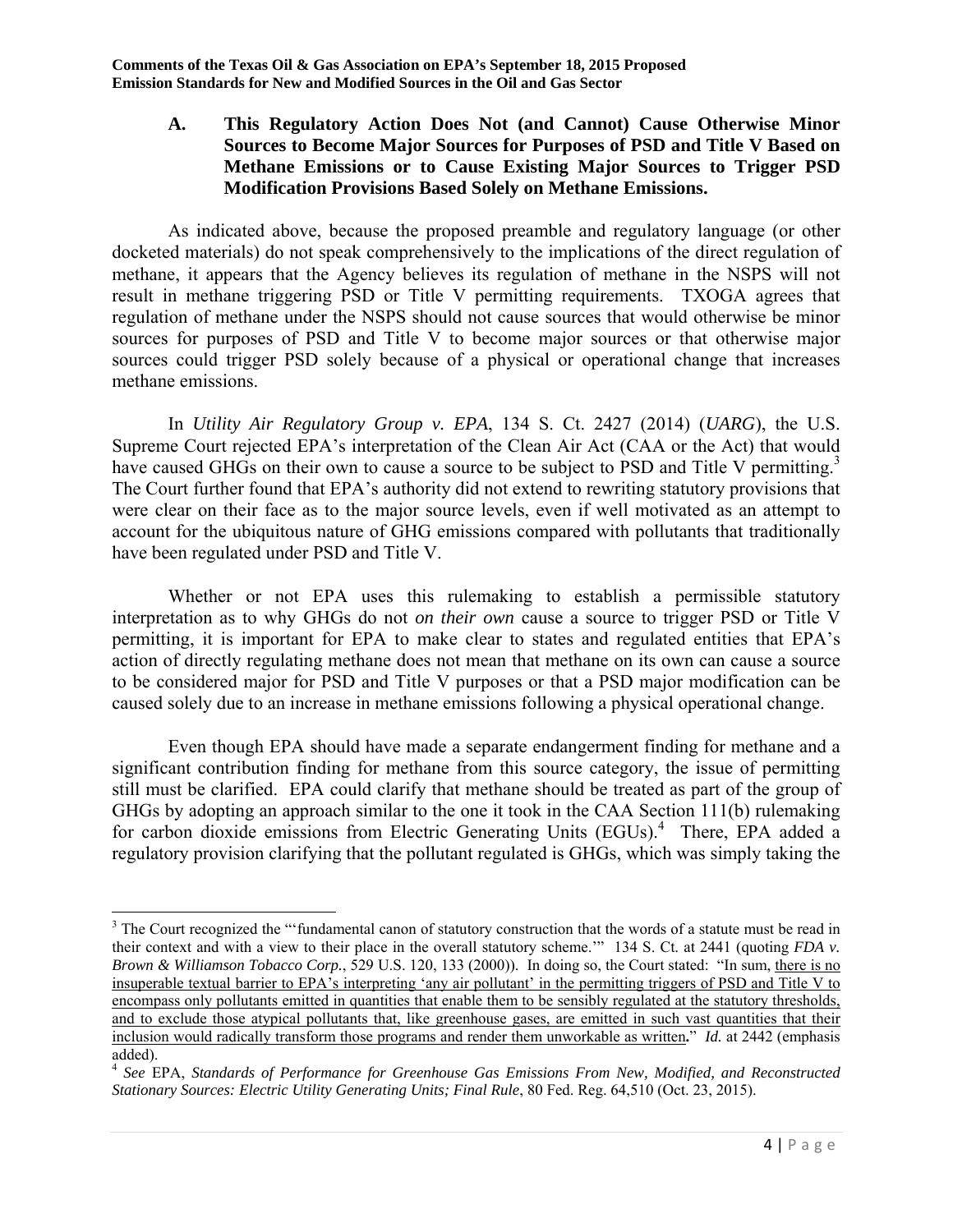form of a limit on carbon dioxide.<sup>5</sup> As explained in footnote 2, above, EPA has already stated as much in the preamble to this proposed rule. Specifically, EPA should adopt the following language in any final rule:

#### **Which pollutants are regulated by this subpart?**

(a) The pollutants regulated by this subpart are greenhouse gases. The greenhouse gas standard in this subpart is in the form of a limitation on emissions of methane.

(b) *PSD and title V thresholds for greenhouse gases.* (1) For the purposes of 40 CFR  $51.166(b)(49)(ii)$ , with respect to GHG emissions, the "pollutant that is subject to the standard promulgated under section 111 of the Act" shall be considered to be the pollutant that otherwise is subject to regulation under the Act as defined in § 51.166(b)(48) of this chapter and in any SIP approved by the EPA that is interpreted to incorporate, or specifically incorporates, § 51.166(b)(48).

(2) For the purposes of 40 CFR 52.21(b)(50)(ii), with respect to GHG emissions,<sup>6</sup> the "pollutant that is subject to the standard promulgated under section 111 of the Act" shall be considered to be the pollutant that otherwise is subject to regulation under the Act as defined in  $\S$  52.21(b)(49) of this chapter.

(3) For the purposes of 40 CFR 70.2, with respect to greenhouse gas emissions, the "pollutant that is subject to any standard promulgated under section 111 of the Act" shall be considered to be the pollutant that otherwise is "subject to regulation" as defined in 40 CFR 70.2.

(4) For the purposes of 40 CFR 71.2, with respect to greenhouse gas emissions, the "pollutant that is subject to any standard promulgated under section 111 of the Act" shall be considered to be the pollutant that otherwise is "subject to regulation" as defined in 40 CFR 71.2.

We note that such action is appropriate here because treating methane as a "triggering" pollutant would be inconsistent with congressional intent, bringing into the PSD and Title V programs numerous sources that Congress never contemplated as sufficiently large to justify the regulatory burdens associated with these major source programs.<sup>7</sup> The U.S. Court of Appeals for

<sup>5</sup> *See* 40 C.F.R. § 60.5515. 6

<sup>&</sup>lt;sup>6</sup> We note that in the regulations for EGUs, EPA added the phrase "for affected facilities" at this point. We note that it is more clear to exclude this phrase since EPA is trying to clarify PSD applicability for all facilities. 7

<sup>&</sup>lt;sup>7</sup> The Supreme Court limited its decision in *UARG* as follows: "Finally, the Solicitor General suggests that the incompatibility of greenhouse gases with the PSD program and Title V results chiefly from the inclusion of carbon dioxide in the 'aggregate pollutant' defined by EPA. We decide these cases on the basis of the pollutant 'greenhouse gases' as EPA has defined and regulated it, and we express no view on how our analysis might change were EPA to define it differently." 134 S. Ct. at 2444 n.7. This language from the Supreme Court decision makes it all the more important EPA to state clearly that issuance of these regulations does not mean that methane can serve as the sole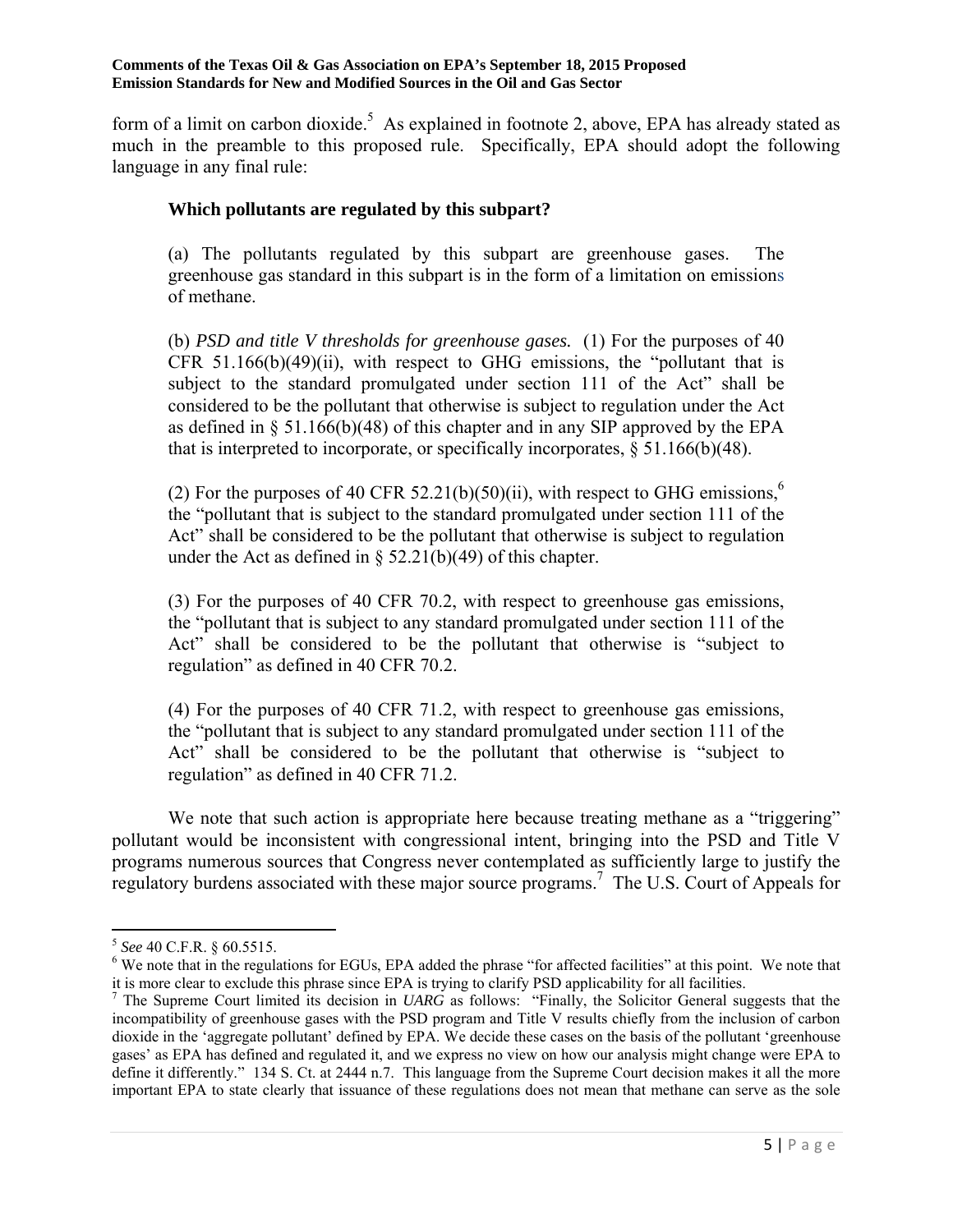the District of Columbia Circuit (D.C. Circuit) has "clearly discern[ed]" Congress's vision for PSD permitting.<sup>8</sup> "Congress was concerned with large industrial enterprises."<sup>9</sup> Obviously, smaller sources like oil and gas well sites do not fit within this category.

 To the extent EPA takes the position that methane can trigger PSD directly as a result of this rulemaking, the Agency cannot do so until it articulates a statutory interpretation that reconciles the group of GHG emissions and  $CO<sub>2</sub>$  specifically not triggering PSD but allows methane to do so. As TXOGA suggested in an amicus brief in the *UARG* case, the view that only National Ambient Air Quality Standards (NAAQS) pollutants could trigger PSD, recognizing that locally impacting air pollutants were the focus of the PSD program, could be a basis for excluding these emissions from PSD triggering activities.

 A preferred solution would be to remove methane from the proposed rule and maintain the "natural gas as a surrogate for VOC" concept in the 2012 NSPS. Indeed, EPA admits that regulating methane will not result in additional methane reductions.<sup>10</sup> Should EPA determine that regulation of VOC alone is sufficient to achieve the desired VOC and methane reductions, EPA can avoid the PSD and Title V implications by revising the rule accordingly.

 In any event, it is critical for EPA to be clear about the implications of this rulemaking and to take whatever steps are necessary to ensure that methane does not trigger PSD or Title V permitting directly.

### **B. To the Extent EPA Proceeds with Issuance of this NSPS, the Significance Threshold for GHGs as a Group Should Apply to Methane for Anyway Sources.**

 As written, the Tailoring Rule applies to GHGs in the aggregate and does not speak to whether an individual GHG, such as methane, may be evaluated under the proposed rule. Importantly, EPA also has not established a significant emissions level for methane alone. As discussed above, EPA needs to clarify that the carbon dioxide equivalent  $(CO_{2-e})$  significance threshold is applicable to methane when regulated on its own (*e.g.*, by making the clarification noted in subsection A, above). It is incumbent upon EPA to include a provision in the final Subpart OOOOa rule that explicitly states that the Tailoring Rule applies to avoid unnecessary confusion and uncertainty.

 For purposes of determining whether an increase in emissions resulting from a physical or operational change triggers PSD permitting, 40 C.F.R. § 52.21(b)(23)(i) defines what

basis for a source to trigger PSD or Title V permitting (*i.e.*, methane could only be subject to PSD in the case of an

<sup>&</sup>quot;anyway" source).<br><sup>8</sup> Ala. Power Co. v. EPA, 636 F.2d 323, 353 (D.C. Cir. 1980).

<sup>8</sup> *Ala. Power Co. v. EPA*, 636 F.2d 323, 353 (2012). 2013 1990).<br><sup>9</sup> *Id.* at 354.<br><sup>10</sup> See EPA, *Regulatory Impact Analysis of the Proposed Emission Standards for New and Modified Sources in the Oil and Natural Gas Sector* at 1-1 (Aug. 2015) ("In addition, we are proposing methane standards for certain emission sources that are currently regulated for VOC (*i.e.,* hydraulically fractured gas well completions, equipment leaks at natural gas processing plants). However, we do not expect any incremental benefits or costs as a result from regulating methane for currently regulated VOC sources.")).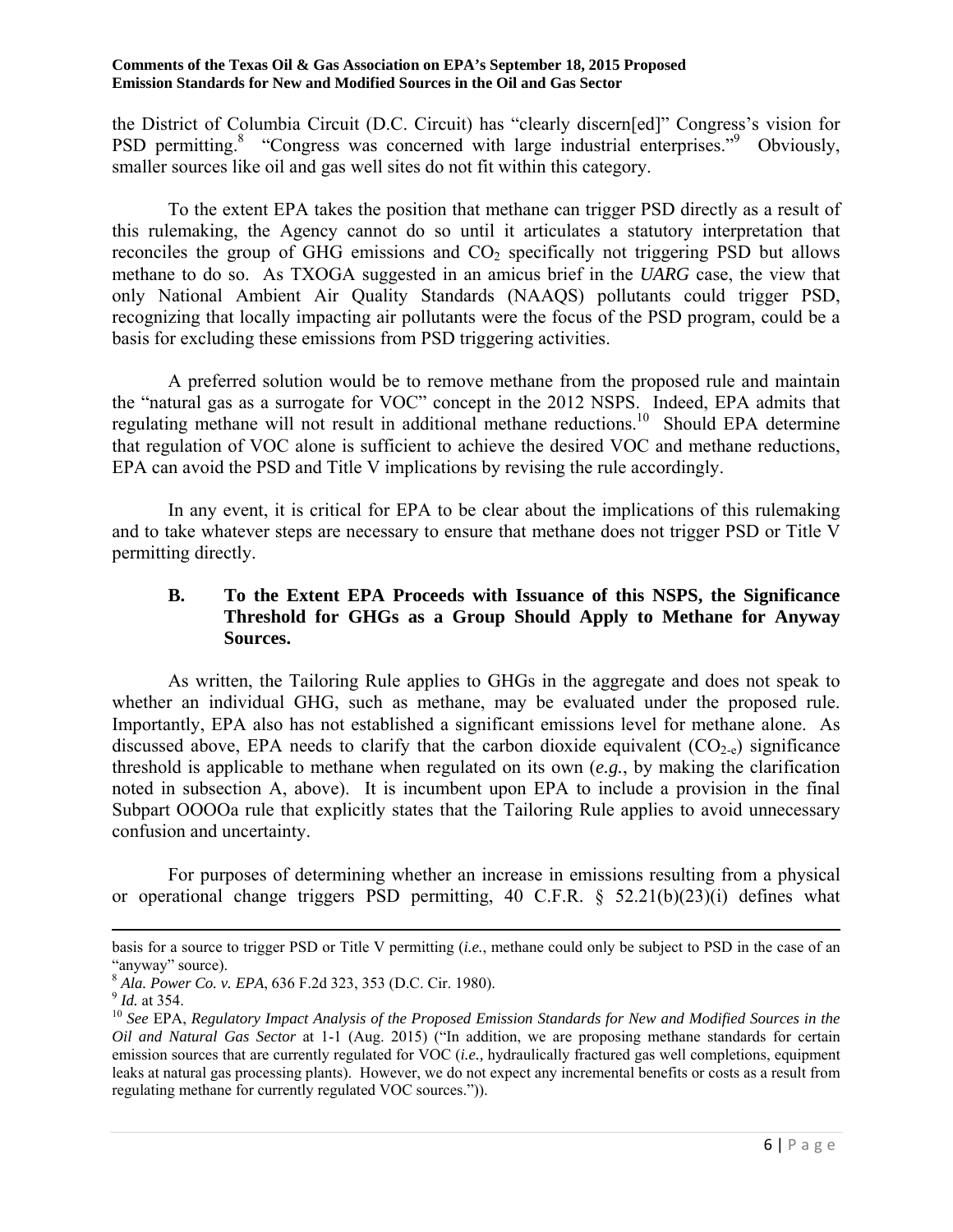constitutes the "significant" emissions level for specific pollutants. For pollutants that EPA has regulated in the past, it has established a significance level, *e.g.*, 100 tons per year (tpy) for carbon monoxide (CO), 40 tpy for nitrogen oxides (NO<sub>x</sub>), 10 tpy for hydrogen sulfide (H<sub>2</sub>S). For those pollutants *not listed* in 40 C.F.R. § 52.21(b)(23)(i), 40 C.F.R. § 52.21(b)(23(ii) defines what constitutes a "significant" emissions level: "Significant means, in reference to a net emissions increase or the potential of a source to emit a regulated NSR pollutant that paragraph (b)(23)(i) of this section, does not list, any emissions rate." (emphasis added).

Under 40 C.F.R. § 52.21(b)(49)(i), EPA defined the significant emissions level for GHGs defined as the aggregate group of  $\sin^{-1}$ :

*Greenhouse gases* (GHGs), the air pollutant defined in §86.1818-12(a) of this chapter as the aggregate group of six greenhouse gases: Carbon dioxide, nitrous oxide, methane, hydrofluorocarbons, perfluorocarbons, and sulfur hexafluoride, shall not be subject to regulation except as provided in paragraphs  $(b)(49)(iv)$ through (v) of this section and shall not be subject to regulation if the stationary source maintains its total source-wide emissions below the GHG PAL level, meets the requirements in paragraphs (aa)(1) through (15) of this section, and complies with the PAL permit containing the GHG PAL.

This significant emissions level is defined as follows:

**.** 

The term emissions increase as used in paragraphs  $(b)(49)(iv)$  through (v) of this section shall mean that both a significant emissions increase (as calculated using the procedures in paragraph  $(a)(2)(iv)$  of this section) and a significant net emissions increase (as defined in paragraphs  $(b)(3)$  and  $(b)(23)$  of this section) occur. For the pollutant GHGs, an emissions increase shall be based on tpy CO**2-e**, and shall be calculated assuming the pollutant GHGs is a regulated NSR pollutant, and 'significant' is defined as 75,000 tpy CO**2-e** instead of applying the value in paragraph (b)(23)(ii) of this section.<sup>12</sup>

To the extent EPA takes the position that PSD will apply to the direct regulation of methane in this regulatory action, it is important that EPA make clear the Tailoring Rule's existing provisions apply to methane as part of the group of GHGs and that methane does not require its own significance level in order to avoid having a zero significance level.

 In sum, EPA needs to be explicit that finalization of this proposed rule will not lead to triggering of PSD or Title V except for "anyway sources." This is easily accomplished, as EPA has shown by the language it included in the CAA Section  $111(b)$  rule for EGU CO<sub>2</sub> emissions. Moreover, sound policy and basic principles of government administration dictate that this issue be addressed before EPA issues any final rulemaking.

<sup>&</sup>lt;sup>11</sup> For purposes of defining GHGs, 40 C.F.R.  $\S$  86.1818-12(a) states: "This section contains standards and other regulations applicable to the emission of the air pollutant defined as the aggregate group of six greenhouse gases: Carbon dioxide, nitrous oxide, methane, hydrofluorocarbons, perfluorocarbons, and sulfur hexafluoride."  $12$  40 C.F.R. § 52.21(b)(49)(iii) (emphasis added).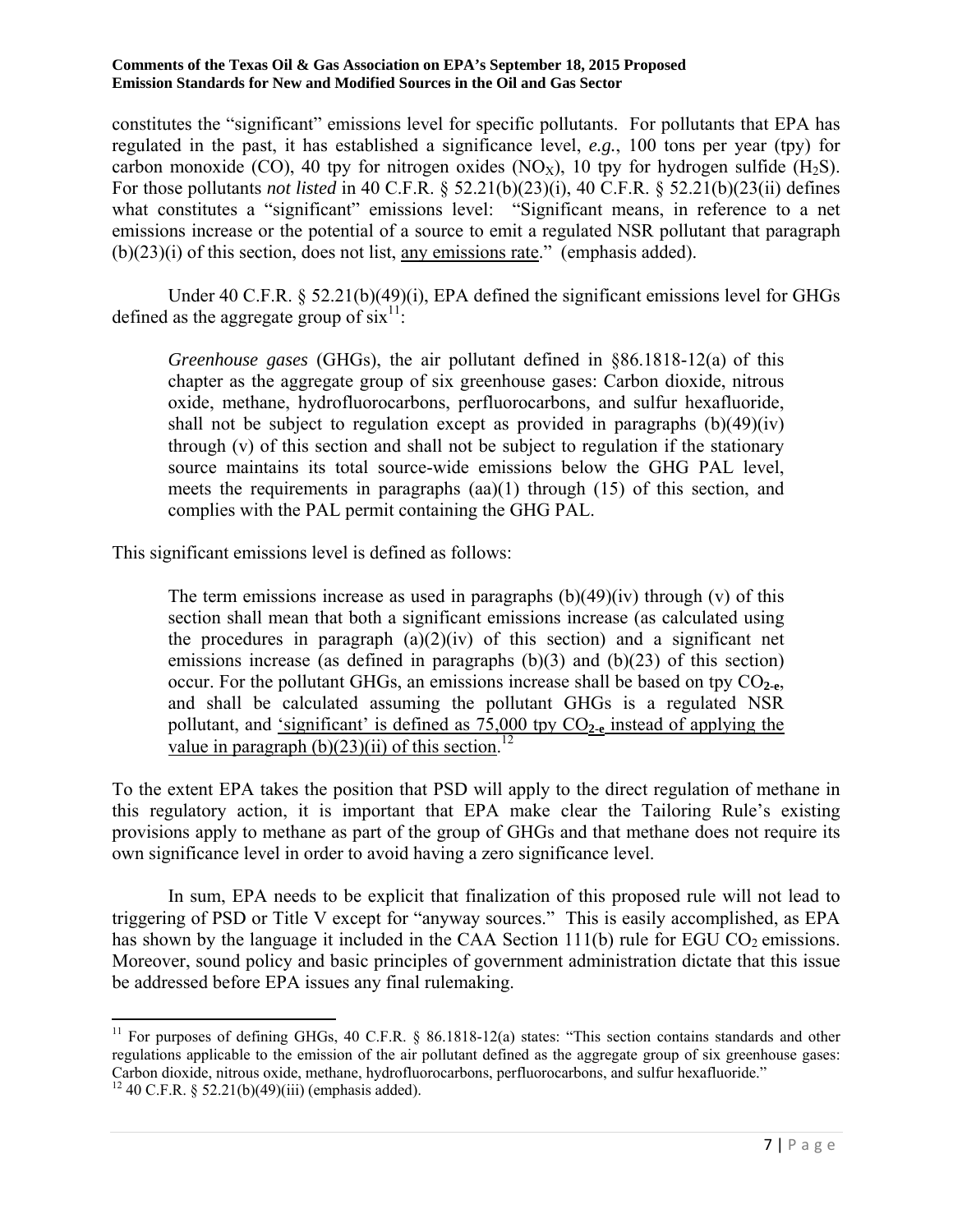#### **II. EPA Should Revise Its Approach to the Extent Necessary to Ensure that It Will Not Be Forced to Issue Existing Source Standards Under Section 111(d) of the Act.**

 EPA has indicated that even though it is proposing "new" source standards for methane under CAA Section 111(b), it does not intend to proceed with existing source standards under Section 111(d) at this time.<sup>13</sup> Instead, EPA proposes to exercise its discretion to refrain from promulgating a rule under CAA Section 111(d) for the time being to allow operators to work through voluntary measures to reduce existing sources of methane emissions, which would potentially eliminate the need to regulate methane under CAA Section  $111(d)$ .<sup>14</sup> TXOGA supports the concept of using voluntary measures to support a conclusion not only that there is no need for regulation of existing sources but also of new sources. We note that EPA could actually promote voluntary reductions by indicating its view in any final rule (or in advance of a final rule) that voluntary programs can be relied upon to avoid regulation under CAA Section  $111(d)$ .

 Section 111 of the Act addresses pollutants on a source category-wide basis. Under CAA Section 111(b), EPA lists source categories which in the judgment of the Administrator "causes" or contributes significantly to, air pollution which may reasonably be anticipated to endanger public health or welfare," and then establishes "standards of performance" for the new sources in the listed category.<sup>15</sup> For existing sources in a listed source category, CAA Section 111(d) sets out procedures for the establishment of federally enforceable 'emission standards' of any pollutant not otherwise controlled under the CAA's State Implementation Plan (SIP) provisions or CAA Section 112. CAA Section 111(d)(1) provides:

The Administrator shall prescribe regulations which shall establish a procedure similar to that provided by section 7410 of this title under which each State shall submit to the Administrator a plan which (A) establishes standards of performance for any existing source for any air pollutant (i) for which air quality criteria have not been issued or which is not included on a list published under section 7408(a) of this title or emitted from a source category which is regulated under section 7412 of this title but (ii) to which a standard of performance under this section would apply if such existing source were a new source, and (B) provides for the implementation and enforcement of such standards of performance. . . . …16

 On July 23, 2015, EPA released a framework under which EPA can partner with oil and gas companies to undertake commitments to reduce methane emissions on a voluntary basis.<sup>17</sup> EPA projects that this framework "has the capability to comprehensively and transparently

<sup>&</sup>lt;sup>13</sup> See, *EPA Defends Discretion On Methane Rules For Existing Oil & Gas Sources*, Inside EPA/Climate, Climate Daily News (Jan. 26, 2015).<br><sup>14</sup> *Id.* 

<sup>&</sup>lt;sup>15</sup> 42 U.S.C. § 7411(b).

 $^{16}$  42 U.S.C.  $\frac{8}{9}$  7411(d)(1).

<sup>17</sup> *See* EPA, *Natural Gas STAR Methane Challenge: Proposed Framework* (Jul. 23, 2015) (*Methane Challenge*), *available at* http://www3.epa.gov/gasstar/documents/methane\_challenge\_proposal\_072315.pdf.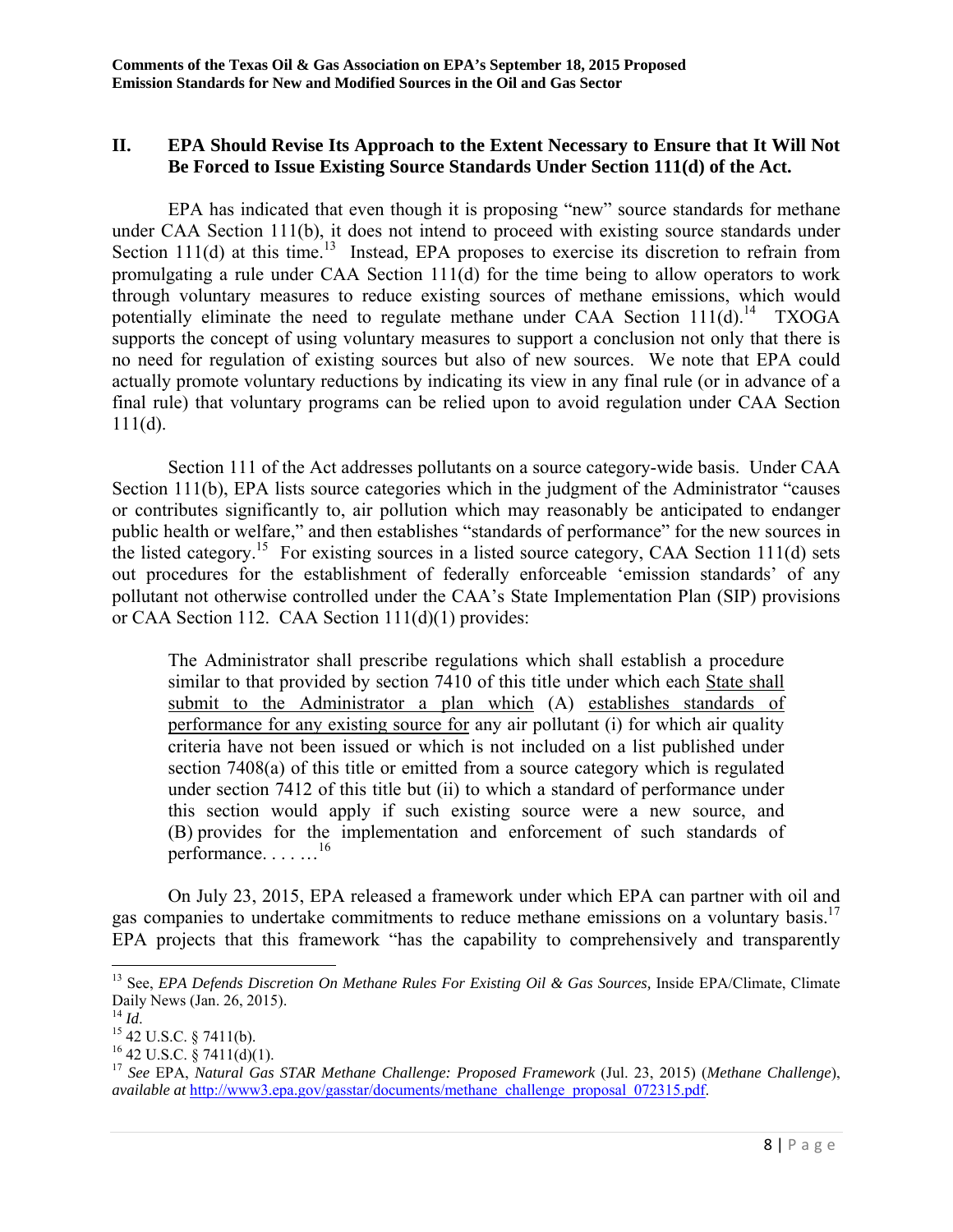reduce emissions and realize significant voluntary reductions in a quick, flexible, cost-effective way."<sup>18</sup> On this basis, EPA officials propose to use voluntary measures and the guidelines under Section 182 to address emissions from existing sources in lieu of promulgating a rulemaking under CAA Section 111(d). <sup>19</sup> The *Methane Challenge* will be just one of the measures available to companies to address existing sources.

 Thus, although EPA has declined to address it presently, future administrations may be tasked with issuing CAA Section 111(d) standards for existing oil and gas sources if the Section 111(b) standards are finalized.<sup>20</sup>

 To be sure, there is no deadline specified for promulgation of emission guidelines under Section 111(d) and EPA has explained the significant degree of discretion it has in establishing the guidelines when issued. Nonetheless, given the uncertainty in both the benefits and costs (discussed below), the lack of an endangerment and significant contribution finding as to methane emissions from the oil and gas sector (which we believe is required as a legal prerequisite to regulating methane emissions from this source category), and the profound implications for numerous small oil and gas source operators (many of whom are TXOGA members), we urge EPA to defer issuance of the Section 111(b) standards at this time.

### **III. The Proposed Rule's Benefit and Cost Estimates are Highly Uncertain and Conflict With the Administration's Guidelines on Estimating Benefits and Costs; EPA Cannot Rely on These Estimates in Making a Reasoned Decision Under Section 111.**

 Every aspect of EPA's assessment of the benefits and costs of the proposed rule is based on highly uncertain inputs and assumptions that render the final benefit and cost estimates unreliable and meaningless for decision-making. Key uncertainties are detailed below.

 $\overline{\phantom{a}}$ 

EPA, *Carbon Pollution Emission Guidelines for Existing Stationary Sources: Electric Utility Generating Units,* 

<sup>&</sup>lt;sup>18</sup> EPA, *Natural Gas STAR Methane Challenge Program Proposal*, http://www3.epa.gov/gasstar/methanechallenge/ (last visited Dec. 2, 2015).

 $19$  TXOGA is concerned with EPA's statements in the context of the Clean Power Plan regarding its interpretation of CAA Section 111(d), specifically:

In a separate, concurrent action, the EPA is also finalizing a CAA section 111(b) rulemaking that regulates  $CO<sub>2</sub>$  emissions from new, modified, and reconstructed EGUs. The promulgation of these standards provides the prerequisite predicate for applicability of CAA section  $111(d)$ . CAA section  $11(1)(1)$  requires the EPA to promulgate regulations under which states must submit state plans regulating "any existing source" of certain pollutants "to which a standard of performance would apply if such existing source were a new source."

<sup>&</sup>lt;sup>20</sup> TXOGA notes that these comments should not be interpreted to mean that EPA is compelled to issue a Section 111(d) regulation. Rather, we are highlighting EPA's position as expressed in prior regulatory actions, and we note that the position is being litigated at this time in response to those actions. TXOGA's comment is that to the extent EPA believes a CAA Section 111(d) action is necessary, it should exercise its discretion to defer issuing such regulation and credit voluntary actions.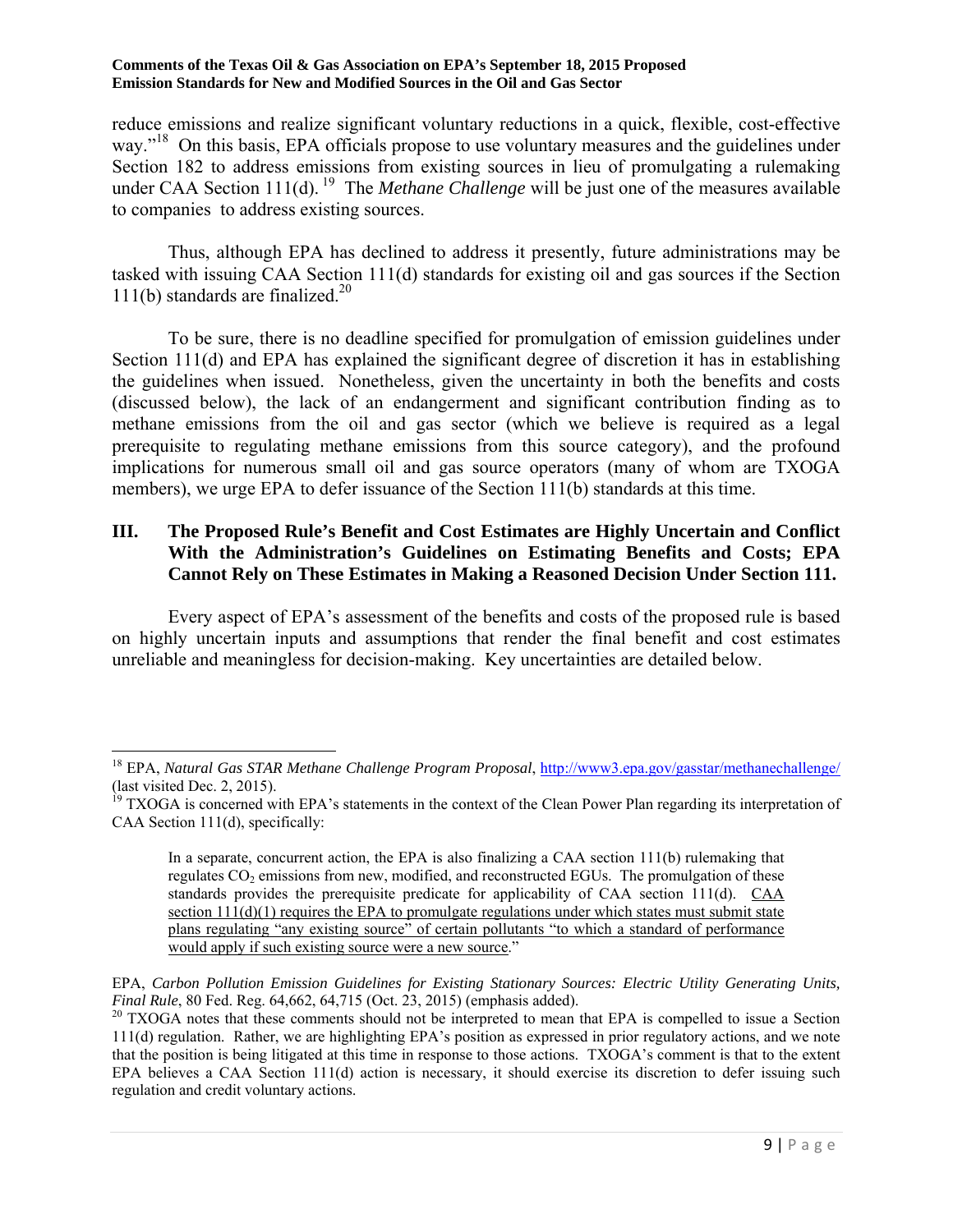**A. The Benefit and Cost Estimates are Based on Highly Uncertain Projections of the Number of Fractured and Re-fractured Oil Well Completions, Well Pads, Pneumatic Pumps, Compressors and Pneumatic Controllers that Will be in Place in 2020 and 2025.** 

### **1. The Projections are Based on Outdated Information Included in the U.S. Energy Information Agency's** *2014 Annual Energy Outlook.*

 Projecting the number of facilities in 2020 and 2025 that would be expected to change their emissions control activities as a result of this Proposed Rule is highly uncertain and will depend on market conditions. For instance, recent press reports indicate that the number of U.S. oil-drilling rigs – a proxy for drilling activity in the oil industry – has fallen by over 60 percent since October 2014.<sup>21</sup> This drastic reduction, however, is not considered in the Agency's analysis of benefits and costs. As EPA states in its draft *Regulatory Impact Analysis*, the Agency's estimates of the number of new and modified hydraulically fractured oil well completions and well sites are based on projections and growth rates consistent with the drilling activity in the U.S. Energy Information Administration's (EIA's) *2014 Annual Energy Outlook.*<sup>22</sup> Reliance on these outdated projections severely undermines the validity of the resulting benefit and cost estimates for the Proposed Rule. The recent changes in market conditions are likely to have enduring impacts that could significantly alter production strategies and the likely number of affected facilities in the future even if energy prices recover.

### **2. The Number of Facilities Impacted in 2020 and 2025 Will Vary Significantly Based on Oil and Gas Prices, Technology Development and Changes in Federal and State Policies.**

 Even if EPA had relied on updated information regarding current trends in oil and gas well production, projecting the number of future affected facilities is highly uncertain. In addition to fluctuating market conditions, the number of affected facilities could vary significantly based on technology developments. The dramatic increases in U.S. oil production from 2009 to 2014 reflect technology innovation and the rapid adoption of new drilling approaches on private lands. The resulting technology improvements unlocked oil from areas that were previously considered out of reach by most drillers less than a decade ago. Very few analysts predicted the significance of the technology change and the consequence of its rapid adoption in the U.S. Technology changes will continue to affect future production in unpredictable ways that may alter the number of affected facilities and the production process. EPA's analysis fails to account for these significant uncertainties.

 Similarly, EPA has also not considered the potential impact of changes in federal and state policies affecting access to public and private resources. Policy changes at the federal, state and local level may have profound impacts on the number of affected facilities in 2020 and 2025.

 $\overline{\phantom{a}}$ 21 Dulaney, Chelsey, *U.S. Oil-Rig Count Rises After 10 Weeks of Declines*, Wall Street Journal, Nov. 13, 2015, available at http://www.wsj.com/articles/u-s-oil-rig-count-rises-after-10-weeks-of-declines-1447438840<br><sup>22</sup> EPA, Regulatory Impact Analysis of the Proposed Emission Standards for New and Modified Sources in the Oil

*and Natural Gas Sector*, at 3-9 (Aug. 2015) (RIA).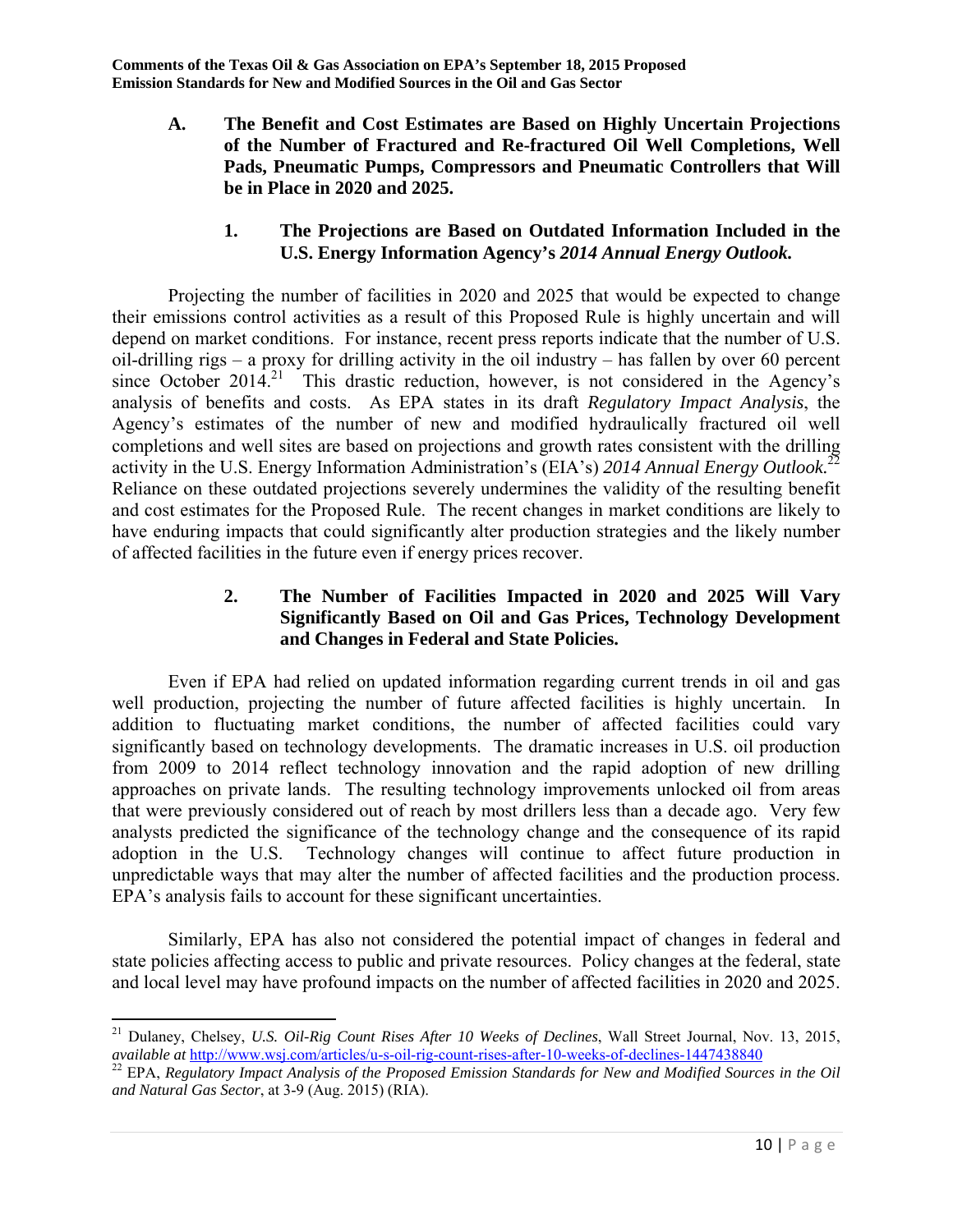For instance, EPA's recent decision to revise the ozone  $NAAOS<sup>23</sup>$  will result in a significant near-term increase in the number of nonattainment areas and potentially more stringent nonattainment regulatory classifications for existing nonattainment areas. Both outcomes could affect the projected number of affected facilities. Yet, according to the draft RIA, these impacts were not considered in developing the projections because the RIA control strategies for implementing NAAQS are "merely illustrative".24 Moreover, the background TSD supporting this Proposed Rule states that the number of "controlled" completions and recompletions was estimated based on existing state regulations.<sup>25</sup> Because local ordinances were not included, EPA concludes that the calculated percentage of wells subject to state regulation should be considered a "conservative estimate."<sup>26</sup>

### **B. While EPA Correctly Notes the Significant Changes in the** *2015 Annual Energy Outlook***, EPA Incorrectly Assumes that the Costs Per Facility and Broader U.S. Energy Market Impacts Would Remain the Same.**

 While EPA alludes to the significant differences between EIA's 2014 and 2015 *Annual Energy Outlook*<sup>27</sup>, the Agency makes the unsupportable simplifying assumption that these changes will not affect the costs per facility. Long-term reductions in energy prices, however, will have a clear impact on costs by reducing the offsetting value of the recovered product. This will have a very direct and important impact in raising the overall cost of the rule for affected entities. In light of recent market developments, EPA's failure to conduct even a sensitivity analysis of the impact of a lower price environment on costs is unsupportable.

 In addition, EPA has also failed to evaluate the fuller impact of this rule on U.S. energy production in a long-term lower-energy price environment. Lower prices will mean smaller profit margins that will be increasingly sensitive to changes in cost structure. The increased cost of complying with this rule may make more production assets uneconomical in a low-margin, competitive environment. By failing to fully analyze this scenario, EPA is underestimating the potential impact of this rulemaking on U.S. energy production.

### **C. The Benefit and Cost Analysis is Also Based on Equally Uncertain Estimates of the Before and After-Control Emission Rates From These Sources.**

 As EPA states in its draft RIA, the Agency's estimates of national emission reductions for the industry are derived by simply multiplying the unit-level emission reductions associated with each applicable control and facility type by the number of affected sources.<sup>28</sup> This approach, while transparent, underscores the deficiencies with the Agency's estimating techniques. Not only is EPA making unsupportable projections with regard to the number of

 $\overline{a}$ <sup>23</sup> See EPA, *National Ambient Air Quality Standards for Ozone; Final Rule*, 80 Fed. Reg. 65,292 (Oct. 26, 2015).<br><sup>24</sup> RIA, at 4-4 n.25.

<sup>&</sup>lt;sup>24</sup> RIA, at 4-4 n.25.<br><sup>25</sup> EPA, *Oil and Natural Gas Sector: Standards for Crude Oil and Natural Gas Facilities: Background Technical Support Document for the Proposed New Source Performance Standards 40 CFR Part 60, subpart OOOOa* at 20-21 (Aug. 2015) (Background TSD), EPA-HQ-OAR-2010-0505-5120.

<sup>&</sup>lt;sup>26</sup> *Id.* 27 RIA, at 3-9.

<sup>28</sup> *Id*. at 3-11.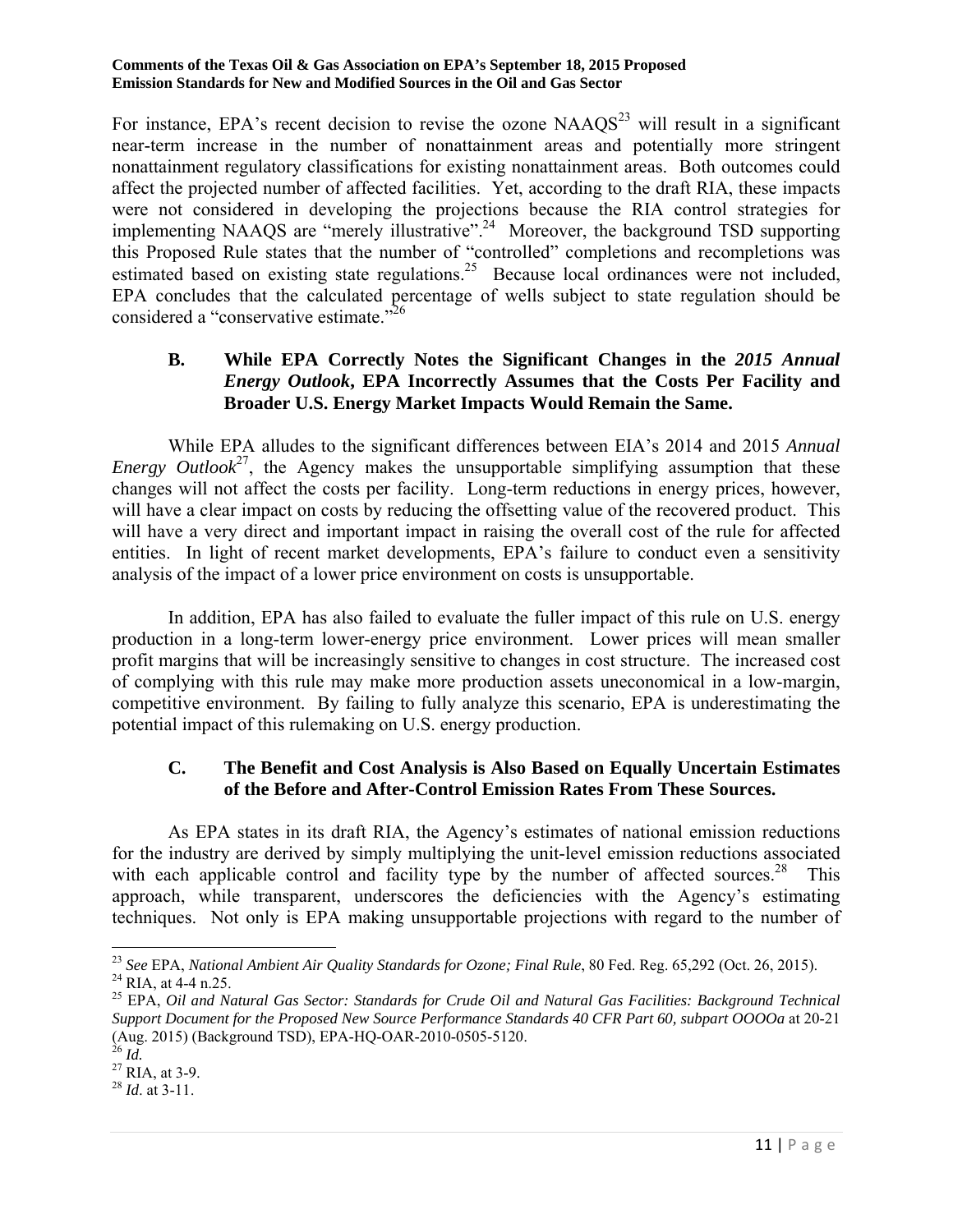affected facilities that will be in production in the U.S. in 2020 and 2025, the Agency is also making equally uncertain assumptions regarding their pre- and post-control emission levels.

#### **1. EPA Admits a Critical Lack of Information on the Number of Leaks at Uncontrolled Facilities.**

 In estimating baseline emission levels, the background TSD and the draft CTG guidelines both rely on outdated information on the percent of components that are leaking. In both of these documents, EPA assumed a 1.18 percent leak rate for natural gas.<sup>29</sup> The importance of this very uncertain assumption is highlighted in footnote 53 of the background TSD which states that EPA generally lacked information on the number of leaks at uncontrolled facilities:

There is no information on the number of leaks located at uncontrolled facilities, only average percentages of the total number of components at a facility. Therefore, our methodology was to use the 1.18% leak frequency value from the Uniform Standards memorandum and apply that value to the total number of components at the oil and natural gas model plant. $30<sup>30</sup>$ 

Issuing regulations without a clear understanding of the magnitude of the problem underscores the weak basis and the premature nature of the Agency's decision to regulate.

### **2. More Recent Data Show That the Actual Number of Leaks At Uncontrolled Facilities is Likely to be an Order of Magnitude Lower Than EPA Estimates.**

 As noted above, EPA's assumed leak rate of 1.18 percent is based on a 2011 memorandum from an EPA contractor. An evaluation of the memorandum in turn shows that the leak rate assumption is based in part on a 1995 "Protocol for Equipment Leak Emission Estimates," confirming that the Agency is basing its analysis on outdated information.<sup>31</sup>

 Recent data collected by TXOGA members show that the frequency of leaks is likely to be an order of magnitude lower than what EPA assumed in its regulatory analysis. Data collected directly in areas subject to State regulation show leak rates that range from 0.05 to 0.20 percent – with an average leak rate that is an order of magnitude lower than the 1.18 percent used by EPA in this Proposed Rule. The significance of this finding cannot be understated. It demonstrates that EPA is basing its assessment of the need for a regulatory program and its proposed control options on inadequate data that incorrectly exaggerate the need and value of regulation. A more accurate assessment of baseline emissions may well show that the proposed regulatory control options are highly cost-ineffective and should be abandoned or severely revamped.

 $\overline{\phantom{a}}$ 29 Background TSD at 71 n.53; EPA, *Control Techniques Guidelines for the Oil and Natural Gas Industry (Draft)* at 9-19 (Aug. 2015).

<sup>&</sup>lt;sup>30</sup> Background TSD at 71 n.53 (citing Uniform Standards Mem. from Cindy Hancy, RTI Int'l, to Jodi Howard, EPA/OAQPS, *Analysis of Emission Reduction Techniques for Equipment Leaks*, (Dec. 21, 2011), EPA-HQ-OAR-2002-0037-0180) (Uniform Standards Memorandum).

<sup>&</sup>lt;sup>31</sup> Uniform Standards Memorandum at 31, Attach. 2.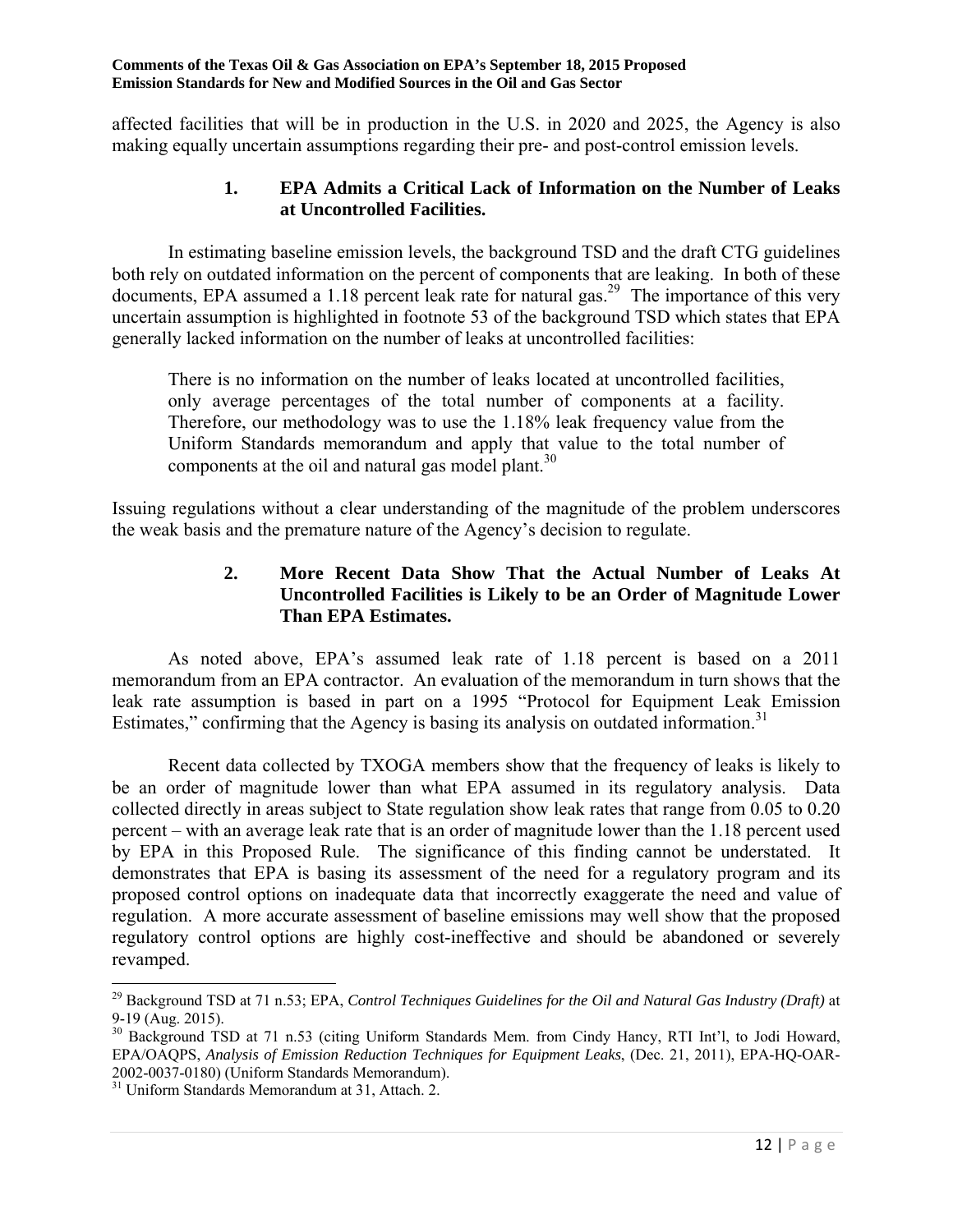The uncertainty surrounding EPA's unit-level emission factors is highlighted by EPA's decision to convene a "Stakeholder Workshop on EPA GHG Data on Petroleum and Natural Gas Systems" in November  $2015^{32}$ , a few days before the extended comment period closes. Many stakeholder presentations focus on core questions surrounding the unit level emissions from production compressors and well pads in different production basins as well as the uncertainties in the emission estimation assumptions and planned improvements. The workshop underscores the Agency's need to improve the underlying emission estimates and basis for its proposed regulatory decision. The scheduling of this workshop after the release of the Proposed Rule confirms that the Agency has prematurely and erroneously reached conclusions about the need, benefit, and cost of regulation before acquiring the necessary information.

### **D. EPA's Analysis Also Fails to Address the Regulatory Conflicts and Expected "Double Counting" of Reduced Emissions From the Department of Interior's Upcoming Rule to Address Venting, Flaring, and Leaks From Wells on Federal Lands.**

 The Office of Management and Budget (OMB) is currently reviewing an U.S. Department of the Interior (DOI) draft proposed rule to reduce venting, flaring, and leaks of natural gas from onshore wells located on federal and Indian leases. According to the Administration's Unified Agenda, the proposed rule will be released December 2015 and finalized by June 2016, roughly the same time period as this Proposed Rule.<sup>33</sup>

 EPA's failure to address DOI's upcoming regulation confirms that EPA is inaccurately portraying the benefits and costs of the Proposed Rule by failing to adequately account for past regulations as well as ongoing regulatory actions that may reduce the need for new regulations.

### **E. EPA's Monetized Benefit Estimates Rely on a Flawed Social Cost of Methane (SC-CH4) Estimate at Odds With the Administration's Guidance on Benefit-Cost Analysis.**

 EPA's estimates of the potential benefits of the Proposed Rule are based entirely on the Administration's recently developed estimate of the  $SC-CH<sub>4</sub>$ <sup>34</sup> According to the draft RIA, the SC-CH4 estimates the monetary value of the global impacts associated with a marginal change in methane emissions in a given year. The SC-CH<sub>4</sub> estimate was first developed by two researchers in EPA's National Center for Environment Economics (NCEE) in 201135 and later refined in a  $2014$  paper<sup>36</sup> using modeling assumptions that are consistent with the Administration's social

http://www3.epa.gov/climatechange/ghgemissions/Nov2015Workshop.html.

 $\overline{\phantom{a}}$  $32$  Information on EPA's workshop can be found at:

<sup>33</sup> *See* OMB, Reginfo.gov *available at*

http://www.reginfo.gov/public/do/eAgendaViewRule?pubId=201510&RIN=1004-AE14.<br><sup>34</sup> RIA, at 1-6.<br><sup>35</sup> The 2011 working paper was later published in *Energy Policy* in 2012.

<sup>&</sup>lt;sup>36</sup> 80 Fed. Reg. at 56,654-56 (citing Alex L. Marten, Elizabeth A. Kopits, Charles W. Griffiths, Stephen C. Newbold & Ann Wolverton, *Incremental CH4 and N2O mitigation benefits consistent with the US Government's SC-CO2 estimates*, 15 *Climate Policy* 272-298 (2014, online publication; 2015, print publication) (Marten *et al*.)).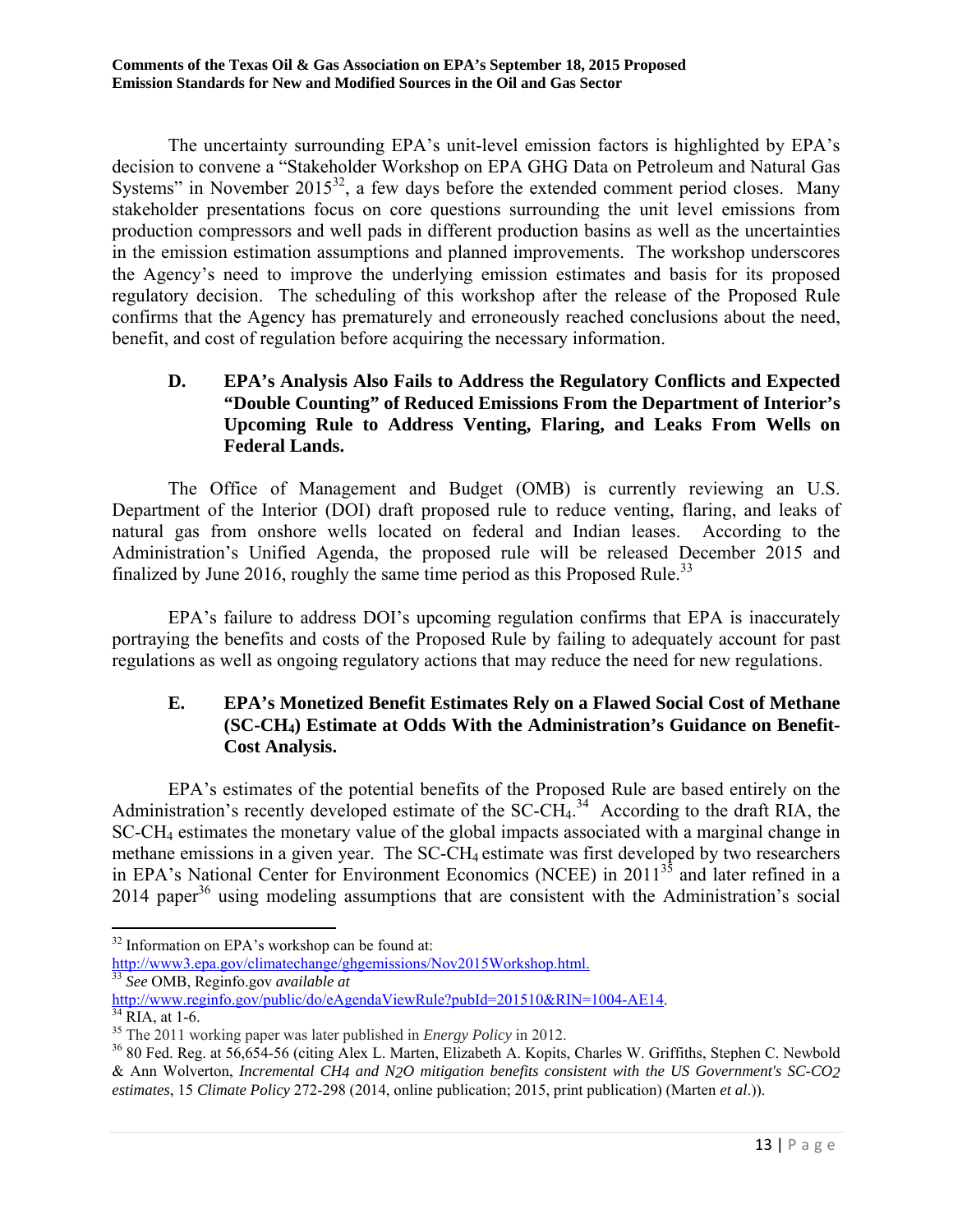cost of carbon (SCC).<sup>37</sup> However, compared to the Administration's SCC value of \$48 per ton for carbon dioxide in 2025 (using a 3 percent discount), EPA estimates that SC-CH<sub>4</sub> in 2025 will be \$1,500 per ton (using a 3 percent discount rate) due to the fact that methane is believed to be 28 to 36 times more potent than  $CO_2$ .<sup>38</sup> The higher value per ton for SC-CH<sub>4</sub> magnifies the central concerns raised with the Administration's original SCC estimates and underscores their inappropriate application in this rulemaking.

### **1. EPA's Estimate of the SC-CH4 Contains Many of the Same Flaws as the SCC.**

Because the Administration's  $SC-CH<sub>4</sub>$  is based on the same integrated assessment models (IAMs) and assumptions as the SCC estimates, it shares the same fundamental weaknesses that render it unsuitable for regulatory analysis and decision-making. As noted in recent Congressional testimony, the IAMs are too sensitive to the modeler's assumptions to be legitimate tools for regulatory policy. In particular, relatively small changes in key inputs, such as the discount rate, time horizon for the analysis, and assumptions regarding climate sensitivities, can produce significant swings in the overall SCC estimates.

### **2. Contrary to Administration Guidance, EPA Incorrectly Provides Only a Global Estimate of SC-CH4.**

 OMB Circular A-4 is clear in instructing agencies to provide estimates of the costs and benefits to U.S. citizens; benefits beyond the U.S. should be reported separately:

> Your analysis should focus on benefits and costs that accrue to citizens and residents of the United States. Where you choose to evaluate a regulation that is likely to have effects beyond the borders of the United States, these effects should be reported separately.<sup>39</sup>

OMB's position on this important issue is clear. The requirement to present domestic estimates of the costs and benefits – those that accrue to citizens and residents of the U.S. – ensures symmetry in the cost and benefit estimates such that domestic cost estimates can be compared against domestic benefit estimates. By failing to include an estimate of the domestic-only benefits, the draft RIA only allows for an inappropriate and misleading comparison of potential domestic costs with global benefits.

 Presenting a domestic-only estimate would reduce the benefit estimates for this Proposed Rule by more than 75 percent. According to a recent paper by economists Ted Gayer and Kip Viscusi, based on one integrated assessment model that permitted a U.S.-only analysis, the U.S.

 $\overline{a}$ 

<sup>&</sup>lt;sup>37</sup> "Specifically, the estimation approach employed by Marten *et al.* used the same set of three IAMs, five socioeconomic and emissions scenarios, equilibrium climate sensitivity distribution, three constant discount rates (2.5, 3 and 5 percent), and aggregation approach used by the IWG to develop the SC-CO2 estimates." 80 Fed. Reg. at 56,655.

<sup>38</sup> *See* Marten et al. at Table 4-3 listing Martin's SC-CH4 estimates using a 5, 3, and 2.5 discount rate. 39 *See* OMB Circular A-4*, Regulatory Analysis* at 15 (Sept. 17, 2003) *available at*

https://www.whitehouse.gov/sites/default/files/omb/assets/regulatory\_matters\_pdf/a-4.pdf.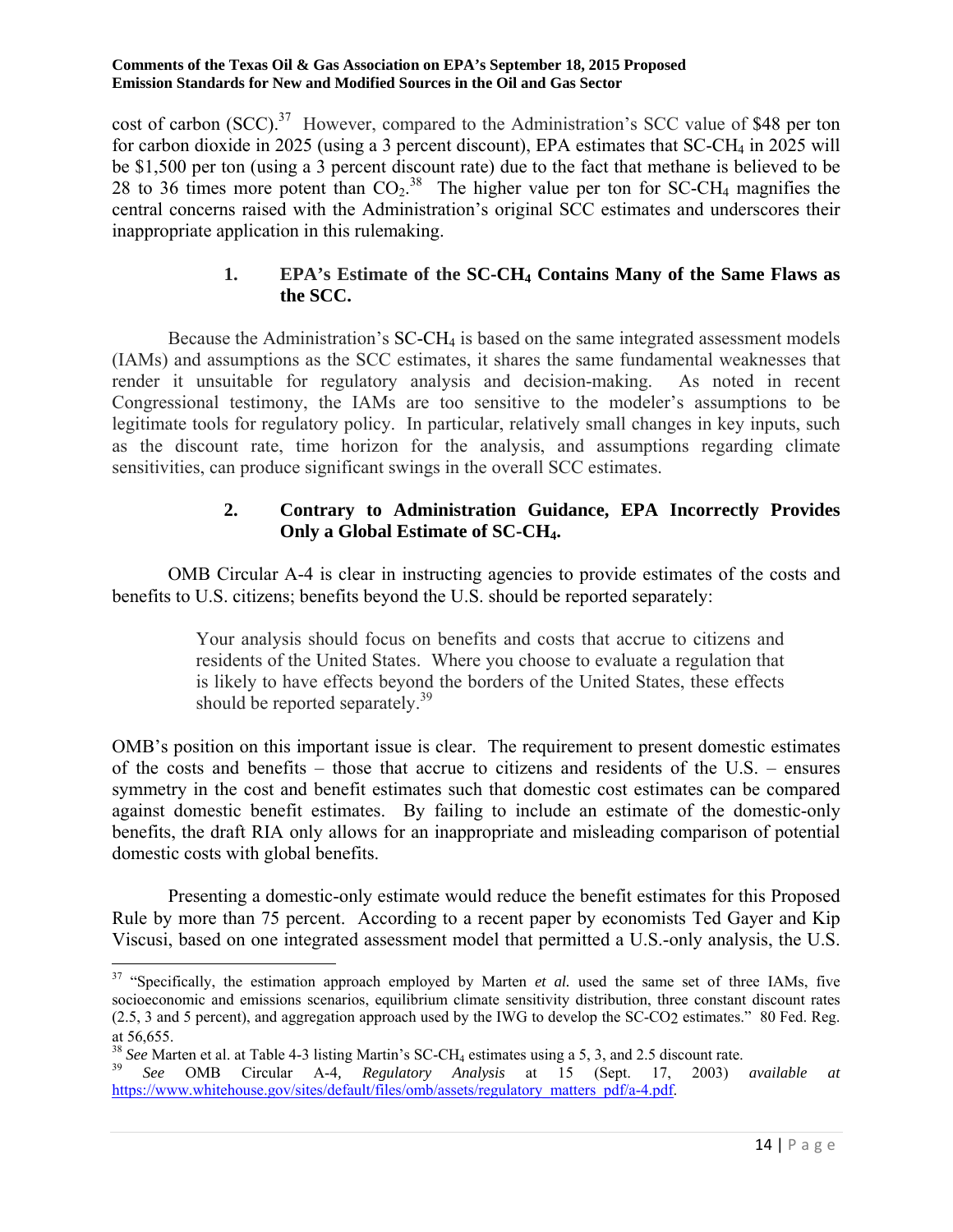received only 7 to 10 percent of the estimated global benefit.<sup>40</sup> If one assumes that the domestic share of the benefits is proportional to the current U.S. share of global GDP, then the domestic benefit may represent  $23$  percent of the global benefit.<sup>41</sup> Employing either of these ratios to the estimated global benefits included in the draft RIA would result in cost estimates for this rulemaking that exceed the projected benefits.

### **3. Relying on a Global Benefit Estimate Conflicts With the History of Section 111 and the Act's Requirements in Addressing International Air Pollution.**

 The exclusive presentation and use of a global benefit estimate also conflicts with the statutory basis and historical implementation of CAA Section 111 to regulate domestic sources of air pollution that may impact local air quality and the public health of U.S. citizens.<sup>42</sup> To address international air pollution concerns, the Clean Air Act established separate and specific authorities under CAA Section 115 on "International Air Pollution".<sup>43</sup> Specifically, CAA Section 115 expressly provides the Administrator with the authority to address air pollution that may cause or contribute to air pollution that may reasonably be anticipated to endanger public health or welfare in a *foreign* country.<sup>44</sup> Under CAA Section 115, however, the Administrator's authority is constrained by the need to first assure reciprocity.<sup>45</sup> Section 115 specifically states that the section shall apply "only to a foreign country which the Administrator determines has given the United States essentially the same rights with respect to the prevention or control of air pollution occurring in that country as is given that country by this section.<sup>346</sup> In presenting only a global benefit estimate and in relying on this estimate to make regulatory decisions, EPA circumvents the clear statutory requirement to show that other major emitting countries have also taken equivalent action to protect U.S. citizens.

### **4. EPA's Benefit-Cost Analysis Also Conflicts With OMB Guidance by Failing to Include Benefit Estimates that are Based on a 7 Percent Discount Rate.**

 In instructing agencies with regard to employing appropriate discount rates, OMB Circular A-4 on "Regulatory Analysis" refers to OMB's basic guidance on the use of the discount rates included in OMB Circular A-94<sup>47</sup>. Circulars A-4 and A-94 clearly instruct agencies to employ a real discount rate of 7 percent in its base case analysis:

 $\overline{a}$ 

<sup>40</sup> Ted Gayer & W. Kip Viscusi, *Determining the Proper Scope of Climate Change Benefits*, Geo. Wash. Regulatory Studies Ctr., at 10 (June 3, 2014) *available at* can be found at https://regulatorystudies.columbian.gwu.edu/regulatory-costs-and-benefits.<br><sup>42</sup> *See* 42 U.S.C. § 7411(b).<br><sup>43</sup> 42 U.S.C. § 7415.<br><sup>44</sup> *Id.* at § 7415(a) (emphasis added).

<sup>&</sup>lt;sup>45</sup> *Id.* at § 7415(c).<br><sup>46</sup> *Id.* <br><sup>47</sup> OMB Circular A-94, *Guidelines and Discount Rates for Benefit-Cost Analysis of Federal Program (Oct. 29,* 1992) *available at* https://www.whitehouse.gov/sites/default/files/omb/assets/a94/a094.pdf.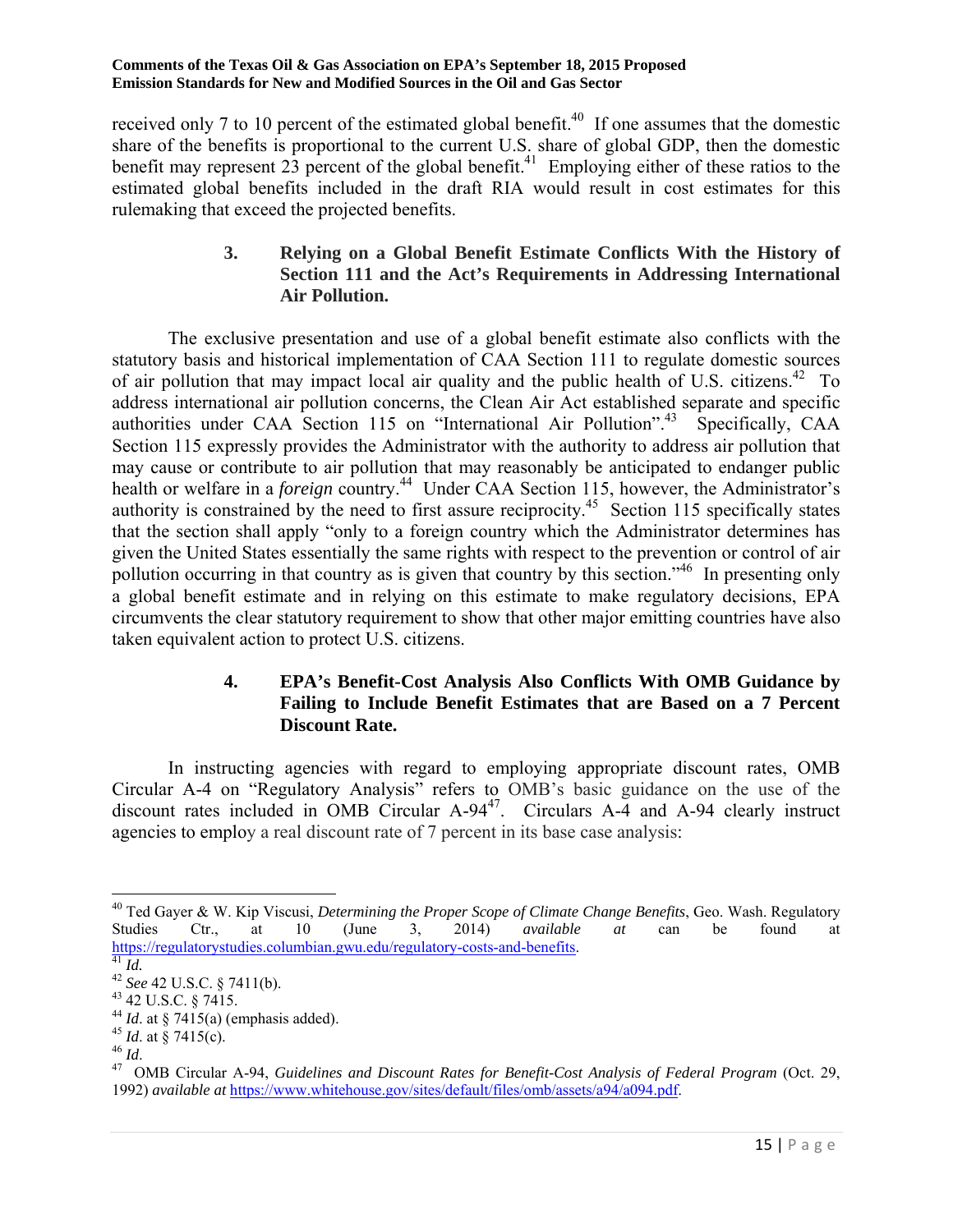As a default position, OMB Circular A-94 states that a real discount rate of 7 percent should be used as a base-case for regulatory analysis. The 7 percent rate is an estimate of the average before-tax rate of return to private capital in the U.S. economy. It is a broad measure that reflects the returns to real estate and small business capital as well as corporate capital. It approximates the opportunity cost of capital, and it is the appropriate discount rate whenever the main effect of a regulation is to displace or alter the use of capital in the private sector.<sup>48</sup>

OMB is also clear and convincing on the rationale for including this discount rate. The 7 percent discount rate presents an estimate of the average "before-tax" rate of return to private capital that must be dedicated to installing the pollution control equipment needed to comply with this rulemaking.<sup>49</sup> While the results from lower discount rates may also be included in the regulatory analysis, these results should supplement rather than replace a regulatory analysis that employs a 7 percent discount rate.

#### **F. Many of the Uncertainties and Problems Raised by EPA's Benefit Analysis Could be Reduced by Relying on VOC a Surrogate for Methane.**

 Reliance on VOC as a surrogate for methane would prevent the unnecessary imposition of duplicative regulations on many sources, saving EPA and regulated entities significant resources. As EPA clearly states in the Executive Summary of the draft RIA, the Agency is proposing new methane standards for certain emission sources that are currently regulated for VOC (*i.e.*, hydraulically fractured gas well completions, equipment leaks at natural gas processing plants).<sup>"50</sup> However, the RIA further states that it does not expect "any incremental" benefits or costs as a result from regulating methane for currently regulated VOC sources."<sup>51</sup> Why then is the EPA proposing new regulations for these numerous sources?

 Proposing to impose additional methane regulations on already-regulated VOC sources despite its expectation of no incremental benefits or costs conflicts with Administration regulatory guidance. Executive Order No. 12866 instructs Agencies to "avoid regulations that are inconsistent, incompatible, or duplicative with its other regulations".<sup>52</sup> More importantly, this same Executive Order instructs agencies to first "identify the problem it intends to address."<sup>53</sup> If EPA cannot find any additional benefits from further regulation, admittedly, there is no problem worthy of additional regulation.

 $\overline{\phantom{a}}$ 

 $^{53}$  *Id.* at § 1(b)(1).

<sup>&</sup>lt;sup>48</sup> OMB Circular A-4 at 33.<br><sup>49</sup>  $$ 

<sup>&</sup>lt;sup>50</sup> RIA, at 1-1.

 $51$  Draft RIA, at 1-1.

<sup>52</sup> Executive Order No. 12866, *Regulatory Planning and Review*, at § 1(b)(10) (Sept. 30, 1993), reprinted in 58 Fed. Reg. 51,735 (Oct. 4, 1993).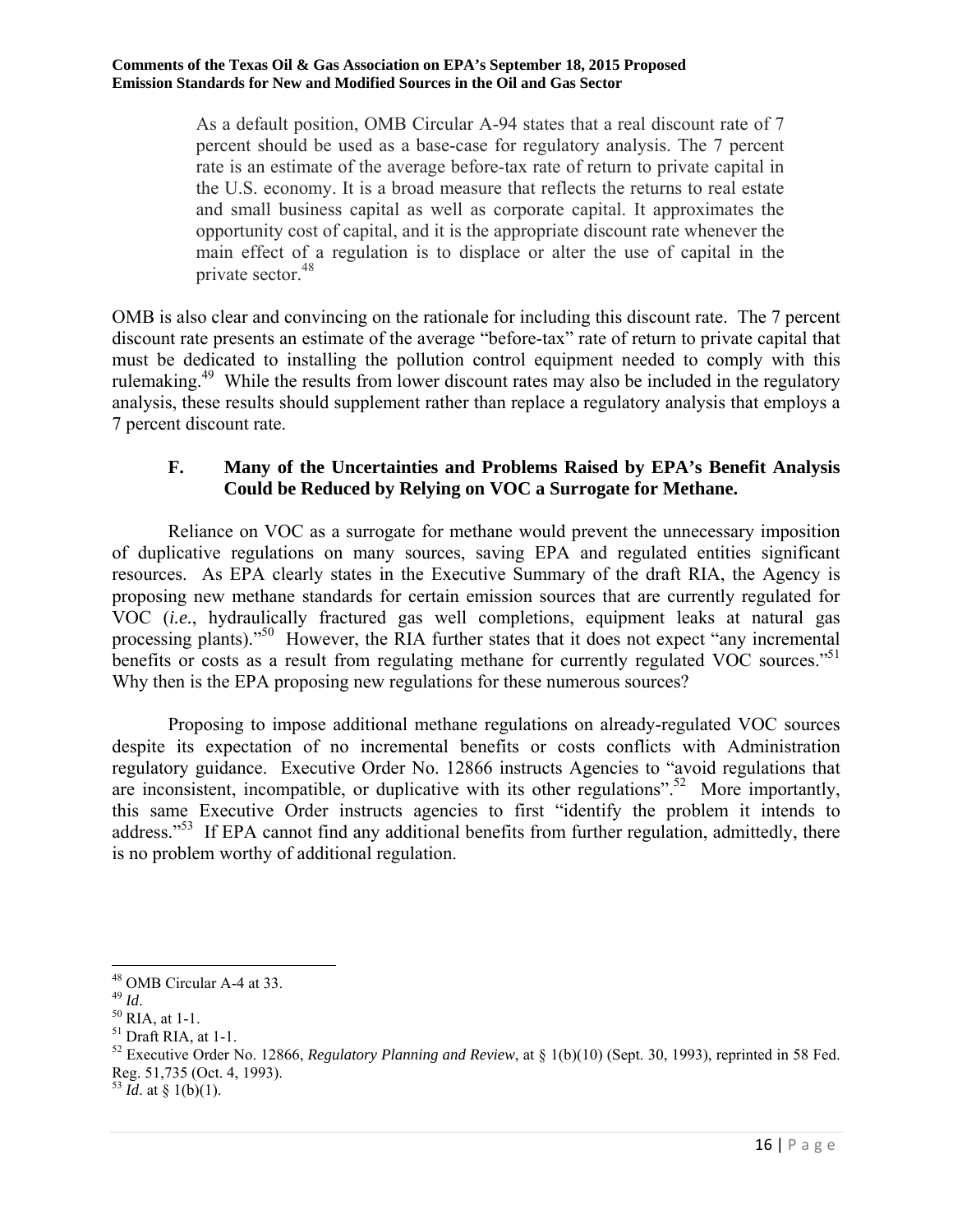#### **G. The Cost Analysis to Support BSER Is Inadequate if EPA Adopts the Suggested "Next Generation" (Next-Gen) Compliance Options Described Conceptually in the Preamble.**

 EPA requests comment on a number of Next-Gen based options throughout the preamble. In particular, EPA identifies potential areas for third-party verification under this proposal, including (1) review and certification of the design of closed vent systems by third party professional engineers, including verification of the control system installation; and (2) an audit program for the collection of fugitive components at well sites and compressor stations.<sup>54</sup>

 First, EPA solicits comment on establishing a third party verification program, which would require an independent third party to verify that the regulated entity is meeting specific compliance obligations.<sup>55</sup> The Agency identifies three key components of such a program: (1) the program would require verification of compliance monitoring and reporting; (2) third parties would be required to be accredited and to satisfy certain criteria to establish independence and competence; and (3) the program would require a mechanism to ensure regular and effective oversight of third-party reviewers by the EPA and/or states. The Agency acknowledges that it "is considering a broad range of possible design features for such a program under the following two scenarios: (A) Third-Party Verification of Closed Vent System Design and (B) Third-Party Verification of IR Camera Fugitives Monitoring Program."56

 More specifically, EPA proposes to include a provision requiring review and certification of the design of closed vent systems by third party professional engineers, including verification of the control system installation. Alternatively, EPA suggests that a continuous pressure monitoring device or system be installed on thief hatches, pressure relief devices, and other bypasses from a closed vent system. The Agency indicates that these approaches could ensure adequate design and sizing of the closed vent system. Without evaluating the costs associated with such controls, EPA requests comment on the criteria by which a PE would be required to verify that the closed vent system is designed to accommodate streams routed to the control system and the types of cost-effective pressure monitoring systems that could be utilized under the alternative approach.

 Second, EPA requests comment on the use of an audit program for the collection of fugitive emissions components at wells sites and compressor stations. The Agency explains, "we are anticipating a structure in which the facilities themselves are responsible for determining and documenting that their auditors are competent and independent pursuant to specified criteria."<sup>57</sup> EPA also seeks comment on whether auditors should be required to have accreditation from a recognized auditing body, EPA, or other potentially relevant consensus standards or protocols. The Agency identifies an array of stringent criteria that it declares will ensure independence and competence, including requiring "licensing as a Professional Engineer, knowledge with the requirements of the rule and the operation of monitoring equipment (e.g., optical gas imaging),

 $\overline{\phantom{a}}$ <sup>54</sup> *See* 80 Fed. Reg. at 56,648-49.<br><sup>55</sup> 80 Fed. Reg. at 56,648.

<sup>&</sup>lt;sup>55</sup> 80 Fed. Reg. at 56,648.<br><sup>56</sup> *Id.*<br><sup>57</sup> *Id.* at 56.649.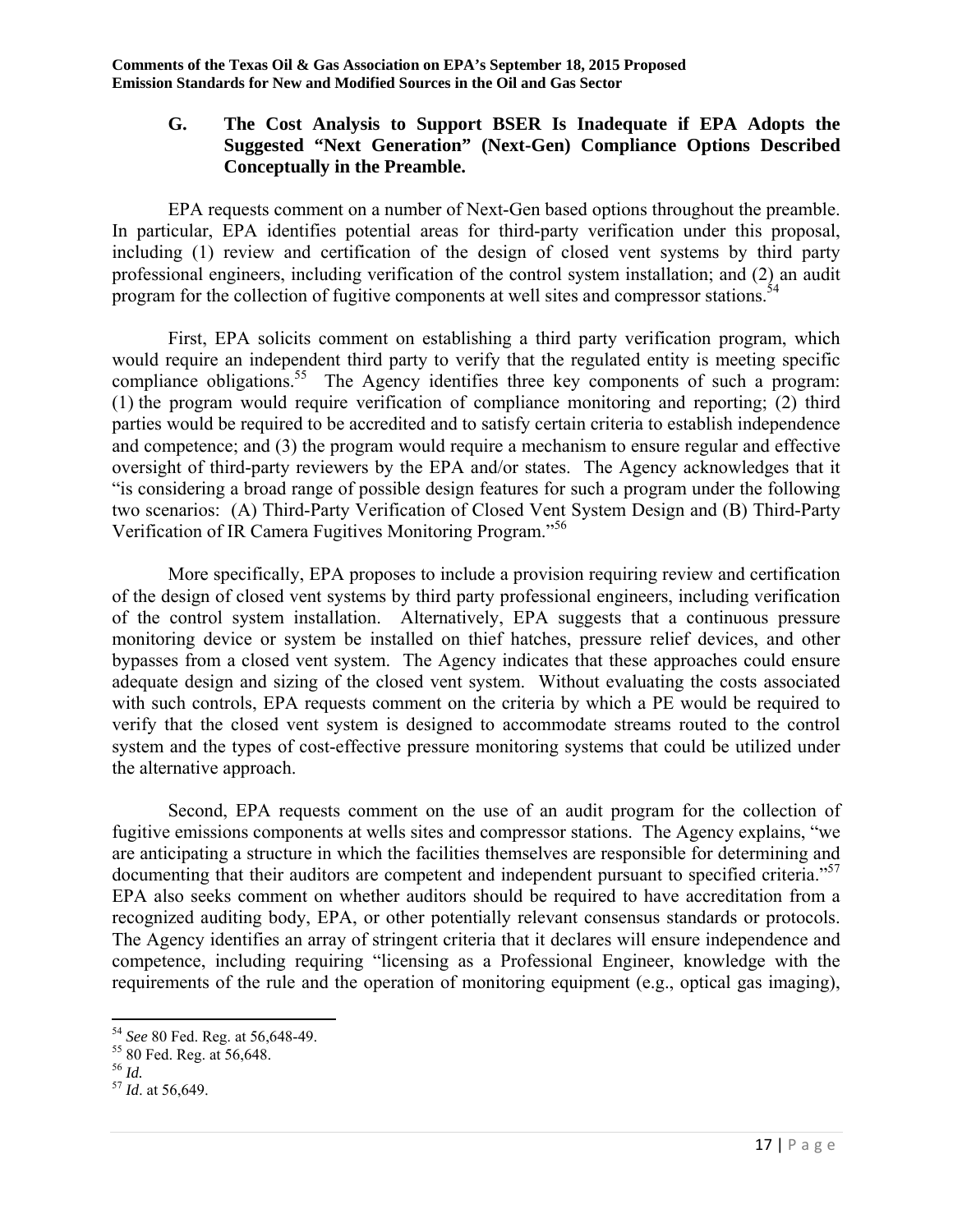experience with the facility type and processes being audited and the applicable recognized and generally accepted engineering practices, and training or certification in auditing techniques."<sup>58</sup> Moreover, EPA identifies an exacting set of criteria for establishing auditor independence, including that the auditor and its personnel must not perform any other work for the owner or operator within the 3 years before and after serving as an auditor; all personnel who participate in the audit must sign and date a conflict of interest statement; and owners or operators cannot provide future employment to any of the auditor's personnel who participated in the audit for a period of at least 3 years following the submittal of the final audit report.<sup>59</sup> While EPA acknowledges "[t]here may be other options, in addition to the approaches above, that may increase owner or operator flexibility," the Agency cites concerns over "risks of introducing bias into the program, resulting in less robust and effective audit reports.<sup>50</sup>

 One certainty emerges from the Agency's discussion of next-gen options: The implementation of next generation approaches the Agency outlines in the proposal preamble would be extremely expensive, and mandatory nationwide requirements would cause an operational and economic disadvantage for operators and impairment to economic development. Nonetheless, EPA has failed to include these costs in its cost-benefit analysis for the rulemaking. Furthermore, EPA presumes, without support, that third-party audits will improve compliance. EPA cannot drop these costly and onerous requirements into the rule without additional opportunity for notice and comment regarding the associated costs and impacts.

### **H. Given the Significant Flaws in the Agency's Cost and Benefit Estimates, EPA Cannot Rely on These Estimates to Support a Final Rule and Doing So Would Constitute Both Arbitrary and Capricious Action and a Failure of Reasoned Decisionmaking.**

 Agency action will generally be found arbitrary and capricious by a reviewing court when the Agency has: (1) relied on factors that Congress did not intend it to consider; (2) failed to consider an important aspect of the issue at hand; or (3) offered an explanation for its decision that runs counter to the evidence before it.<sup>61</sup>

 Moreover, the CAA incorporates the same reasoned-decisionmaking standard that serves as a pillar of the Administrative Procedure Act.<sup>62</sup> Under this standard, "[n]ot only must an

 $\overline{a}$ 

<sup>58 80</sup> Fed. Reg. at 56,649.

<sup>59 80</sup> Fed. Reg. at 56,649-50.

<sup>60 80</sup> Fed. Reg. at 56,650.

<sup>61</sup> *See Burlington Truck Lines Inc. v. United States*, 371 U.S. 156, 168 (1962). Furthermore, an agency may not reverse prior policy decisions without providing a reasoned explanation for the change. *FCC v. Fox Television Stations, Inc.*, 556 U.S. 502, 514-15 (2009) (an agency changing its course by rescinding a rule is obligated to supply reasoned analysis for the change) (quoting *Motor Vehicle Mfrs. Assn. of United States, Inc. v. State Farm Mut. Auto. Ins. Co.*, 412 U.S. 800, 808 (1973); *see also Atchison, Topeka & Santa Fe Ry. Co. v. Wichita Bd. of Trade*, 412 U.S. 800, 808 (1973) (an agency must "explain its departure from prior norms"); *AT&T Corp. v. FCC*, 236 F.3d 729, 736-37 (D.C. Cir. 2001) (reasoned decision making standard requires explanation for departure from prior decision).

<sup>62</sup> *See, e.g.*, *Am. Farm Bureau Fed'n v. EPA*, 559 F.3d 512, 519-20 (D.C. Cir. 2009) (per curiam) (explaining that, even under the CAA, the Court must examine "the record to ensure the agency has considered the relevant factors and reasonably explained how it reached its conclusions").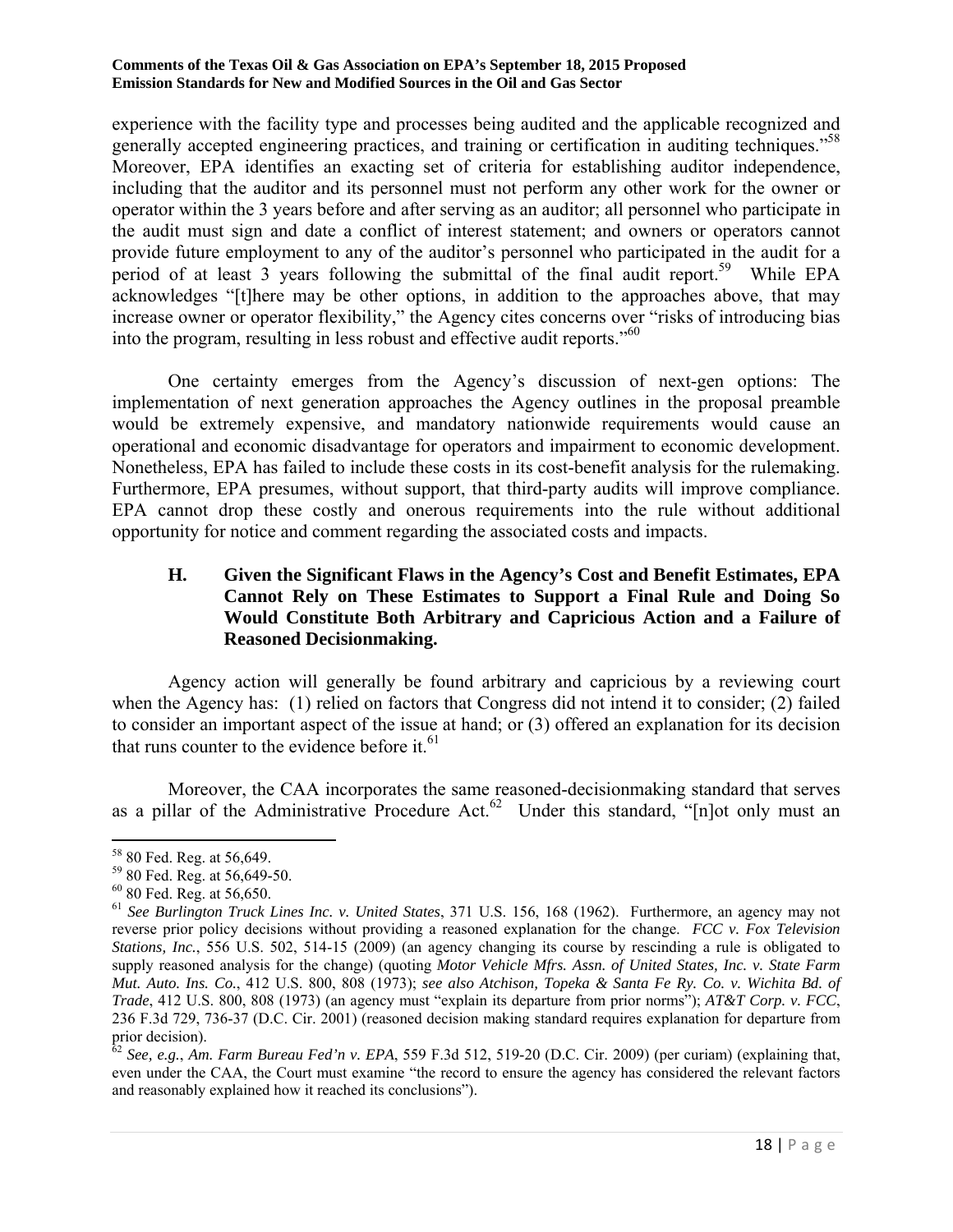Agency's decreed result be within the scope of its lawful authority, but the *process* by which it reaches that result must be logical and rational."<sup>63</sup> As a consequence, the D.C. Circuit has not hesitated to invalidate rules promulgated under the CAA that are "unsupported by adequately reasoned decisionmaking."64

 The numerous problems with EPA's benefit and cost estimates render them highly misleading and meaningless as a tool for reasoned decision-making. The docketed analysis artificially inflates the overall benefits by consistently employing assumptions -- such as the exclusive use of lower discount rates and the equally exclusive reliance on a global estimate of benefits –to present an overall conclusion that the potential benefits of the proposed rule will exceed the costs. An analysis of these assumptions, however, quickly demonstrates that one can only reach this conclusion by ignoring current Administration policies with regard to benefit-cost analysis, as reflected in OMB Circulars A-4 and A-94, as well as CAA Section 111's statutory/regulatory history and the requirements for reciprocity under CAA Section 115 to address international pollution.

### **IV. Comments on Specific Aspects of the Proposed Regulations**

 In evaluating the various technology determinations that EPA proposes in this action, it is important to recognize the applicable statutory provisions, judicial precedents, and EPA rulemaking precedents under the NSPS. In Section A, below, we provide an overview of the best system of emission reduction (BSER) principles and we reference aspects of them for comments on particular BSER determinations as appropriate.

### **A. The "Best System of Emission Reduction" Controls the NSPS Analysis**.

The NSPS program is one of the first technology requirements created under the CAA over 40 years ago. While statutory language has changed in certain respects over time, the interpretations of EPA and the courts continue to be relevant in determining the proper approach to the NSPS standard-setting analysis, and it is against this backdrop and fundamental principles that TXOGA has evaluated the proposal and offers comments. CAA Section  $111(a)(1)$  defines the term "standard of performance" as:

a standard for emissions of air pollutants which reflects the degree of emission limitation achievable through the application of the best system of emission reduction which (taking into account the cost of achieving such reduction and any non-air quality health and environmental impact and energy requirements) the Administrator determines has been adequately demonstrated.<sup>65</sup>

 $\overline{a}$ 

<sup>63</sup> *Allentown Mack Sales & Serv., Inc. v. NLRB*, 522 U.S. 359, 374 (1998) (emphasis added). 64 *Am. Farm Bureau Fed'n*, 559 F.3d at 515; *see also Chem. Mfrs. Ass'n v. EPA*, 217 F.3d 861, 866-67 (D.C. Cir. 2000) (invalidating a rule promulgated under the CAA because the EPA failed to engage in "reasoned decisionmaking").

 $65$  42 U.S.C. § 7411(a)(1)(emphasis added).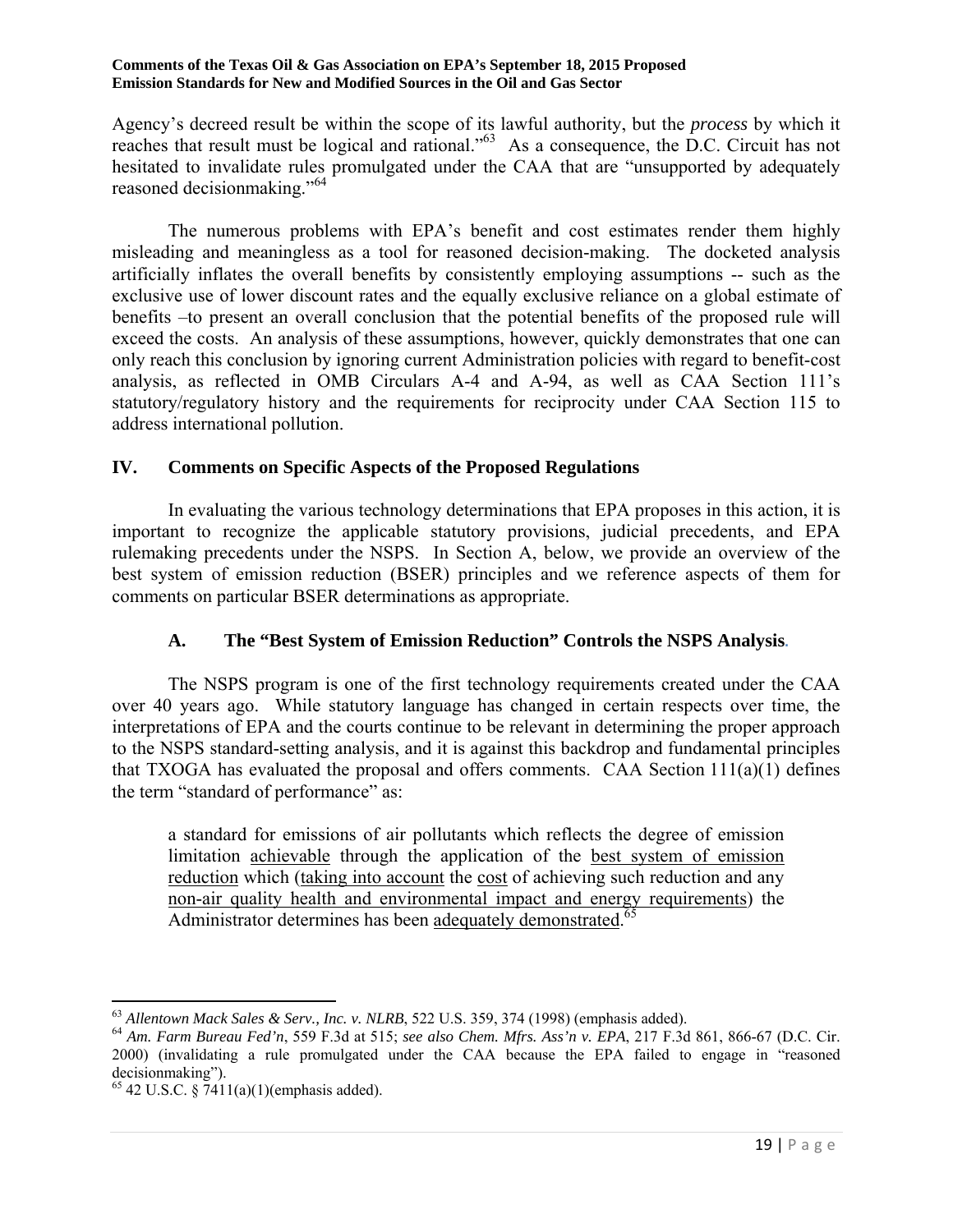Thus, EPA's determination of BSER, is critical to the establishment of CAA Section 111(b) standards that are consistent with statutory requirements. Courts have found that this determination occurs in a three-step process:  $^{66}$  (1) EPA identifies a system/systems that has/have been "adequately demonstrated" for the affected sources in the category; (2) EPA determines the emission levels "achievable" using the adequately demonstrated system or systems; and then, finally, (3) EPA "exercise[s] its discretion to choose an achievable emission level which represents the best balance of economic, environmental, and energy considerations."<sup>67</sup> While any NSPS must be based on the performance of BSER with respect to the type of source to which the standard applies, individual new sources are not required to actually install or operate the particular technology or system identified as BSER, only to meet the numerical performance level established by the NSPS.<sup>68</sup>

Like the five-step analysis for determining best available control technology (BACT), EPA needs to separately analyze each of the three steps in the BSER analysis.

### **1. The Technology on Which the NSPS Is Based Must Be "Adequately Demonstrated."**

The technology on which the NSPS is based must first be determined by EPA to be "adequately demonstrated". Case law explains that an adequately demonstrated system of emission reduction is "one which has been shown to be reasonably reliable, reasonably efficient, and which can reasonably be expected to serve the interests of pollution control without becoming exorbitantly costly in an economic or environmental way."<sup>69</sup> D.C. Circuit cases also stand for the proposition that an "adequately demonstrated" system must have an operational history that shows more than mere technical feasibility for a source. There generally should be on-the-ground demonstrations.<sup>70</sup> Finally, to be adequately demonstrated, a technology must be available for all source types in the category. For example, in its 2005 proposed revisions to the NSPS for Subpart Da units, EPA rejected supercritical boiler design, integrated gasification combined cycle (IGCC) technology, and the use of clean fuels as potential bases for its revised standards due in part to the unavailability of these options across source types within the category.<sup>71</sup>

<sup>71</sup> *See* 70 Fed. Reg. 9706, 9712, 9714, 9715 (Feb. 28, 2005).

 $\overline{\phantom{a}}$ 

<sup>&</sup>lt;sup>66</sup> *See Sierra Club v. Costle*, 657 F.2d 298, 330 (D.C. Cir. 1981).<br><sup>67</sup> *Id.* 68 CAA § 111(b)(5); *see also* EPA, *Background on Establishing New Source Performance Standards (NSPS) Under the Clean Air Act*, at 2 *available at*

http://www2.epa.gov/sites/production/files/2013-09/documents/111background.pdf ("EPA may not prescribe a particular technological system that must be used to comply with a NSPS. Rather, sources remain free to elect whatever combination of measures will achieve equivalent or greater control of emissions.").<br>
<sup>69</sup> Essex Chem. Corp. v. Ruckelshaus, 486 F.2d 427, 434 (D.C. Cir. 1973).<br>
<sup>70</sup> Sierra Club, 657 F.2d at 341 n.157 (dry scrubb

dioxide emissions from coal-firing EGUs where there was lack of implementation of the technology at full-scale facilities, an inability to adequately extrapolate from experience at prototype facilities, a lack of data for sources firing different types of coal, and unresolved issues regarding waste disposal from the scrubbers); *Essex Chem.*, 486 F.2d at 435 n.19, 438 (control techniques were not adequately demonstrated for certain sulfuric acid plants where the "dual absorption process" had never been shown to perform efficiently in those plants and because the byproducts presented "noteworthy disposal problems.").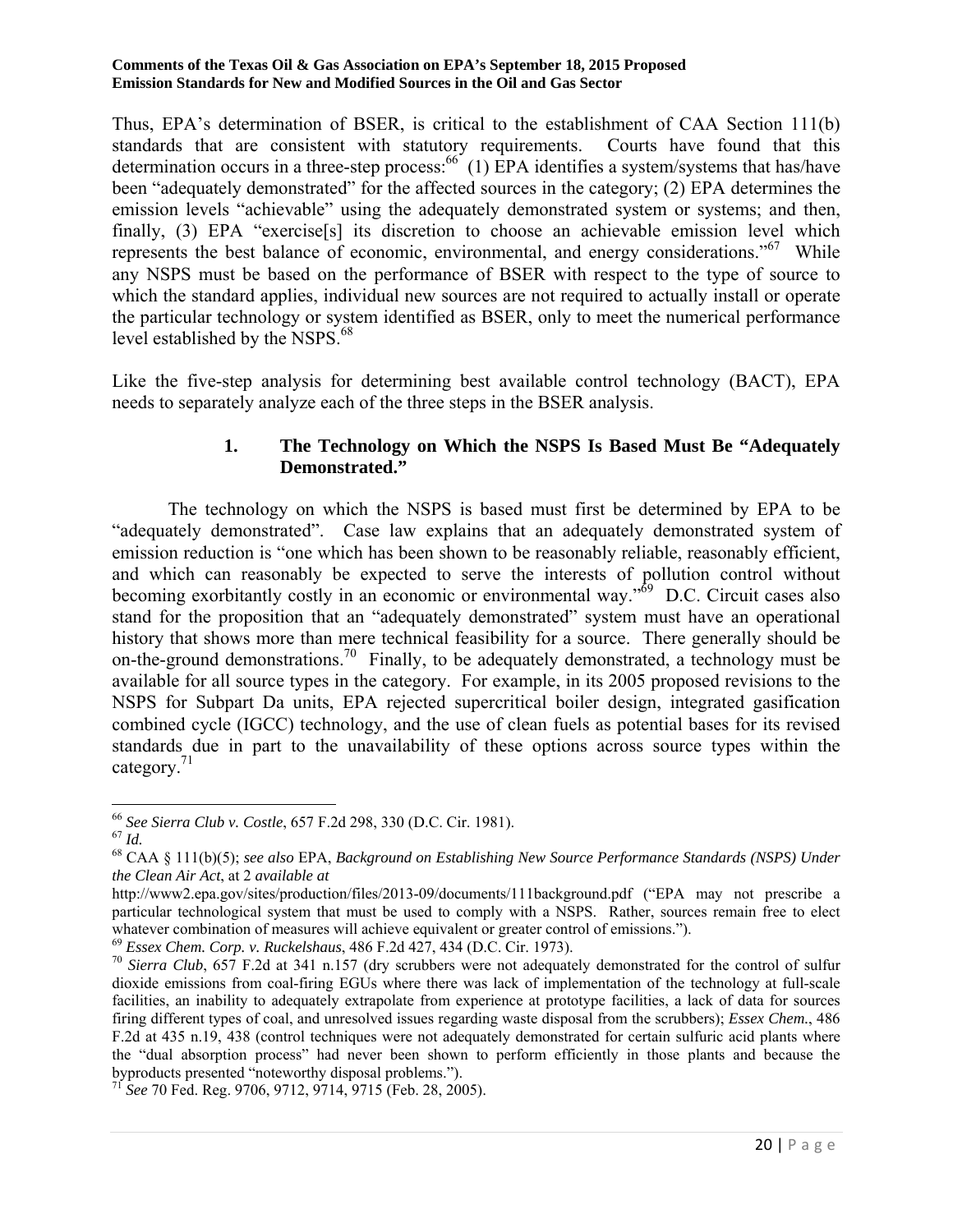### **2. The Numerical Standards Must be "Achievable" Based on Use of the "Adequately Demonstrated" Technology.**

After EPA determines which system is adequately demonstrated in step 1, it must determine what levels of emissions are achievable by individual sources applying the system in step 2. EPA then explains how the standard "is achievable under the range of relevant conditions which may affect the emissions to be regulated," including "under most adverse conditions" which can reasonably be expected to recur."<sup>72</sup> EPA must also show that the standards are achievable "for the industry as a whole," not merely some sources within the industry.73

To demonstrate achievability, EPA "(1) identif[ies] variable conditions that might contribute to the amount of expected emissions, and (2) establish[es] that the test data relied on by the Agency are representative of potential industry-wide performance, given the range of variables that affect the achievability of the standard."<sup>74</sup> Emission standards, therefore, cannot be based on narrowly extrapolated data from a subcategory of sources. Courts have rejected NSPS where EPA based them on data from a narrow set of sources that were not demonstrative of the entire range of sources subject to the standards.<sup>75</sup>

The D.C. Circuit has held that "EPA has a statutory duty to promulgate achievable standards."<sup>76</sup> Setting an achievable standard requires "approaching the task in a systematic manner that identifies relevant variables" that must be "taken [into] account" when analyzing the  $data.<sup>77</sup>$  If EPA has not created sufficient record evidence demonstrating that "significant" variables relevant to the standard's achievability" were taken into account, the court may remand the rule.<sup>78</sup> The D.C. Circuit has stated that the "promulgation of standards based upon inadequate proof of achievability would defy the Administrative Procedures Act's [APA's] mandate against action that is 'arbitrary, capricious, an abuse of discretion, or otherwise not in accordance with law."??

CAA Section 111 case law holds that NSPS must be capable of being met by all new sources within the source category. In *Sierra Club*, the court concluded that to be achievable, the test data supporting the final standards must be representative of the *entire industry*. The court stated that the Agency needs to "establish that the test data relied on by the Agency are representative of potential *industry-wide performance*, given the range of variables that affect achievability of the standard."80 *National Lime* also supports the conclusion that CAA Section

 $^{72}$  Nat'l Lime Ass'n v. EPA, 627 F.2d 416, 431 n.46, 433 (D.C. Cir. 1980).

<sup>&</sup>lt;sup>73</sup> *Id.* at 431.<br><sup>74</sup> Sierra Club, 657 F.2d at 377 (citing *Nat'l Lime*, 627 F.2d at 433).<br><sup>75</sup> See, e.g., Nat'l Lime, 627 F.2d at 432-33; Portland Cement Ass'n v. Ruckelshaus, 486 F.2d a375, 396, 402 (D.C. Cir. 1973).<br><sup>76</sup> Nat'l Lime, 627 F.2d at 443.

<sup>&</sup>lt;sup>77</sup> *Id.*<br><sup>78</sup> *Id.* at 445-46.<br><sup>79</sup> *Id.* at 430 (quoting 5 U.S.C. § 706 (1976)).<br><sup>80</sup> *Sierra Club*, 657 F.2d at 377 (emphasis added).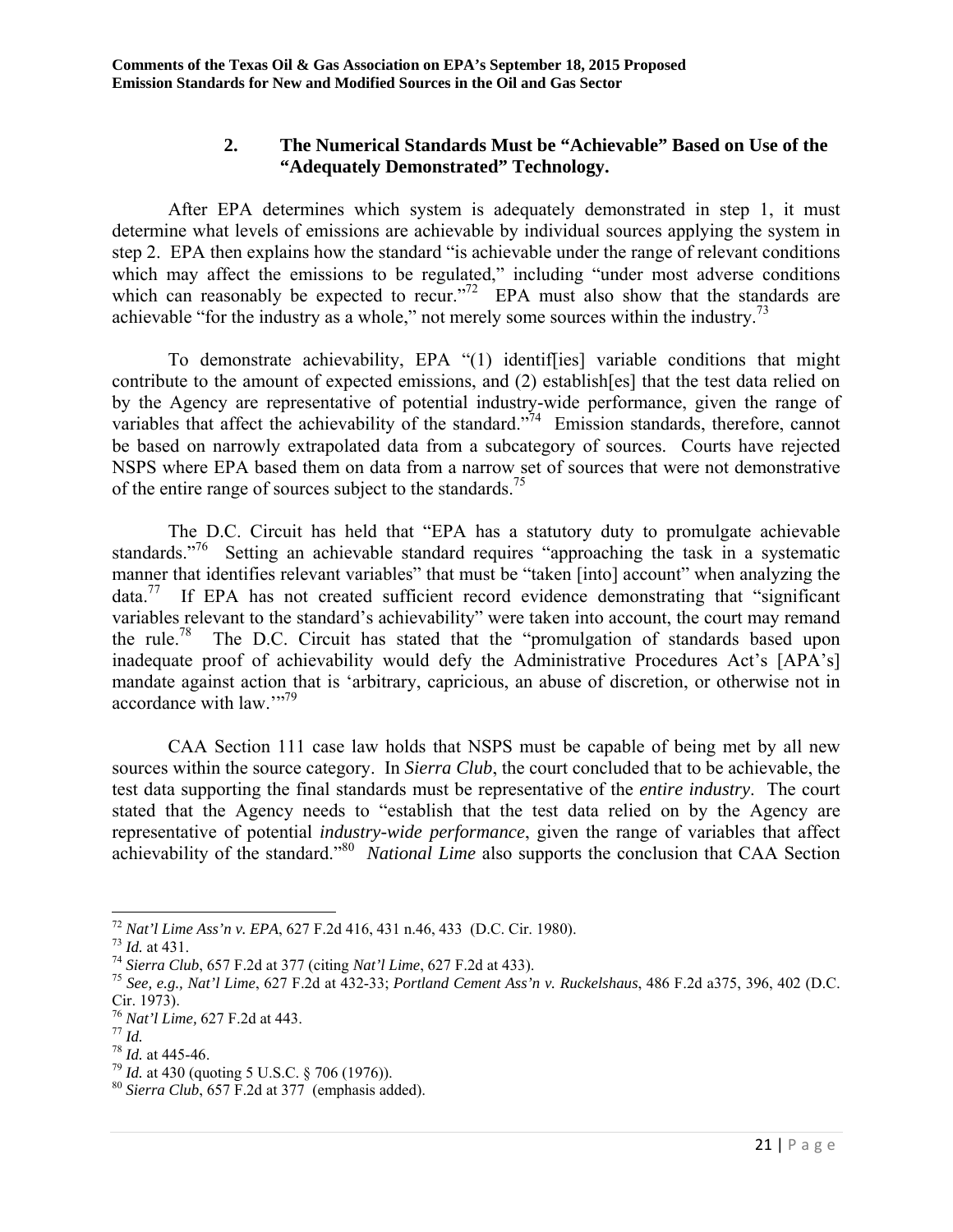111 standards need to be achievable by all types of sources in a regulated industry.<sup>81</sup> There, the court rejected a NSPS because "the record d[id] not support the 'achievability' of the promulgated standards *for the industry as a whole*."82 It further noted that "EPA itself acknowledged in this case that standards of performance . . . must . . . [assure achievability of the standard for the industry as a whole] for *all variations of operating conditions being considered* anywhere in the country."<sup>83</sup>

The D.C. Circuit reached the same conclusion that standards must be achievable for the industry as a whole in *Portland Cement Association v. EPA*. There, petitioners argued that EPA failed to consider the impact of NSPS standards on portland cement kilns of older design that, if modified, could become subject to CAA Section 111 standards.<sup>84</sup> The court concluded that petitioners' arguments failed "because contrary to [their] contention, EPA demonstrated how all regulated kilns could meet [the] standards. EPA based its PM and sulfur dioxide limits 'on control technologies that can be applied to *any* kiln type and achieve the same control levels that would be expected with a new kiln at similar costs."<sup>85</sup>

### **3. BSER Requires Consideration of Environmental, Energy, and Economic Concerns**.

 Step 3 of the BSER analysis requires EPA to select a standard within that range of achievable levels using the adequately demonstrated technology that "represents *the best balance of economic, environmental, and energy considerations*."<sup>86</sup> At this juncture, EPA may also consider the amount of emission reductions and technologies that "promise significant cost, energy, non air health and environmental benefits." These factors are to be considered at the plant level as well as "at the national and regional levels and over time."<sup>87</sup> In weighing these considerations, standards that "give a competitive advantage to one State over another in attracting industry" are not permissible.<sup>88</sup>

The courts have held that the cost of a given NSPS must be reasonable: "to be 'adequately demonstrated,' the system must be 'reasonably reliable, reasonably efficient, and . . . reasonably expected to serve the interests of pollution control without being exorbitantly costly in an economic or environmental way.<sup>"89</sup> In *National Lime*, the court remanded a NSPS in part because "there [was] no evidence in the record that the 'costs' of adjusting for . . . routine variations [in conditions] (assuming such adjustments be possible) were considered by the Agency in promulgating its standard."<sup>90</sup>

 $\overline{\phantom{a}}$ 

<sup>&</sup>lt;sup>81</sup> *See Nat'l Lime*, 627 F.2d at 431.<br><sup>82</sup> *Id.* at 431 (emphasis added).<br><sup>83</sup> *See, id.* at 433 (citation omitted) (emphasis added).<br><sup>84</sup> *Id.* at 190.<br><sup>85</sup> *Id.* (quoting 75 Fed. Reg. 54,970, 54,995-96 (Sept. 9, 2010)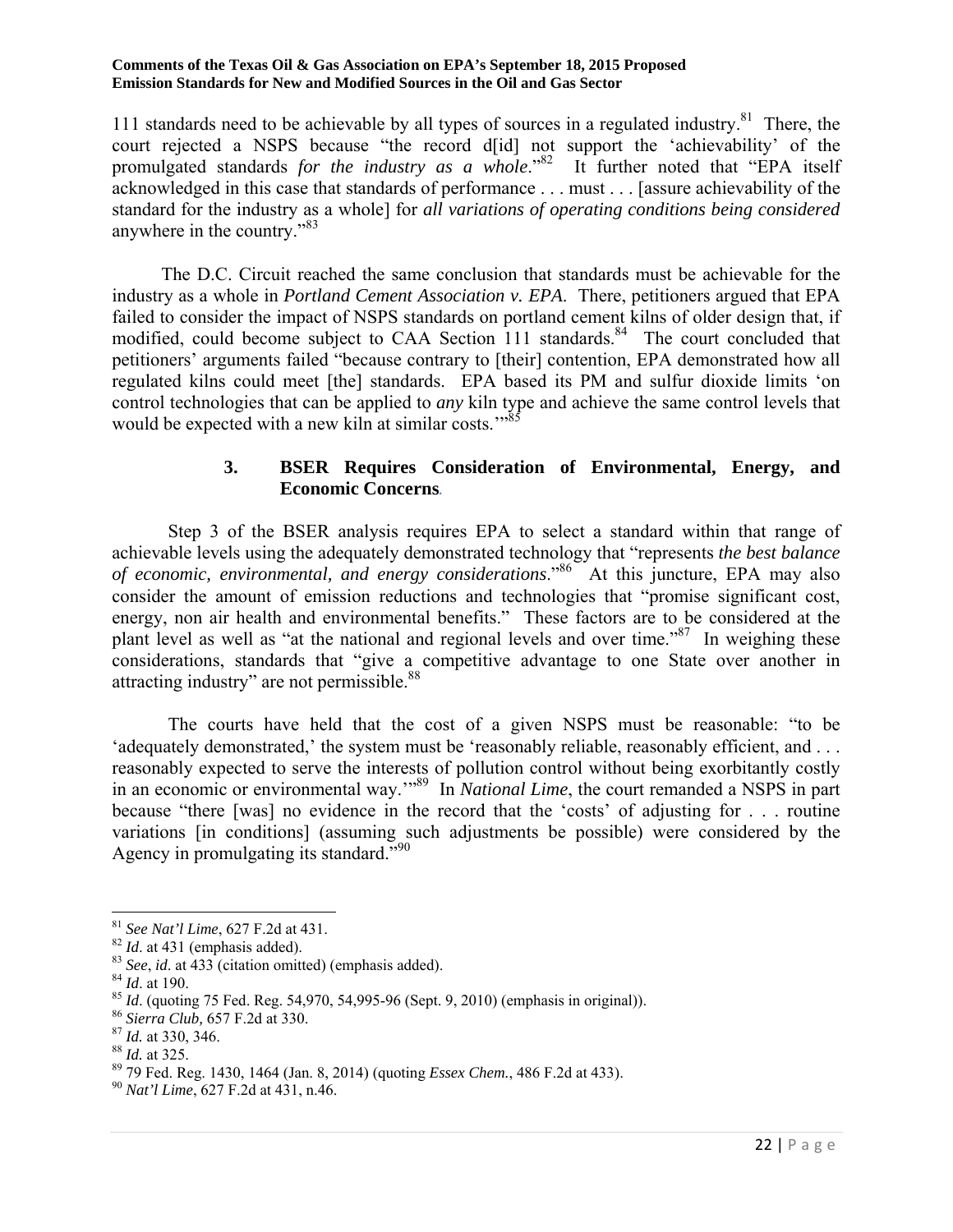### **B. EPA Should Issue A Supplemental Proposal in Order to Fulfill the Agency's Statutory Obligation to Provide an Adequate Opportunity for Notice and Comment.**

In the Next Generation Compliance section of the preamble to the Proposed Rule EPA proposes or solicits comment on "establishing a third-party verification program," which would involve regulated entities hiring auditors and certifiers with particular qualifications in order to proceed with construction or otherwise satisfy requirements of this rule.<sup>91</sup> Indeed, EPA acknowledges the Agency "is considering a broad range of possible design features for such a program" under two general scenarios: third-party verification of closed vent system design and third-party verification of the IR camera fugitives monitoring program.<sup>92</sup> However, the proposed rule does not contain any substantive provisions that would reflect this programmatic approach to verifying compliance.<sup>93</sup> While there are some situations in which new regulatory language is appropriately introduced in a final rule, in this instance, EPA proposes to add an entirely new third-party compliance *program* in the final rule without taking comment on the regulatory provisions. While it is always appropriate to solicit comment on the concepts of a planned regulatory program, doing so does not substitute for soliciting comment on the regulatory provisions that would implement those concepts. As a result, members of the public would be deprived of a meaningful opportunity to comment on any third-party program should EPA decide to issue such requirements in final form.

With respect to the concept of third party verification in the context of the proposed NSPS, TXOGA has several overarching concerns related to this concept that are not raised in the proposal: First, the proposal is silent as to what substantive criteria the industry must satisfy to comply with the regulation. Second, the proposal does not specify the verification procedures for compliance, if any. Third, the substantive criteria needs to be geared to what is truly necessary to demonstrate compliance to achieve the BSER as codified. The proposal does not outline the criteria to establish that a regulated entity has implemented BSER. These criteria will necessarily be geared toward that particular technology or limitation. In many instances in the proposal, there is no necessary follow up verification except for the standard initial verifications in quarterly or semi-annual reports in typical NSPS.

Moreover, to go beyond the requirements EPA has proposed and fully analyzed in the proposal, EPA must justify why additional procedures are necessary for compliance verification, *i.e.*, why the current certification requirements are insufficient, particularly given the increased costs of compliance with any new verification provisions. These costs must be taken into account in the establishment of the BSER standard in the first place. These additional costs should be taken into account when determining if the cost of the standard is reasonable.

 $\overline{a}$ 

 $91$  80 Fed. Reg. at 56,648-50.

<sup>&</sup>lt;sup>92</sup> *Id.* at 56,648.<br><sup>92</sup> *Id.* at 56,648.<br><sup>93</sup> EPA includes a provision verification that optical gas imaging (OGI) equipment meets the required specifications in Section  $60.5397a(c)(7)(i)$ , but provides that verification may be performed by the facility, by the manufacturer, or by a third-party. Proposed 40 C.F.R. § 60.5397a(c)(7)(i), 80 Fed. Reg. at 56,668.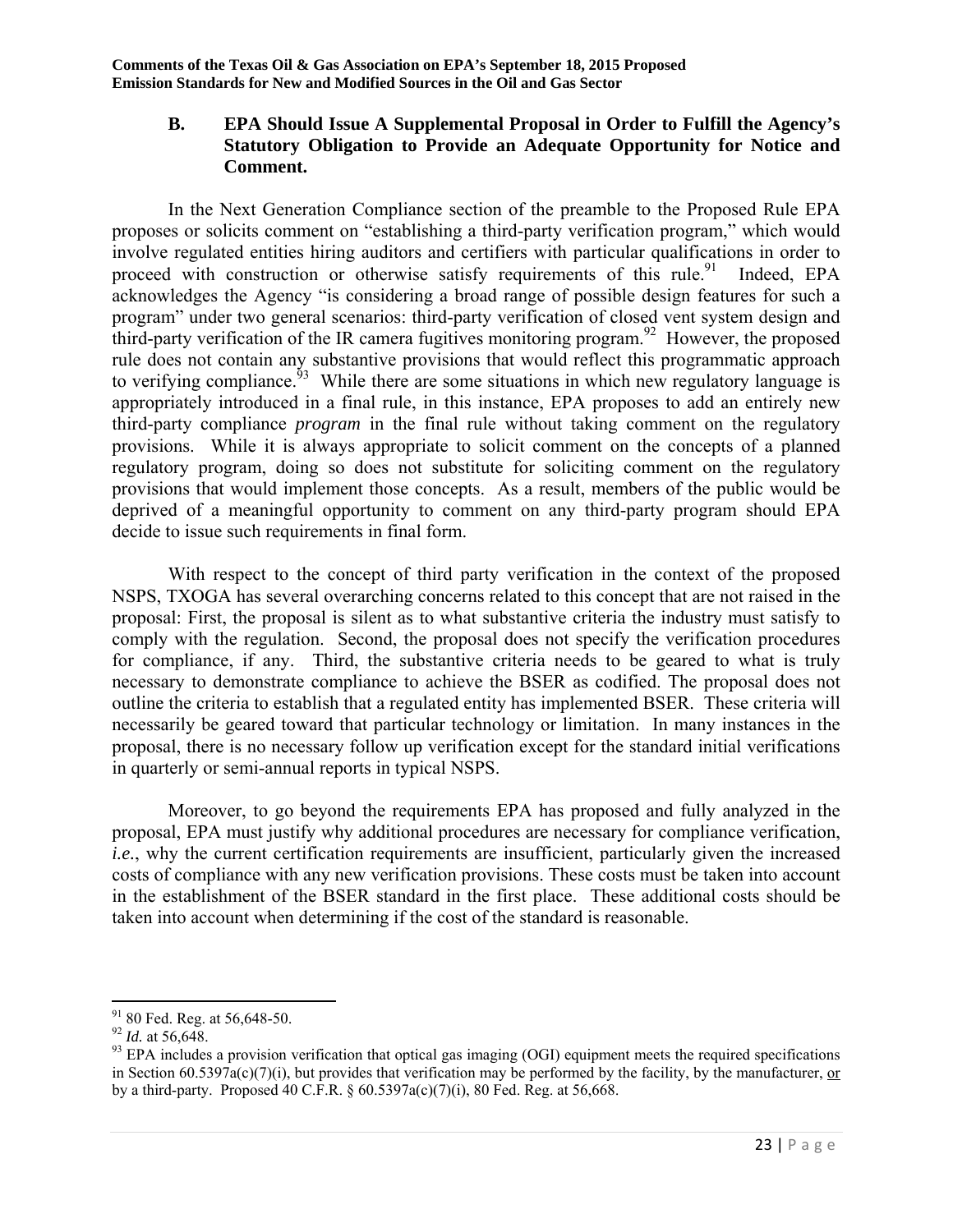The CAA incorporates the Administrative Procedure Act notice requirements by reference and expressly requires EPA to provide notice of its proposed rule through a statement of its basis and purpose, including (a) the factual data on which the proposal is based, (b) the methodology used in obtaining and analyzing data, and (c) the major legal interpretations and policy considerations underlying the proposed rule.<sup>94</sup> Such notice is required in order to give the public a meaningful opportunity to comment.<sup>95</sup> "The significance of rulemaking cannot be underemphasized. It gives parties affected by a decision an opportunity to participate in the decision-making process and forces EPA to articulate the bases for its decisions.<sup>"96</sup> EPA should provide adequate notice and opportunity for comment on the details of any provisions that involve regulated entities hiring third parties, particularly given that the details of the regulatory provisions will have a significant impact on the costs of such a program.

### **C. Fugitive Emissions From Well Sites and Compressor Stations**

### **1. The Affected Facility Definition is Overly Broad and Exceeds EPA's Authority under Section 111 of the Act.**

 EPA proposes to regulate the collection of "fugitive emissions components" at a "well site."<sup>97</sup> The provisions of Part 60 apply to the owner or operator of any stationary source which contains an affected facility, the construction or modification of which is commenced after the date of publication in this part of any standard (or, if earlier, the date of publication of any proposed standard) applicable to that facility."<sup>98</sup> "Affected facility" is defined broadly to mean, with reference to a stationary source,<sup>99</sup> "any apparatus to which a standard is applicable."<sup>100</sup> EPA explains that "under the proposed standards, the affected facility would be 'the collection of fugitive emissions components at a well site"<sup>101</sup> and defines "well site" as:

one or more areas that are directly disturbed during the drilling and subsequent operation of, or affected by, production facilities directly associated with any oil well, natural gas well, or injection well and its associated well pad. For the purposes of the fugitive emissions standards at § 60.5397a, well site also includes tank batteries collecting crude oil, condensate, intermediate hydrocarbon liquids,

 $\overline{\phantom{a}}$ <sup>94</sup> 42 U.S.C. § 7607(d)(3); *see also* 5 U.S.C. § 553(b)(3), incorporated by reference in 42 U.S.C. § 7607(d)(3) (requiring notice of "either the terms or substance of the proposed rule or a description of the subjects and issues involved"); 5 U.S.C. § 553(c) (requiring agency to "give interested persons an opportunity to participate in the rule making through submission of written data, views, or arguments …").

 $^{95}$  42 U.S.C. § 7607(d)(4), (5).

<sup>96</sup> *Donner Hanna Coke Corp. v. Costle*, 464 F. Supp. 1295, 1305 (W.D.N.Y. 1979) (citation omitted); *see also Kennecott Corp. v. EPA*, 684 F.2d 1007, 1019 (D.C. Cir. 1982) (finding "[t]hat EPA allowed petitions for reconsideration is not an adequate substitute for an opportunity for notice and comment prior to promulgation")  $\frac{1}{97}$  co.  $\frac{1}{10}$ .

 $90$  Fed. Reg. at 56,611.

 $98$  40 C.F.R.  $\overline{\$}$  60.1(a).

<sup>&</sup>lt;sup>99</sup> Stationary source includes "any building, structure, facility, or installation which emits or may emit any air pollutant." *Id.*  $\frac{60.2}{5}$ 

<sup>&</sup>lt;sup>100</sup> *Id.* <sup>101</sup> 80 Fed. Reg. at 56,611.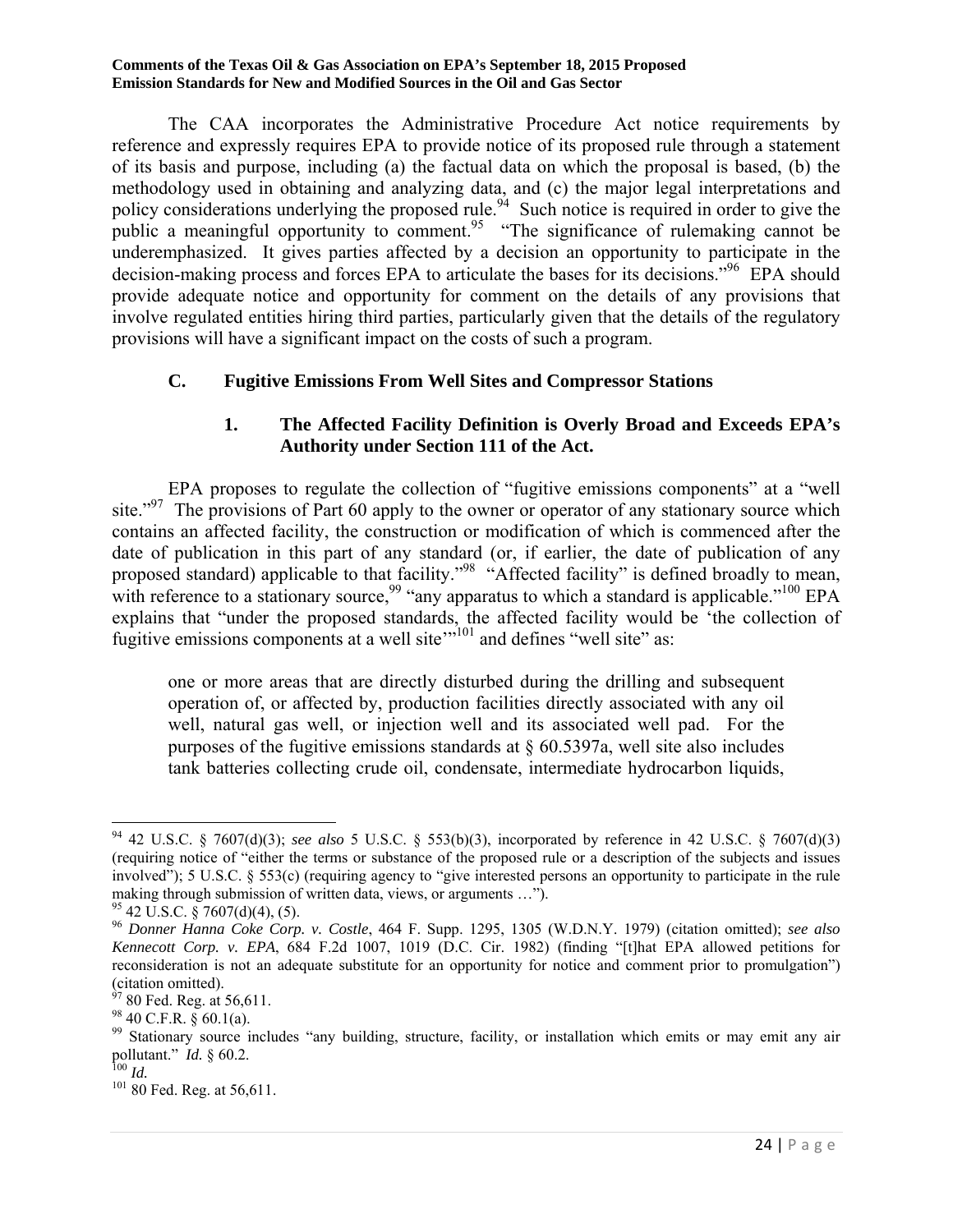or produced water from wells not located at the well site (e.g., centralized tank batteries).<sup>102</sup>

 Given the above, TXOGA believes that the proposed well site definition is both ambiguous and overly broad, in addition to being unworkable. Indeed, the definition exceeds the authority granted under CAA Section 111 to establish emission standards for new or modified "stationary sources." Accordingly, EPA should narrow, simplify, and clarify the definition to conform to the commonly understood meaning of the term and to be consistent with the meaning of "stationary source" under Section 111 of the Act and the relevant NSPS and permitting regulations. Moreover this definition directly conflicts with the agency's source determination proposal, which includes a geographical restriction on sources for the purposes of aggregation. Indeed, EPA is arguably adopting an approach here that is akin to option 2 in the source determination proposal – the option that it says is not preferred. As discussed below, EPA should be following the well-considered approach under Part 63, Subpart HH.

 Specifically, the proposed definition of "well site" is ambiguous and overbroad in that it encompasses not only one or more wells, but also "production facilities directly associated with any oil well, natural gas well, or injection well and its associated well pad." As a consequence, the proposed rule envisions a "stationary source" that could encompass a broad and geographically dispersed system of wells and centralized batteries or natural gas treating and processing facilities, whether or not connected by pipeline, provided the collection of sites receives production from such wells. This approach could bring in emission units that are located large distances from the well site and for that reason, is simply unworkable. Moreover, the phrase "one or more areas that are directly disturbed during drilling" introduces significant ambiguity and does not appear to serve any regulatory purpose. It is unclear what the import of "one or more areas" is in the context of a well site, and the reference to drilling activities, which are not regulated or within the scope of EPA's authority since they are not emitting activities, creates additional uncertainty regarding the scope of this definition.

 Measured against the statutory and regulatory definitions that have long defined the scope of NSPS requirements, the proposed well site definition fails. It is inconsistent with the statute's definition of "stationary source"—which is "any building, structure, facility, or installation" emitting an NSPS regulated pollutant.<sup>103</sup> It is also inconsistent with how EPA has implemented Part 60. In Section 60.1, the NSPS rules provide that the provisions of this part apply to an "owner or operator of any stationary source *which contains an affected facility*."<sup>104</sup> Section 60.2 defines the a*ffected facility* to mean, "with reference *to a stationary source*, any apparatus to which a standard is applicable."<sup>105</sup>

 Under the statute's definition, *affected facility* cannot be defined more broadly than what could be designated as a single stationary source. This makes sense because Section 60.1(c) ties the stationary source definition to Title V, which limits the major source (which is comprised of

 $102$  *Id.* at 56,612, 56,697.

<sup>&</sup>lt;sup>103</sup> 42 U.S.C. § 7411(a)(3).<br><sup>104</sup> 40 C.F.R. § 60.1(a) (emphasis added).<br><sup>105</sup> 40 C.F.R. § 60.2 (emphasis added).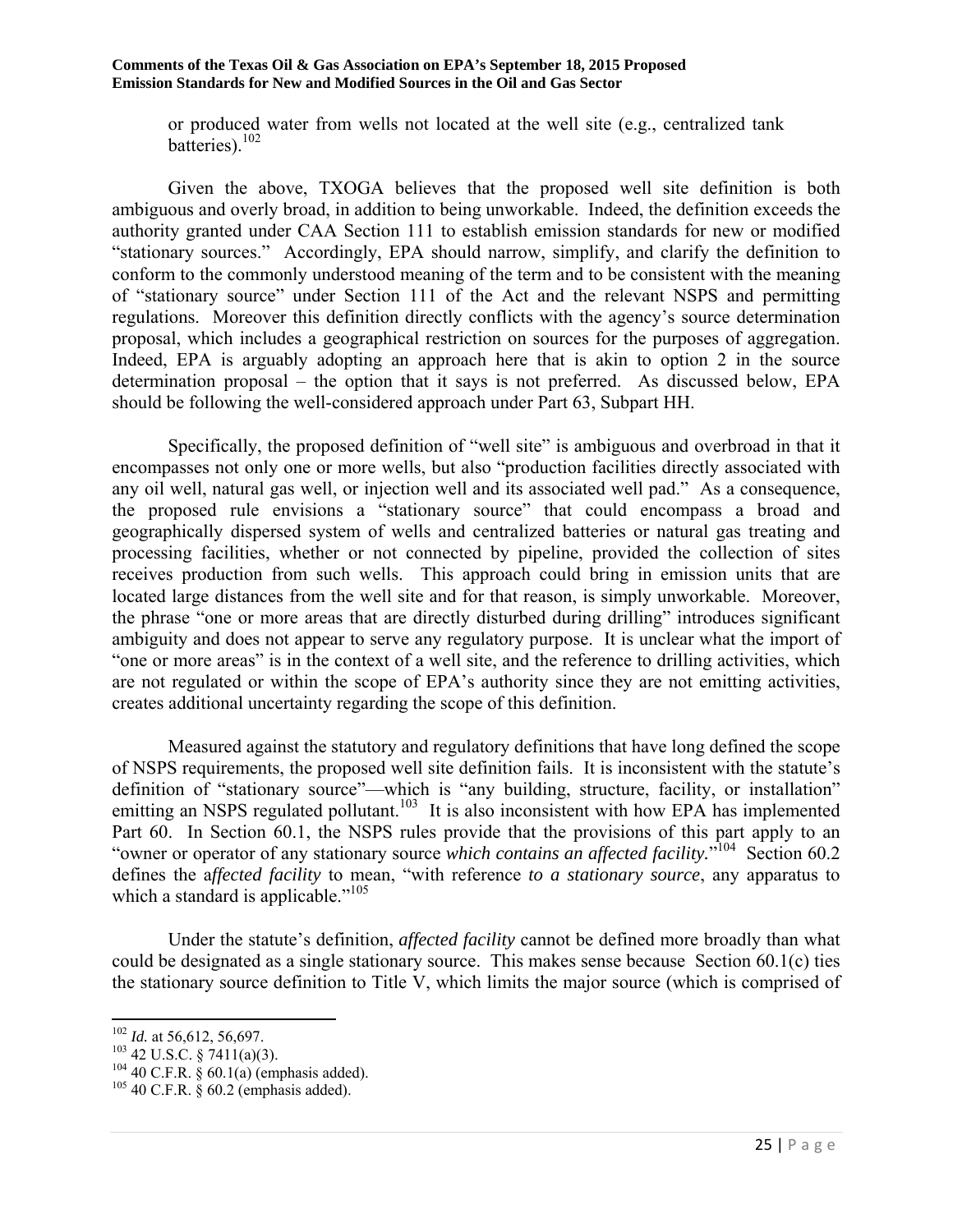stationary sources) to those sources on contiguous or adjacent property.<sup>106</sup> Specifically, Section 60.1(c) provides that in addition to complying with Part 60, an "owner or operator of an affected facility may be required to obtain" a Title V operating permit.<sup>107</sup> This language establishes the tie between Part 60 and Title V's definition, since a source that could not be aggregated for purposes of Title V, clearly cannot be brought into Part 60. In *Summit Petroleum Corp. v. EPA*, the Court rejected EPA's attempt to aggregate physically independent but "interrelated" natural gas sweetening plant and various sour gas production wells commonly owned but separately located within an area of approximately forty-three square miles.<sup>108</sup> The Court held that "EPA's determination that the physical requirement of adjacency can be established through mere functional relatedness is unreasonable and contrary to the plain meaning of the term 'adjacent."<sup>109</sup>

 The definition of well-site is also inconsistent with the principles established by Congress in Section 112(n) of the Act, which EPA has implemented in 40 C.F.R. Part 63. In CAA Section 112(n)(4), Congress provided:

(4) Oil and gas wells; pipeline facilities.-

(A) Notwithstanding the provisions of subsection (a) of this section, emissions from any oil or gas exploration or production well (with its associated equipment) and emissions from any pipeline compressor or pump station shall not be aggregated with emissions from other similar units, whether or not such units are in a contiguous area or under common control, to determine whether such units or stations are major sources, and in the case of any oil or gas exploration or production well (with its associated equipment), such emissions shall not be aggregated for any purpose under this section.

(B) The Administrator shall not list oil and gas production wells (with its associated equipment) as an area source category under subsection (c) of this section, except that the Administrator may establish an area source category for oil and gas production wells located in any metropolitan statistical area or consolidated metropolitan statistical area with a population in excess of 1 million, if the Administrator determines that emissions of hazardous air pollutants from

 $\overline{a}$ 

<sup>&</sup>lt;sup>106</sup> 42 U.S.C. § 7661(2) ("The term 'major source' means any stationary source (or any group of stationary sources located within a contiguous area and under common control) . . . ."); *see also* 40 C.F.R. § 71.2 ("Major source means any stationary source (or any group of stationary sources that are located on one or more contiguous or adjacent properties, and are under common control of the same person (or persons under common control)), belonging to a single major industrial grouping and that are described in paragraph (1), (2), or (3) of this definition. For the purposes of defining "major source," a stationary source or group of stationary sources shall be considered part of a single industrial grouping if all of the pollutant emitting activities at such source or group of sources on contiguous or adjacent properties belong to the same Major Group . . . .").<br> $^{107}$  40 C.F.R. § 60.1(c).

<sup>&</sup>lt;sup>108</sup> 690 F.3d 733 (6th Cir. 2012).<br><sup>109</sup> *Id.* at 735.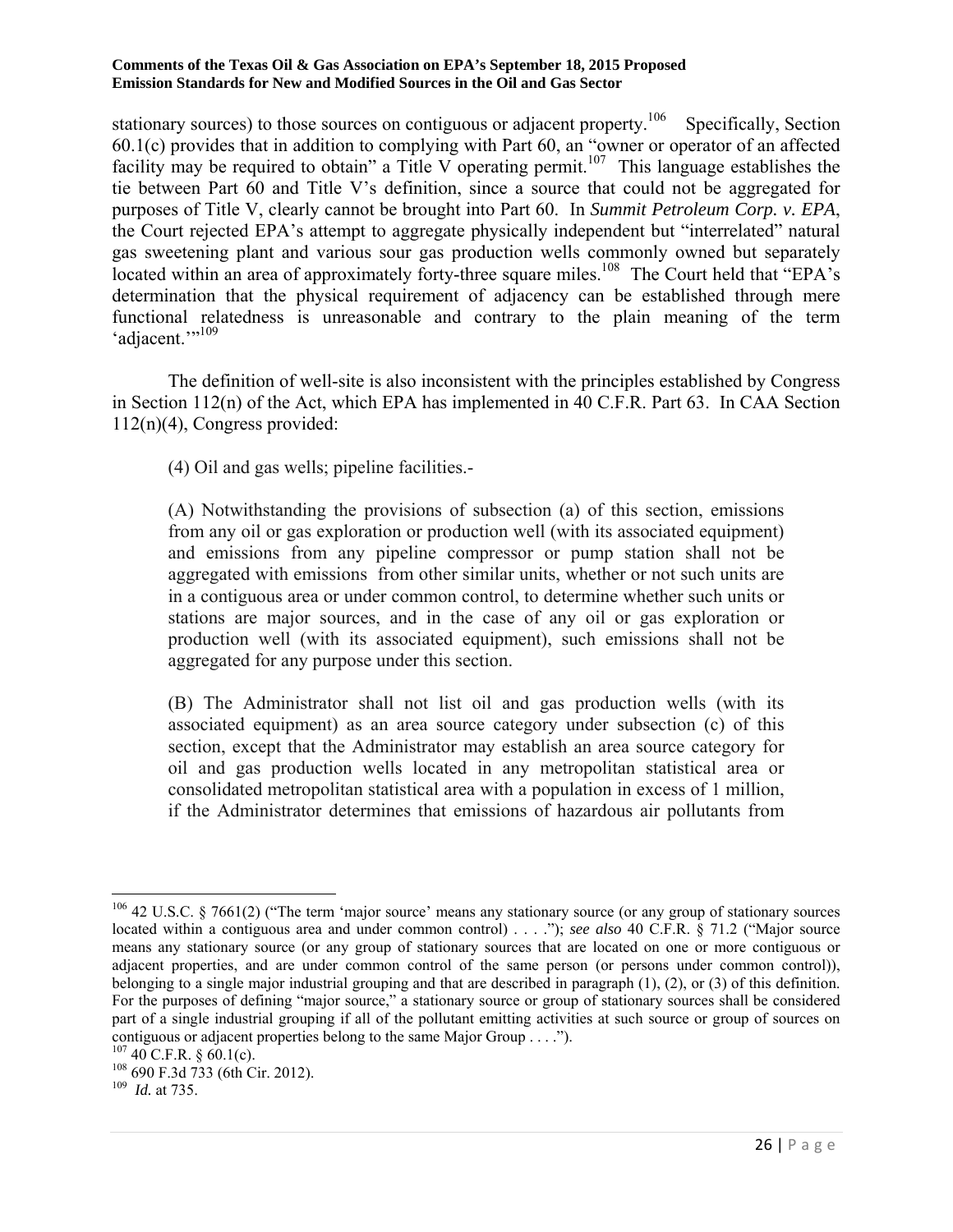such wells present more than a negligible risk of adverse effects to public health. $110$ 

Under this provision, Congress recognized the unique nature of oil and gas wells and pipeline facilities and sought to prevent in appropriate aggregation of these units. Moreover, Congress directly tied the Section 112 definition to Section 111 providing that the term "stationary source" is to "have the same meaning" as that term has under Section 111 in Section  $112(a)(3)^{111}$  and directing EPA to make its list of categories for Section 112 regulation "consistent" with the Section 111 list of source categories to the extent practicable in Section  $112(c)(1)$ .<sup>112</sup> Thus, any approach in Section 111 must take into account Congress' direction on the stationary source definition in Section 112 for these operations.

 Implementing these mandates, EPA adopted a series of definitions in 40 C.F.R. Part 63. Subpart HH—National Emission Standards for Hazardous Air Pollutants From Oil and Natural Gas Production Facilities. "Facility" is defined in Section 63.761 as:

any grouping of equipment where hydrocarbon liquids are processed, upgraded (i.e., remove impurities or other constituents to meet contract specifications), or stored prior to the point of custody transfer; or where natural gas is processed, upgraded, or stored prior to entering the natural gas transmission and storage source category. For the purpose of a major source determination, facility (including a building, structure, or installation) means oil and natural gas production and processing equipment *that is located within the boundaries of an individual surface site as defined in this section*. Equipment that is part of a facility will typically be located within close proximity to other equipment located at the same facility. *Pieces of production equipment or groupings of equipment located on different oil and gas leases, mineral fee tracts, lease tracts, subsurface or surface unit areas, surface fee tracts, surface lease tracts, or separate surface sites, whether or not connected by a road, waterway, power line or pipeline, shall not be considered part of the same facility*. Examples of facilities in the oil and natural gas production source category include, but are not limited to, well sites, satellite tank batteries, central tank batteries, a compressor station that transports natural gas to a natural gas processing plant, and natural gas processing plants.<sup>113</sup>

Section 63.761 defines "surface site" as "any combination of one or more graded pad sites, gravel pad sites, foundations, platforms, or the immediate physical location upon which equipment is physically affixed."<sup>114</sup>

The EPA developed the proposed definition of facility to (1) identify criteria that define a grouping of emission points that meet the intent of the language

<sup>&</sup>lt;sup>110</sup> 42 U.S.C. §7412(n)(4).<br><sup>111</sup> 42 U.S.C. § 7412(a)(3).<br><sup>112</sup> 42 U.S.C. § 7412(c)(3).<br><sup>113</sup> 40 C.F.R. § 63.761 (emphasis added).

 $114$  *Id.*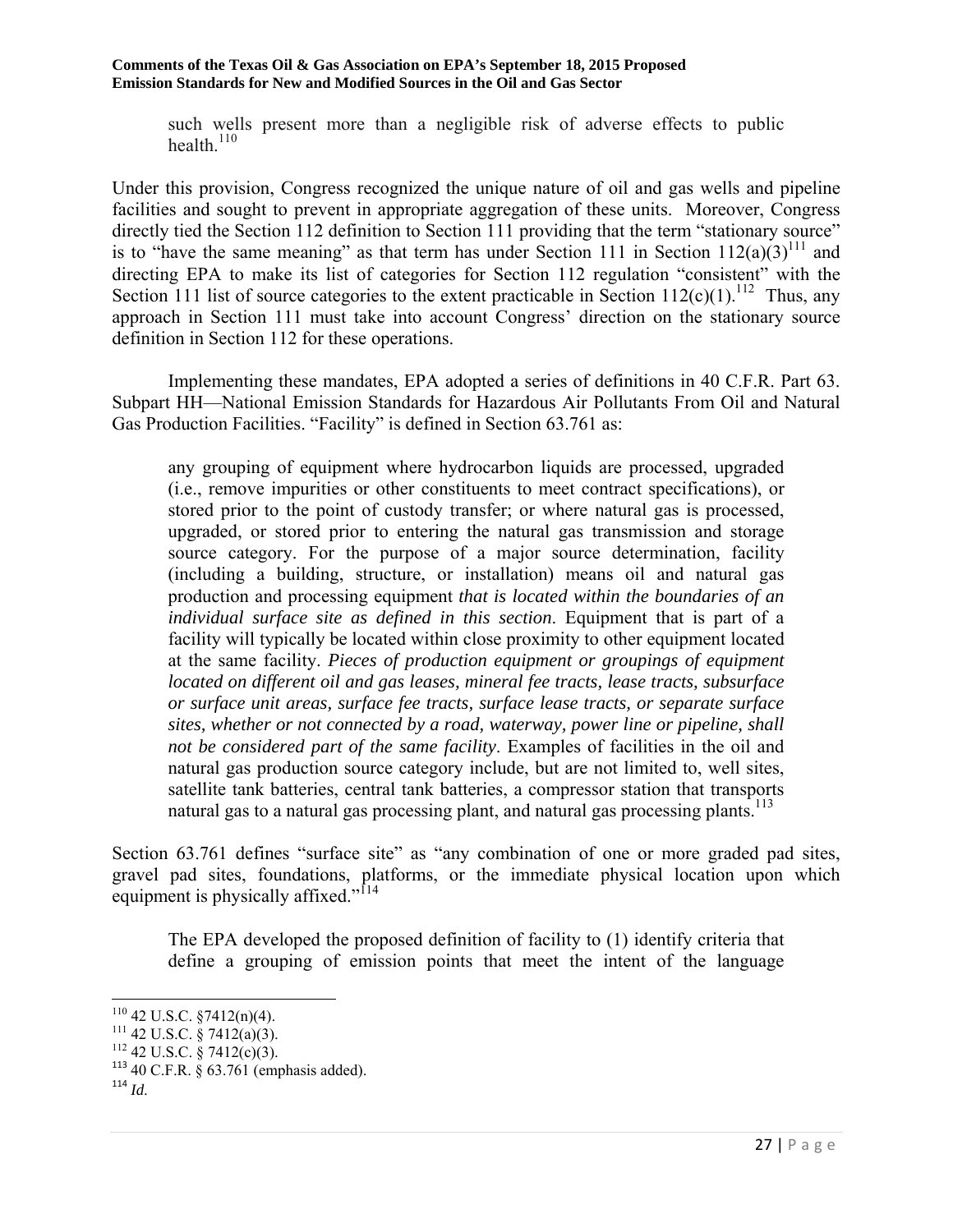contained in section  $112(a)(1)$  of the Act: ''\* \* \* located within a contiguous area and under common control,  $***$ ; and (2) contain terms that are meaningful and easily understood within the regulated industries. . . . Finally, the terms contained in the definition of facility (e.g., surface site and lease) are well understood within the industry and by enforcement agencies  $\dots$ <sup>115</sup>

In addition to the other problems with the definition, the proposed well-site definition is not consistent with the well understood meaning of the term. Based on the above, EPA should correct these shortcomings by defining "well site" (solely for purposes of this regulation) $116$  to mean a crude oil and natural gas production facility (defined in § 63.761) that contains one or more wells within the boundaries of an individual surface site as defined in this section. Such an approach would define the affected facility in terms that are meaningful and commonly understood and in a manner consistent with the statutory definition of "stationary source" ("any building, structure, facility, or installation which emits or may emit any air pollutant").<sup>117</sup> It would also align with the definition of "facility" in the NESHAP standard for the oil and gas source category in Part 63 Subpart HH.

#### **2. The Definitions of "Modification" for Purposes of Existing Well Sites and Compressor Stations Should be Revised to be Consistent with Equipment Leak Provisions in Other NSPS and to Account for Refracturing a Well Site to Maintain Production.**

 EPA proposes to regulate fugitive emissions following "modification" of existing well sites and compressor stations and includes a new definition of "modification" specific to the provisions setting fugitive emissions standards at well sites and compressor stations and for this purpose only.<sup>118</sup> EPA states that it intends for "such provisions in the specific subparts [to] supersede any conflicting provisions in  $\S$  60.14 of the General Provisions."<sup>119</sup> Specifically, EPA offers the following definitions of "modification" for well sites and compressor stations:

For purposes of  $\S 60.5397a$ , a "modification" to a well site occurs when:

(i) A new well is drilled at an existing well site;

(ii) A well at an existing well site is hydraulically fractured; or

(iii) A well at an existing well site is hydraulically refractured.<sup>120</sup>

 $115$  64 Fed. Reg. 32,610, 32,618 (Jun. 17, 1999) (emphasis added).

<sup>&</sup>lt;sup>116</sup> We add this qualifier in recognition of the fact that there are other instances where "well site" is defined and that EPA's adoption of this rule should not implicate other regulatory regimes – which may involve other authorities – or set a precedent for other regulatory programs that may exist in the future.

 $117$  40 C.F.R. § 60.2.

<sup>118 80</sup> Fed. Reg. at 56,614. 119 *Id.*

<sup>120</sup> Proposed 40 C.F.R. § 60.5365a (i)(3), 80 Fed. Reg. at 56,664.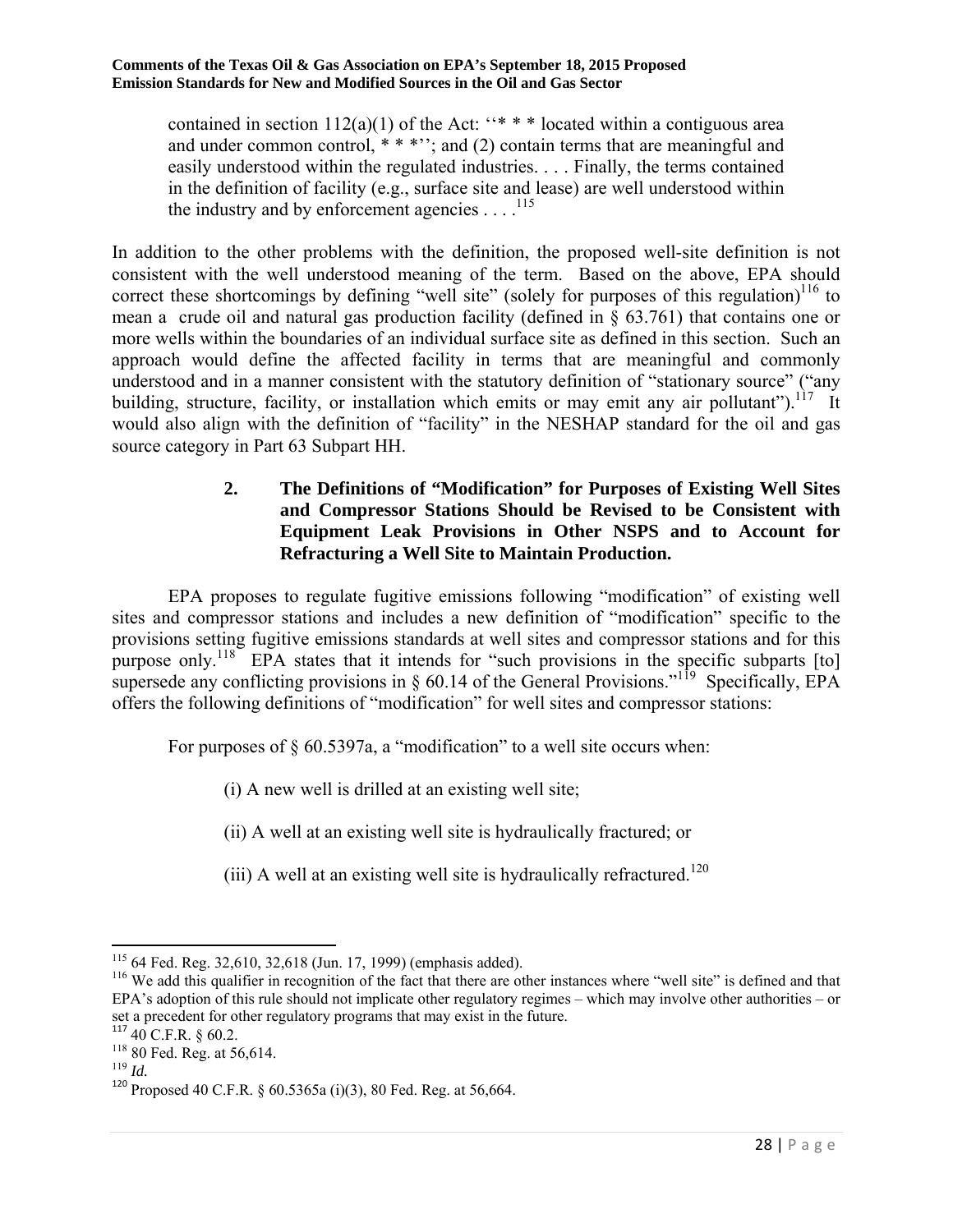For purposes of  $\frac{1}{2}$  60.5397a, a "modification" to a compressor station occurs when:

(1) A new compressor is constructed at an existing compressor station; or

(2) A physical change is made to an existing compressor at a compressor station that increases the compression capacity of the compressor station.<sup>121</sup>

 EPA identifies two instances in which it believes emissions increases would occur at well sites and compressor stations. First, with respect to well sites, EPA presumes that "[w]hen a new well is added or a well is fractured or refractured, there is an increase in emissions to the fugitive emissions components because of the addition of piping and ancillary equipment to support the well, along with potentially greater pressures and increased production brought about by the new or fractured well."<sup>122</sup> Second, with respect to compressor stations, EPA postulates that "fugitive emissions at compressor stations are from compressors and their associated piping, connections and other ancillary equipment, expansion of compression capacity at a compressor station, either through addition of a compressor or physical change to an existing compressor, would result in an increase in emissions to the fugitive emissions components."<sup>123</sup>

EPA has defined the term "modification" in the NSPS regulations as:

any physical change in, or change in the method of operation of, an existing facility which increases the amount of any air pollutant (to which a standard applies) emitted into the atmosphere by that facility or which results in the emission of any air pollutant (to which a standard applies) into the atmosphere not previously emitted.<sup>124</sup>

 While it is true that EPA can provide for deviations from the general modification definition in a particular subpart, it does not follow that EPA can define a modification more broadly than the statutory provisions would allow. The definition of modification in CAA Section  $111(a)(4)$  limits "modifications" to changes that result in an increase in the amount of an air pollutant emitted or which result in the emission of an air pollutant not previously emitted.<sup>125</sup> Thus, in order to consider the proposed listed activities automatically to be a modification, EPA must establish that those activities will by definition cause an emissions increase (as defined in the NSPS regulations) or emission of a new pollutant.

 The analysis in the proposal does not establish the requisite increase. A fundamental requirement of rulemaking is that an agency properly support and explain its factual

 $\overline{a}$ <sup>121</sup> Proposed 40 C.F.R. § 60.5365a(j), 80 Fed. Reg. at 56,664-65.<br><sup>122</sup> 80 Fed. Reg. at 56,614.<br><sup>123</sup> *Id.* 124 40 C.F.R. § 60.2 (definition of modification). <sup>125</sup> 42 U.S.C. § 7411(a)(4).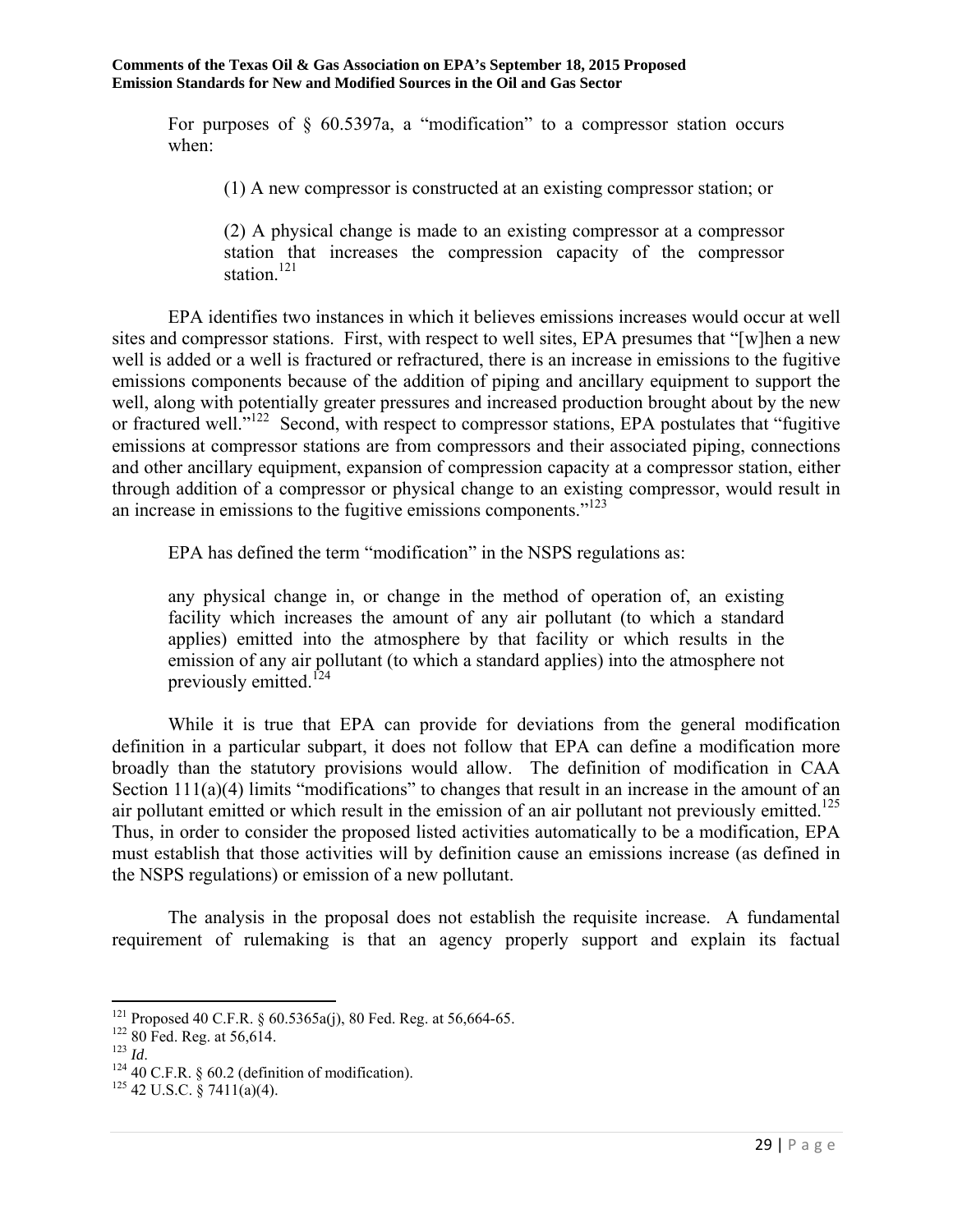conclusions.<sup>126</sup> It is well established that in rulemaking, an "agency must examine the relevant data and articulate a satisfactory explanation for its action including a 'rational connection between the facts found and the choice made."<sup>127</sup> Here, EPA bases its cost analysis and proposed standards for fugitive emissions from well sites and compressor stations on fugitive emissions factors from Publication  $AP-42$ <sup>128</sup> Those  $AP-42$  emission factors are based on the number of components in service and not on the pressure or volume flow of the fluids within those components.

 Refracturing a well does not categorically mean that emissions will increase. Indeed, EPA should revise the definition of "modification" for well sites to *exclude* refracturing of a well. Since fugitive emissions are determined using emission factors that are based on the number of each component and the service (gas, heavy oil, light oil and water/oil) and not on the pressure or volume flow rate of the fluid contained within those components, the proposal's factual conclusion that increasing pressure increases emissions from the affected facility is incorrect.

 Moreover, refracturing a well, which is subsurface work, does not necessarily result in the addition of "fugitive emission components" (*i.e.*, in that adding fugitive components could increase emissions). Subsurface physical activity should not affect surface fugitive emissions unless there is an accompanying surface activity that would cause an increase in emissions. A physical change in, or change in the method of operation of, an existing well's surface equipment does not necessarily occur as a consequence of refracturing. In addition, refracturing may only maintain the production rate at a well, which would not increase the production rate beyond existing equipment capacity. Thus, refracturing should not be considered a "modification."

 This conclusion is further supported by the General Provisions for Part 60, which exclude from the definition of modification an "increase in production rate of an existing facility, if that increase can be accomplished without a capital expenditure on that facility. $129$  Since refracturing does not require a capital expenditure, it should not be considered a "modification."

 With respect to compressors and compressor stations, fugitive emissions from the collection of fugitive emissions components at a station are a function of the number of such components, not compression capacity. Any change to a compressor that does not result in a net addition of fugitive emissions components should not be a modification because no increase in emissions would occur.

 Finally, EPA's rationale for its proposed "modification" provisions for fugitive emissions components at well sites and compressor stations is inconsistent with equipment leak provisions in other NSPS, including Subpart OOOO. Specifically, Subpart OOOO and the proposed

<sup>&</sup>lt;sup>126</sup> *See Gen. Chem. Corp. v. United States*, 817 F.2d 844, 846 (D.C. Cir. 1987) (per curiam) (finding agency action arbitrary and capricious where agency analysis was "inadequately explained").

<sup>&</sup>lt;sup>127</sup> Motor Vehicle Mfrs. Ass'n v. State Farm Mut. Auto. Ins. Co., 463 U.S. 29, 43 (1983) (quoting *Burlington Truck Lines, Inc. v. United States, 371 U.S. 156, 168 (1962)).* 

<sup>&</sup>lt;sup>128</sup> 80 Fed. Reg. at 56,635, 56,639 (citing EPA, *Protocol for Equipment Leak Emission Estimates*, Table 2-4, (Nov. 1995) (EPA–453/R–95–017).

 $129$  40 C.F.R. § 60.14(e)(2).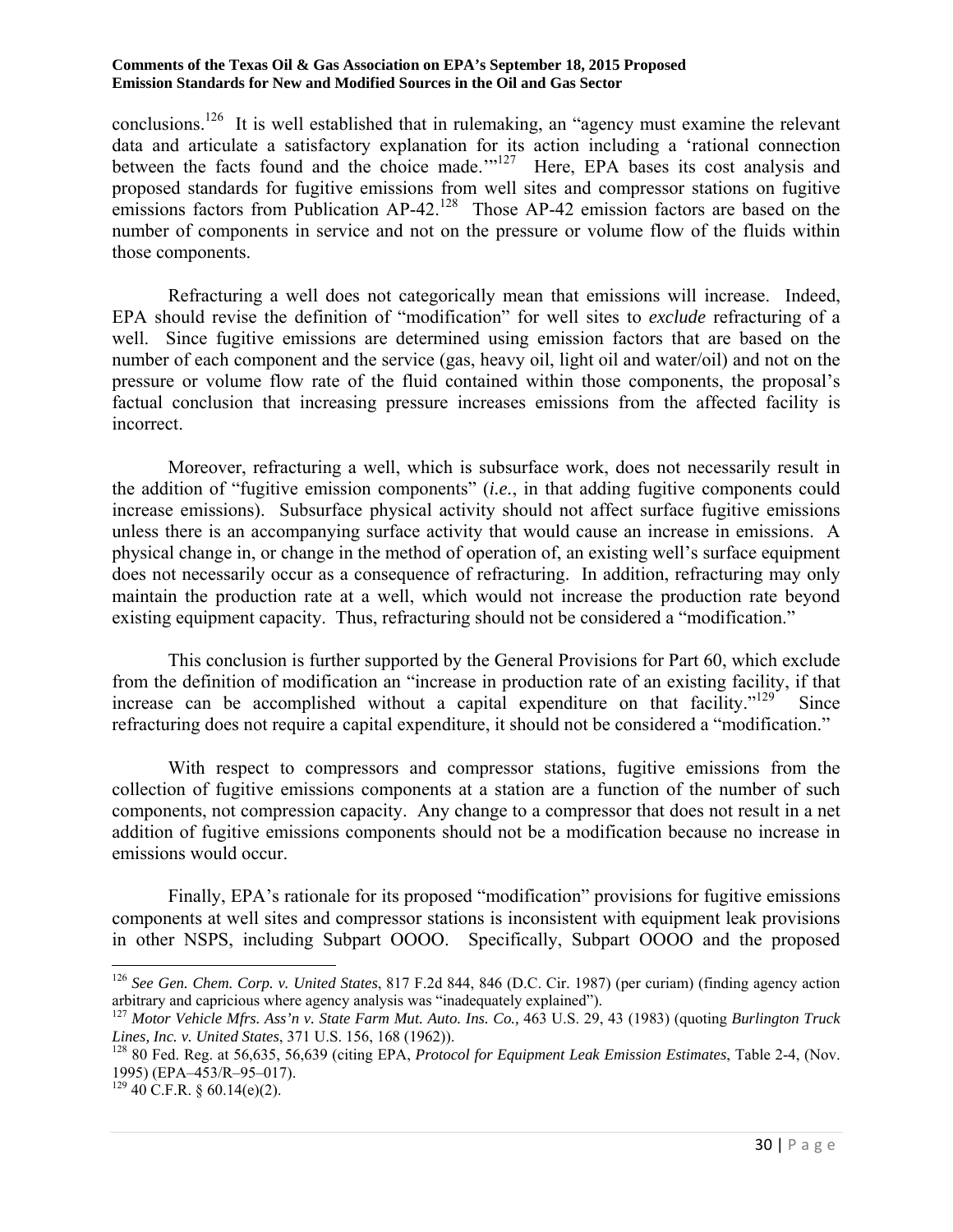Subpart OOOOa regulate the group of all equipment, except compressors, within a process unit within a natural gas processing plant. Under proposed Section 60.5365a(f)(1), the "[a]ddition or replacement of equipment for the purpose of process improvement that is accomplished without a capital expenditure shall not by itself be considered a modification under this subpart."<sup>130</sup> Capital expenditure is defined in proposed Section  $60.5430a$ <sup>131</sup>. The addition of some new equipment (valves, flanges, connectors, etc.) does not necessarily result in NSPS applicability for a gas plant. EPA did not include similar language for its proposed fugitive emissions standards for well sites and compressor stations. EPA's component-based approach in the proposal conflicts with the group-based approach in the gas plant provisions. A similar provision should apply to well sites and compressor stations. EPA should provide the option to owner/operator that if a piece of process equipment is added, specifically, a dehydrator unit, process heater, storage vessel, or separator, that would be considered a modification, unless the source owner or operator showed that a capital expenditure was not required.

 To the extent that EPA nonetheless proceeds on the path of the proposed rule, and without conceding that such an approach is supportable under applicable statutes or regulations, TXOGA believes that the term compression capacity needs to be defined in the proposal if it is to be used to establish applicability. EPA also requests comment on (1) "whether the fugitive emissions requirements should apply to all fugitive emissions components at modified well sites or just to those components that are connected to the fractured, refractured or added well" and (2) "whether the fugitive emissions requirements should apply to all of the fugitive emissions sources at the compressor station for modified compressor stations or just to fugitive sources that are connected to the added compressor." $132$  On the first question, only those components connected to the fractured, refractured, or added well should be subject to the fugitive requirements. On the second question, the requirements should only apply to the fugitive sources connected to the added compressor. In addition, EPA has to ensure that it does not sweep in distant sources from the well-site notwithstanding the definition potentially encompassing distant equipment (which we do not believe is authorized).<sup>133</sup>

#### **3. The Proposed Definition of "Fugitive Emissions Component" Needs to be Revised Because It Is Overbroad and Ambiguous.**

 The proposal would regulate the collection of all "fugitive emission components" at a well site or at a compressor station. Under proposed Section 60.5430a, a "fugitive emissions" component" would be defined as:

*any* component that has the potential to emit fugitive emissions of methane or VOC at a well site or compressor station site, including but not limited to valves, connectors, pressure relief devices, open-ended lines, access doors, flanges, closed vent systems, thief hatches or other openings on a storage vessels, agitator

<sup>130</sup> Proposed 40 C.F.R. § 60.5365a(f)(1), 80 Fed. Reg. at 56,664.

<sup>&</sup>lt;sup>131</sup> Proposed 40 C.F.R. § 60.5430a, 80 Fed. Reg. at 56694.<br><sup>132</sup> 80 Fed. Reg. at 56.638, 56.643.

<sup>&</sup>lt;sup>133</sup> Note that TXOGA is responding to these questions in light of EPA's definition of well site and notes that its responses would differ if TXOGA's definition is accepted by EPA.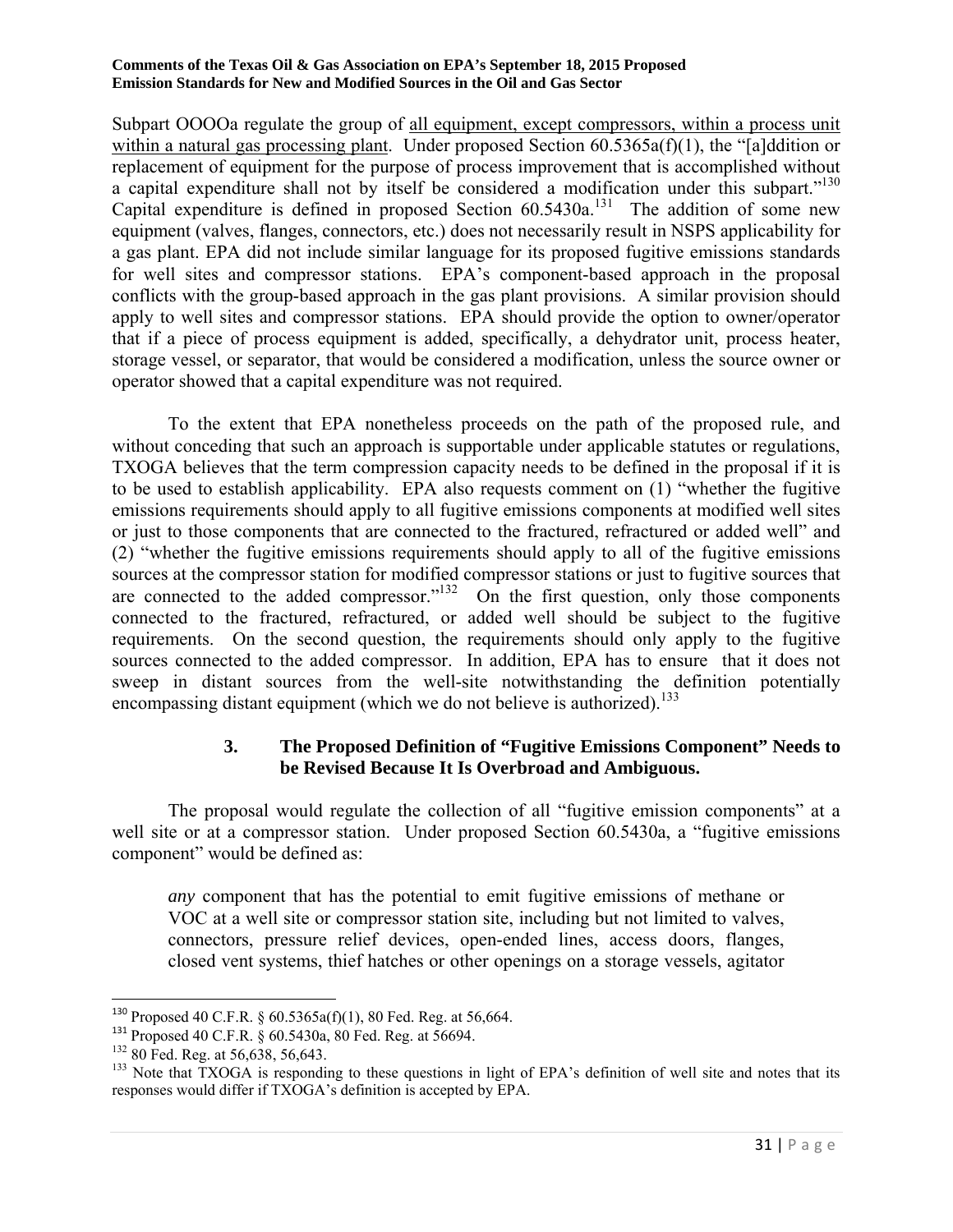seals, distance pieces, crankcase vents, blowdown vents, pump seals or diaphragms, compressors, separators, pressure vessels, dehydrators, heaters, instruments, and meters. Devices that vent as part of normal operations, such as natural gas-driven pneumatic controllers or natural gas-driven pumps, are not fugitive emissions components, insofar as the natural gas discharged from the device's vent is not considered a fugitive emission. Emissions originating from other than the vent, such as the seals around the bellows of a diaphragm pump, would be considered fugitive emissions.<sup>134</sup>

As written, the proposed definition (1) unreasonably and unnecessarily overlaps with other provisions, and (2) is overly inclusive in that the definition erroneously includes a number of components that should be removed. The result of this broad definition is to bring within the ambit of the NSPS as many components as possible. This renders the definition overly burdensome and arbitrary in that it ultimately impedes the purpose and utility of the proposal.

 In general, thief hatches should not be included in the definition of fugitive emission component. By design and function, thief hatches are routinely opened to allow access to the tank for gauging. These are not "fugitive" emissions in the common sense notion of that term. In addition, spring-loaded thief hatches function as pressure/vacuum vents to prevent an over- or under-pressure condition in the tank to prevent a catastrophic release. Again, such hatches are designed to vent as part of *normal operations*. The proposed definition of fugitive emission component provides "[d]evices that vent as part of normal operations, . . . are not fugitive emissions components, insofar as the natural gas discharged from the device's vent is not considered a fugitive emission."135 Storage vessel affected facilities using a control device or routing emissions to a process have closed vent systems, thief hatches, or other openings on a storage vessel separately regulated by Subpart OOOOa and subject to periodic inspections. Pneumatic pumps and compressors are other affected facilities that may have closed vent systems separately regulated. Proposed Section 60.5411a(c)(2) provides, "[y]ou must design and operate a closed vent system with no detectable emissions, as determined using olfactory, visual and auditory inspections."<sup>136</sup> Proposed Section  $60.5416a(c)(1)$  requires monthly inspections of each closed vent system "for defects that could result in air emissions."<sup>137</sup> For covers, Section 60.5416a(c)(2) also requires monthly inspections "for defects that could result in air emissions."<sup>138</sup> Absent a justification for including these components in the definition of "fugitive emissions component," the definition is overly burdensome. A further issue is that there are not emission factors available for these types of sources. The proposed definition should therefore be revised to remove closed vent systems, thief hatches or other openings on a storage vessel.

 It is also unnecessary to include separators, pressure vessels, dehydrators, or heaters, since they would already be included to the extent they are equipped with valves, flanges and

<sup>134</sup> Proposed 40 C.F.R. § 60.5430a, 80 Fed. Reg. at 56,695 (emphasis added). 135 *Id*.

<sup>136</sup> Proposed 40 C.F.R. § 60.5411a(c)(2), 80 Fed. Reg. at 56,676.

<sup>137</sup> Proposed 40 C.F.R. § 60.5416a(c)(1), 80 Fed. Reg. at 56,685.

<sup>&</sup>lt;sup>138</sup> *Id.* at § 60.5416a(c)(2).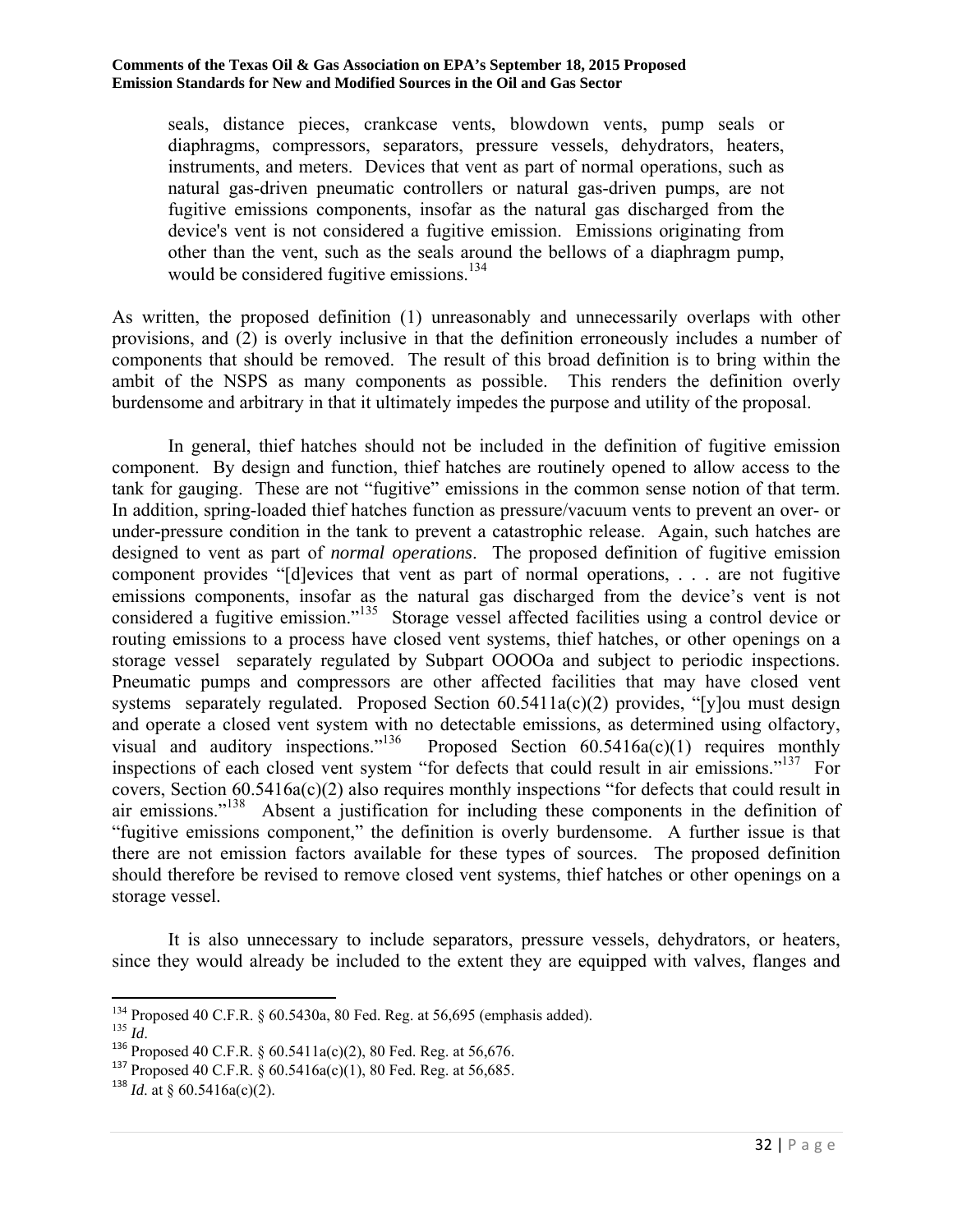connectors, and other components. This equipment should be removed from the definition to eliminate redundancy. Furthermore, crankcase vents should also be removed from the definition of "fugitive emissions component," as such equipment "vents as part of normal operations." To otherwise include crankcase vents in the definition would cause it to become unworkable. In addition, while it makes sense for the definition of "fugitive emissions component" to include each pump, pressure relief device, sampling connection system, open-ended valve or line, valve, and flange or other connector in crude oil, hydrocarbon condensate or natural gas service, it should not include compressors, which are separately regulated. Fugitive emission component should therefore exclude certain equipment, including equipment in vacuum service, double block and bleed valves, lab sample analyzer vents and distance pieces.

 Finally, the rule should also explicitly limit "fugitive emissions component" to those components in natural gas (including fuel gas), crude oil, or hydrocarbon condensate service to ensure that EPA limits the scope of the rule to the source category being regulated. Equipment leak components that are not in produced hydrocarbon service, such as those in methanol, glycol or other oilfield chemical or distillate fuel service, cannot be subject to OGI or Method 21 inspections. Such liquids "have the potential to emit VOC," but have a low vapor pressure and are not significant sources of fugitive emissions.

 EPA should revise its proposed Section 5430a definition of "fugitive emissions component" as follows:

Fugitive emissions component means any component that has the potential to emit fugitive emissions of methane or VOC at a well site or compressor station site, including each pump, pressure relief device, open-ended valve or line, valve, or flange or other connector that is in natural gas (including fuel gas), crude oil, or hydrocarbon condensate service. <del>but not limited to valves, connectors, pressure</del> relief devices, open-ended lines, access doors, flanges, closed vent systems, thief hatches or other openings on a storage vessels, agitator seals, distance pieces, crankcase vents, blowdown vents, pump seals or diaphragms, compressors, separators, pressure vessels, dehydrators, heaters, instruments, and meters. Devices that vent as part of normal operations, such as natural gas-driven pneumatic controllers or natural gas-driven pumps, are not fugitive emissions components, insofar as the natural gas discharged from the device's vent is not considered a fugitive emission. Emissions originating from other than the vent, such as the seals around the bellows of a diaphragm pump, would be considered fugitive emissions.

Since the affected facilities at well sites and compressor stations includes the "collection of all fugitive emissions components," the recommended definition would suffice.

 EPA might also address the concerns above by revising the "equipment" definition, which is proposed to be: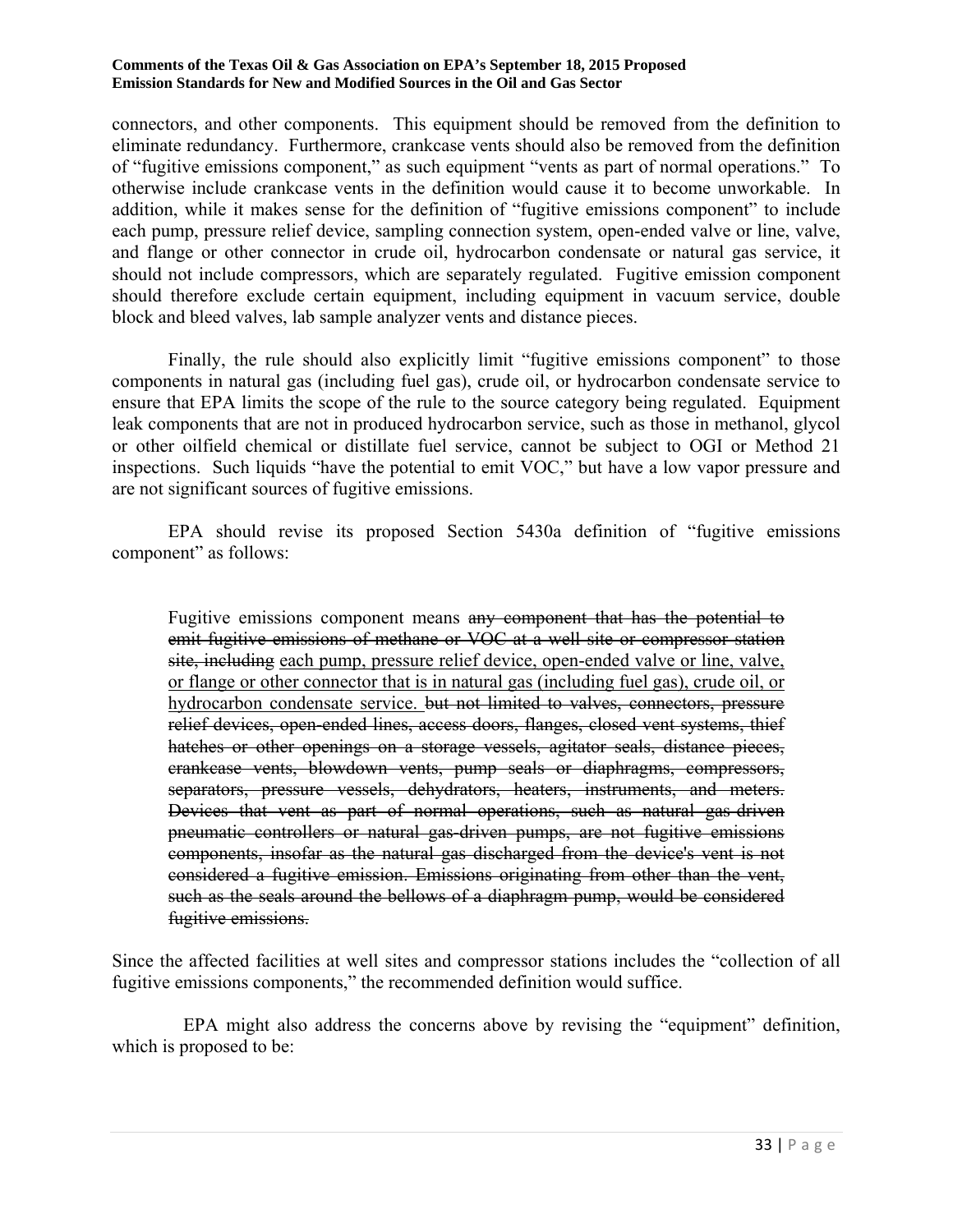Equipment, as used in the standards and requirements in this subpart relative to the equipment leaks of methane and VOC from onshore natural gas processing plants, means each pump, pressure relief device, open-ended valve or line, valve, and flange or other connector that is in VOC service or in wet gas service, and any device or system required by those same standards and requirements in this subpart.<sup>139</sup>

 TXOGA is open to other solutions, provided that they do not bring into fugitive monitoring components that are not appropriately included in the rule.

## **4. Any Fugitive Emissions Monitoring Program Should be Limited to "Gross Emitters."**

 EPA acknowledges that a broad fugitive emissions monitoring program could prove problematic in terms of implementation and cost and specifically solicited comment on whether the program should be limited to "gross emitters":

Many recent studies have shown a skewed distribution for emissions related to leaks, where a majority of emissions come from a minority of sources. Commenters on the white papers agreed that emissions from equipment leaks exhibit a skewed distribution, and pointed to other examples of data sets in which the majority of fugitive methane and VOC emissions come from a minority of components (e.g., gross emitters). Based on this information, we solicit comment on whether the fugitive emissions monitoring program should be limited to "gross emitters.<sup>140</sup>

 TXOGA agrees with EPA that the fugitive emissions program should be limited to "gross emitters." A broad fugitive emissions monitoring program will be extremely costly and yield limited environmental benefit and does not represent the "best balance of economic, environmental, and energy considerations" required under the BSER analysis.<sup>141</sup> EPA is also correct that a small number of components, specifically compressors and flashing tanks, are responsible for the majority of fugitive leaks.

 EPA should provide for a Directed Inspection and Maintenance (DI&M) program in lieu of a Leak Detection and Repair (LDAR) program as an efficient and cost effective means of mitigating leaks from gross emitters. The DI&M approach, which has long been voluntarily applied by industry and is well documented through EPA's Natural Gas STAR program, differs from LDAR in that the DI&M program approach efficiently and effectively facilitates identification of components that are the highest emitters. By contrast, LDAR requires leak

 $\overline{a}$ 

<sup>&</sup>lt;sup>139</sup> Proposed 40 C.F.R. § 5430a (definition of equipment).<br><sup>140</sup> 80 Fed. Reg. at 56,637 n. 105.<br><sup>141</sup> *Sierra Club v. Costle*, 657 F.2d at 330; *see also* 42 U.S.C. § 7411(a)(1) ("standard of performance" is defined as the degree of emission limitation achievable through the application of the BSER "taking into account the cost of achieving such reduction and any non-air quality health and environmental impact and energy requirements").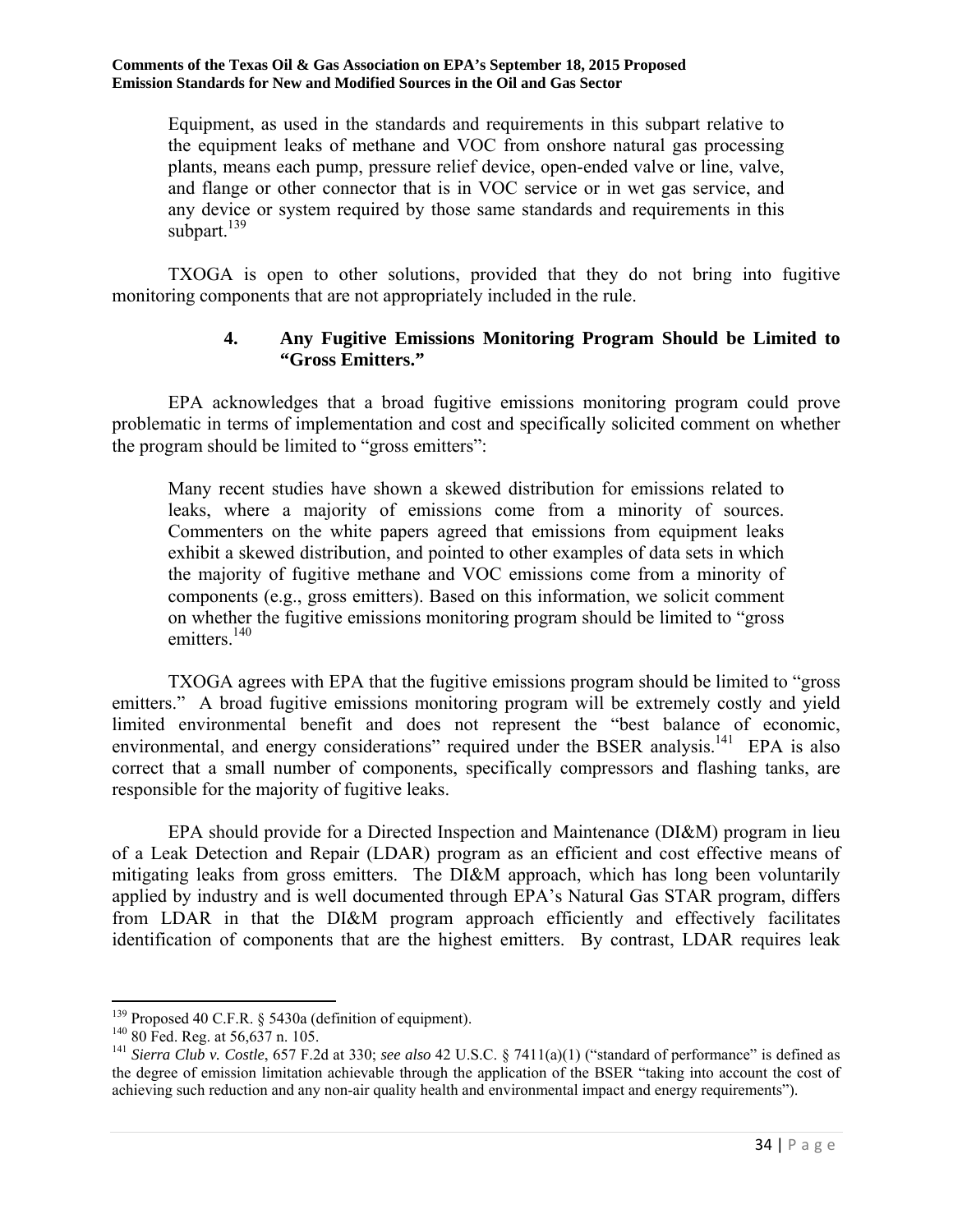detection surveys of each individual component—a less efficient approach to target gross emitters.

 An effective DI&M approach could include screening a site containing equipment that previous experience indicates has a higher probability of leaking with OGI from the site perimeter, not more than 100 feet from fugitive emissions components; identification of components observed by OGI to be leaking ("fugitive emissions"); repair of component or components within 30 days of discovery; and verification of repair with OGI or soap bubbles within 30 days following repair.<sup>142</sup>

 Accordingly, TXOGA supports limiting the fugitive emissions program to "gross emitters."

### **5. TXOGA Supports the Concept on Which EPA Solicits Comment Regarding Providing an Alternative Compliance Approach for Sources Complying with State or Corporate LDAR Programs.**

 EPA correctly solicits comment on criteria the agency can use to determine whether corporate fugitive monitoring plans can be deemed to be meeting the equivalent of the NSPS standards for well site fugitive emissions for purposes of establishing "alternative methods of compliance or otherwise provide in appropriate regulatory streamlining."<sup>143</sup> TXOGA supports the rationale behind the agency's request for comment and recommends that EPA include an alternative compliance mechanism in the final rule.

 Alternative compliance will be a critical component of the final rule. As EPA recognizes, many owners and operators have already implemented state and corporate-wide fugitive emissions reduction programs. These programs have evolved based on either state regulatory requirements or programs that companies have developed as responsible corporate citizens to use innovative and often cutting-edge approaches to reduce leaks. Furthermore, corporate programs often better target and detect leaks based on owner or operator experience and, at the same time, achieve the same ends EPA seeks without the complex and administratively burdensome compliance program set forth in the EPA's proposal. EPA should encourage corporate programs that achieve the leak performance aims of the NSPS in recognition of the fact that companies that have implemented programs across their facilities have made substantial investments well in advance of any regulatory requirements and that it will be extremely problematic to suddenly shift gears and implement a different program. Thus, companies with systems for tracking inspections should be allowed to continue to utilize them, and make them available to inspectors as requested, instead of developing entirely new systems. Like the proposal, these systems would also track site location, date, and number of leaks, so the leak rate aims of the NSPS will be met.

 An alternative compliance option would allow owners and operators to advance existing LDAR programs, focusing energy and resources on emission reductions. Moreover, owners and

 $\overline{a}$ 

<sup>&</sup>lt;sup>142</sup> We also note that Method 21 can also be an alternative screening method and should be allowed. <sup>143</sup> 80 Fed. Reg. at 56,596.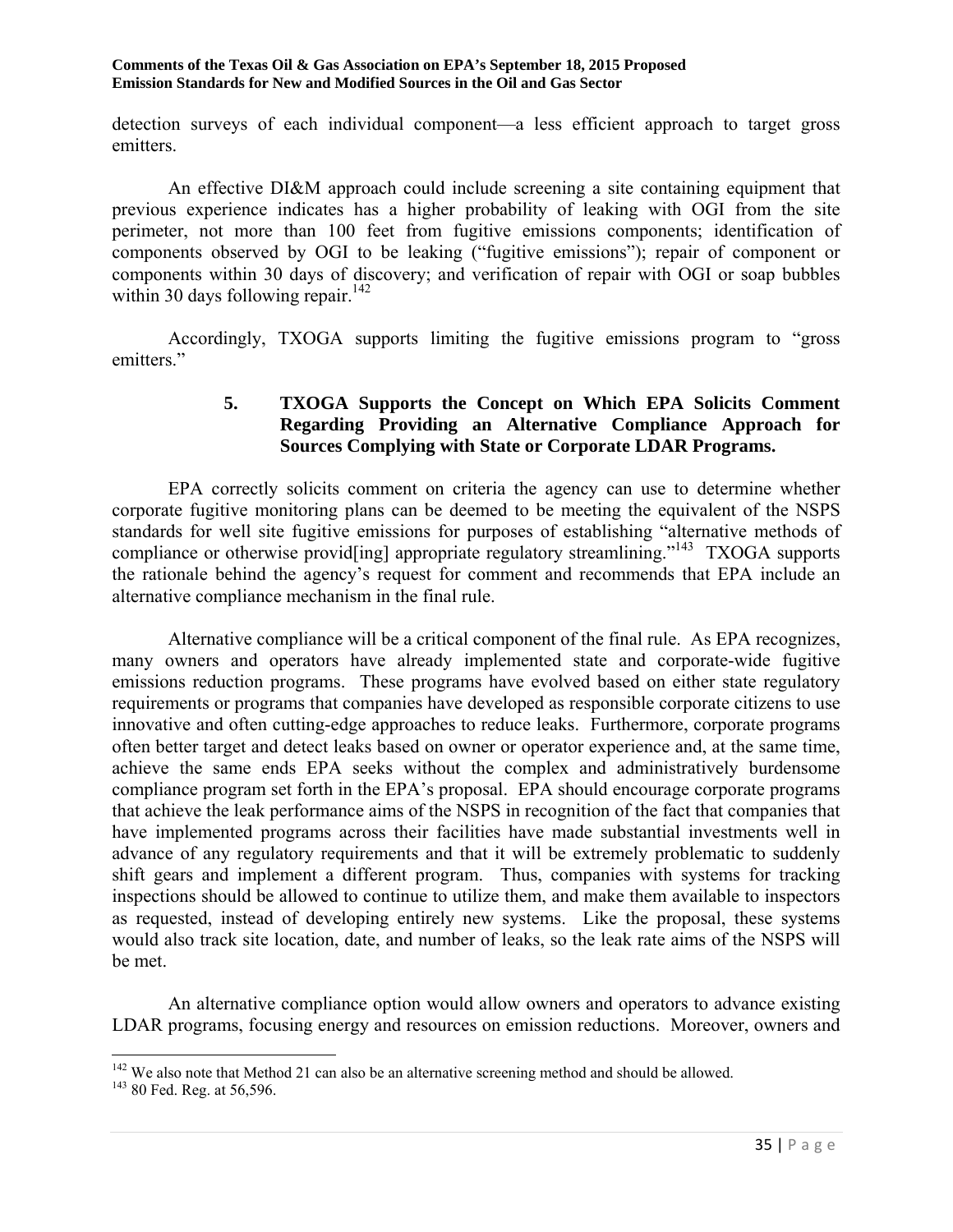operators are more likely to adopt LDAR programs in advance of the compliance date – assuming EPA appropriately adopts the one-year compliance extension TXOGA recommends in Section IV( $C(8)(A)$ , *infra* – if there is an opportunity to streamline requirements and ease the administrative burden of compliance. And, by allowing these sound programs to continue, EPA will ensure that companies that are applying them to both new and existing sources (which is typical) will continue to implement such programs for existing sources.<sup>144</sup>

 There are at least three potential options for supporting an alternative compliance approach under the terms of the Clean Air Act. TXOGA requests that EPA to include all of these options in the final rule. As EPA acknowledges in the preamble, the programs that predated EPA's proposed regulation evolved based on either state regulatory requirements or programs that companies have developed as responsible corporate citizens to use innovative and often cutting-edge approaches to reduce leaks.

There is considerable precedent for inclusion of alternative compliance mechanisms in EPA rules. For example, in some instances, EPA has adopted as an "alternative standard" for similar state or local rules.<sup>145</sup> In other instances, EPA has adopted an "alternative means of emission limitation" that allows sources or even equipment manufacturers to apply for an equivalency—based on emissions—for an alternate standard.<sup>146</sup> In other instances, EPA has created a regulatory "off-ramp" for sources that implement pollution control requirements that would be required by a rule and allow them to document the controls, but not be subject to burdensome recordkeeping and reporting requirements.<sup>147</sup> Still in other cases, EPA has allowed compliance with other federal rules to satisfy a particular rule's obligations in order to avoid duplicative reporting and record keeping regimes.<sup>148</sup>

 $\overline{\phantom{a}}$ <sup>144</sup> Here again, we note that the same concept should apply to state and corporate programs that cover other aspects of this proposed rule including, for example, RECs, pneumatic controllers, and pneumatic pumps.

<sup>&</sup>lt;sup>145</sup> 40 C.F.R. § 60.103a(g) ("An affected flare subject to this subpart located in the Bay Area Air Quality Management District (BAAQMD) may elect to comply with both BAAQMD Regulation 12, Rule 11 and BAAQMD Regulation 12, Rule 12 as an alternative to complying with the requirements of paragraphs (a) through (e) of this section. An affected flare subject to this subpart located in the South Coast Air Quality Management District (SCAQMD) may elect to comply with SCAQMD Rule 1118 as an alternative to complying with the requirements of paragraphs (a) through (e) of this section.").

 $^{146}$  40 C.F.R. § 60.103a(j) ("Each owner or operator subject to the provisions of this section may apply to the Administrator for a determination of equivalence for any means of emission limitation that achieves a reduction in emissions of a specified pollutant at least equivalent to the reduction in emissions of that pollutant achieved by the controls required in this section.");  $40 \text{ C.F.R. }$  §  $60.114a$  ("If, in the Administrator's judgment, an alternative means of emission limitation will achieve a reduction in emissions at least equivalent to the reduction in emissions achieved by any requirement in §60.112a, the Administrator will publish in the Federal Register a notice permitting the use of the alternative means for purposes of compliance with that requirement."); 40 C.F.R. §60.114b (same); 40 C.F.R. § 60.634 (same); 40 C.F.R. § 60.694 (same); 40 C.F.R. § 60.746 (same); 40 C.F.R. § 60.5402 (same); 40 C.F.R. § 60.480(e).

<sup>&</sup>lt;sup>147</sup> 40 C.F.R. § 60.5365(h)(1) (providing that gas wells that undergo a green completion following refracturing are not considered modified and therefore are not affected facilities under the NSPS).<br><sup>148</sup> 40 C.F.R. § 60.480(e) (As an alternative means of compliance, "[o]wners or operators may choose to comply

with the provisions of 40 CFR part 65, subpart F, to satisfy the requirements of §§60.482 through 60.487 for an affected facility."); 40 C.F.R. 480a(e) (same); 40 C.F.R. § 60.110a(c) (same); 40 C.F.R. § 60.110b(e) (same); 40 C.F.R. § 60.560(j) (same). Note that this compilation of examples is not comprehensive and merely represents a sampling of the many alternative compliance options provided in the regulations.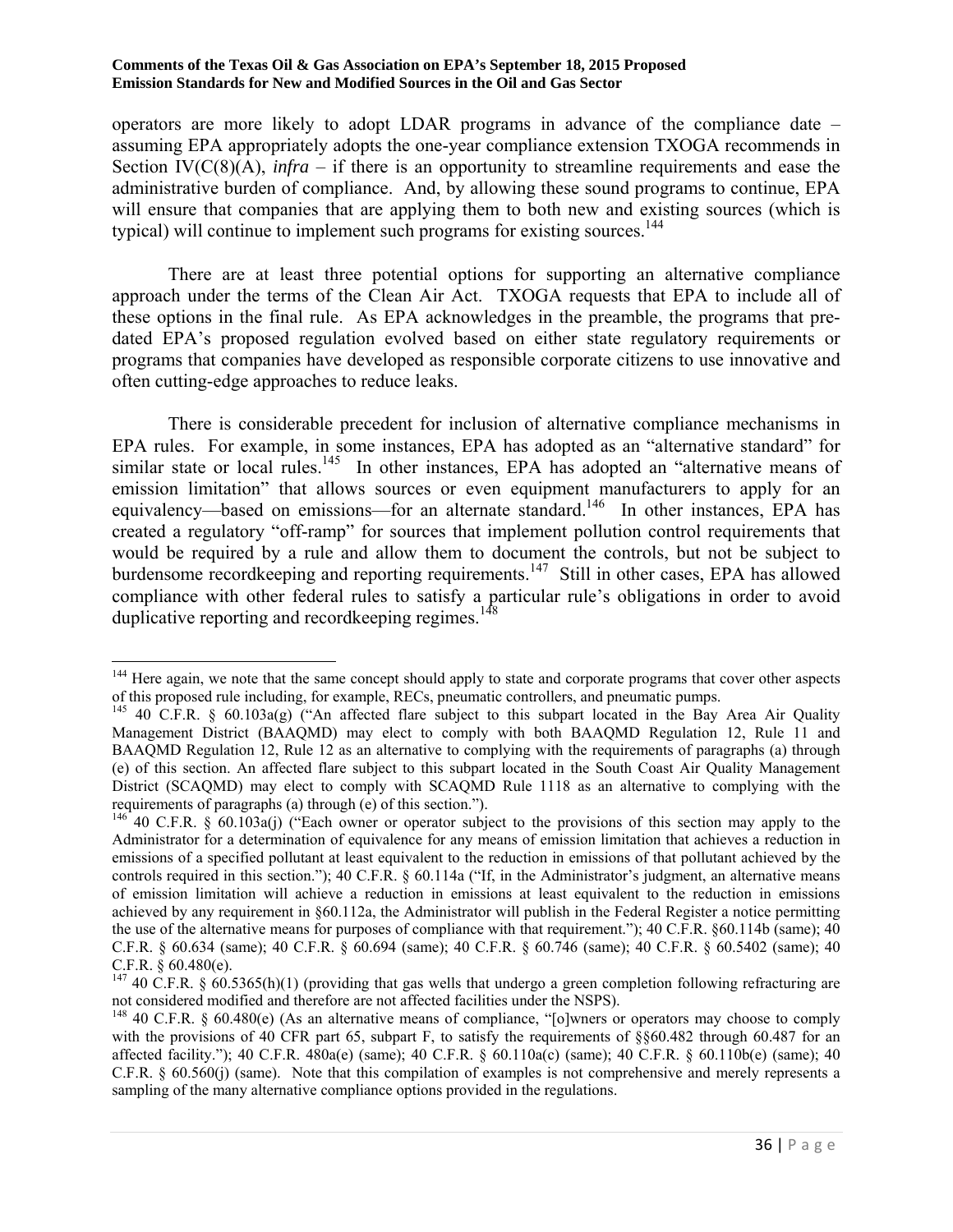As it stands, the proposal will disproportionately increase the costs of compliance for those owners and operators that have already implemented fugitive emissions programs. Consequently, TXOGA urges EPA adopt the following alternative compliance options, which are consistent with EPA's stated intent to continue to encourage corporate-wide voluntary efforts to achieve emissions reductions and streamline regulatory compliance. There are at least three ways the agency could rely on these programs as a compliance alternative:

- Include an alternative standard relying on state and voluntary programs per CAA Section  $111(h)(1)$ .
- Provide for alternative compliance relying on state and voluntary programs per Section  $111(h)(3)$ .
- Create applicability criteria relying on requirements per Section 111(h)(1).

## **a. EPA Should Include an Alternative Standard Relying on State and Voluntary Programs Per CAA Section 111(h)(1) or an Alternative Compliance Option Under the Rule.**

 Under the first approach, EPA would include a provision in the final rule that designates an alternative standard of performance under CAA Section 111(h)(1), which allows EPA to prescribe a performance standard that reflects the best technological system of continuous emission reduction if it is "not feasible to prescribe or enforce a standard of performance."<sup>149</sup> In addition, EPA can avoid the inefficiencies associated with overlapping state programs by incorporating these programs by reference into the final rule, designating them as satisfactory alternatives to compliance with the federal program.

 EPA did this, for example, in Subpart Ja, Standards of Performance for Petroleum Refineries with respect to Bay Area Air Quality Management District flare minimization. Specifically, Section 60.103a(g) provides:

An affected flare subject to this subpart located in the Bay Area Air Quality Management District (BAAQMD) may elect to comply with both BAAQMD Regulation 12, Rule 11 and BAAQMD Regulation 12, Rule 12 as an alternative to complying with the requirements of paragraphs (a) through (e) of this section. An affected flare subject to this subpart located in the South Coast Air Quality Management District (SCAQMD) may elect to comply with SCAQMD Rule 1118 as an alternative to complying with the requirements of paragraphs (a) through (e) of this section. The owner or operator of an affected flare must notify the Administrator that the flare is in compliance with BAAQMD Regulation 12, Rule 11 and BAAQMD Regulation 12, Rule 12 or SCAQMD Rule 1118. The owner or operator of an affected flare shall also submit the existing flare management plan to  $[EPA]$ <sup>150</sup>

 $\overline{\phantom{a}}$  $149$  42 U.S.C. § 7411(h)(1).

 $150$  40 C.F.R. § 60.103a(g).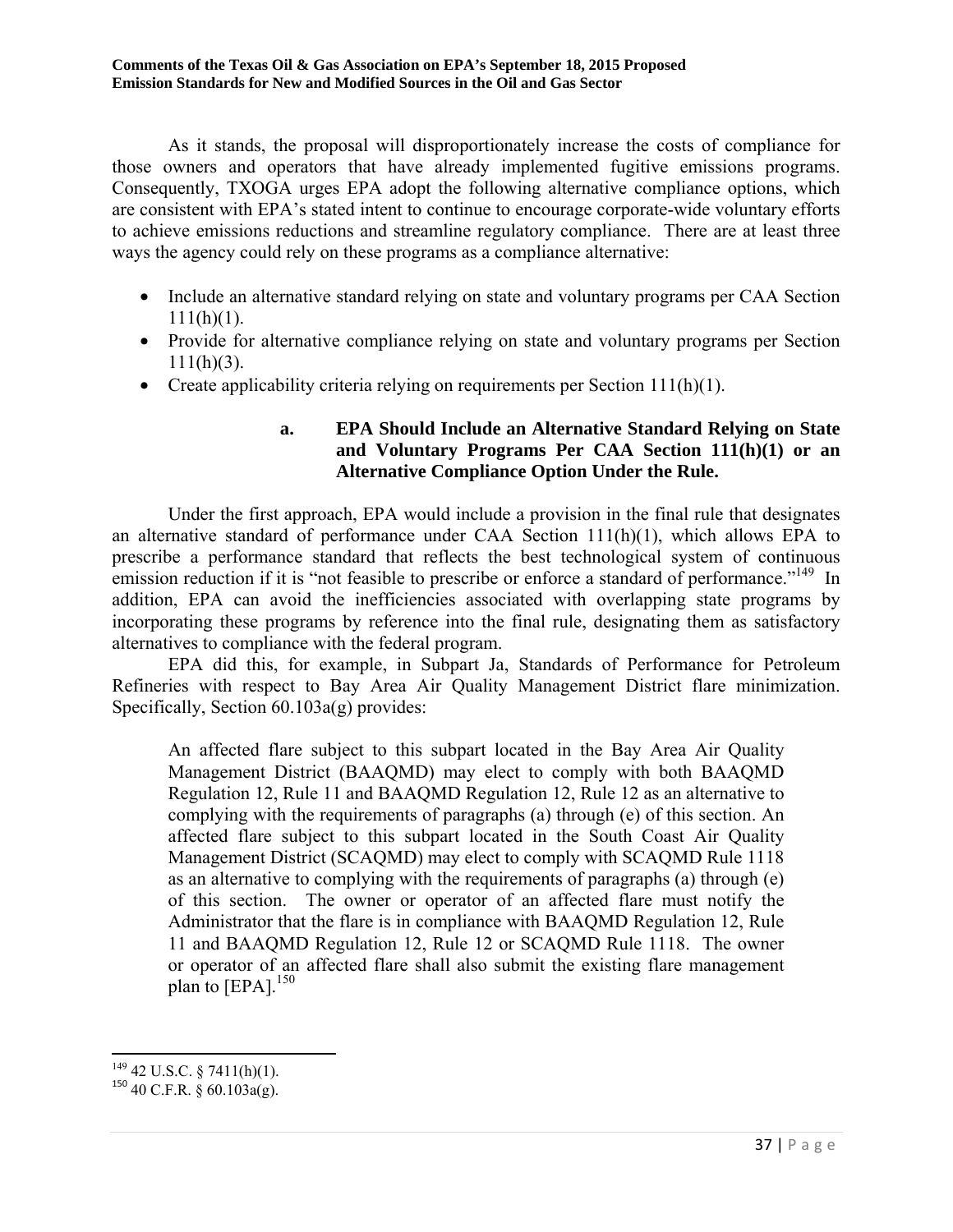Any fugitive emission monitoring program required by rule, whether or not approved as part of a SIP, that is legally and practically enforceable by a state or local administrative authority should be considered equivalent.

 Alternatively, EPA could consider periodic publication of a list of state or local rules, permits by rule, general permits or other permits or programs that would be approved as an alternative to meeting fugitive emissions standards for well sites and compressor stations. EPA already has such a program where it lists combustion control devices that have been tested under §60.5413(d).

 TXOGA also supports a provision that allows an owner or operator to elect to voluntarily comply with a state program at all affected facilities if subject to the state regulations at other facilities. This provision would streamline the compliance process for regulated entities and avoid creating a "patchwork" of complicated, and sometimes conflicting, federal and state regulations with which an entity must comply.<sup>151</sup>

 This provision could include the required elements of an alternative compliance program that would serve as an alternative standard. For purposes of this proposal, EPA assumes a 1.18 percent component leak rate and estimates that its fugitive emissions program will achieve an 80 percent reduction level with a quarterly monitoring program, 60 percent reduction level with a semi-annual monitoring program, and a 40 percent reduction level with an annual monitoring program.<sup>152</sup> EPA could benchmark an alternative standard off this leak rate and the anticipated emissions reductions EPA expects to achieve through this rulemaking. EPA can readily make a finding of efficacy for those fugitive emissions programs that achieve or exceed this performance requirement.

 TXOGA appreciates the need for any alternative standard to be enforceable and welcomes the opportunity to engage with EPA on the details of the elements of monitoring and enforceability.

 $\overline{a}$ <sup>151</sup> We also note that the same concept should apply to enforceable state that cover other aspects of this proposed rule including, for example, RECs, pneumatic controllers, and pneumatic pumps.

<sup>152</sup> *See* EPA, *Control Technique Guidelines for the Oil and Natural Gas Industry (Draft)* at 8-6, 9-19 (Aug. 2015) (cost estimates based on the "assum[ption] that 1.18 percent of the components leak"); 80 Fed. Reg. at 56,640 ("[U]sing engineering judgement and experience obtained through our existing programs for finding and repairing leaking components, we selected 80 percent as an emission reduction level that can reasonably be expected to be achieved with a quarterly monitoring program. Due to the increased amount of time between each monitoring survey and subsequent repair, we believe that the level of emissions reduction achieved by less frequent monitoring surveys will be reduced from this level. Therefore, we assigned an emission reduction of 60 percent to semiannual monitoring survey and repair frequency and 40 percent to annual frequency, consistent with the reduction levels used by the Colorado Air Quality Control Commission in their initial and final economic impacts analyses. We solicit comment on the appropriateness of the percentage of emission reduction level that can be reasonably expected to be achieved with quarterly, semiannual, and annual monitoring program frequencies."); *see also id.* at 56,635.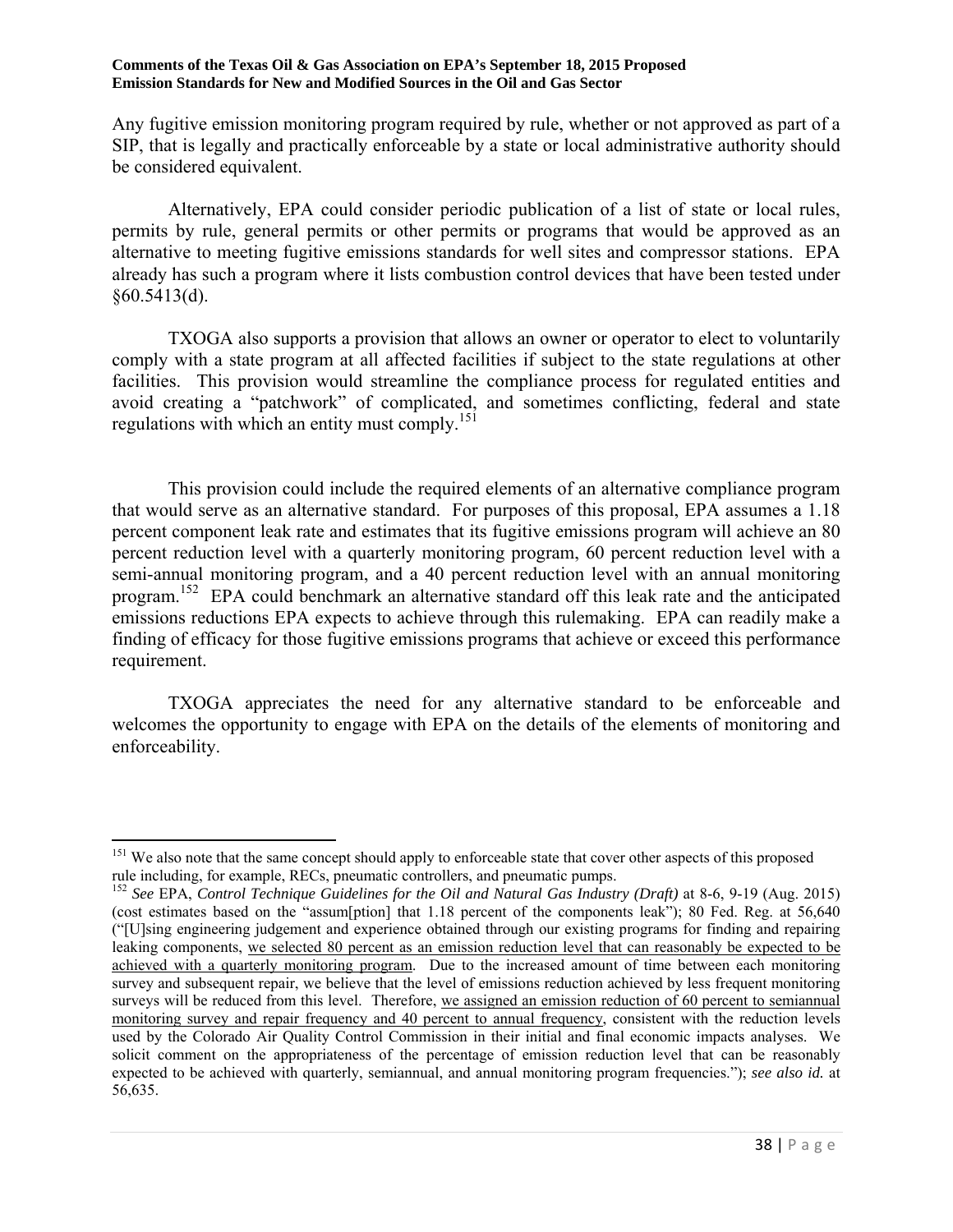### **b. EPA Should Provide for Alternative Compliance Relying on State and Corporate Programs Under CAA Section 111(h)(3).**

 CAA Section 111(h)(3) provides that, "after notice and opportunity for public hearing," EPA may permit the use of an "alternative means of emission limitation" that will achieve an equivalent reduction in emissions of any air pollutant.<sup>153</sup> Accordingly, relying on Section 111(h)(3), EPA should include a provision in the final rule by which an company could apply to have a fugitive emissions program designated as an alternative means of emission limitation. Should EPA adopt this approach, it should provide that any fugitive emissions program that has equivalent or better performance, based on the 1.18% leak rate assumed in EPA's analysis and anticipated reductions expected. achieves the same performance (*i.e.*, 1.18 percent leak rate and anticipated emission reduction resulting from this rulemaking). TXOGA is open to engaging in a dialogue with EPA regarding the required documentation for owners and operators to demonstrate equivalency as well as mechanisms for enforcement and streamlined approval. We also request that EPA model the concept set forth in NSPS Subpart Ja, which provides in Section 103a(j)(5) that *manufacturers of equipment* used to control emissions may apply to the Administrator for determination of equivalence for any alternative means of emission limitation that achieves a reduction in emissions achieved by the equipment, design and operational requirements for the standard. Under this provision, a manufacturer can obtain a nationwide determination so that each individual source that wants to use the manufacturer's equipment is not required to "apply" with the attendant procedural requirements. A similar approach could be used so that a company with operations in numerous states could have its program sanctioned by EPA and individual sites could then use that program without further approval by the Agency.

### **c. EPA Should Also Create Applicability Criteria Relying on Requirements Under CAA Section 111(h)(1).**

A third option available to EPA is to include a provision similar to the approach used in Subpart OOOO regarding hydraulic fracturing, in which EPA created a regulatory off-ramp for sources that were doing green completions. Here, EPA could find that facilities that have implemented and are complying with state or corporate fugitive emissions programs that achieve the same emission reductions as the federal program are not affected facilities. As with the other options outlined above, this provision would allow owners and operators with successful existing LDAR programs in place to continue to advance these programs and, at the same time, achieve the emission reductions EPA anticipates will be achieved through the federal LDAR program. Here again, EPA could benchmark the performance standard by which applicability of the LDAR provisions would be determined according to the 1.18% leak rate assumed in EPA's analysis and the anticipated leak rates EPA expects to achieve through this rulemaking.

 A further option would be for EPA to include a provision like that included in Subpart OOOO, in which EPA created a regulatory "off-ramp" for sources that do green completions. In the context of Subpart OOOOa, EPA could find that facilities that have implemented and are complying with state or corporate fugitive emissions programs that achieve the same leak rate goals as intended by the federal program are not affected facilities.

 $\overline{\phantom{a}}$  $153$  42 U.S.C. § 7411(h)(3).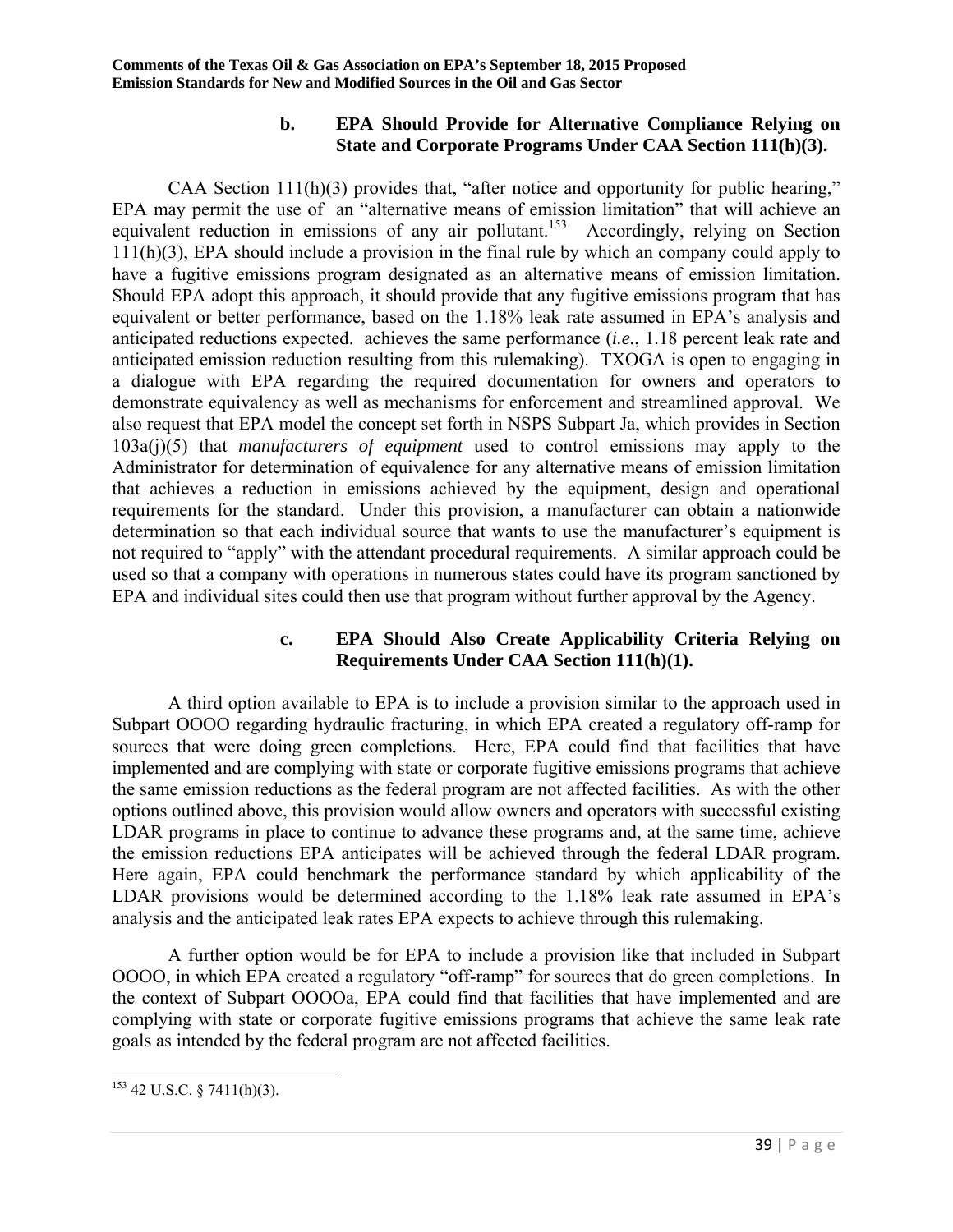This provision would allow owners and operators with successful existing LDAR programs in place to continue to advance these programs. TXOGA welcomes the opportunity to engage in a dialogue with the agency regarding the appropriate recordkeeping and reporting requirements.

 In sum, TXOGA urges EPA to consider including an alternative compliance option in the final rule. Precedent as well as a host of sound policy reasons exist to support adopting all of the approaches outlined above and TXOGA is ready to engage in a dialogue with EPA regarding these and other options to support continued implementation of existing corporate programs. Indeed, the broad scope, complicated frequency, recordkeeping burden, and prescriptive timeframes for inspections outlined in the proposed rule for new, modified, and reconstructed sources will result in an inefficient inspection program, likely diverting resources from current existing source programs that companies are implementing even though they are not required by regulation. We note .

## **6. TXOGA Agrees that Low-Production Well Sites Should be Excluded from the Standards for Fugitive Emissions.**

 EPA proposes to exclude "low production well sites" from the fugitive emission standards.<sup>154</sup> A "low production" well is defined "as a well with an average daily production of 15 barrel equivalents or less. This reflects the definition of a stripper well property in IRC 613(c)(6)(E)."<sup>155</sup>

In support of this proposal, EPA correctly notes:

We believe the lower production associated with these wells would generally result in lower fugitive emissions. It is our understanding that fugitive emissions at low production well sites are inherently low and that such well sites are mostly owned and operated by small businesses. We are concerned about the burden of the fugitive emission requirement on small businesses, in particular where there is little emission reduction to be achieved.<sup>156</sup>

EPA solicits comment on the appropriateness of this threshold for applying the standards for fugitive emissions at well sites.<sup>157</sup>

 TXOGA supports the concept of a low production well exclusion. Imposing controls on low production wells is not cost-effective and the opportunity for reduction is not meaningful. Nor can it "reasonably be expected to serve the interests of pollution control without being

 $154$  80 Fed. Reg. at 56,639 ("We are proposing to exclude low production well sites (i.e., a low production site is defined by the average combined oil and natural gas production for the wells at the site being less than 15 barrels of oil equivalent (boe) per day averaged over the first 30 days of production) from the standards for fugitives emissions from well sites.").

<sup>155 80</sup> Fed. Reg. at 56,639 n.106. 156 80 Fed. Reg. at 56,639. 157 *Id.*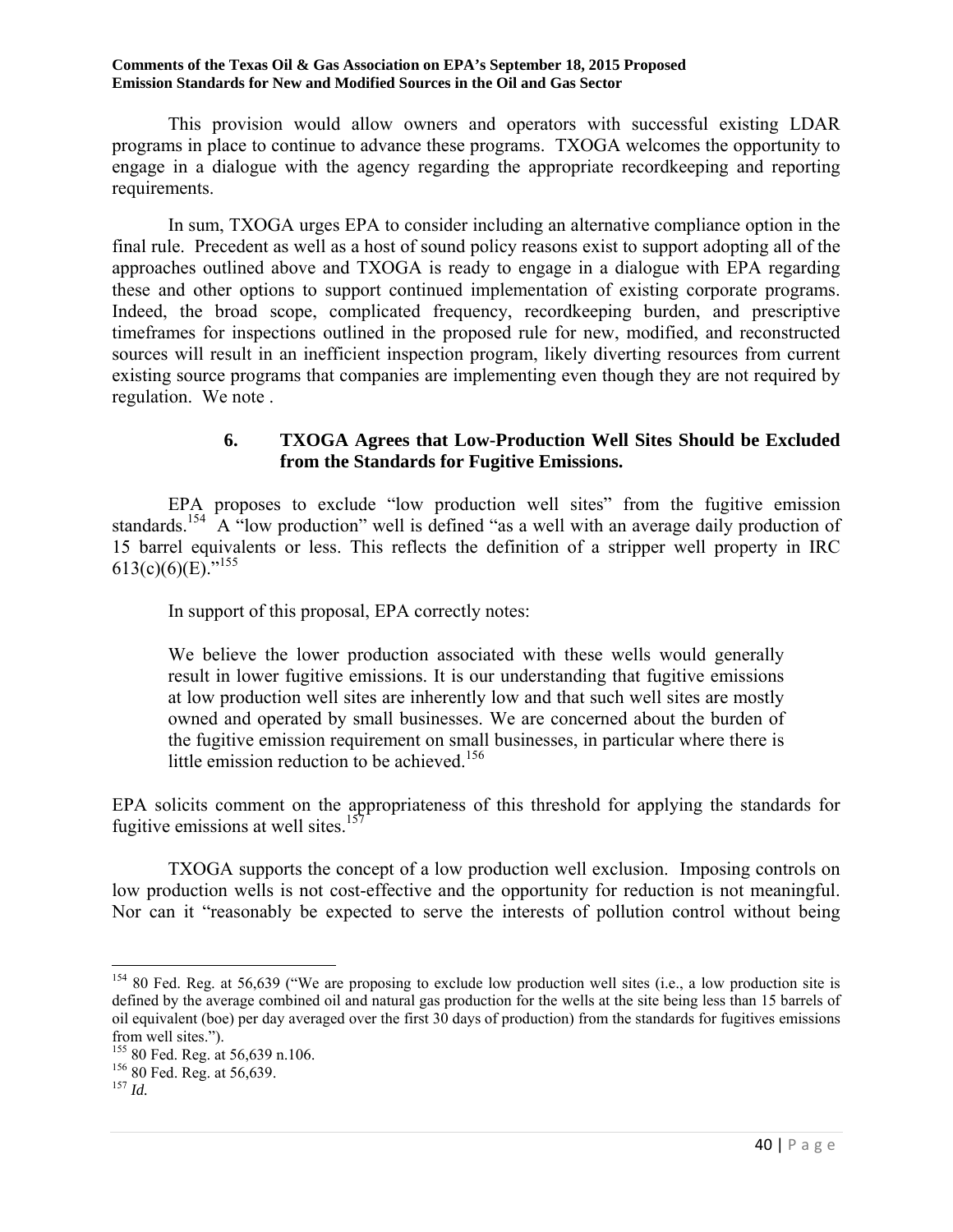exorbitantly costly."<sup>158</sup> As EPA correctly observes, the burden placed on smaller operators, many of whom are TXOGA members, would be great and the potential for emission reduction trivial.

 While TXOGA supports the proposed exclusion, we note that it is important for the rule to define barrel of oil equivalent ("BOE") in terms of units of U.S. petroleum barrels of oil per cubic feet of gas to avoid confusion arising out of the different conversion rates available.

 Finally, while we support the exclusion, it is most useful as an off-ramp for leak detections since any low volume production is also indicative that a well is approaching the end of its life. In such cases, any fugitive monitoring is not going to be achieving emission reductions that EPA would estimate for a well at normal production levels. Therefore, monitoring would not be cost-effective under CAA Section 111 and the BSER standards EPA and the courts have established. Similar to allowance for storage vessel control removal, TXOGA recommends cessation of leak detection applicability if less than 15 BOE/day production is sustained continuously for any 12 month period.

## **7. The Schedule and Frequency of Initial and Periodic OGI Surveys, Fugitive Emissions Monitoring, and Repair Requirements for Well Sites and Compressor Stations is Overly Burdensome.**

## **a. There Should Be a One-Year Phase Upon Initial Issuance of the Regulation.**

 The initial implementation of the regulation will require training and startup time (including obtaining approval of corporate leak detection programs as discussed above. Accordingly, it is important for EPA to provide an initial one-year phase in of these requirements. This will allow companies to obtain equipment, train personnel, and obtain appropriate contractors. Absent this phase-in, the rule will not be achievable and will fail the BSER test.

## **b. Initial Surveys and Commencement of Fugitive Emissions Monitoring Should Be Required Within 180 Days After the Date of Startup Or the Date a Modified Affected Facility Begins Operation.**

 In numerous instances in the proposal, EPA introduces substantial and burdensome initial survey requirements:

For new well sites, the initial survey would have to be conducted within 30 days of the end of the first well completion or upon the date the site begins production, whichever is later. For modified well sites, the initial survey would be required to be conducted within 30 days of the site modification.

…

 $\overline{\phantom{a}}$ <sup>158</sup> *Essex Chem.*, 486 F.2d at 433.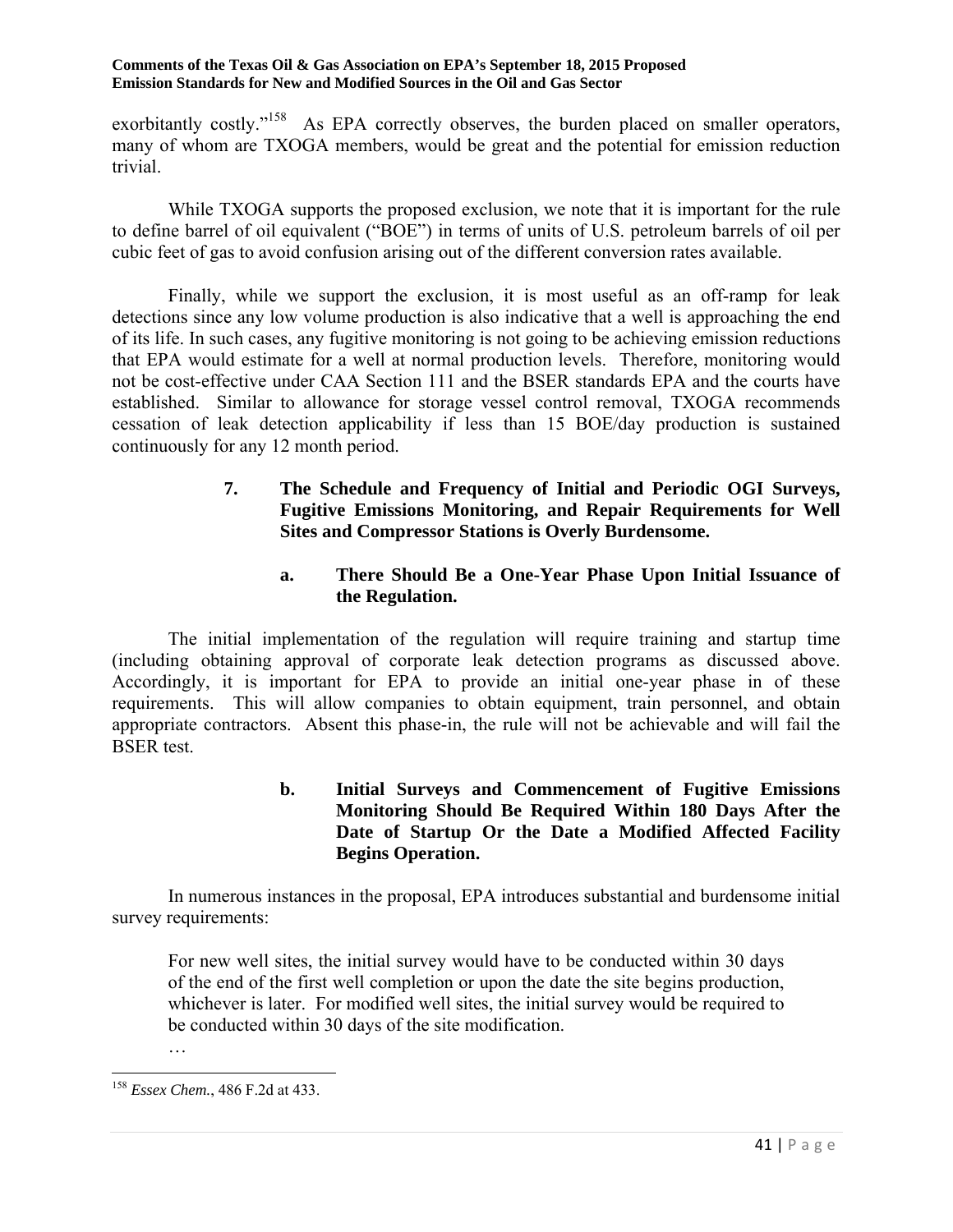The proposed standards would require that operators begin monitoring fugitive emissions components at a well site within 30 days of the initial startup of the first well completion for a new well or within 30 days of well site modification. We are proposing a 30 day period to allow owners and operators the opportunity to secure qualified contractors and equipment necessary for the initial monitoring survey.

For new compressor stations, the initial survey would have to be conducted within 30 days of site startup. For modified compressor stations, the initial survey would be required within 30 days of the site modification. After the initial survey, surveys would be required semiannually.

… The proposed standards would require that operators begin monitoring fugitive emissions components at compressor stations with 30 days of the initial startup of a new compressor station or within 30 days of a modification of a compressor station. We are proposing 30 day period to allow owners and operators the opportunity to secure qualified contractors and equipment necessary for the initial monitoring survey.<sup>159</sup>

 EPA appropriately solicits comment on whether 30 days is an appropriate period for conducting an initial survey and initiating fugitive emissions monitoring.<sup>160</sup> TXOGA believes that 30 days is not appropriate. These requirements will be costly, the time constraints will overwhelm operators, and will prove impractical.

 As an initial matter, the proposed rule does not provide a definition of "the end of" a well completion or the date the site "begins production." These omissions are important because, as written, the rule does not take into account the fact that wells may be shut in temporarily after completion. Nor does it account for the extended flow back period a well may undergo, during which crude oil may be produced to a flowback separator or test separator for a long period of time.

 Moreover, the 30-day timeline for conducting an initial survey will not capture that facility's emission profile. This is because production and equipment is often phased in. Similarly, startup may be delayed beyond this 30-day period. Further, construction may not be completed within 30 days given that production is evaluated within the first 30-days of startup to determine whether any storage vessels will be deemed affected facilities and the 60-day window to install a control device, if needed.

 We also note that facilities that are ramping up production may install new wells at regular intervals and this 30-day requirement will become extremely costly and result in unreasonable inspection intervals. For owners or operators actively adding well sites, site surveys will necessarily take place at a high frequency – potentially at less than 30 day intervals. The initial survey requirements are compounded by requirements that initial surveys be

…

 $\overline{a}$ <sup>159</sup> 80 Fed. Reg. at 56,612, 56,638-39, 56,613, 56,643.<br><sup>160</sup> *Id.*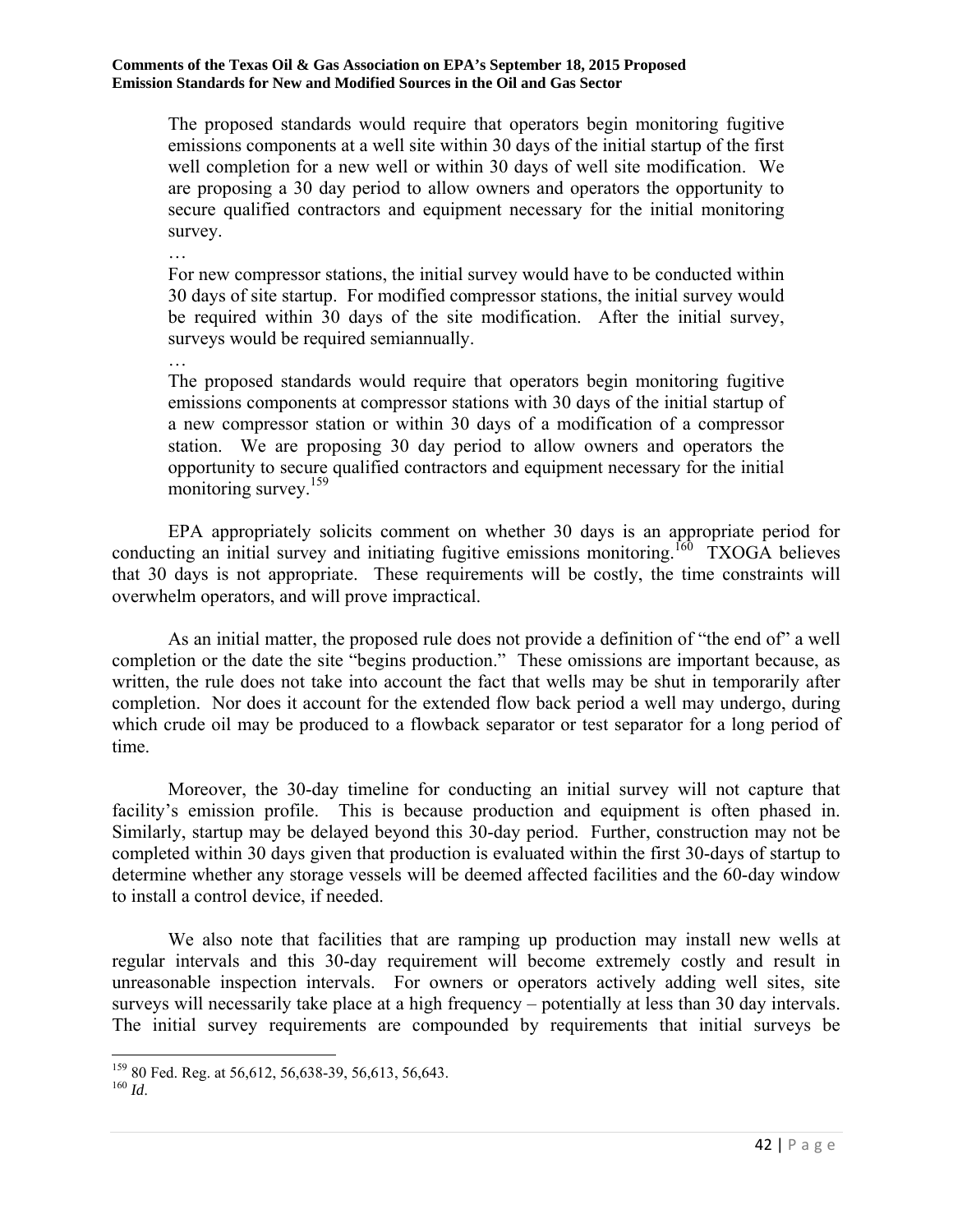conducted for tank batteries when those are added. At the same time, area-wide surveys will be conducted that should capture the same information. These requirements seem to be duplicative. Facilities should be able to maintain regular monitoring schedules to avoid the cost of surveying individual well sites on a piecemeal basis when regular area-wide surveys are already being conducted that will capture these same emissions.

Accordingly, EPA needs to base the initial survey on a sufficient period of time after the start up of production. It should not be based on the date of well completion. As a general matter, the period of time for completion of initial surveys and commencement of fugitive emissions monitoring of new or modified well sites and compressor stations should be no less than 180 days after the date of startup or within 180 days after the date a modified affected facility begins operation. Initial surveys of new or modified well sites and compressor stations should not be required any sooner than 180 days after the date of startup or 180 days after the date a modified affected facility begins operation. Over time, as this rule continues to be in effect, 180 days for initial monitoring also helps integrate the new or modified site into the existing schedule for scheduled monitoring for other wells in the area. It will take unnecessary and costly extra resources in equipment and manpower to require initial 30 day monitoring for every new well, when area-wide scheduled monitoring for other sites already subject to leak detection requirements may be set to occur a short time period afterwards. It is more efficient to work new wells into an existing monitoring schedule, than to have randomly occurring monitoring for single new sites.

### **c. Any Fugitive Emissions Monitoring Requirement Should Be On a Fixed Annual Basis.**

 The preamble states that the rule proposes "new and modified well sites and compressor stations (which include the transmission and storage segment and the gathering and boosting segment) [to] conduct fugitive emissions surveys semiannually with OGI technology and repair the sources of fugitive emissions within 15 days that are found during those surveys."<sup>161</sup> At the same time, EPA proposes "OGI monitoring surveys on an annual basis for new and modified well sites" and requests comment on "OGI monitoring surveys on a quarterly basis for both well sites and compressor stations." <sup>162</sup> Furthermore,

[u]nder this proposal, the required survey frequency would decrease from semiannually to annually for sites that find fugitive emissions from fewer than one percent of their fugitive emission components during a survey, while the frequency would increase from semiannually to quarterly for sites that find fugitive emissions from three percent or more of their fugitive emission components during a survey.<sup>163</sup>

 These requirements would be carried out through the development and implementation of a monitoring plan.

<sup>161 80</sup> Fed. Reg. at 56,595-96. 162 *Id*. at 56,596. 163 *Id.*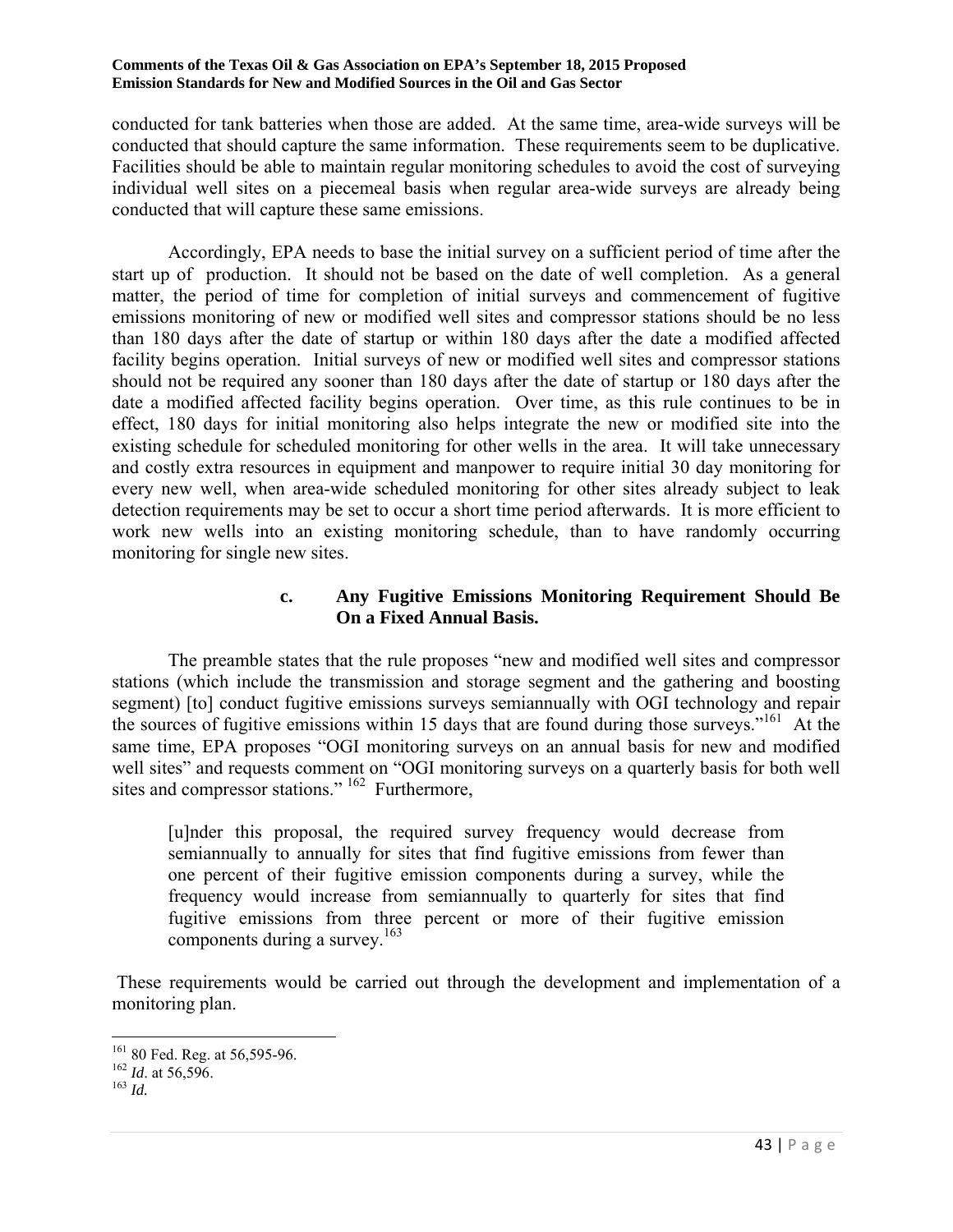Any periodic OGI monitoring should be on a fixed annual basis. TXOGA agrees with the information presented by the American Petroleum Institute in support of this provision which show the diminishing returns of OGI and the importance of focusing on the high emitters. In sum, the API data on the leaks identified from recurring LDAR surveys indicates that annual LDAR is sufficient for identifying and correcting the relatively few fugitive sources with very high emission rates. We note that EPA's proposed variable approach where annual monitoring could be used when there is a less than 1 percent leak rate is unworkable because it requires the tracking of component counts for validation.

 To the extent EPA nonetheless proceeds with a semi-annual requirement, it is essential that any program involve representative monitoring and provide for reduction in frequency when results that indicate low leak rates are obtained.

## **d. Method 21 Should Be Allowed As an Alternative to OGI and the Method 21 Leak Threshold Should Be 10,000 ppm Or Indication of a Leak as Determined Using the Alternative "Bubble Check" Procedure in Method 21 (see section 8.3.3 of Method 21).**

 EPA solicits comment on the option for using Method 21 as an alternative to OGI and the leak threshold that would apply.<sup>164</sup> TXOGA supports a Method 21 option because there may be instances in which an owner or operator would elect to use Method 21 due to issues with OGI or other concerns.

 The lower detection threshold of OGI and the Method 21 leak thresholds should be 10,000 ppm. It is also important that in allowing Method 21, EPA include the alternative "bubble check" screening procedure for fugitive emission monitoring. The alternative EPA approved procedure provided in Section 8.3.3 of Method 21 is based on the formation of bubbles in a soap solution that is sprayed on a potential leak source. The bubble check procedure may be used for those sources that do not have continuously moving parts, that do not have surface temperatures greater than the boiling point or less than the freezing point of the soap solution, that do not have open areas to the atmosphere that the soap solution cannot bridge, or that do not exhibit evidence of liquid leakage. For flanges, connectors and certain other fugitive emission components, a leak may be defined by the formation of bubbles in soap solution. Subsequently, the elimination of the formation of bubbles indicates no leak. In sum, the option to perform Method 21, including the alternative bubble check procedure, should be allowed to provide flexibility and a reasonable cost-effective alternative to OGI.

## **e. EPA Should Require Only a Corporate Monitoring Plan and Not Site-Specific Monitoring Plans.**

 The proposal would require the fugitive emission requirements be carried out through the development and implementation of a monitoring plan, which would specify the measures for

<sup>&</sup>lt;sup>164</sup> 80 Fed. Reg. at 56,612.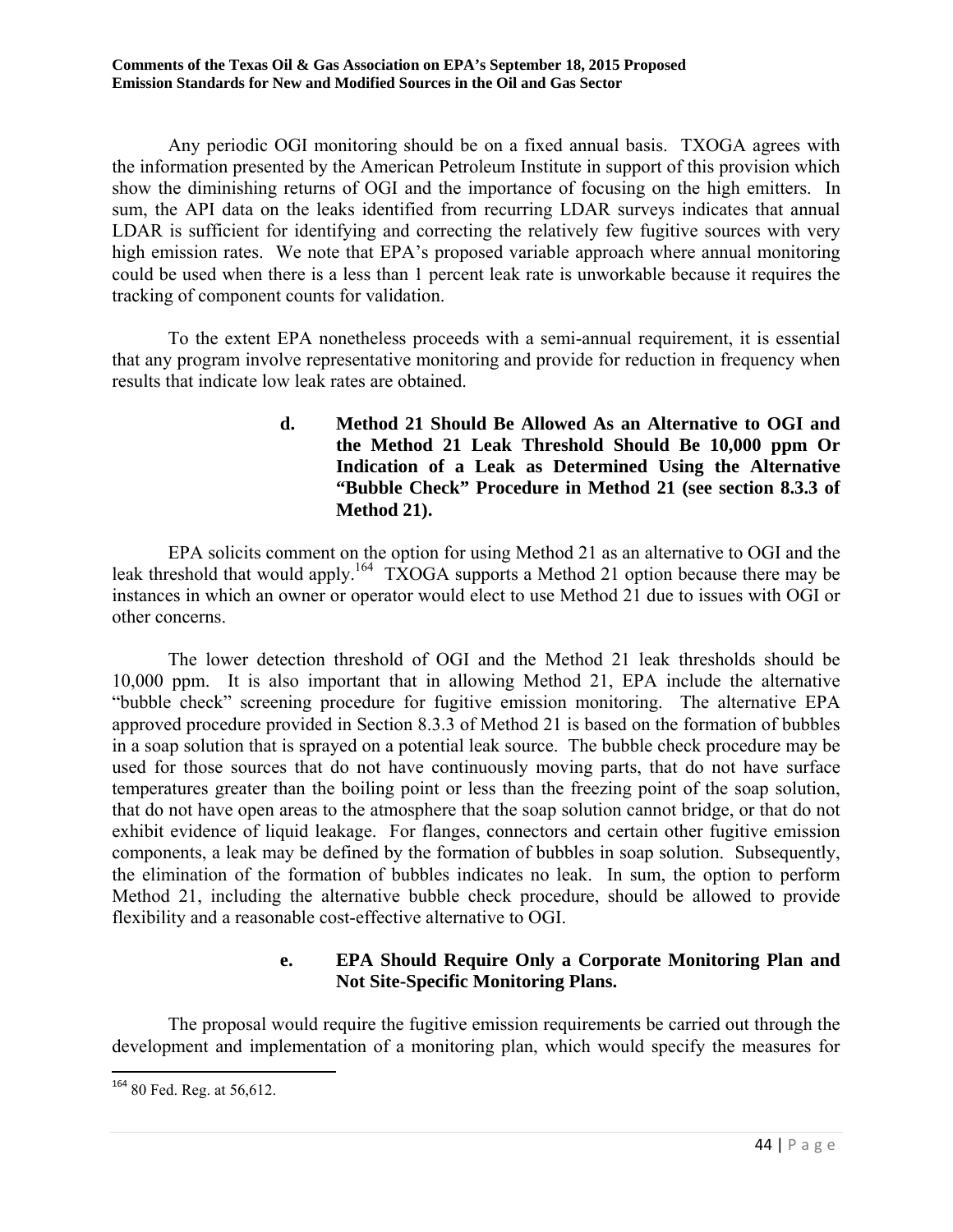locating sources of fugitive emissions and the detection technology to be used.<sup>165</sup> A company would be able to develop a corporate-wide monitoring plan, although there may be specific information needed that pertains to a single site, such as number and identification of fugitive emission components.<sup>166</sup> The monitoring plan would need to include a description of how the OGI survey will be conducted that ensures that fugitive emissions can be imaged effectively. In addition, EPA seeks comment on whether other techniques could be required elements of the monitoring plan in conjunction with OGI, such as visual inspections, to help identify signs such as staining of storage vessels or other indicators of potential leaks or improper operation.<sup>167</sup>

 As discussed above, EPA should be adopting an alternative standard or alternative compliance demonstration mechanism that allows for corporate plans that have already been or will be developed to satisfy the requirements of the rule. In addition, TXOGA believes that the proposed unit by unit elements of the plan are onerous and need to be cut back. The use of corporate monitoring plans that achieve the overall objectives of the rule is far more appropriate and should be allowed.

### **f. Repair and Re-Monitoring Schedules Need to be Longer Than 15 Days.**

 Under the proposal, an owner or operator would be required to repair or replace a source of fugitive emissions "as soon as practicable, but no later than 15 calendar days after detection of the fugitive emissions."168 EPA solicits comment on whether 15 days is an appropriate amount of time for repair of sources of fugitive emissions at well sites.<sup>169</sup> EPA indicates that it is proposing the 15-day period because that is the period of time it has historically allowed for repair/resurvey in LDAR programs, and that this indicates such timing would be appropriate here as well, in addition to citing the number of components at a well site and the number that would need to be repaired."170 The same rationale is used to support a 15-day requirement for compressor stations. $171$ 

 At least 30 days should be provided for repair and re-monitoring under these provisions. Moreover, extensions should be available for remotely located well-sites and compressor stations. While EPA has typically had 15-day periods for repair and re-monitoring in other rules, those rules apply at operating plants that contain numerous process units and are continuously staffed. The unique characteristics of the oil and gas industry need to be taken into consideration in establishing schedules. In addition, remote well sites present an even more unique case. The rule needs to take into account the remoteness of sites and the difficulties that owners and operators may face at certain times of year due to weather and resource availability in reaching these sites and achieving repair and re-monitoring.

 $^{165}\,$  Id.

*Ida.*<br>
<sup>166</sup> *Id.*<br>
<sup>167</sup> *Id.*<br>
<sup>168</sup> 80 Fed. Reg. at 56,612, 56,613, 56,637, 56,642.<br>
<sup>169</sup> *Id.* at 56,637, n.104.<br>
<sup>170</sup> *Id.* at 56,642, n.113.<br>
<sup>171</sup> *Id.* at 56,642, n.114.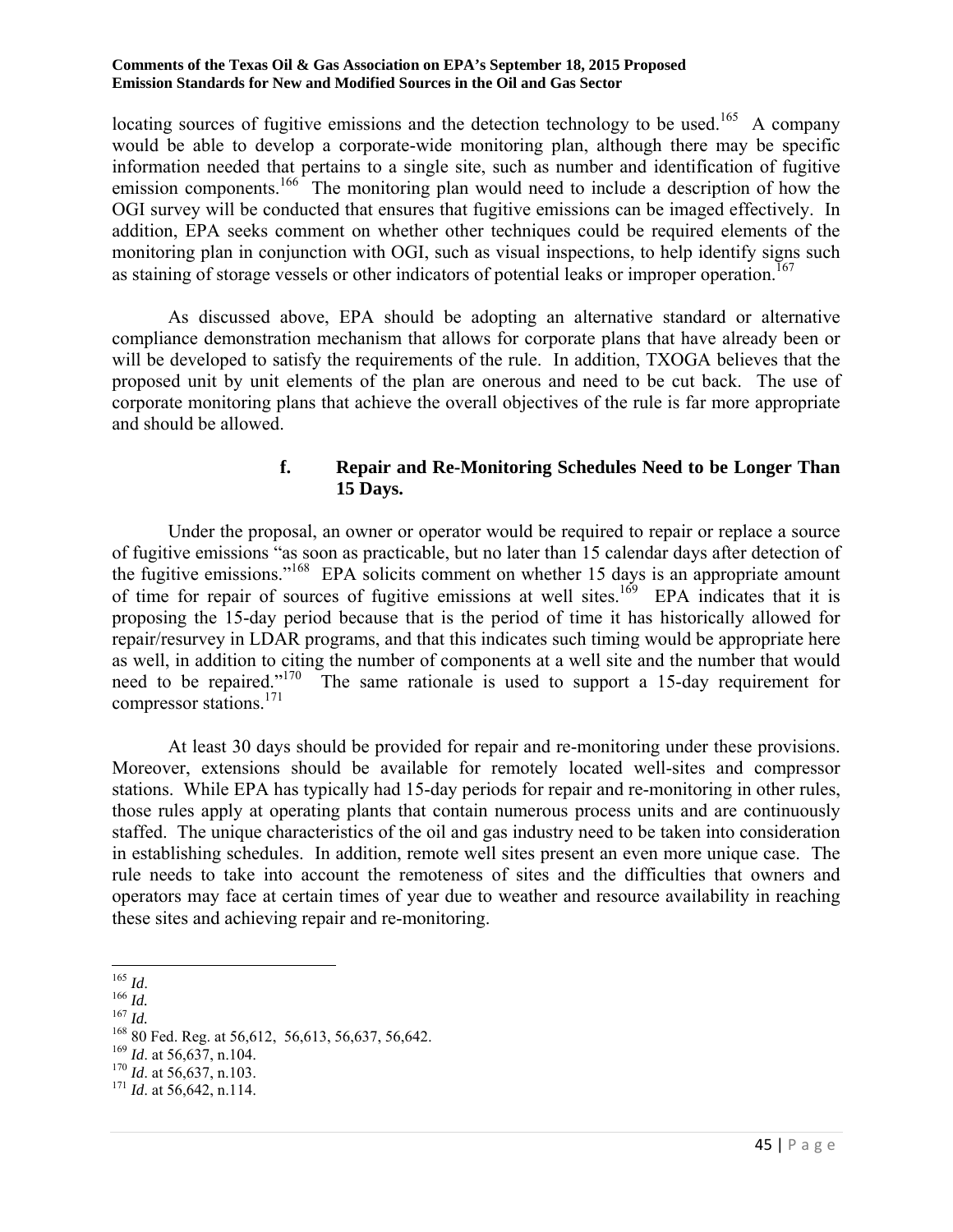### **8. Digital Photograph Logs and Other Records Should Not Be Required.**

 For affected well sites and compressor stations subject to initial and periodic fugitive emission surveys, the proposal would require that both records and reports contain one or more digital photographs of each required monitoring survey being performed. These digital photographs must include the date taken and the latitude and longitude of the well site or compressor station imbedded within or stored with the digital file.<sup>172</sup> As an alternative to imbedded latitude and longitude within the digital photograph, the digital photograph may consist of a photograph of the monitoring survey being performed with a photograph of a separately operating GIS device within the same digital picture, provided the latitude and longitude output of the GIS unit can be clearly read in the digital photograph.<sup>173</sup> EPA states that it believes that digital pictures and frame captures can help ensure that OGI for fugitive emissions is being performed properly and requests comment on the viability and benefits of this approach, as well as the areas to which it might be expanded.<sup>174</sup>

 The proposal would require digital photographs and logs to be available at the affected facility or the field office, and EPA solicits comment on whether these records also should be sent directly to the permitting agency electronically to facilitate review remotely.<sup>175</sup> And, although the preamble states that a photograph of every component that is surveyed during the monitoring survey is not required,<sup>176</sup> the proposed rule language appears to require digital photographs of each fugitive emissions component and each leak observed.<sup>177</sup>

 EPA should delete the requirement for digital photographs in any final rule issued because it will impose significant costs and, more importantly, will not provide an effective means for ensuring that fugitive emission OGI is being performed properly. Furthermore, such a requirement would add an unnecessary burden on owners and operators and provide no real environmental benefit. These photographs will not provide any additional compliance assurance that the survey requirements were met. Indeed, photographs cannot demonstrate that an appropriate survey was conducted and that proper repairs were performed. The operator's certification, relevant procedures, and repair documentation provides the suitable assurance that an OGI survey has been conducted.

 Moreover, photographs of fugitive emissions monitoring activities will necessarily capture more information than would otherwise be publicly available. These images may contain confidential business information. If made available to the public, these photographs could inadvertently pose a security risk to the facility and raise concerns over vulnerability to terrorist activities, retaliation attempts, and anti-competitive activities. Oil and natural gas facilities are generally unmanned and are not protected by fences, gates or other security measures. In addition, permitting agencies will inevitably begin receiving FOIA requests for

<sup>&</sup>lt;sup>172</sup> *Id.* at 56,615, 56,651; *see also* Proposed C.F.R. § 60.5397a(k)(6), 80 Fed. Reg. at 56,669. <sup>173</sup> *Id.* 174 80 Fed. Reg. at 56,652-53. <sup>175</sup> *Id.* at 56,615. <sup>175</sup> *Id.* at 56,615.

<sup>&</sup>lt;sup>177</sup> Proposed C.F.R.  $\frac{60.5397a(k)(6)}{80.5396(k)}$ . 80 Fed. Reg. at 56,669.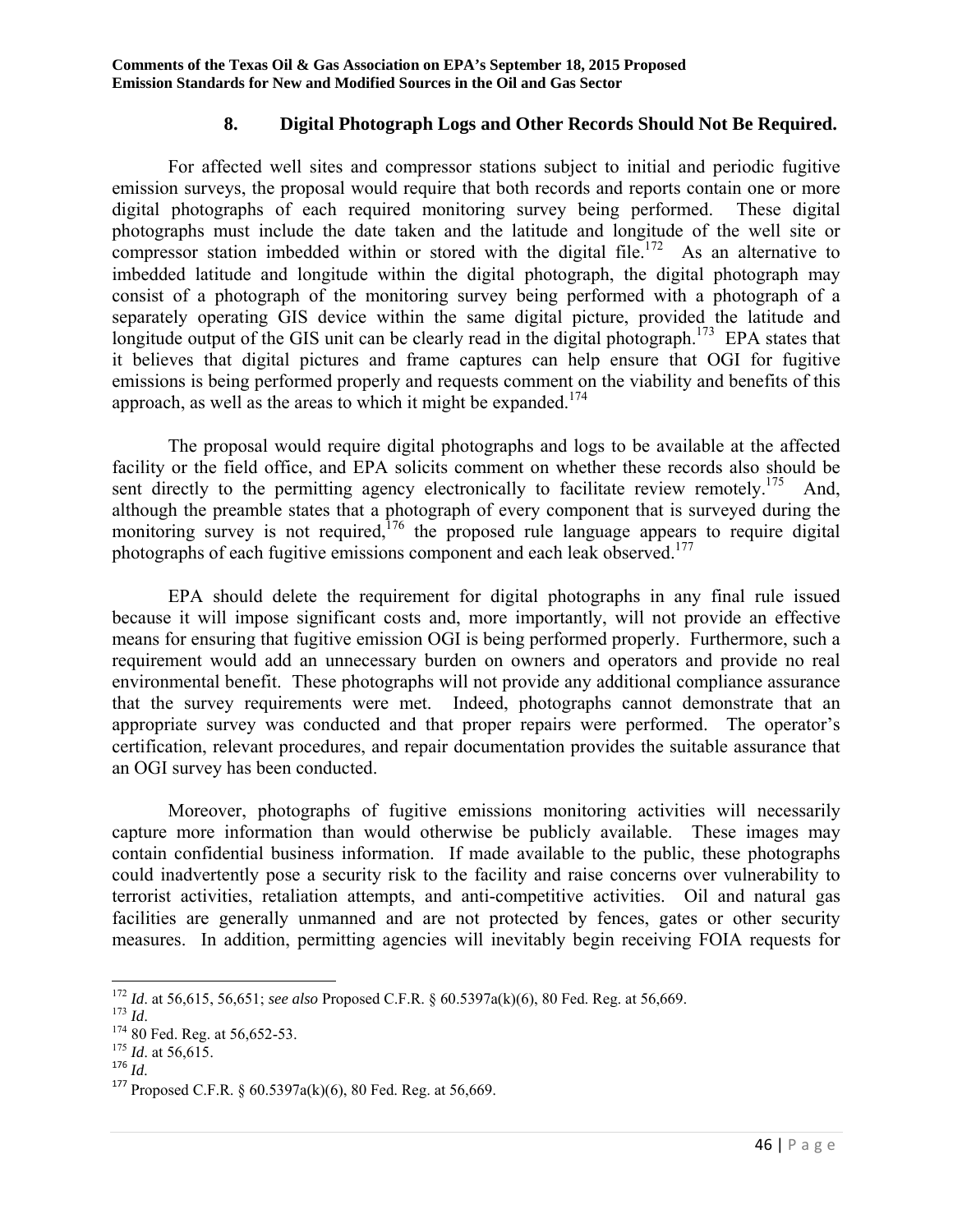these photographs for reasons unrelated to fugitive monitoring. If EPA chooses to require that photographs be submitted as part of its electronic reporting requirement, interested members of the public can – and will – submit Freedom of Information Act requests for these photographs for reasons unrelated to fugitive emissions monitoring, making a huge amount of detailed information about these oil and gas facilities available to the general public. TXOGA therefore urges EPA to eliminate the digital photograph recordkeeping requirement in its entirety. To the extent that EPA nonetheless proceeds with requiring digital photographic records, EPA should not require such photographs or other digital images to be uploaded to permitting agencies. Even if digital photographs could be justified, which they cannot, the cost of collecting and storing such images (which would be significant) would mean that it would not survive a BSER cost analysis. We note that EPA has not provided any cost analysis on this issue.

 While EPA appears to be concerned that owners or operators would claim that OGI monitoring was conducted without having actually surveyed the well site or compressor station, this concern is not supported by any evidence in the record that companies would commit what is essentially fraud. TXOGA members operate in a highly regulated environment, even those that are smaller businesses. There is no basis for EPA to assume that companies would falsify the required certifications under Section 60.5420a(b)(1)(iv). Numerous federal CAA programs require inspections, LDAR, and other work practices but do not require digital proof of monitoring. This requirement goes far beyond anything that is necessary to provide a reasonable assurance of compliance.<sup>178</sup>

 Finally, we note that this requirement could raise First Amendment concerns for owners and operators, as some employees or contractors possess religious beliefs that do not permit them to have their photograph taken. A categorical requirement that photographs be taken with the operator in the photograph as a form of compliance verification may violate these individuals' right to freely practice their respective religions. Companies are not permitted to discriminate on the basis of their employees' religions and cannot impose this requirement on those employees whose religions prohibit photographs. TXOGA urges EPA to rely on other, less oppressive, potentially unconstitutional, and at least controversial requirements.

 Simply put, EPA should eliminate any digital photograph requirement from the final rule because it will provide no additional environmental benefit or compliance assurance and represent a substantial burden to regulated entities.

 $\overline{\phantom{a}}$ <sup>178</sup> EPA established in the Compliance Assurance Monitoring (CAM) Rule that the criterion against which monitoring is to be evaluated is based on whether it will " provide a reasonable assurance of compliance." 40 C.F.R. § 64.3(a). In addition, Title V establishes that EPA's authority for monitoring to conditions that are "conditions as are necessary to assure compliance." 42 U.S.C. § 7661c(a).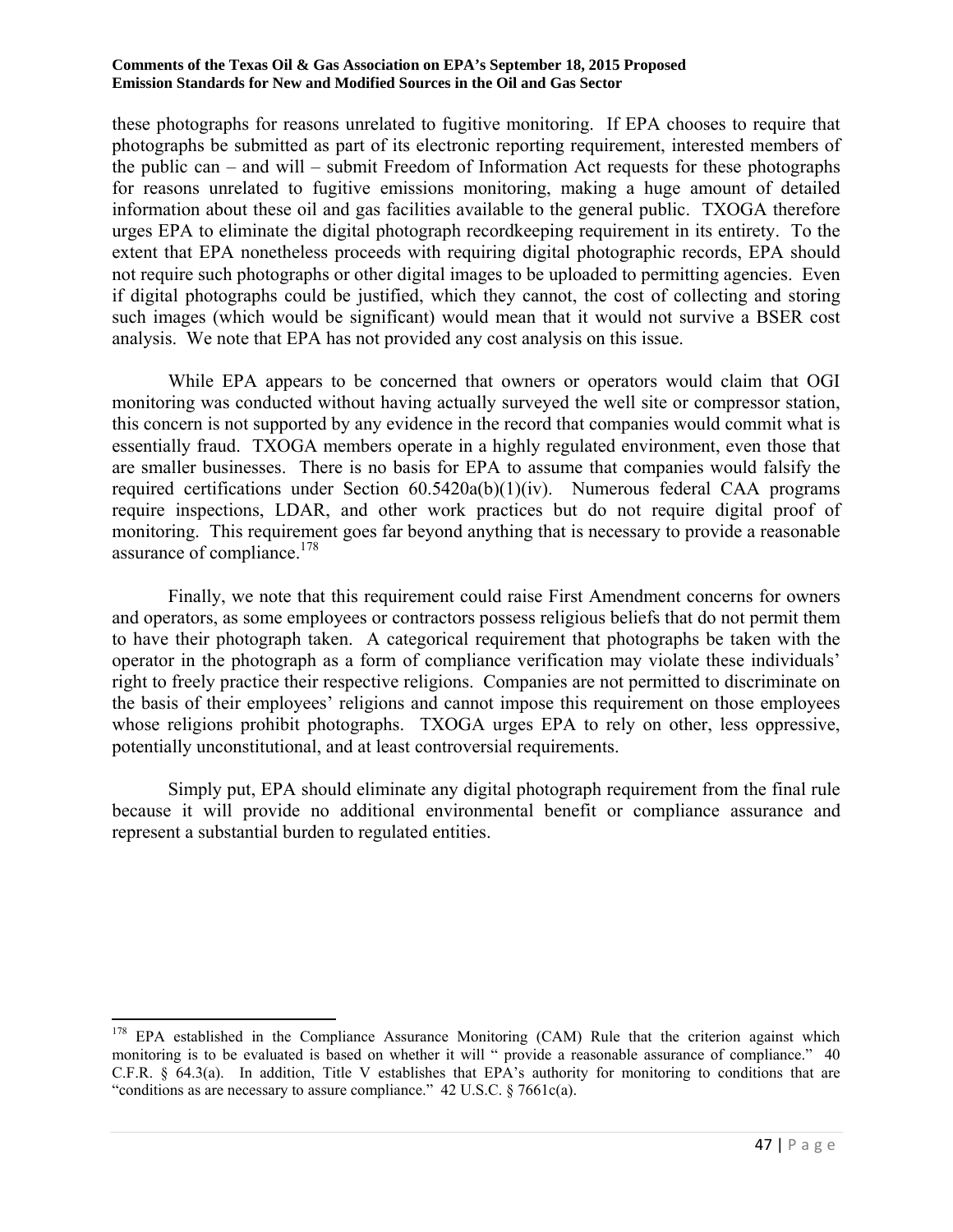## **9. Audit Programs and Independent Third-Party Verifications**

### **a. There Is No Need for an Expensive Third-Party Audit Program and it Will Not Achieve the Ends EPA Seeks.**

 EPA solicits comment on establishing third-party verification of the required fugitive emissions monitoring program, though this is not included in the proposed rule regulatory provisions.<sup>179</sup> According to the preamble, the third-party audit program would provide a structure in which the facilities themselves are responsible for determining and documenting that their auditors are "competent, independent, and accredited, apply clear and objective criteria to their design plan reviews, and report appropriate information to regulators.<sup>"180</sup> EPA also requests comment on one or more alternative approaches, such as "requiring auditors to have accreditation from a recognized auditing body or EPA, or other potentially relevant and applicable consensus standards and protocols."181 EPA also states that there would be a need for a mechanism "to ensure regular and effective oversight of third-party reviewers by the EPA and/or states which may include public disclosure of information concerning the third parties and their performance and determinations, such as licensing or registration.<sup> $182$ </sup>

 EPA postulates that a third-party audit program would provide verification to a regulator that a regulated entity is meeting one or more of its compliance obligations such that the regulator could give "significant weight to the third-party verification provided in the context of a regulatory program with effective standards, procedures, transparency and oversight."<sup>183</sup> Specifically, EPA states that "[w]hile requiring regulated entities to monitor and report should improve compliance by establishing minimum requirements for a regulated entity's employees and managers, well-structured third-party compliance monitoring and reporting may further improve compliance."<sup>184</sup>

 EPA's premise that third-party audits will improve compliance is a mere assertion that is not supported in the record. While it may be true that audits improve compliance, EPA has not supported the conclusion that *third party audits* increase compliance. What is indisputable is that a third-party audit requirement will dramatically increase the costs of the program. Indeed, expensive, consultant-driven audits will have a negative competitive impact on smaller, lessfunded operators in an already-competitive industry with declining oil and gas prices. Any approach should recognize that audits will already strain available resources and that third party auditing requirements will potentially threaten viability of some operators without a corresponding increase in compliance. Any requirement for third-party audits will need to demonstrate that there is a quantifiable increase in emissions reductions that is justified based on a cost-effectiveness analysis.

<sup>179 80</sup> Fed. Reg. at 56,648-50.<br>
<sup>180</sup> *Id.* at 56,648-49.<br>
<sup>181</sup> *Id.* at 56,649.<br>
<sup>182</sup> *Id.* at 56,648.<br>
<sup>183</sup> *Id.* 184 *Id.*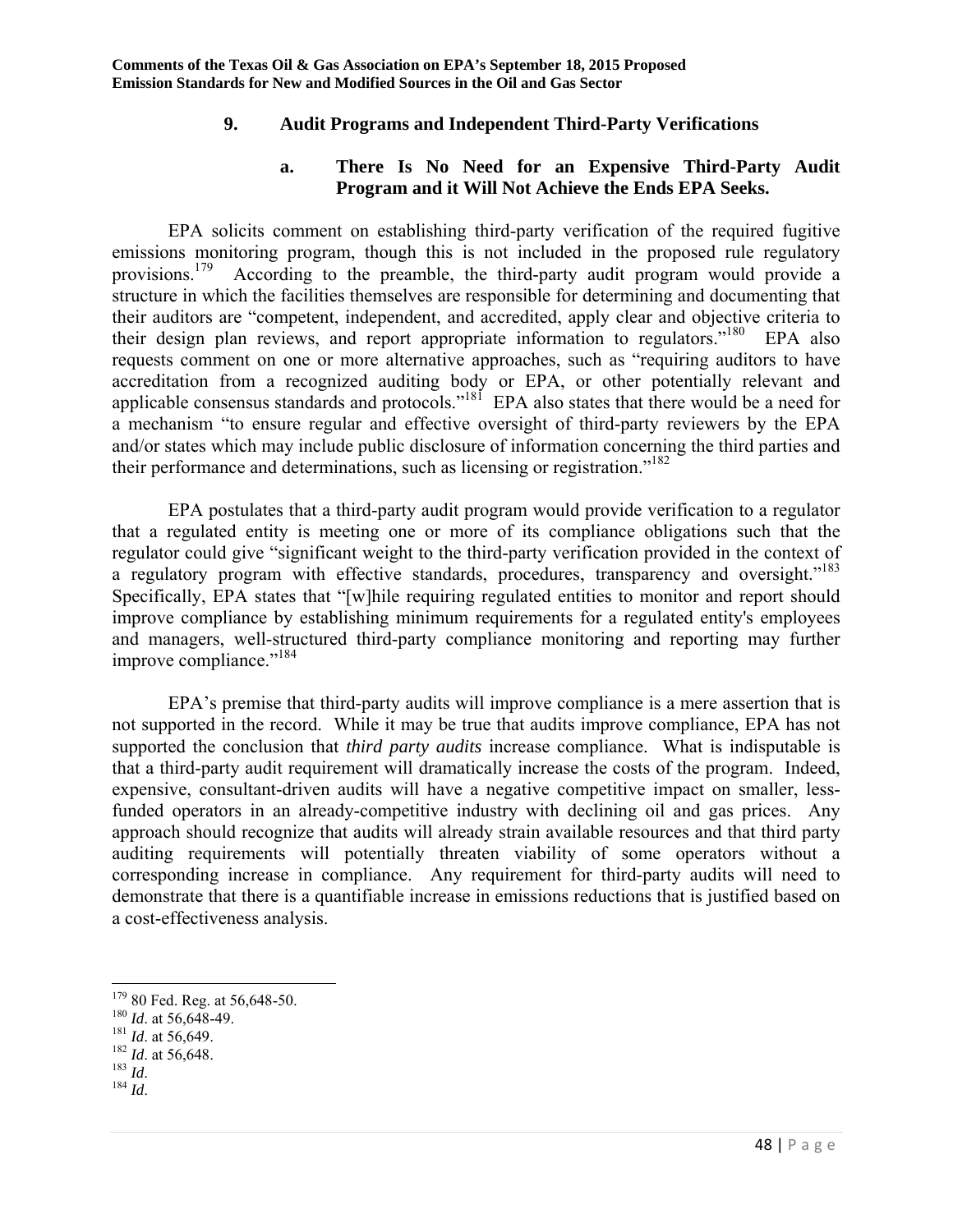Because EPA has also failed to include in the proposal an analysis of the cost of a thirdparty verification system or any proposed regulatory provisions, a third-party audit program cannot be included in the final rule. As discussed above in Section III(G), *supra*, commenters cannot evaluate based on the information EPA has provided the costs of a third party audit program or the regulatory and compliance implications of such a program. The proposal does not provide adequate notice of the requirements because it contains no details regarding how the verification system would work. Thus, commenters are unable to provide meaningful comment on the scope of the program, estimated cost levels, workability, and other factors that would need to be considered.<sup>185</sup> EPA has failed to demonstrate the benefit to using third-party verifiers, or provide an analysis of associated cost and impacts, thus the record does not support including such a requirement in the final rule.

### **b. Auditor Competence**

 The preamble stipulates that to ensure the competence of the auditor, certain criteria should be met, for example:

Competence of the auditor can include safeguards such as licensing as a Professional Engineer (PE), knowledge with the requirements of rule and the operation of monitoring equipment (*e.g.*, optical gas imaging), experience with the facility type and processes being audited and the applicable recognized and generally accepted good engineering practices, and training or certification in auditing techniques. $186$ 

 With respect to auditor competence, PE licensure does not equate to competence in the upstream oil and gas industry nor in fugitive emissions mitigation and OGI. The most important criteria related to OGI technician competence are training and experience with OGI technologies, in general, and direct hands-on experience in the oil and gas industry, in particular. It should not be necessary that an OGI technician hold a bachelor of science in Engineering and for those engineers who are employed as OGI technicians, it should not be necessary to hold PE licensure. Such a stringent requirement would eliminate nearly all currently practicing and highly competent OGI technicians and would be the equivalent of requiring an ultrasound technician to hold a medical degree. A focused and reasonable training program would be reasonable to assure competency in the proper operation of OGI instrumentation, optimal ambient conditions for OGI surveys, and operation of oil and gas well site and compressor station equipment and operations.

### **c. Auditor Independence**

 EPA also stipulates that to ensure the independence of the auditor, certain criteria should be met, including "provisions and safeguards in the contracts and relationships between the owner and operator of the affected facility with auditors."<sup>187</sup> Such criteria can include:

<sup>186</sup> 80 Fed. Reg. at 56,649.<br><sup>187</sup> *Id.* 

 $\overline{\phantom{a}}$ <sup>185</sup> *See Donner Hanna Coke Corp.*, 464 F. Supp. at 1305; *see also Kennecott Corp.*, 684 F.2d at 1019.<br><sup>186</sup> 80 Fed. Reg. at 56,649.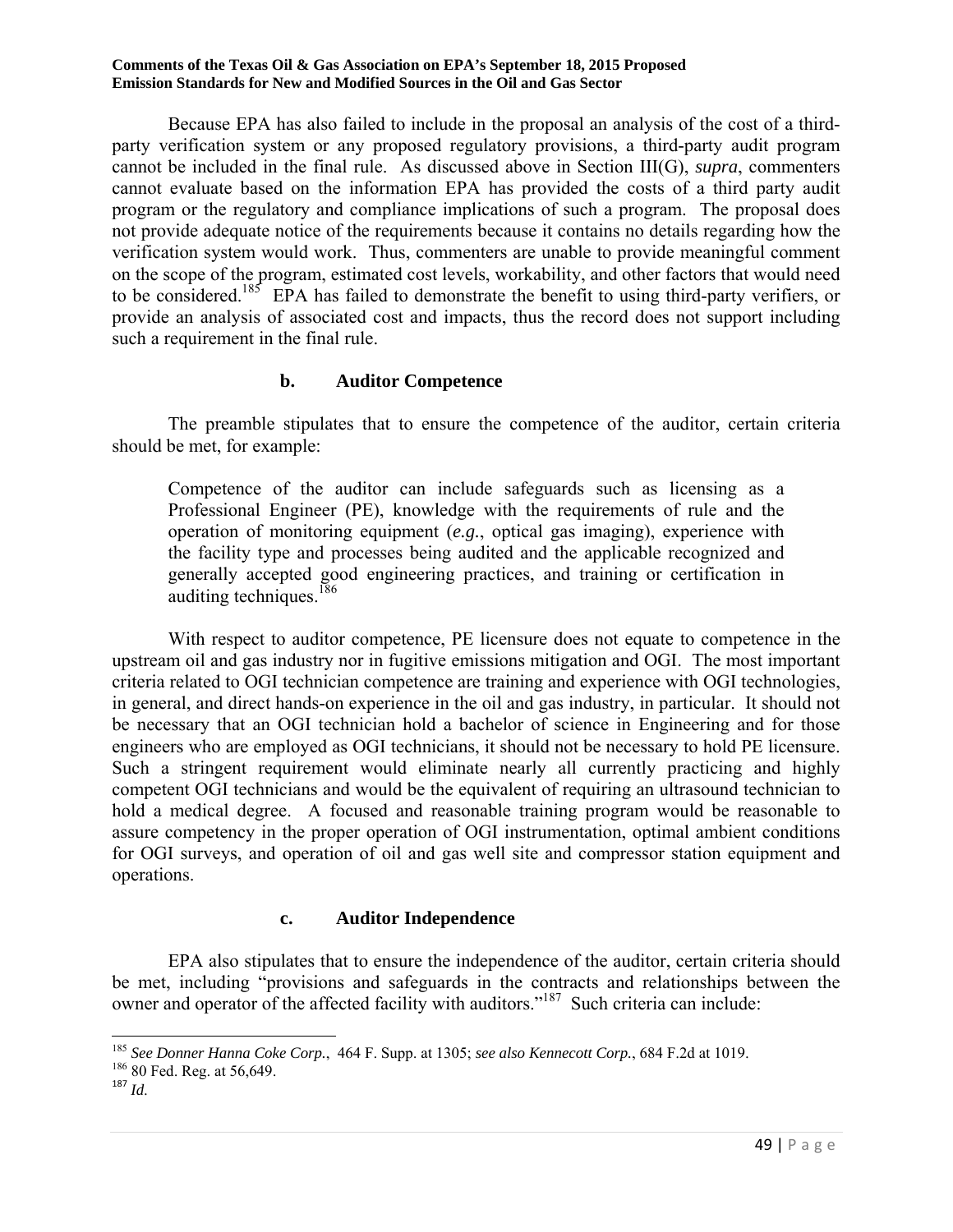The auditor and its personnel must not have conducted past research, development, design, construction services, or consulting for the owner or operator within the last 3 years; the auditor and its personnel must not provide other business or consulting services to the owner or operator, including advice or assistance to implement the findings or recommendations in the Audit report, for a period of at least 3 years following the Auditor's submittal of the final Audit report; and all auditor personnel who conduct or otherwise participate in the audit must sign and date a conflict of interest statement attesting the personnel have met and followed the auditors' policies and procedures for competence, impartiality, judgment, and operational integrity when auditing under this section; and must receive no financial benefit from the outcome of the Audit, apart from payment for the auditing services themselves.<sup>188</sup>

 EPA postulates that these provisions will "minimize audit bias." EPA also suggests that reports would be submitted to EPA simultaneously with submittal to the owner/operator.<sup>189</sup> EPA fears of auditor bias are grossly overblown, particularly in light of the fact that EPA has not demonstrated that a third party audit, much less one subject to these extreme independenceverification provisions, would actually improve compliance. EPA's suggestion that previous inclusion of such requirements in consent decrees is some indication that they are effective is not only inappropriate, but it also makes no sense.<sup>190</sup> The fact that a company might agree in the context of a consent decree to a particular requirement does not indicate that the requirement is effective, reasonable, cost-effective, or otherwise sufficient to satisfy the elements that EPA must establish to show that it has met the statutory criteria for a standard under Section 111.

 It is worth noting that EPA has not demonstrated a rationale justifying an arbitrary exclusion period defining independence. Excluding auditing contracting firms or auditors based on performance of past research, development, design, construction services, or consulting for the owner or operator within the last 3 years is not practical and would unnecessarily narrow the pool of qualifying and competent auditors available to the industry. Independence can be achieved without an arbitrary exclusion period (*i.e.*, 3 years). For example, the Board of Environmental, Health & Safety Auditor Certifications (BEAC) sets guidelines for achieving independence that do not involve exclusion periods.

 A third-party or internal audit program should be optional for owners and operators. EPA should not prevent companies from conducting internal audits using competent and objective auditors.

 $\overline{\phantom{a}}$ <sup>188</sup> *Id*. (emphasis added). 189 *Id.* at 56,650. 190 *Id*.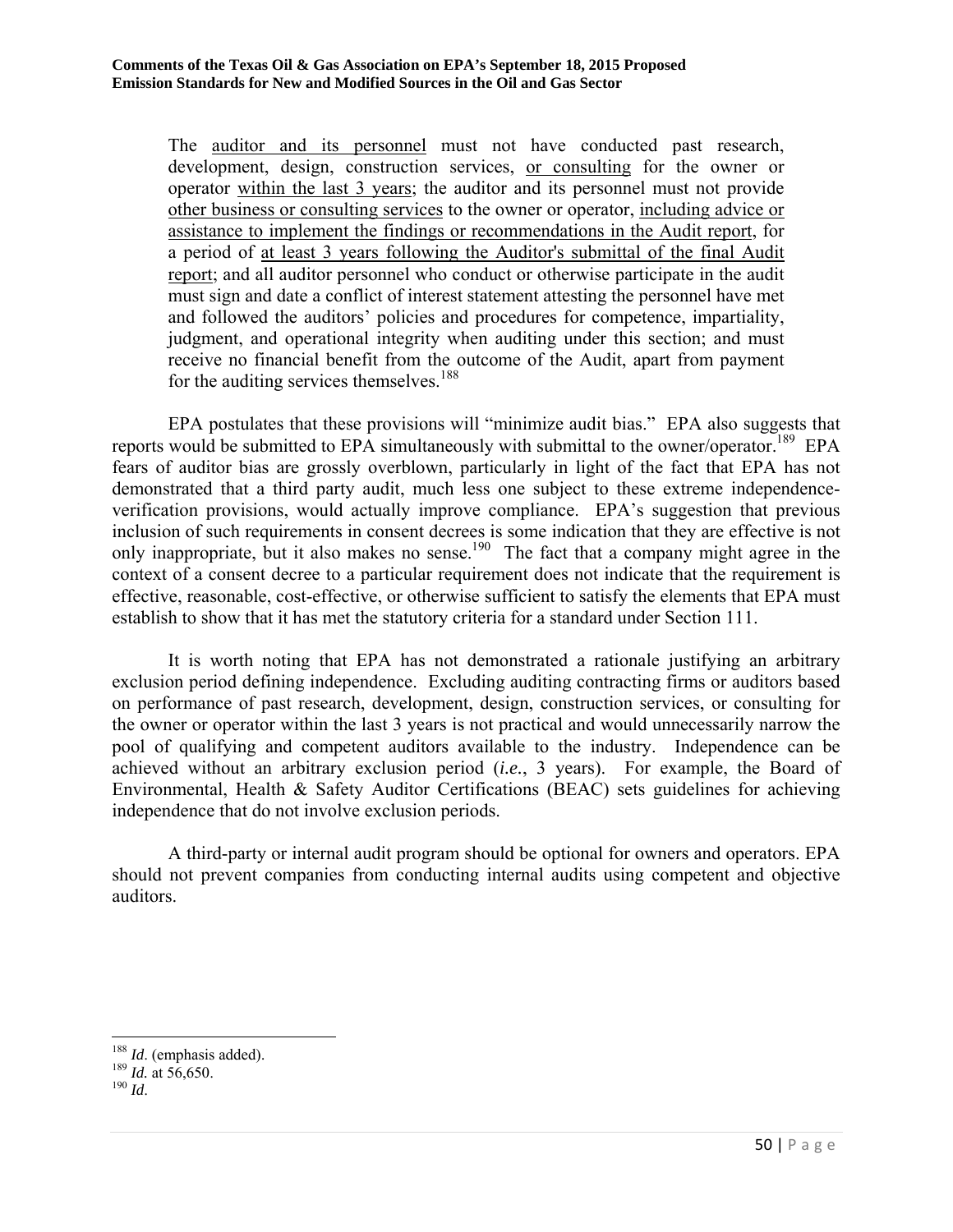## **D. Hydraulically Fractured Oil Well Completions**

## **1. EPA Should Not Prescribe Threshold Criteria to Define Technologies That Are "Technically Feasible" for Reduced Emission Completion (REC).**

 EPA should not prescribe a particular technological system that must be used to comply with a standard of performance for REC. Rather, EPA should set the standard of performance for REC, consistent with Section 111(a)(1) of the Act, and owners and operators should have the flexibility to meet that standard using any means that are feasible. Furthermore, EPA should not prescribe arbitrary criteria or thresholds defining feasibility. Owners and operators should be allowed to select any measure or combination of measures that will achieve the emissions level of the standard.

Proposed Section  $60.5375a(a)(1)(ii)$  requires that a REC be conducted, except if it is "technically infeasible" to route the recovered gas from the separator into a gas flow line or collection system, re-inject the recovered gas into the well or another well, use the recovered gas as an on-site fuel source, or use the recovered gas for another useful purpose that a purchased fuel or raw material would serve.<sup>191</sup>

 We are concerned that the term "technically feasible" could be broadly interpreted in practice after the rule is issued. Feasibility of meeting REC provisions of Section  $60.5375a(a)(1)(ii)$ , most importantly the feasibility of capturing and routing the recovered gas from a hydraulically fractured well to a gathering system pipeline, includes economic and many other considerations in addition to "technical" considerations.

 EPA solicits comment on criteria that could help clarify availability of gathering lines, stating that availability of a gathering line is one consideration affecting feasibility of recovery of natural gas during completion of hydraulically fractured wells and that there are several factors that can affect availability of a gathering line including, but not limited to, the capacity of an existing gathering line to accept additional throughput, the ability of owners and operators to obtain rights of way to cross properties, and the distance from the well to an existing gathering  $\lim_{n \to \infty}$  EPA notes that Montana allows gas from wells to be flared only in cases where the well is farther than one-half mile from a gas pipeline and solicits comment on whether distance from a gathering line is a valid criterion on which to base requirements for gas recovery and, if so, what would an appropriate distance for such a threshold as well as on any other factors that could be specified in the NSPS for requiring recovery of gas from well completions.<sup>193</sup> Further, EPA solicits comment on:

whether distance from a gathering line is a valid criterion on which to base requirements for gas recovery and, if so, what would an appropriate distance for

<sup>&</sup>lt;sup>191</sup> Proposed Section  $60.5375a(a)(1)(ii)$ , 80 Fed. Reg. at 56,665.

<sup>192 80</sup> Fed. Reg. at 56,634. 193 *Id*.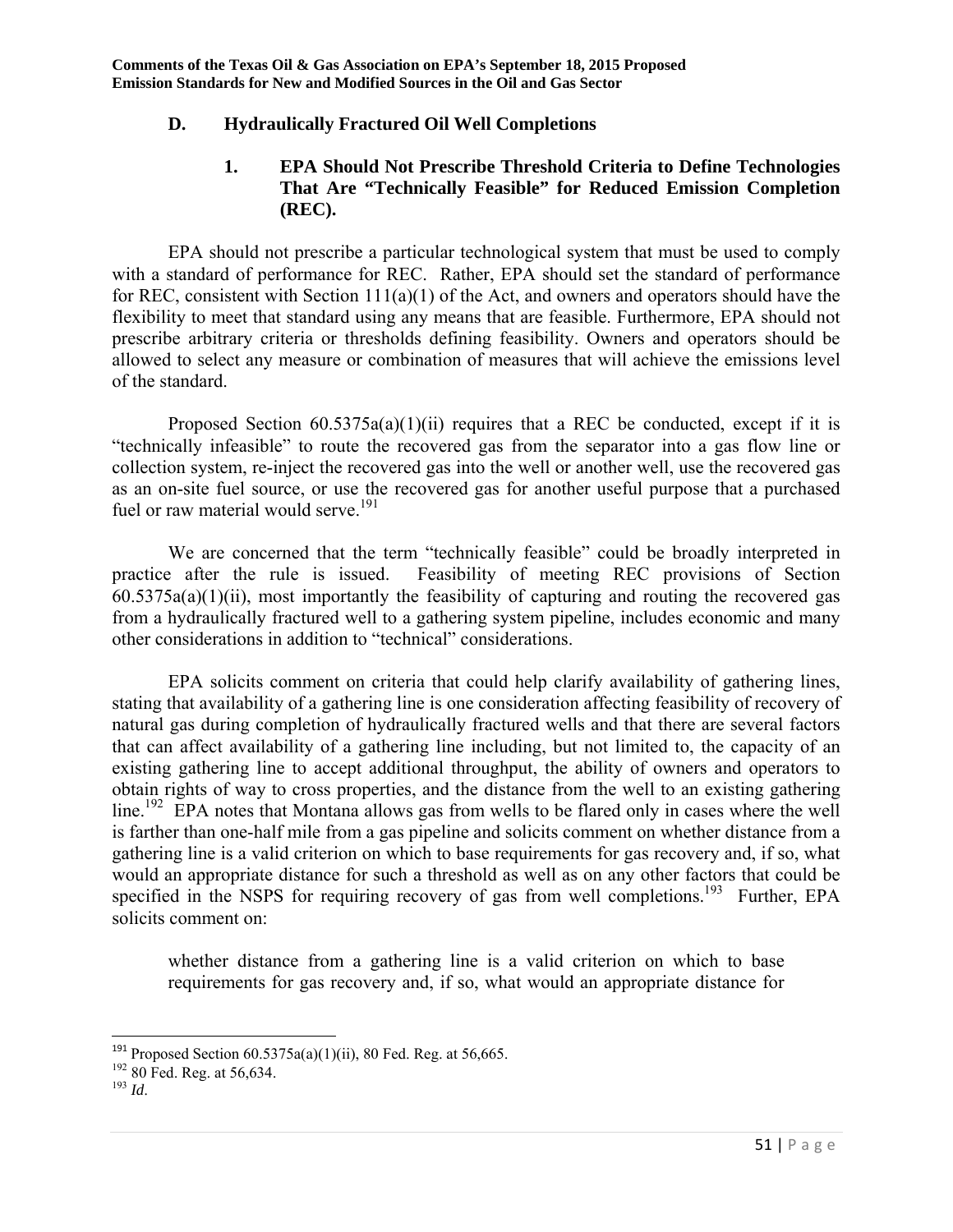such a threshold. In addition, we solicit comment on any other factors that could be specified in the NSPS for requiring recovery of gas from well completions.<sup>194</sup>

 As noted by EPA, there are numerous technical and other factors contributing to the complexity and overall feasibility of conducting REC.

 Regarding gathering pipeline availability, development of surface equipment and pipeline infrastructure may lag behind well completion schedules for many reasons. Wells may be drilled, completed using hydraulic fracturing and then shut in for a time. Operators may be obligated to put an oil well on production before a gas pipeline is in place in order to hold the lease. Wells may flow back for an extended period to prove technical and/or economic viability of producing the well to surface equipment. New oil wells may produce unexpected volumes of associated gas.

 In the preamble to the final Subpart OOOO rulemaking, EPA responded to commenters concerned that "language in 40 CFR  $60.5375(a)(1)$  and (2), stating that source owners or operators should ''minimize the emissions associated with venting of hydrocarbon fluids and gas'' and that "[a]ll salable gas must be routed to the gas gathering line as soon as practicable" is vague." EPA agreed that prescribing specific equipment to accomplish a reduced emissions completion is not necessary and has revised the rule language to not prescribe specific equipment. The operational standards provided in the NSPS allow the operator flexibility to perform the REC using equipment and practices best determined by the operator.<sup>195</sup>

 EPA has noted its belief that owners and operators of gas wells subject to 40 CFR 60.5375(a) that require REC for a portion of the flowback period will exercise due diligence in coordinating the completion event with availability of a flow line to convey captured gas to market. However, there may be cases in which, for some reason, the well is completed and flowback occurs without a suitable flow line available. In those isolated cases, we believe 40 CFR 60.5375(a)(3) provides for gas not being collected and instead combusted or vented pursuant to that section.<sup>196</sup>

 Availability of gathering system pipelines is most often out of the control of the producer. Gathering system pipelines that would be used for REC and sales of natural gas are in many cases operated by a third party.<sup>197</sup> There are right of way issues when crossing private, tribal, state or federal lands administrated by the Bureau of Land Management that can take years to resolve. Contractual issues may also arise. An existing pipeline may be at or near capacity, affecting reliable availability. There may be multi-jurisdictional issues for sites located near the boundary of Indian Country.

 $\overline{\phantom{a}}$ <sup>194</sup> *Id*.

<sup>&</sup>lt;sup>195</sup> 77 Fed. Reg. at 49,517..<br><sup>196</sup> *Id*. <sup>197</sup> This issue is not exclusive to oil wells; gathering system accessibility at the time of a REC is also a concern for gas wells.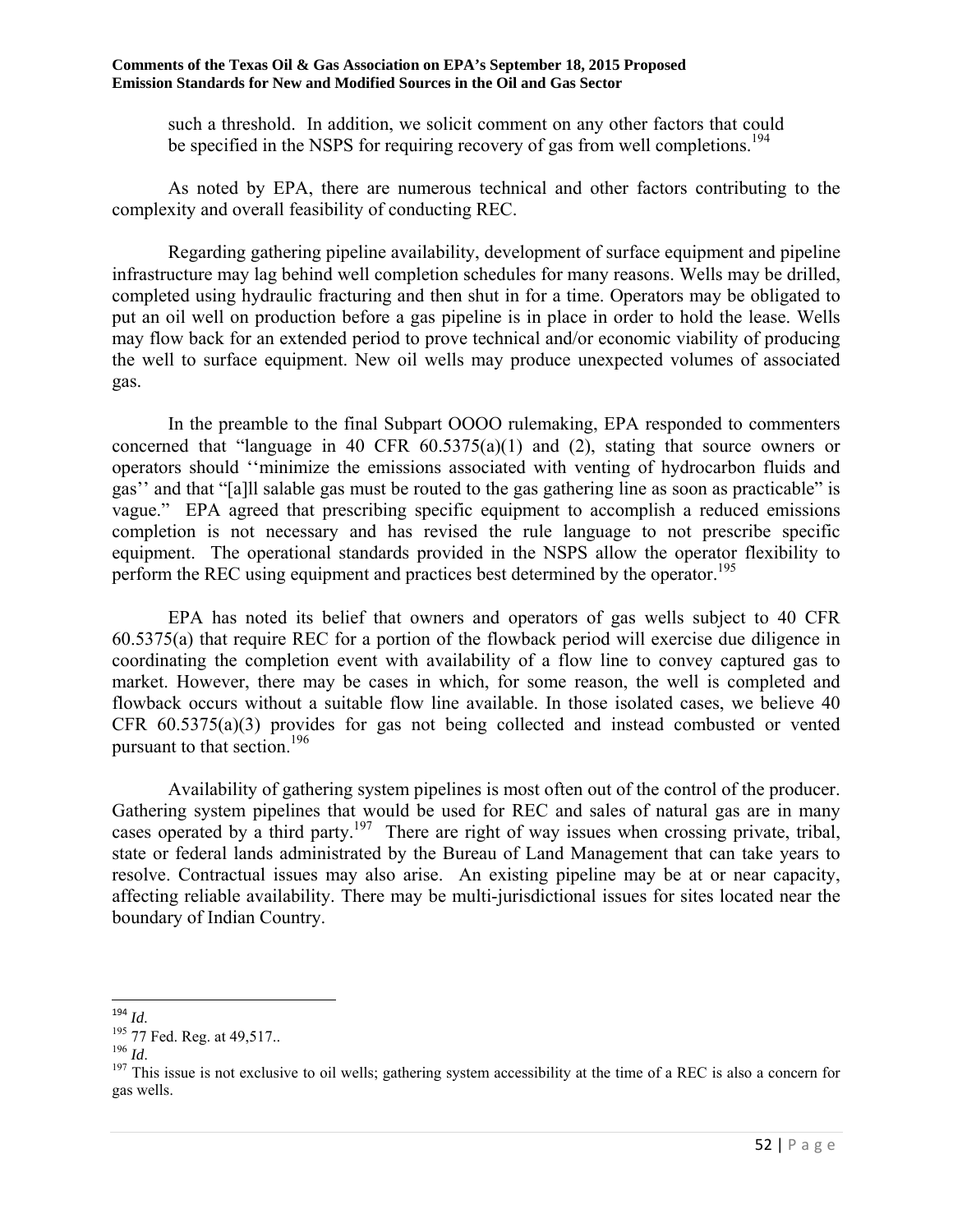Feasibility of routing recovered gas from a well completion flow back to a gas gathering system pipeline cannot hinge on an arbitrary distance from the well to that pipeline or any other threshold criteria. Each and every well presents unique circumstances related to reservoir characteristics, surface conditions and numerous technical and non-technical factors.

 The cited Administrative Rules of Montana, ARM 17.8.1603, apply to production, not to hydraulically fractured well completions. ARM 17.8.1603(a) requires

volatile organic compound (VOC) vapors greater than 500 British thermal units per standard cubic foot (BTU/scf) from oil and gas wellhead equipment must be routed to a gas pipeline, or, if a gas pipeline is not located within a 1/2 mile of the oil and gas well facility, VOC vapors greater than 500 BTU/scf must be captured and routed to emissions minimizing technology or to a smokeless combustion device equipped with an electronic ignition device or a continuous burning pilot system; . . .

Montana's requirement is based on the intrinsic properties of the produced gas (heating value, BTU/scf) and not the volume produced. As a consequence, even crude oil wells producing very small amounts of associated gas would be required to compress and pipe such gas to a local pipeline. The technical and economic feasibility of meeting ARM 17.8.1603(a) aside, EPA should not require producers to connect to a pipeline gathering system purely based on an arbitrary linear distance to such system. As noted above, pipeline gathering systems are typically owned and operated by an entity other than the producer. Also as discussed above, there are many factors considered in whether or not connection to an existing pipeline is feasible.

 Establishing a bright line for overall feasibility of conducting REC for oil wells is not practical. Owners and operators should have the option, based on technical, economic and other factors, to use a completion combustion device to reduce methane and VOC emissions from hydraulically fractured oil well completions.

EPA should revise the term "technically feasible" in proposed Section  $60.5375a(a)(1)$  to simply "feasible" and EPA should not set threshold criteria for "feasibility" but rather should leave that to case-by-case assessment.

## **2. EPA Should Clarify That if There Is No Separator Phase, Corresponding Requirements Are Inapplicable.**

EPA solicits comment on:

(1) the role of the separator in well completions and whether a separator can be employed for every well completion; and (2) the appropriate relationship of the separator in the context of our requirements that cover a very broad spectrum of wells. We solicit further information that would help inform our consideration of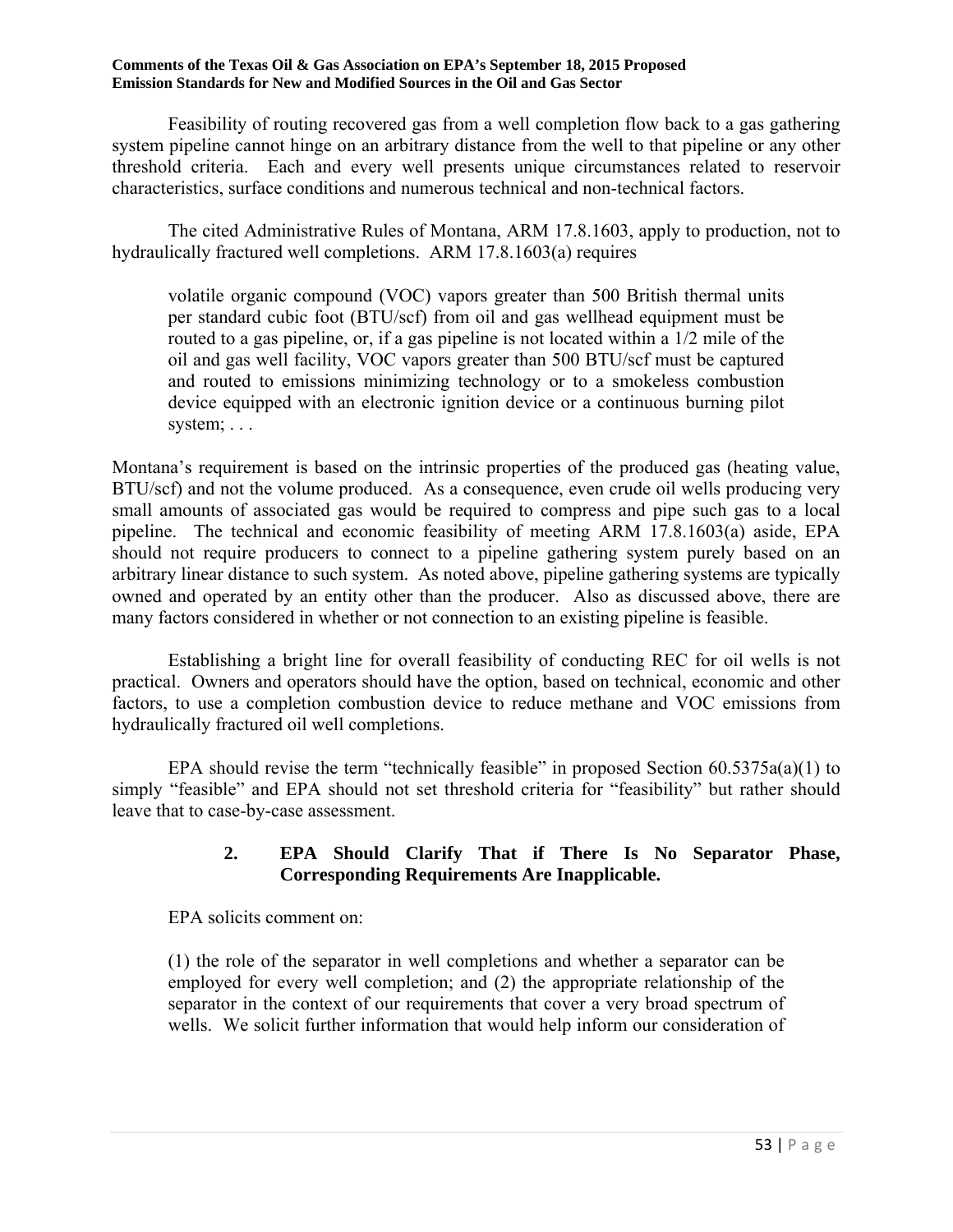this issue as we seek to ensure we have adequately established appropriate requirements for all well completions subject to the NSPS.<sup>198</sup>

EPA also solicits comment on the types of oil wells for which owners and operators will not be capable of performing a REC or combusting completion emissions due to technical considerations such as low pressure or low gas content, or other physical characteristics such as location, well depth, length of hydraulic fracturing, or drilling direction (*e.g.*, horizontal, vertical, directional).<sup>199</sup>

 TXOGA notes that in some instances, when fracturing a well at an existing site, an operator may proceed directly from the initial flowback phase to the production phase, without having a separation stage. Under these circumstances, there is no separator flowback phase. TXOGA interprets the proposed regulatory provisions to make these recordkeeping requirements inapplicable. Simply put, there would be no process for which to create a record. It would be helpful for EPA to confirm this interpretation in the preamble to the final rule, such that owners and operators need only comply with the requirements applicable to each stage of the process that in fact occurs. Here, the only requirements applicable to the initial flowback phase and production phase apply.

## **3. TXOGA Supports the Proposed GOR Threshold and Recommends a Definition of GOR Be Included in Any Final Rule.**

 EPA is proposing that wells with a "gas-to-oil ratio (GOR) of less than 300 scf of gas per barrel of oil produced would not be affected facilities subject to the well completion provisions of the NSPS. $1200$  EPA solicits comment on whether a GOR of 300 is the appropriate applicability threshold, and if the GOR of nearby wells would be a reliable indicator in determining the GOR of a new or modified well. The reason for the proposed threshold GOR of 300 is that separators typically do not operate at a GOR less than 300, which is based on industry experience rather than a vetted technical specification for separator performance. Though, in theory, any amount of free gas could be separated from the liquid, the reality is that this is not practical given the design and operating parameters of separation units operating in the field. Specifically, EPA states,

We believe that having no threshold may create a significant burden for operators to control emissions for these wells with just a trace of gas. EIA data show that the number of 'oil only' wells drilled from 2007–2012 was less than 20 percent. The potential emission characteristic of oils with a GOR of 300 is relevant when deciding whether this is a reasonable threshold. $201$ 

<sup>&</sup>lt;sup>198</sup> 80 Fed. Reg. at 56,634.

<sup>&</sup>lt;sup>199</sup> *Id.* at 56,633 n.89.

<sup>200</sup> *Id*.

 $201$  80 Fed. Reg. at 56,633.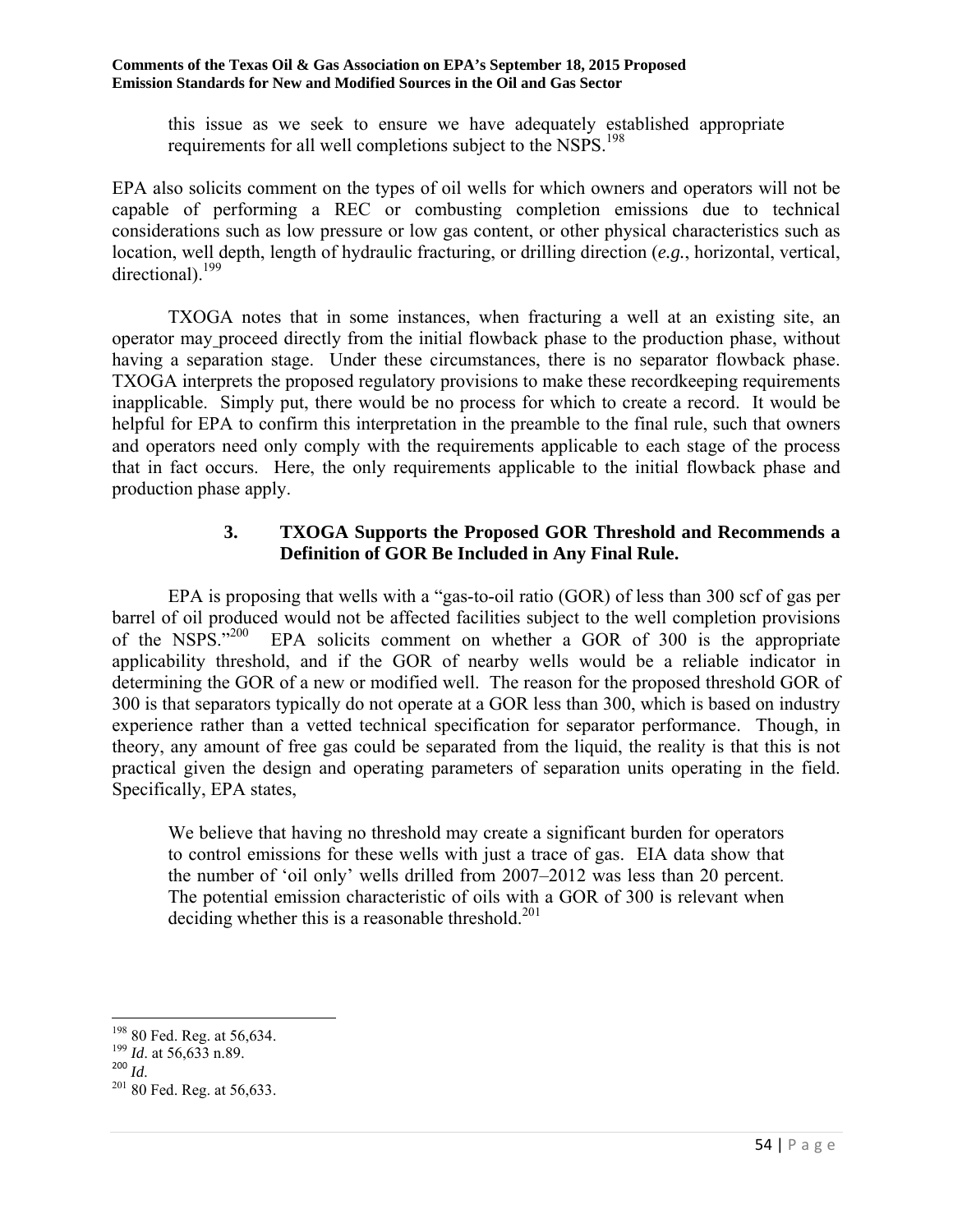EPA notes that on February 24, 2015, API submitted a comment to EPA stating that oil wells with GOR values less than 300 do not have sufficient gas to operate a separator.<sup>202</sup>

 TXOGA supports the GOR threshold and recommends that EPA provide a definition of GOR in Section 60.5430a to mean the volume of natural gas produced at the surface at standard conditions, standard cubic feet (scf), divided by the volume of hydrocarbon liquids produced at the surface at stock tank conditions, stock tank U.S. petroleum barrel, bbl. This definition would be consistent with, and further clarify, the definition set out in 40 C.F.R. part 63 Subpart HH— NESHAP from Oil and Natural Gas Production Facilities, Section 63.761. The proposed definition is also widely understood in the industry and consistent with a series of articles published by William D. McCain *et al.*, which are cited extensively by EPA in its rulemaking pertaining to Subpart HH.

## **4. EPA Should Provide a New Low-Pressure Well Definition.**

EPA addresses low pressure wells in the following way:

Consistent with the current VOC standards for hydraulically fractured gas wells, we are proposing that 'low pressure' wells would remain affected facilities and would have the same requirements as subcategory 2 wells (wildcat and delineation wells). The term 'low pressure gas well' is unchanged from the currently codified definition in the NSPS; however, we solicit comment on whether this definition appropriately indicates hydraulically fractured oil wells for which conducting an REC would be technologically infeasible and whether the term should be revised to address all wells rather than just gas wells.<sup>203</sup>

EPA should provide a new definition of "low pressure oil well" to differentiate oil wells versus gas wells. The definition of "low pressure well" set out in proposed Section 60.5430a and taken from the definition of "low pressure gas well" in Subpart OOOO (Section 60.5430) is not appropriate for a low pressure oil well. In the current subpart OOOO, the term low pressure gas well means a well with reservoir pressure and vertical well depth such that 0.445 times the reservoir pressure (in psia) minus 0.038 times the true vertical well depth (in feet) minus 67.578 psia is less than the flow line pressure at the sales meter.<sup>204</sup>

 Low pressure oil wells may not produce enough gas to merit sales; hence there would not be a gas gathering system available for a REC nor sufficient gas to operate a separator. In addition, TXOGA requests that EPA include an exemption for wells on mechanical artificial lift. While the universe of wells that would need this exemption may be narrow, we request that EPA develop an exemption that addresses the mechanical artificial lift issue, since there are situations where BSER is not a combustion device because of the level of flow.

<sup>&</sup>lt;sup>202</sup> *Id.* at 56,633 n.92 (citing API Comments on Greenhouse Gas Reporting Rule: 2015 Revisions and Confidentiality Determinations for Petroleum and Natural Gas Systems; Proposed Rule (Feb. 24, 2015), EPA-HQ-OAR-2014- 0831).

 $20380$  Fed. Reg. at 56,611.

<sup>204</sup> 40 C.F.R. § 60.5430.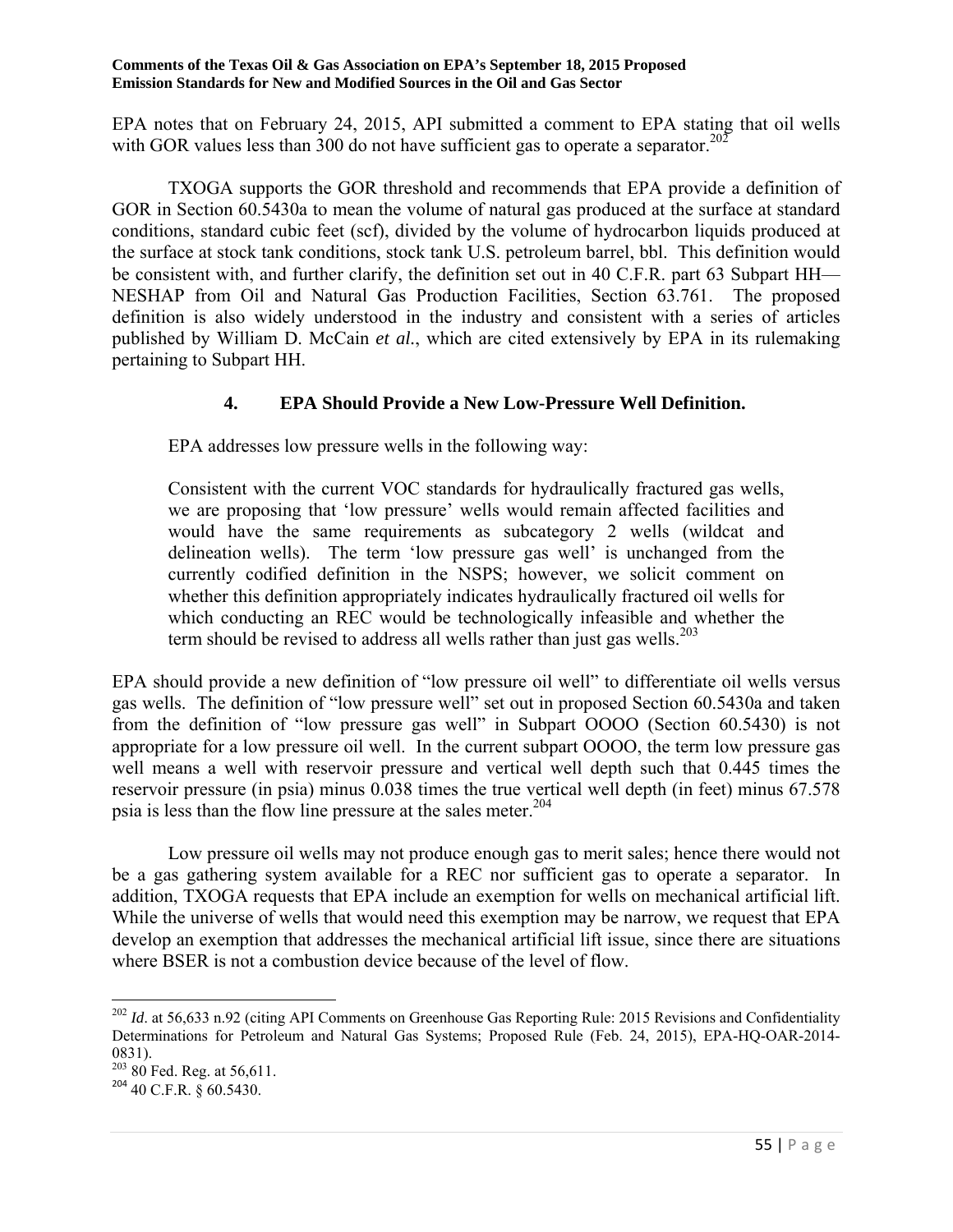## **E. EPA Should Implement Revisions to the Requirements and Definitions for Storage Vessels, Covers, Closed Vent System and Controls.**

### **1. The Approach to Thief Hatches and Closed Vent Systems Should Be Revised.**

 EPA provides in the proposal that for storage vessel affected facilities for which a control device is used to control VOC emissions, owners and operators must equip the storage vessel with a:

cover that meets the requirements of  $\S$  60.5411a(b) and is connected through a closed vent system that meets the requirements of  $\S$  60.5411a(c), and you must route emissions to a control device that meets the conditions specified in § 60.5412a(c) and (d).<sup>205</sup>

 In addition, EPA would require that the cover and all openings on the cover (*e.g.*, access hatches, sampling ports, pressure relief devices and gauge wells) must form a continuous impermeable barrier over the entire surface area of the liquid in the storage vessel or wet seal fluid degassing system; that each cover opening shall be secured in a closed, sealed position (*e.g.*, covered by a gasketed lid or cap) whenever material is in the unit on which the cover is installed except during those times when it is necessary to use an opening and that each storage vessel thief hatch shall be equipped, maintained and operated with a weighted mechanism or equivalent, to ensure that the lid remains properly seated and sealed under normal operating conditions, including such times when working, standing/breathing, and flash emissions may be generated.206

Each closed vent system must be designed:

to route all gases, vapors, and fumes emitted from the material in the storage vessel to a control device that meets the requirements specified in  $\S$  60.5412a(c) and (d), or to a process. (2) You must design and operate a closed vent system with no detectable emissions, as determined using olfactory, visual and auditory inspections. Each closed vent system that routes emissions to a process must be operational 95 percent of the year or greater."207

If the control system (closed vent system and control device, including pressure relief devices and thief hatches on storage vessels) cannot accommodate the peak instantaneous flow rate of flash emissions, working losses, breathing losses and any other additional vapors, this may cause pressure relief devices and thief hatches to "pop" and they may not properly reseat, resulting in immediate and potentially continuing excess emissions. Through our energy extraction

<sup>&</sup>lt;sup>205</sup> Proposed 40 C.F.R. § 60.5395a(b)(1), 80 Fed. Reg. at 56,667.

<sup>&</sup>lt;sup>206</sup> Proposed 40 C.F.R.  $\S 60.5411a(b)$ , 80 Fed. Reg. at 56,676.<br><sup>207</sup> Proposed 40 C.F.R.  $\S 60.5411a(c)$ , 80 Fed. Reg. at 56,676.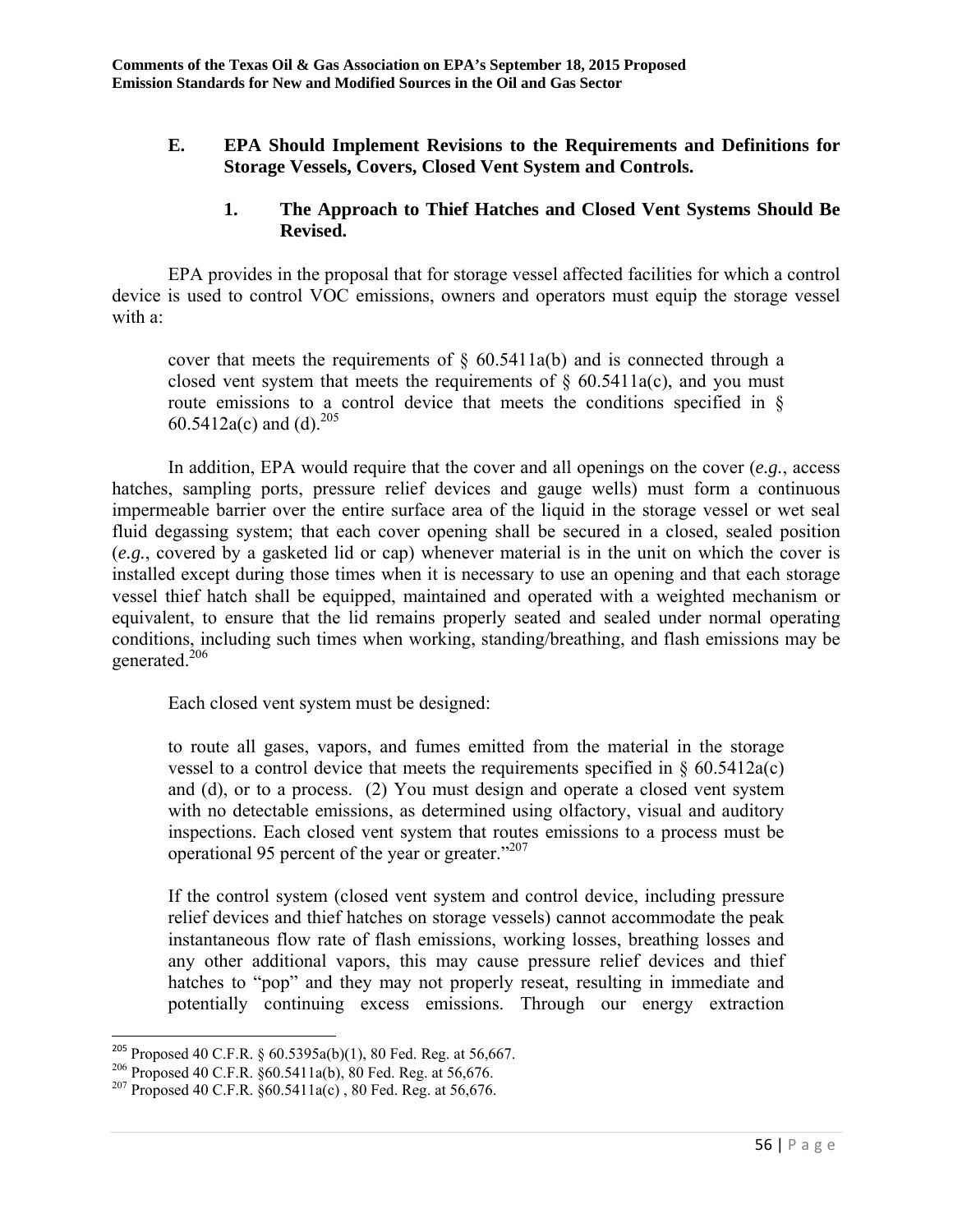enforcement initiative, we have seen this to be the case, due in large part to undersized control systems that may have been inadequately designed to accommodate only working and breathing losses of a storage tank.<sup>208</sup>

 Production tanks receiving produced liquids, including crude oil, hydrocarbon condensate, produced water or mixtures thereof are generally equipped with a "thief hatch." Thief hatches, which are designated as openings to a "cover," function to provide access to the tank, for example to "gauge" the liquid level. Many tanks are equipped with spring loaded thief hatches that also function as pressure/vacuum vents to protect the integrity of the tank by avoiding excess pressure or vacuum. The spring loaded or weighted thief hatches are designed to vent to atmosphere in the event the pressure within the tank exceeds the set point pressure, in terms of ounces per square inch (osi). Tanks may also be equipped with separate pressure relief devices that may relieve pressure to atmosphere or to a control device.

 In developing these regulations, EPA needs to be aware that thief hatches present a unique situation. While it is true that they may "leak," they are also intended to open in certain situations (e.g., as pressure relief). Thus, there is a technical analysis that needs to be made as to whether or not an emissions is a "leak." This is particularly true for lower throughput volume tanks. In addition, it may be difficult, due to the intermittent nature of leaks, to determine that there is in fact a leak. Thus, one might be investigating as the 15-day deadline passes (and it is important for any deadline not to commence until there is confirmation that it is a leak and not a normal, expected emission). This issue needs to be addressed in any final rule.

 Thief hatches may leak as a consequence of physical or chemical degradation or fouling of the seal material, either of the vacuum or pressure seal, or both. Both weighted and spring loaded thief hatches and pressure relief devices may fail to reseat after a relief event. In any case, the "continuous impermeable barrier" standard for covers is not achievable in practice and EPA cannot establish that this standard "is achievable under the range of relevant conditions" outlined above.<sup>209</sup>.

 EPA should define closed vent system to be consistent with definitions in NSPS Subparts VV (40 C.F.R. § 60.481) and VVa (40 C.F.R. § 60.481a) and to include thief hatches and other cover openings. The term "closed vent system" should be defined to mean "a system that is not open to the atmosphere and that is composed of hard-piping, ductwork, connections, access hatches, and other cover openings, and, if necessary, flow-inducing devices that transport gas or vapor from a piece or pieces of equipment to a control device or back to a process."

 To be consistent with NESHAP Subpart HH (40 C.F.R. § 63.761), EPA should define "control device" to mean "any equipment used for recovering or oxidizing hydrocarbon vapors. Such equipment includes, but is not limited to, absorbers, carbon adsorbers, condensers, incinerators, flares, boilers, and process heaters. For the purposes of this subpart, if gas or vapor from regulated equipment is used, reused (*i.e.*, injected into the flame zone of an enclosed combustion device), returned back to the process, or sold, then the recovery system used,

 $\overline{a}$ 

<sup>208 80</sup> Fed. Reg. at 56,649. 209 *Nat'l Lime*, 627 F.2d at 433.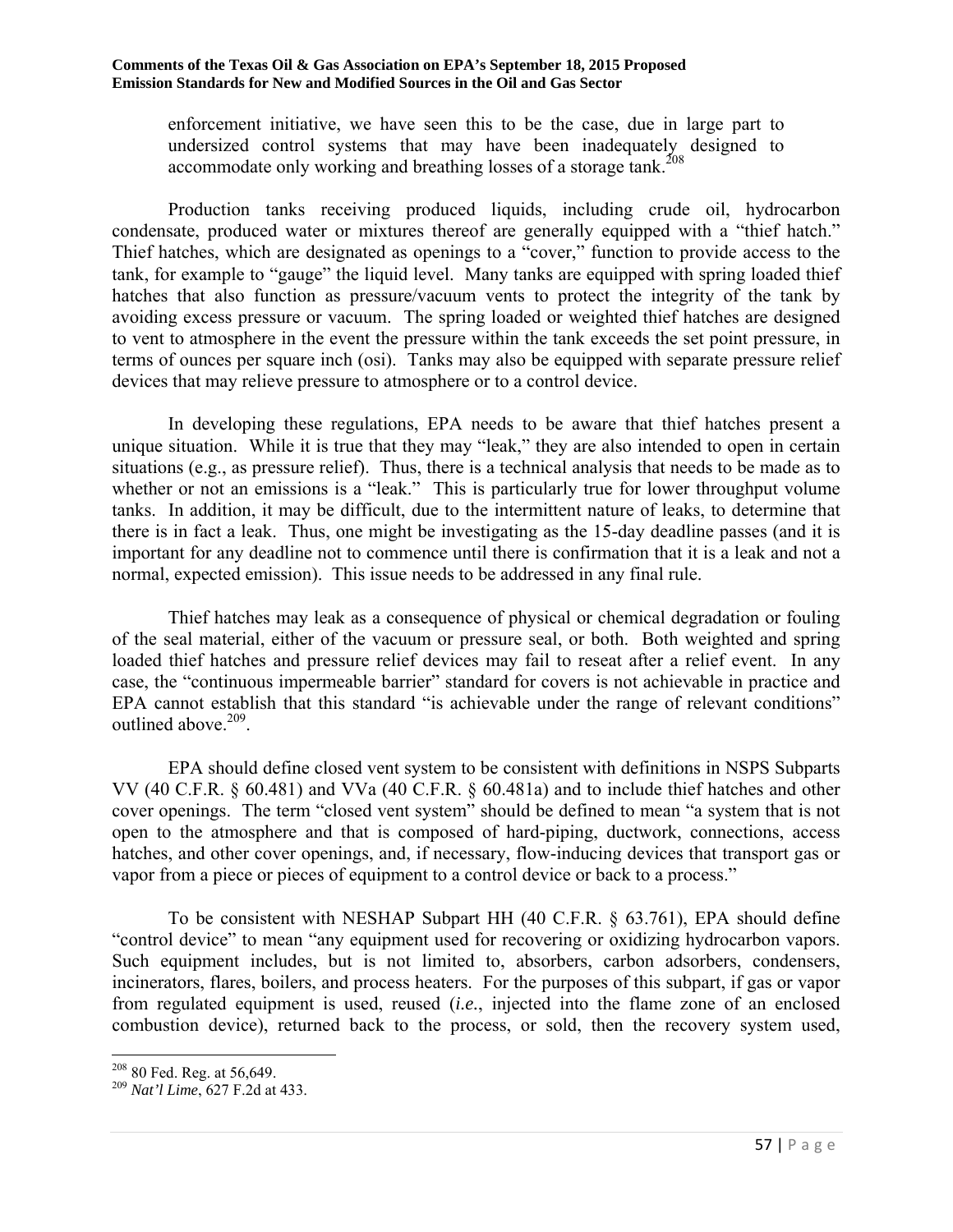including piping, connections, and flow inducing devices, is not considered to be a control device or closed-vent system." This additional definition is needed due to EPA not being clear with respect to boilers and process heaters. Proposed rule language seems to treat boilers and process heaters as control devices which they are not and should not be subject to control device testing and monitoring required in the rule. The HH definition makes it clear when process heaters and boilers are not control devices.

 Additional changes to the rule will be necessary to address the revised definition of closed vent system to include thief hatches.

## **2. Third-Party Engineering Evaluation of Storage Vessel Vapor Collection and Control Systems Should Not Be Required.**

 EPA has viewed emissions from storage vessels observed by OGI during inspections pursuant to its energy extraction enforcement initiative as indications of inadequate design and potential violations of the Act, rather than operation and maintenance issues.

One potential remedy for the inadequate design and sizing of the closed vent system would be to require an independent third-party (independent of the well site owner/operator and control device manufacturer), such as a professional engineer, to review the design and verify that it is designed to accommodate all emissions scenarios, including flash emissions episodes. Another element of the professional engineer verification could be that the professional engineer verifies that the control system is installed correctly and that the design criteria is properly utilized in the field. $210$ 

 The EPA requests comment on these approaches. Specifically, EPA requests comment as to whether criteria should be specified by which the PE verifies that the closed vent system is designed to accommodate all streams routed to the facility's control system, or whether "we might cite to current engineering codes that produce the same outcome."  $^{211}$ 

 The BSER for storage vessel affected facilities has been established, and EPA should not prescribe a particular system that must be used to comply with that standard. As EPA has acknowledged, the Agency "may not prescribe a particular technological system that must be used to comply with a NSPS. Rather, sources remain free to elect whatever combination of measures will achieve equivalent or greater control of emissions."<sup>212</sup> The Agency, cannot, therefore, prescribe specific steps an owner or operator must take to satisfy the standard.

 Moreover, EPA has not established a correlation between PE licensure and competence in engineering design of air pollution control systems. Requiring professional engineer (PE) licensure for the design of, or verification of "adequate design" of, production tank vapor

 $210$  80 Fed. Reg. at 56,649.

<sup>210 80</sup> Fed. Reg. at 56,649. 211 *Id.* 212 EPA, *Background on Establishing New Source Performance Standards (NSPS) Under the Clean Air Act*, *supra* n.68, at 2.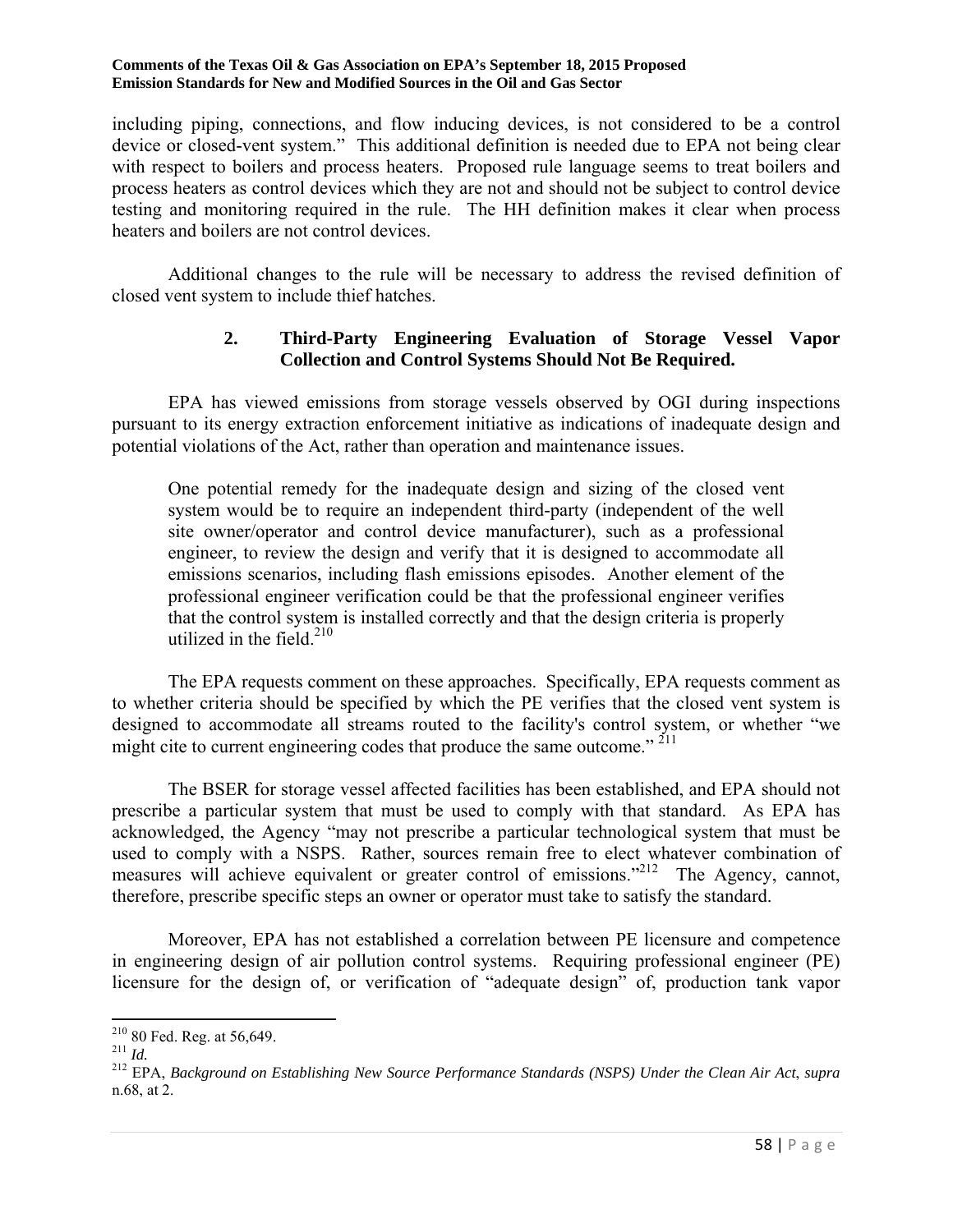collection systems by a PE is a matter under the authority of state boards of professional engineers or other state entities and not the federal government.

### **3. EPA Should Revise Its Approach to the Requirement for Closed Vent Systems to be Operational at Least 95% of the Year.**

 EPA should provide operational flexibility, allowing gas/vapor to be routed to a flare or other combustion device in cases where gas/vapor cannot be routed to the pipeline or process for any reason. As proposed, 40 C.F.R. § 60.5411a(c) provides each closed vent system for storage vessel affected facility "that routes emissions to a process must be operational 95 percent of the year or greater."<sup>213</sup>

 Many production sites are designed and intended to primarily route produced natural gas from surface separation and/or captured vapor from storage tanks to a gas gathering system under normal circumstances. However, due to circumstances beyond the control of the facility owner/operator, access to such pipeline may be restricted or unreliable. In those cases, gas may be routed to a flare or other combustion device.

 Closed vent systems that do not include flow-inducing devices and that do not have bypasses are passive in nature. Such systems are always operational. It is the control device and/or the process to which gas/vapor is routed that must be operational. To provide flexibility, EPA should specify that the process to which emissions are routed must be operational 95 percent of periods when emissions may be vented from the affected facility.

## **4. EPA Should Not Include a Pressure Continuous Monitoring System (CMS) Requirement in the Rule.**

 EPA states that another approach to detecting overpressure in a closed vent system would be to require a continuous pressure monitoring device or system, located on the thief hatches, pressure relief devices and other bypasses from the closed vent system.<sup>214</sup> The preamble posits anecdotally that EPA inspections have shown thief hatch pressure settings below the pressure settings of the storage tanks to which they are affixed, which results in emissions escaping from the thief hatch and not making it to the control device.<sup>215</sup> We note that setting the relief pressure below the pressure rating of a tank may be done to ensure safety. As tanks age, having a safety factor is intended to ensure the long term integrity of the tank.

 EPA also requests comment on the types of cost-effective pressure monitoring systems that can be utilized to ensure that the pressure settings on relief devices are not below the operating pressure in the closed vent to the control device and what types of reporting from such systems should be required.<sup>216</sup> Fundamentally, EPA has not provided statistical information to support the application of a CMS. Further, it is unclear what would be learned or accomplished

<sup>213 80</sup> Fed. Reg. at 56,676. 214 *Id.* at 56,649. 215 *Id.*

<sup>216</sup> *Id.*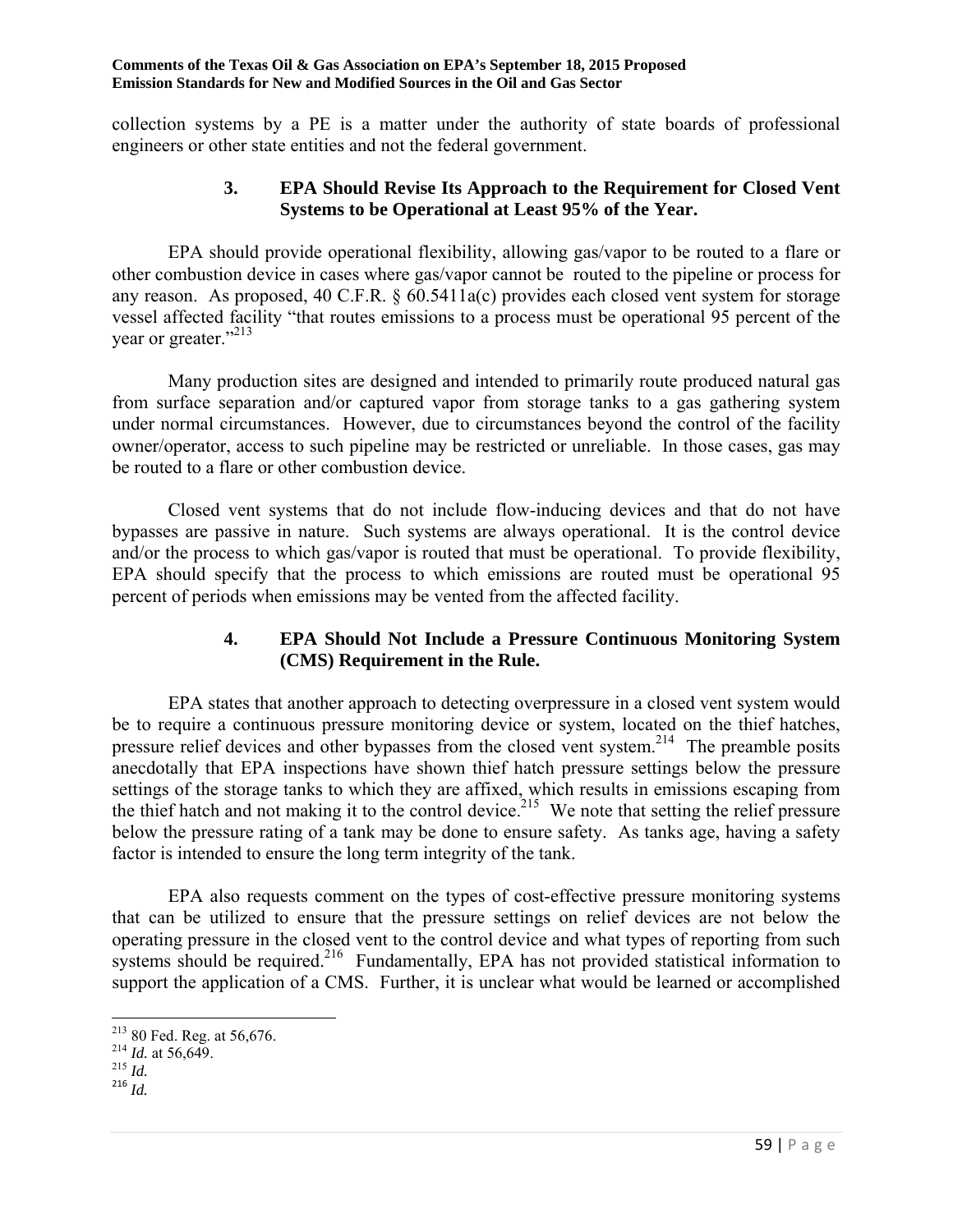by such monitoring, particularly when considering the very low increments of pressure at issue and the relative costs.

 The cost of a tank pressure CMS, including the capital cost of pressure transducers and other instrumentation and data acquisition hardware, installation costs, software, Supervisory Control And Data Acquisition (SCADA) integration and IT, quality assurance and quality control measures, and routine operation and maintenance costs *etc.* would be prohibitive, particularly if required over a large geographically dispersed asset with numerous tank systems. EPA must address cost considerations in pursuing its Next Generation strategy.

 Vertical fixed roof tanks operate within a narrow and low pressure/vacuum range. A pressure sensing instrument would have to detect pressure (and vacuum) conditions hovering around zero pounds per square inch gauge pressure. Also, the pressure setpoints of spring loaded thief hatches and pressure relief devices are not precise. We are aware that Noble Energy, as part of its Consent Decree, is required to install such a system, but the performance and reliability of a tank pressure CMS is unproven in practice.<sup>217</sup> The technological challenges and prohibitive cost outweighs the potential, and unproven, benefit.

 Proper operation of storage vessel affected facilities in compliance with the promulgated standards representing BSER should be determined and documented by the inspection and recordkeeping regimen prescribed in the rule.

 This requirement represents another point where EPA is required under the statute to take into account the cost of compliance and provide an exclusion that covers circumstances where the cost of compliance would be great and the expected emission reductions trivial.<sup>218</sup>

## **5. EPA Should Revise Certain of the Compliance Requirements for Storage Vessels.**

 For storage vessel affected facilities, owners and operators are required to reduce VOC emissions by 95.0 percent, as specified in proposed Section  $60.5395a(a)^{219}$  Continuous compliance provisions of proposed Section 60.5415(a)(e)(3), however, incorrectly specify that owners and operators must reduce methane and VOC emissions as specified in proposed Section  $60.5395a(a)^{220}$ 

EPA should strike reference to methane in proposed Section  $60.5415(e)(3)$ , as the referenced standards specified in proposed Section 60.5395a(a) pertain only to VOC.

<sup>217</sup> *See* Consent Decree, *United States et al. v. Noble Energy, Inc*., No. 1:15-cv-00841 (D. D. Col.), *available at* http://www2.epa.gov/sites/production/files/2015-04/documents/noble-cd.pdf.<br><sup>218</sup> *See, e.g.*, 42 U.S.C. § 7411(a)(1) (the best system of emission reduction should "tak[e] into account the cost of

achieving such reduction and any non-air quality health and environmental impact and energy requirements") <sup>219</sup> Proposed 40 C.F.R. § 60.5395a(a), 80 Fed. Reg. at 56,667.

<sup>&</sup>lt;sup>220</sup> 40 C.F.R.  $§60.5415(e)(3)$ , 80 Fed. Reg. at 56,683.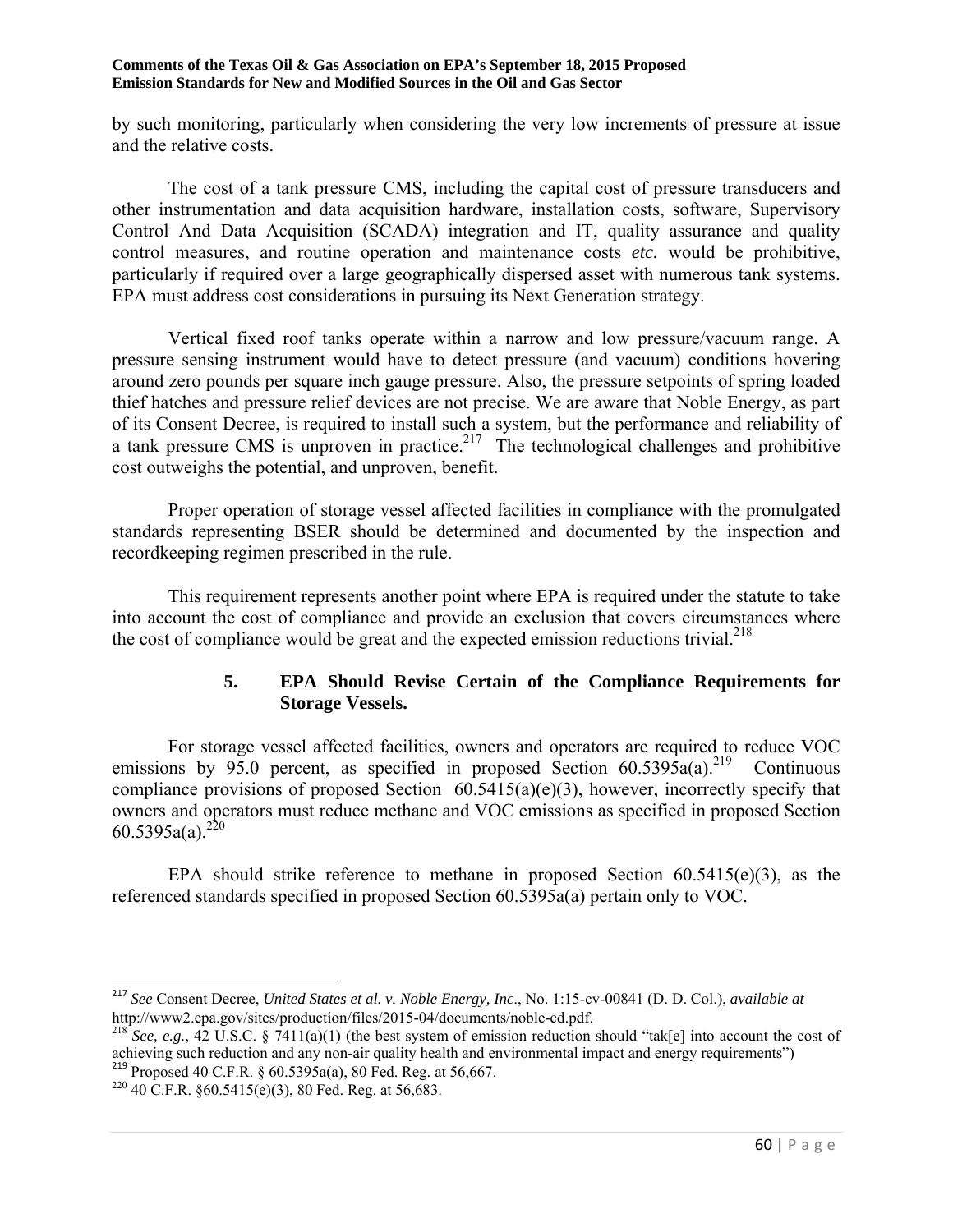Moreover, the proposal would add in proposed Section 60.5395a(b) that process devices must reduce emissions by 95 percent, a provision that was not included in the Subpart OOOO. To be consistent with CVS, the rule would need to state that process devices must operate 95 percent of the time as they are not emissions control devices and should not be subject to emission control verification requirements.

## **6. EPA Should Add Certain Definitions for Storage Vessel Affected Facilities Routing Emissions to a Process.**

 EPA should add a definitions of "closed vent system" and "control device" consistent with NESHAP Subpart HH (40 C.F.R. § 60.761).

 Closed-vent system should be defined to mean "a system that is not open to the atmosphere and is composed of piping, ductwork, connections, and if necessary, flow inducing devices that transport gas or vapor from an emission point to one or more control devices. If gas or vapor from regulated equipment is routed to a process (*e.g.*, to a fuel gas system), the conveyance system shall not be considered a closed-vent system and is not subject to closed-vent system standards."

 Control device should be defined to mean "any equipment used for recovering or volatile organic compound (VOC) vapors. Such equipment includes, but is not limited to, absorbers, carbon adsorbers, condensers, incinerators, flares, boilers, and process heaters. For the purposes of this subpart, if gas or vapor from regulated equipment is used, reused (*i.e.*, injected into the flame zone of an enclosed combustion device), returned back to the process, or sold, then the recovery system used, including piping, connections, and flow inducing devices, is not considered to be a control device or closed-vent system."

 Routing emissions to a process should not trigger initial or continuous compliance requirements applicable to control devices.

## **7. EPA Should Exclude Certain Produced Water Recycling Tanks and Other Process Tanks.**

 EPA recognizes that its proposed rule could inadvertently subject water recycling tanks to the NSPS and is "considering changes in the final rule to remove tanks that are used for water recycling from potential NSPS applicability."<sup>221</sup> EPA solicits comment on approaches that could be taken to amend the definition of "storage vessel" or other changes to the NSPS that would resolve this issue without excluding storage vessels appropriately covered by the NSPS. In addition, EPA solicits comment on location, capacity, or other criteria that would be appropriate for such purpose. $222$ 

 EPA should consider adding a definition of "process vessel" in Subpart OOOOa to include water recycle tanks and other tanks. The definition of "storage vessel" set out in Subpart

 $\overline{a}$ 221 80 Fed. Reg. at 56,648. 222 *Id*.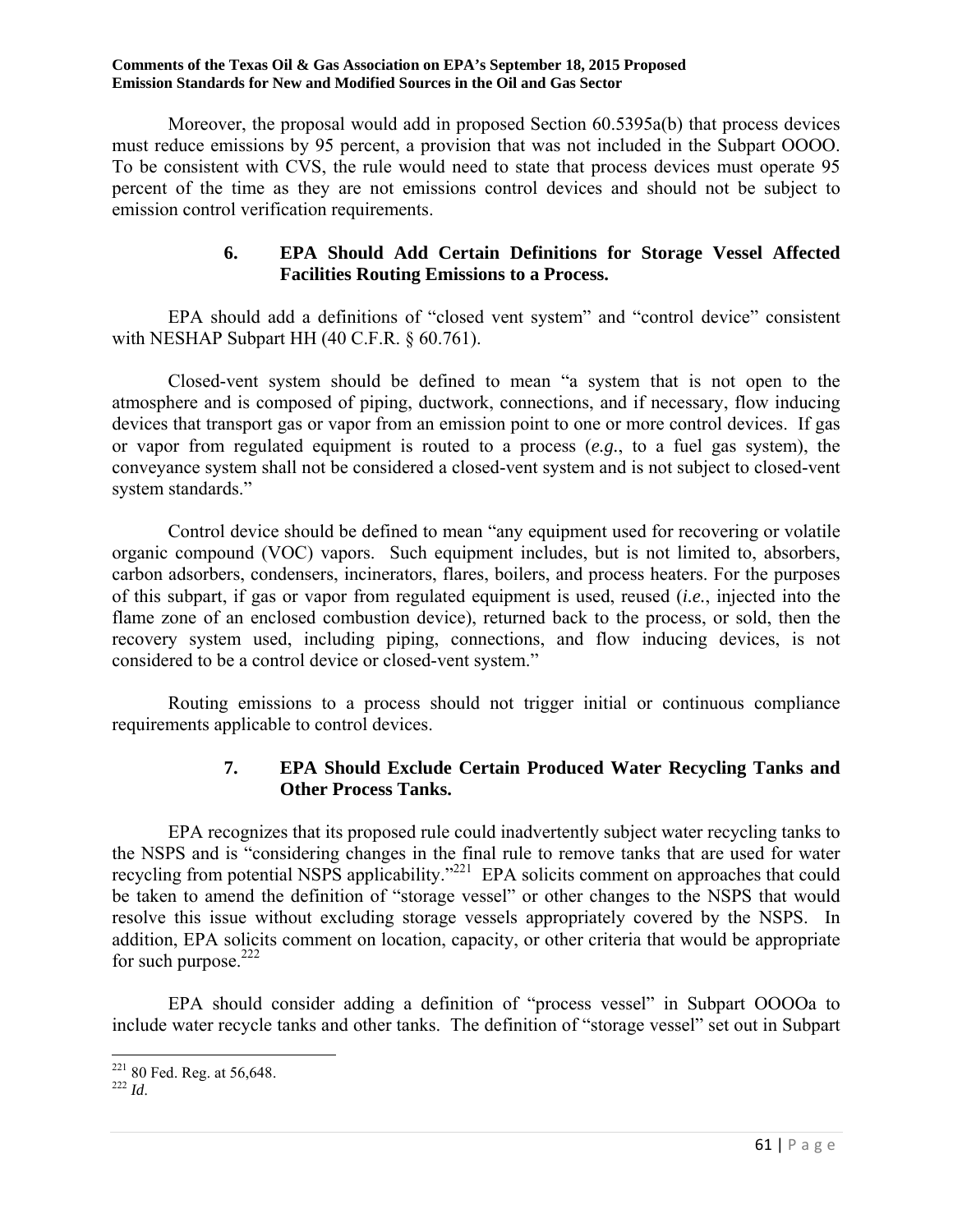OOOO and the proposed Subpart OOOOa already excludes "process vessels such as surge control vessels, bottoms receivers or knockout vessels." There is no definition of process vessel in the proposal.

NSPS Subpart Kb, 40 C.F.R. § 60.111b, provides a definition of "process tank" to mean

a tank that is used within a process (including a solvent or raw material recovery process) to collect material discharged from a feedstock storage vessel or equipment within the process before the material is transferred to other equipment within the process, to a product or by-product storage vessel, or to a vessel used to store recovered solvent or raw material. In many process tanks, unit operations such as reactions and blending are conducted. Other process tanks, such as surge control vessels and bottoms receivers, however, may not involve unit operations.223

 Sour water disposal, secondary recovery (waterflood) and carbon dioxide enhanced recovery operations, for example, utilize tanks to recycle large volumes of water, which is reinjected into subsurface formations. Low volume concentrations of VOC and methane, but high volume throughput may result in high apparent working and breathing losses. Recycle tanks are generally connected to a pipeline or directly to injection wells and are operated within a narrow range of liquid levels. Operation at near constant levels minimizes working losses and operation at near-constant temperature minimizes breathing losses. In addition, such tanks provide surge capacity and may operate as oil-water separators in hydrocarbon skimming.

 EPA should not establish a size threshold for water recycle tanks. Tanks associated with water recycling operations are not necessarily "very large vessels having capacities of 25,000 barrels or more," but may have design capacities of 1,000 barrels or less. EPA should consider a gas-to-water ratio (GWR) threshold in terms of standard cubic feet of gas per U.S. petroleum barrel of water. Tanks receiving water that is already stabilized such that only working and breathing losses occur could be categorically excluded.

 Fundamentally, it is critical for EPA to exclude these tanks from regulation because the cost-effectiveness at the concentration levels at issue are simply not consistent with NSPS case law and EPA's historic approach to implementing NSPS rules from a cost perspective.

## **F. TXOGA Supports and Requests Revisions of Certain Provisions Related to Natural Gas-Driven Chemical/Methanol Pumps or Diaphragm Pumps.**

 TXOGA adopts the comments of the American Petroleum Institute on the costeffectiveness of controls for pneumatic pumps and believes that the proposal does not satisfy the cost evaluation and effectiveness requirements mandated under Section 111 of the Act.

 $223$  40 C.F.R. § 60.111b.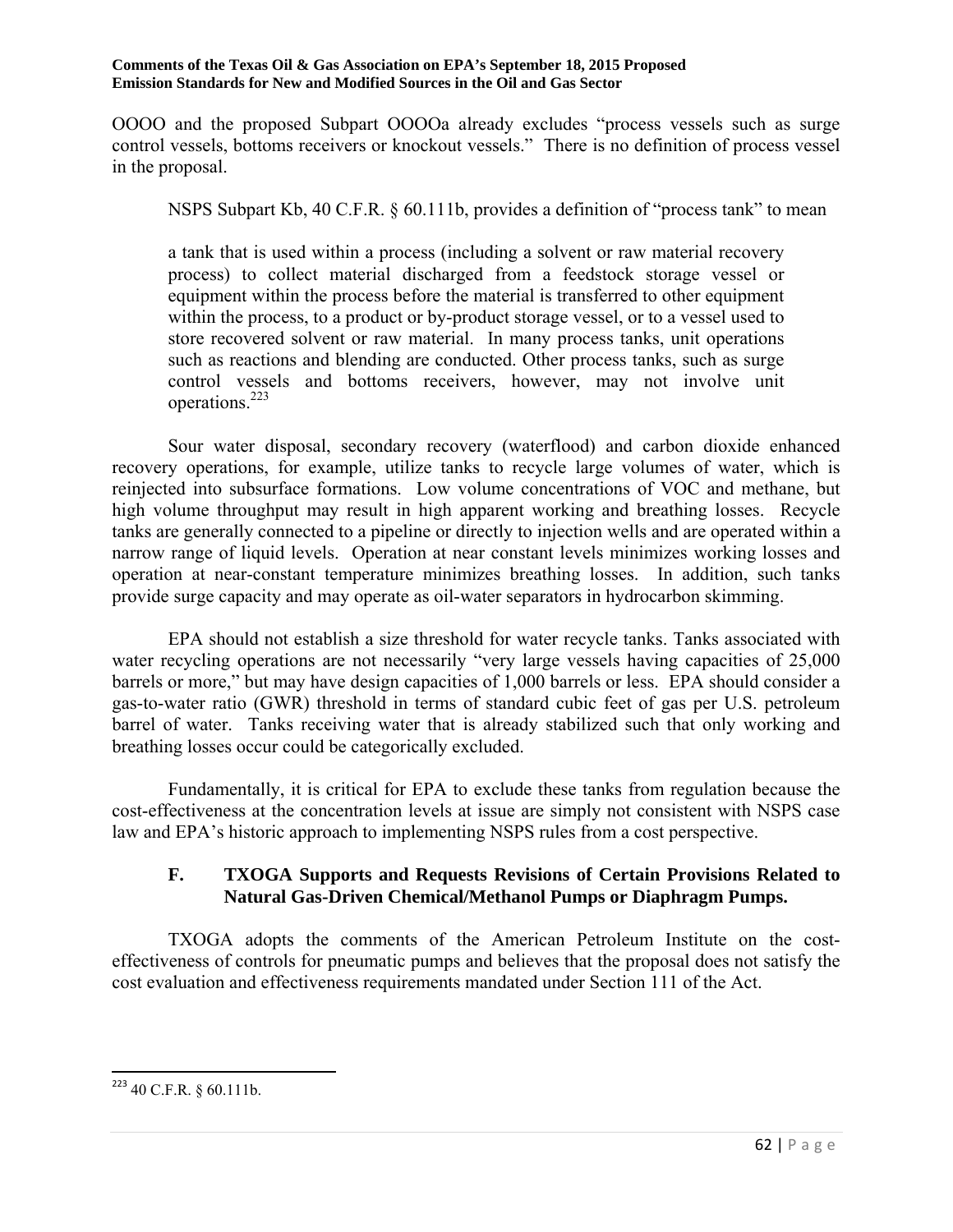## **1. TXOGA Supports EPA's Proposal Placing No Control Requirements On Pneumatic Pumps if Regulated Alone.**

 TXOGA supports EPA's proposal providing that owners and operators are not required to install a control device solely for the purposes of complying with the standard for pneumatic pumps.<sup>224</sup> EPA should, however, require that emissions from certain affected pneumatic pumps be routed to a control device only if such control device is located within the boundary of the surface site and under the control of the operator and only if such control device is required by NSPS OOOO/OOOOa for a storage vessel affected facility or other affected source. Controls should not be required for pneumatic pump affected facilities operated at a site with no other sources affected by NSPS OOOO/OOOOa. At a minimum, EPA should limit compliance requirements pursuant to the pneumatic pump standards for those control devices not already required for an affected facility other than pneumatic pumps. In addition, EPA should exclude certain pneumatic pumps from regulation, including small or limited use pumps and pumps for which controls would not be technically feasible.

 The proposed standards would require the methane and VOC emissions from new, modified and reconstructed natural gas-driven chemical/methanol pumps and diaphragm pumps located at any location (except for natural gas processing plants) throughout the source category to be reduced by 95 percent if a control device is already available on site.<sup>225</sup> Owners and operators are not required to install a control device solely for the purposes of complying with the 95.0 percent reduction standard.<sup>226</sup> The proposal results in an overlap of requirements for control devices not already regulated by Subpart OOOO or OOOOa and those control devices otherwise required by the rule for an affected facility other than pneumatic pumps. The former should not be subject to standards for closed vent systems and control devices, nor to requirements for inspections, monitoring, recordkeeping or reporting. In fact, as noted above, EPA should limit applicability of the control standard for pneumatic pumps only to those sites where an NSPS OOOO/OOOOa control device is in operation.

 For cases where a control device previously required for an affected facility other than a pneumatic pump is no longer required by Subparts OOOO/OOOOa for any reason, EPA should clarify that such control device would also no longer be required for any pneumatic pump affected facility.

 Regarding technical feasibility and cost effectiveness, many pneumatic pumps are small and operate intermittently. EPA should exclude those pumps with an annualized emission rate less than 52.56 thousand standard cubic feet (Mscf), which is equivalent to the 6 standard cubic foot per hour (scfh) exemption threshold for pneumatic controller affected facilities. In addition, EPA should provide an exclusion from control requirements for certain pneumatic pumps for which routing emissions to a control device is not technically feasible.

<sup>&</sup>lt;sup>224</sup> Proposed 40 C.F.R. §  $60.5393a(b)(2)$ , 80 Fed. Reg. at 56,666.

 $225$  80 Fed. Reg. at 56,595.

<sup>226</sup> Proposed 40 C.F.R. § 60.5393a(b)(2), 80 Fed. Reg. at 56,666.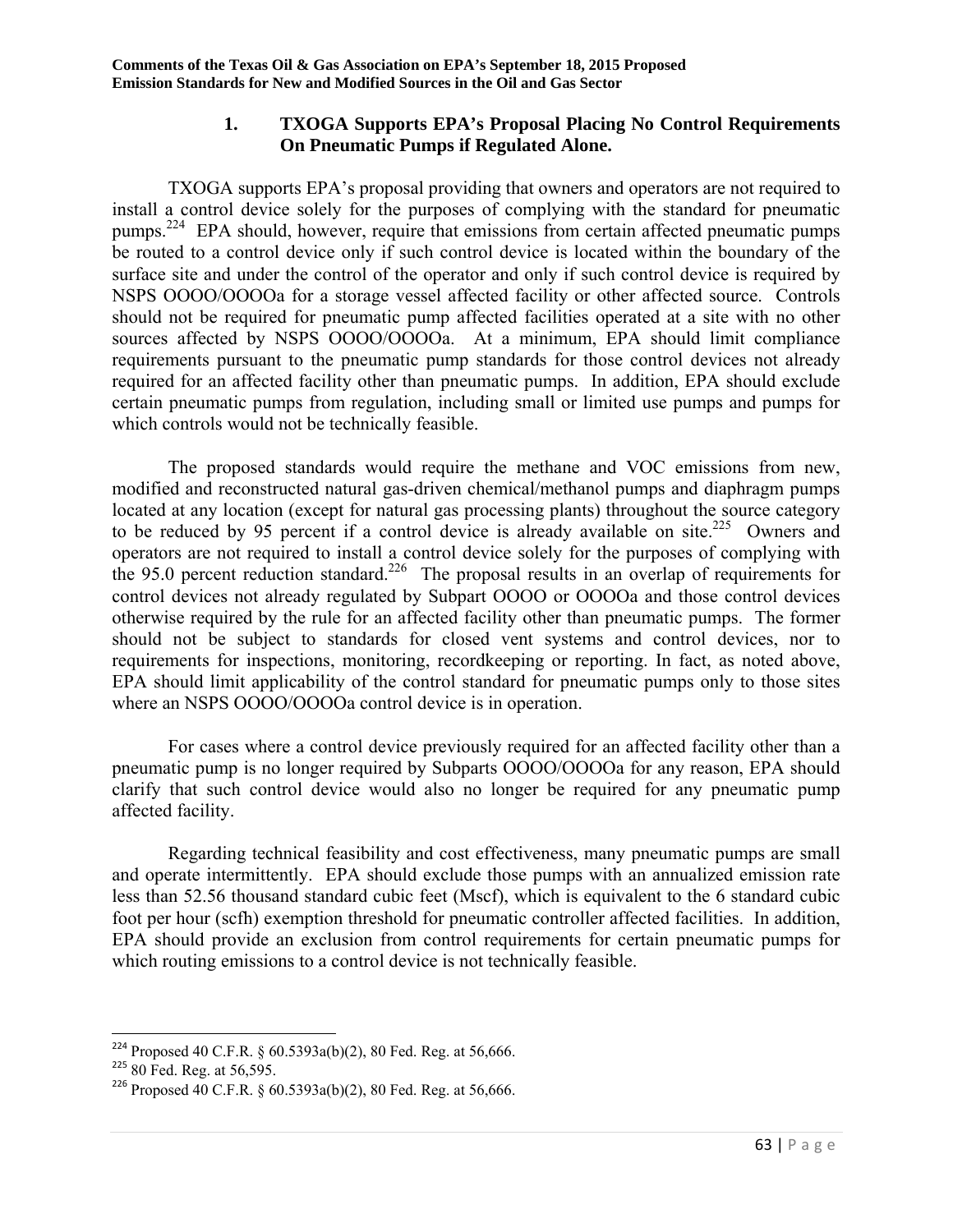Pneumatic pump applicability in Section 5365a(h) should include exclusions for both small chemical/methanol injection pumps and larger diaphragm type pumps. Both exclusions should be equivalent to the emissions allowance for pneumatic controllers which is  $\leq 6$  scf/hr of natural gas annualized. On an annualized basis, the 6 scf/hr natural gas allowance equates to 52,560 scf/yr. For small piston type injection pumps that mostly operate well below 6 scf/hr (EPA factor in the TSD of 2.48scf/hr) no control will be required in any event. For larger diaphragm type pumps, EPA's emission rate factor in the TSD of 22.45 scf/hr of natural gas equates to about 97 days of continuous operation based on an annual limit of 52,560 scf/hr allowed for pneumatic controllers. Since many diaphragm pumps are often limited use pumps for purposes such as liquid transfer, an exemption is also appropriate for limited use situations. Allowing up to 90 days of continuous use or 2160 hours/yr of operation before any control requirement will not exceed the equivalent natural gas emissions allowed/yr for a pneumatic controller. Suggested rule text changes then for 5365a(h) are then:

(h)(1) For natural gas processing plants, each pneumatic pump affected facility, which is a single natural gas-driven chemical/methanol pump **with emissions greater than 52,560 scf per yr of natural gas (where natural gas is a surrogate for methane and VOC**) or a natural gas driven diaphragm pump **operating more than 2160 hrs/yr.**

(2) For locations other than natural gas processing plants, each pneumatic pump affected facility, which is a single natural gas-driven chemical/methanol pump **with emissions greater than 52,560/yr of natural gas (where natural gas is a surrogate for methane and VOC)** or natural gas-driven diaphragm pump **operating more than 2160 hrs/yr.** for which a control device is located on site.

We note that EPA should make any conforming changes to  $60.5365a(d)(1)$  and (2) to ensure that natural gas is being treated as a surrogate for methane and VOC and is not treated as an independently regulated pollutant.<sup>227</sup>

## **2. EPA Should Not Regulate "Gas Assisted" or "Energy Exchange" Glycol Pumps Via Subpart OOOOa.**

 EPA is requesting comment and additional information on the level of uncontrolled emissions from glycol pumps, how these pumps are vented through the dehydrator system, and the amount and characteristics of VOC and methane emissions from uncontrolled glycol dehydrators.228

Our understanding is that emissions from glycol dehydrator pumps are not separately quantified because these emissions are released from the same stack as

 $\overline{\phantom{a}}$  $227$  TXOGA does not concede that natural gas could in fact be treated as a "pollutant" within the meaning of the provisions of the Clean Air Act.

 $22880$  Fed. Reg. at 56,627.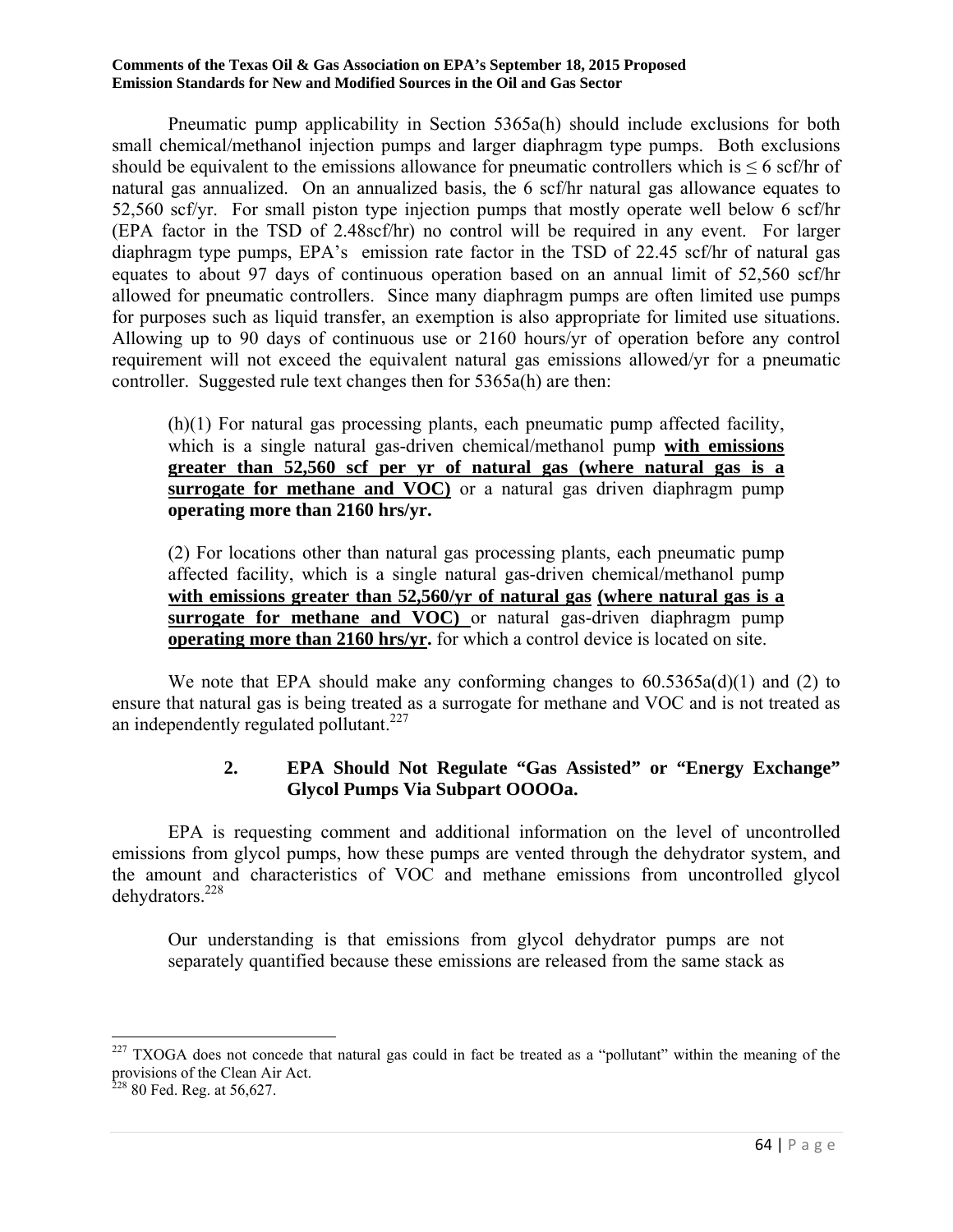the rest of the emissions from the dehydrator system, which are regulated under the NESHAP at 40 CFR part 63 HH and HHH.<sup>229</sup>

 "Gas assisted" or "energy exchange" pumps are a cost-effective and proven technology widely used by the industry for remote locations where there is no power available. Through EPA's Natural Gas STAR program and other published studies it is well understood that gas (methane) entrained in the rich glycol is released in the rich glycol separator, if present, or in the glycol regeneration process via the reboiler. For glycol dehydration units that are uncontrolled, methane may be emitted to the atmosphere either from the rich glycol separator vent, if present and when the relief pressure setting is exceeded and/or from the reboiler still vent.

 Emissions from "gas assisted" or "energy exchange" pumps are vented through glycol dehydration units and not directly to atmosphere. Such emissions are controlled for affected glycol dehydration units located at area and major sources under 40 C.F.R. Part 63 Subpart HH—NESHAP from Oil and Natural Gas Production Facilities.<sup>230</sup>

 Emissions from glycol pumps are already regulated via regulation of glycol dehydration unit process vents by federal NESHAP standards and many state/local standards and regulations.

## **3. EPA Should Not Impose Tagging and Certification Requirements for Uncontrolled Pumps.**

 EPA proposes that each pneumatic pump affected facility at a location other than a natural gas processing plant must be tagged with the month and year of installation, reconstruction or modification, and identification information that allows traceability to the records for that pump as required in proposed Section  $60.5420a(c)(16)(i).^{231}$  In proposed Section 60.5365a(d)(1), pneumatic pumps operating at 6 scfh or less are not considered affected facilities. Applying this reasoning, uncontrolled pumps that do not exceed the 6 scfh threshold set forth in proposed Section 60.5365a(d)(1) should not be affected facilities and should not be subject to these tracking requirements.

### **G. Companies Should Not Be Required to Provide Records to EPA Electronically for Review Remotely.**

EPA solicits comment regarding how records should be made accessible for review:

Consistent with the current requirements of subpart OOOO, records must be retained for 5 years and generally consist of the same information required in the initial notification and annual reports. The records may be maintained either onsite or at the nearest field office. We solicit comment on whether these records

 $^{229}$  *Id.* 

<sup>&</sup>lt;sup>230</sup> 40 C.F.R. §§63.764(c) and (d).

<sup>&</sup>lt;sup>231</sup> Proposed 40 C.F.R. § 60.5393a(b)(3), 80 Fed. Reg. at 56,666.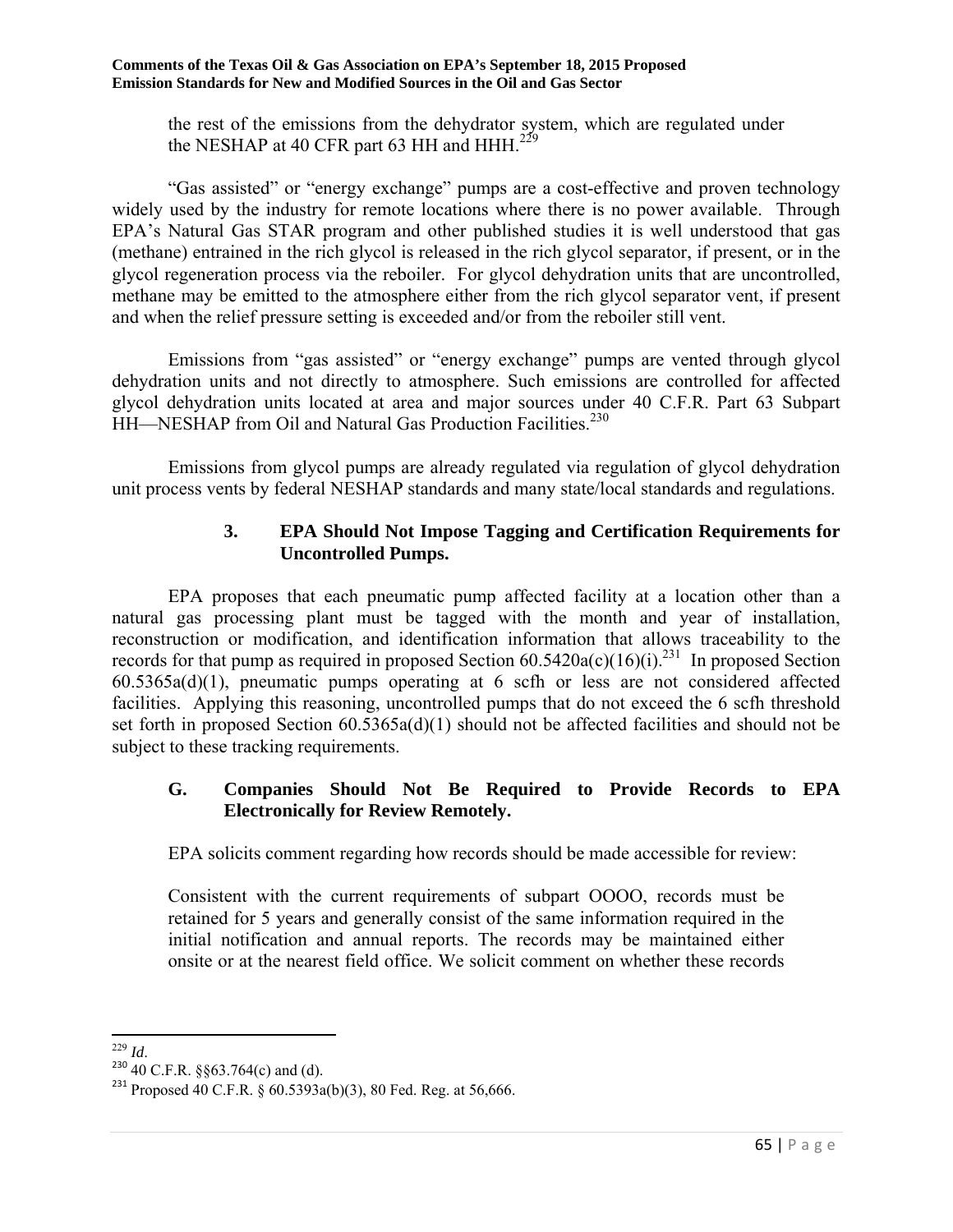also should be sent directly to the permitting agency electronically to facilitate review remotely.232

 TXOGA opposes sending records directly to the permitting agency electronically to facilitate remote review. There is no basis for companies to be required to "resubmit" information that is already being submitted. Accordingly, we would not support EPA's suggested electronic reporting of records at this time. Subpart OOOOa should determine when E-reports are required. The problem with the EPA's electronic reporting tool is that it is on a site-by-site basis, which is not well suited to Subpart OOOOa regulated sites, since they need to be able to submit reports on an area-wide basis. Many of TXOGA's members are smaller companies that are simply not in a position to bear the costs of this reporting. Moreover, the existing conflicts between state and federal reporting requirements will exacerbate this burden. Only the essential reports should be required to be submitted and then only one time. Finally, state permitting authorities are already overwhelmed with materials and the cost of maintaining this information will be a high burden for state agencies and for EPA. Moreover, EPA has not included the costs of this in its analysis nor has it provided regulatory language. Therefore, issuing a final rule on this issue would require another round of notice and comment to allow for meaningful comment on the method and degree of any submittal requirement.

### **H. EPA Should Not Require Reporting "Quantitative Environmental Results" Via Corporate Web Sites.**

 TXOGA opposes EPA's suggestion that companies should be required to report "quantitative environmental results on their corporate web sites. This is a highly burdensome requirement that goes beyond EPA's statutory authority. Specifically, EPA:

solicits comment on requiring owners and operators of affected facilities to report quantitative environmental results on their corporate maintained web sites. Such results might include monitoring data (including fugitives), quantification of excess emissions and corrective actions, results of performance tests, affected facility status with respect to a standard contained in a rule, and third-party certifications. The EPA requests comment on whether all owner and operators should be required to do this, or only a subset (e.g., based on size of entity, complexity or number of operations, web presence, etc.) and what data we should require them to report; keeping in mind that monitoring and reporting requirements that may be sufficient for government regulators may be insufficient for the public. Government regulators may be satisfied with a regulation that requires a facility to monitor specified parameters (e.g., operating temperature) to generally assure that the facility is operating properly, and to perform a formal compliance test (e.g., measuring actual smokestack emissions) only upon the government's request. $^{233}$ 

 $\overline{a}$  $^{232}$  80 Fed. Reg. at 56,616.<br> $^{233}$  80 Fed. Reg. at 56,652.